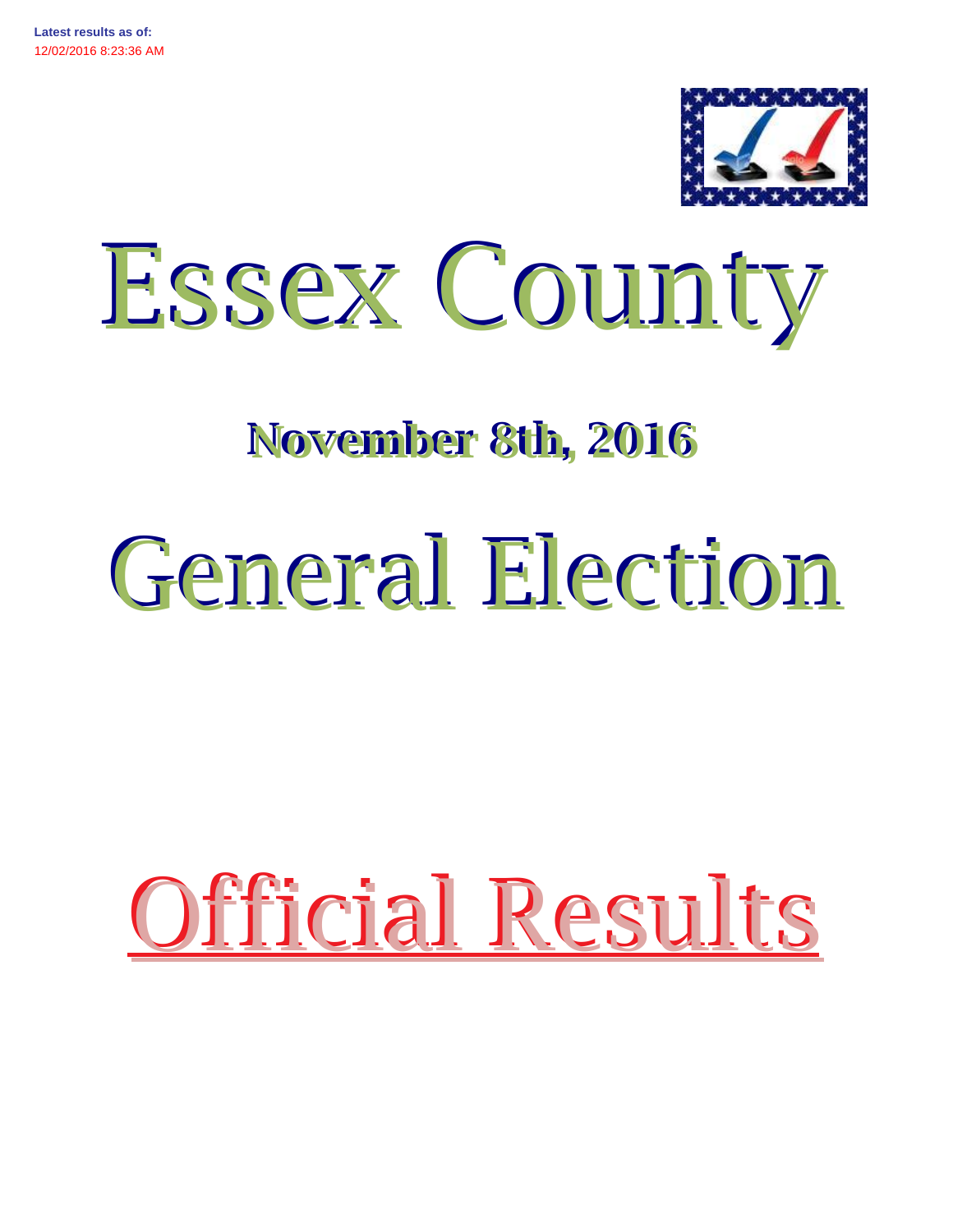# PRESIDENTIAL ELECTORS FOR PRESIDENT AND VICE PRESIDENT UNITED STATES SENATOR

| Hillary Clinton and Tim Kaine        | 7762           |
|--------------------------------------|----------------|
| Donald J. Trump and Michael R. Pence | 7958           |
| Jill Stein and Ajamu Baraka          | 420            |
| Gary Johnson and Bill Weld           | 728            |
| <b>OFFICIAL WRITE-INS</b>            |                |
| Arantxa Aranja                       | 0              |
| Neer R. Asherie                      | 0              |
| <b>Mark Blickley</b>                 | 0              |
| Robert L. Buchanan                   | 0              |
| Gary S. Canns                        | 0              |
| <b>Willie Carter</b>                 | 0              |
| <b>Darrell Castle</b>                | 0              |
| <b>Ariel Cohen</b>                   | 0              |
| William J. Connolly                  | 0              |
| "Rocky" Rogue De La Fuente           | 0              |
| <b>Jason Fried</b>                   | 0              |
| Zoltan Istvan Gyurko                 | 0              |
| <b>Ben Hartnell</b>                  | 1              |
| <b>Tom Hoefling</b>                  | 0              |
| Michael Frederick Ingbar             | 2              |
| Lynn Kahn                            | 4              |
| <b>Chris Keniston</b>                | 0              |
| Gloria La Riva                       | 0              |
| <b>Jeffrey Mackler</b>               | 0              |
| Michael A. Maturen                   | $\overline{2}$ |
| <b>Evan McMullin</b>                 | 42             |
| Monica Moorehead                     | 0              |
| <b>Jason Mutford</b>                 | 0              |
| <b>Clifton Roberts</b>               | $\overline{c}$ |
| <b>Marshall Schoenke</b>             | 0              |
| Ryan Alan Scott                      | 0              |
| <b>Emidio Soltysik</b>               | 0              |
| <b>Tony Valdivia</b>                 | 0              |
| J. J. Vogel-Walcutt                  | 0              |
| <b>Esther Welsh</b>                  | 0              |
| <b>Barbara Whitaker</b>              | 0              |
| Robert M. Wolff                      | 0              |

| ו יום שנים ויום שיווי ויום שנים ויום ויום ויום ויום שנים שיווים שויו |                |                                            | 0 I VI I L D 9 I / VI L D 9 L I V/ VI O I V         |       |  |  |
|----------------------------------------------------------------------|----------------|--------------------------------------------|-----------------------------------------------------|-------|--|--|
| <b>Hillary Clinton and Tim Kaine</b>                                 | 7762           |                                            | Charles E. Schumer                                  | 8829  |  |  |
| Donald J. Trump and Michael R. Pence                                 | 7958           |                                            | <b>Wendy Long</b>                                   | 6577  |  |  |
| Jill Stein and Ajamu Baraka                                          | 420            |                                            | Robin Laverne Wilson                                | 420   |  |  |
| Gary Johnson and Bill Weld                                           | 728            |                                            | <b>Alex Merced</b>                                  | 138   |  |  |
| <b>OFFICIAL WRITE-INS</b>                                            |                |                                            | STATE SUPREME COURT JUSTICE (4th JUDICIAL DISTRICT) |       |  |  |
| Arantxa Aranja                                                       | 0              |                                            | Mark L. Powers                                      | 6278  |  |  |
| Neer R. Asherie                                                      | $\overline{0}$ |                                            | <b>Timothy Lawliss</b>                              | 8939  |  |  |
| <b>Mark Blickley</b>                                                 | 0              | REPRESENTATIVE IN CONGRESS (21st DISTRICT) |                                                     |       |  |  |
| Robert L. Buchanan                                                   | 0              |                                            | <b>Mike Derrick</b>                                 | 6575  |  |  |
| Gary S. Canns                                                        | 0              |                                            |                                                     |       |  |  |
| <b>Willie Carter</b>                                                 | 0              |                                            | Elise M. Stefanik                                   | 9286  |  |  |
| <b>Darrell Castle</b>                                                | 0              |                                            | Matthew J. Funiciello                               | 691   |  |  |
| <b>Ariel Cohen</b>                                                   | 0              |                                            | <b>STATE SENATOR (45th DISTRICT)</b>                |       |  |  |
| William J. Connolly                                                  | 0              |                                            | Elizabeth O'C Little                                | 12856 |  |  |
| "Rocky" Rogue De La Fuente                                           | $\overline{0}$ |                                            | Stephen Matthew Ruzbacki                            | 1716  |  |  |
| <b>Jason Fried</b>                                                   | 0              |                                            |                                                     |       |  |  |
| Zoltan Istvan Gyurko                                                 | $\overline{0}$ |                                            | MEMBER OF ASSEMBLY (114th DISTRICT)                 |       |  |  |
| <b>Ben Hartnell</b>                                                  |                |                                            | Daniel G Stec                                       | 11474 |  |  |
| <b>Tom Hoefling</b>                                                  | 0              |                                            | Robin M. Barkenhagen                                | 2112  |  |  |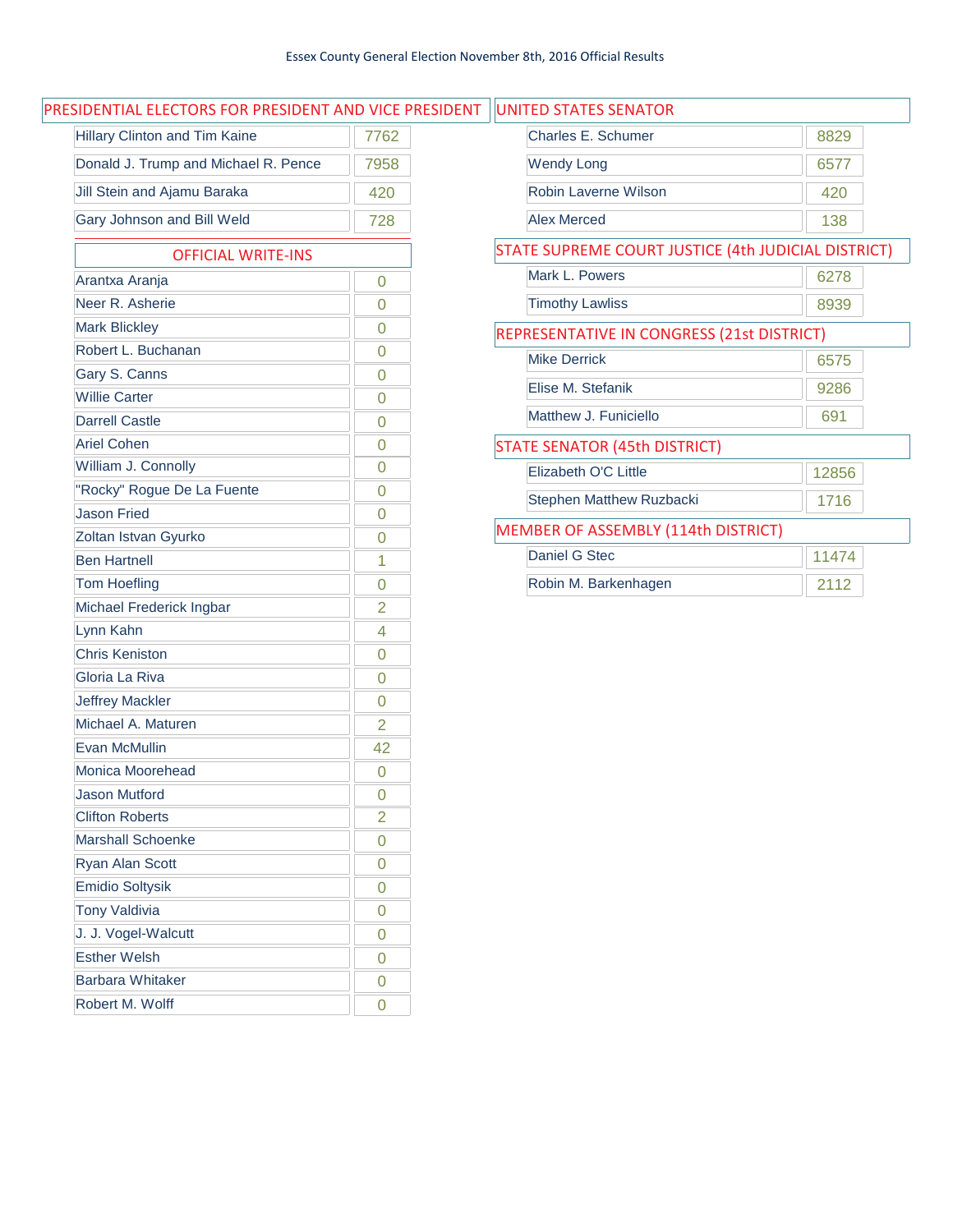#### CHESTERFIELD 2016

# PRESIDENTIAL ELECTORS FOR PRESIDENT AND VICE PRESIDENT

| $1A$ : | <b>Hillary Clinton and Tim Kaine</b> | 450 | <b>DEM</b> |
|--------|--------------------------------------|-----|------------|
| $1E$ : | Hillary Clinton and Tim Kaine        | 20  | <b>WOR</b> |
| $1G$ : | Hillary Clinton and Tim Kaine        | 8   | <b>WOM</b> |
| 1B:    | Donald J. Trump and Michael R. Pence | 525 | <b>REP</b> |
| 1C:    | Donald J. Trump and Michael R. Pence | 40  | <b>CON</b> |
| $1D$ : | Jill Stein and Ajamu Baraka          | 33  | <b>GRE</b> |
| $1F$ : | Gary Johnson and Bill Weld           | 37  | <b>IND</b> |
| 1!:    | Gary Johnson and Bill Weld           | 10  | <b>LIB</b> |
|        | UNITED STATES SENATOR                |     |            |
| 2A:    | Charles E. Schumer                   | 509 | <b>DFM</b> |

# 2B: Wendy Long 2B: 407 REP 2C: Wendy Long 20 CON 2D: Robin Laverne Wilson 32 GRE 2E: Charles E. Schumer 36 WOR 2F: Charles E. Schumer 34 IND 2G: Charles E. Schumer 6 WOM 2H: Wendy Long 3 REF 2I: Alex Merced 4 LIB

# STATE SUPREME COURT JUSTICE (4th JUDICIAL DISTRICT)

| 3A: Mark L. Powers  |     | <b>DFM</b> |
|---------------------|-----|------------|
| 3C: Mark L. Powers  |     | CON        |
| 3B: Timothy Lawliss | 705 | <b>RFP</b> |

# REPRESENTATIVE IN CONGRESS (21st DISTRICT)

| 4A: | <b>Mike Derrick</b>   | 396 | <b>DEM</b> |
|-----|-----------------------|-----|------------|
| 4E: | <b>Mike Derrick</b>   | 43  | <b>WOR</b> |
| 4B: | Elise M. Stefanik     | 572 | <b>REP</b> |
| 4C: | Elise M. Stefanik     | 51  | <b>CON</b> |
| 4F: | Elise M. Stefanik     | 21  | <b>IND</b> |
| 4H: | Elise M. Stefanik     | 1   | <b>REF</b> |
| 4D: | Matthew J. Funiciello | 34  | <b>GRE</b> |

### STATE SENATOR (45th DISTRICT)

| 5B: | <b>Elizabeth O'C Little</b>  | 739 | <b>RFP</b> |
|-----|------------------------------|-----|------------|
|     | 5C: Elizabeth O'C Little     | 68  | <b>CON</b> |
|     | 5F: Elizabeth O'C Little     |     | <b>IND</b> |
|     | 5D: Stephen Matthew Ruzbacki | 109 | <b>GRF</b> |

# MEMBER OF ASSEMBLY (114th DISTRICT)

| 6B: | Daniel G Stec        | 648 | <b>REP</b> |
|-----|----------------------|-----|------------|
|     | 6C: Daniel G Stec    | 66  | <b>CON</b> |
| 6F: | Daniel G Stec        | 54  | <b>IND</b> |
| 6H: | Daniel G Stec        |     | <b>REF</b> |
| 6D: | Robin M. Barkenhagen | 146 | <b>GRE</b> |

### LOCAL CONTEST

# TOWN JUSTICE

| 7B: David A, Bashaw |  | $\parallel$ 900 REP |  |
|---------------------|--|---------------------|--|
|---------------------|--|---------------------|--|

| Arantxa Aranja             | 0              | Zoltan Istvan Gyurko     | 0              | Jason Mutford           | O        |
|----------------------------|----------------|--------------------------|----------------|-------------------------|----------|
| Neer R. Asherie            | 0              | <b>Ben Hartnell</b>      | 0              | <b>Clifton Roberts</b>  | 0        |
| <b>Mark Blickley</b>       | 0              | <b>Tom Hoefling</b>      | 0              | Marshall Schoenke       | 0        |
| Robert L. Buchanan         | $\overline{0}$ | Michael Frederick Ingbar | 0              | Ryan Alan Scott         | Ω        |
| Gary S. Canns              | 0              | Lynn Kahn                | $\Omega$       | <b>Emidio Soltysik</b>  | $\Omega$ |
| <b>Willie Carter</b>       | 0              | <b>Chris Keniston</b>    | $\Omega$       | <b>Tony Valdivia</b>    | O        |
| Darrell Castle             | 0              | Gloria La Riva           | $\Omega$       | J. J. Vogel-Walcutt     | 0        |
| Ariel Cohen                | 0              | <b>Jeffrey Mackler</b>   | 0              | <b>Esther Welsh</b>     | 0        |
| William J. Connolly        | $\Omega$       | Michael A. Maturen       | $\Omega$       | <b>Barbara Whitaker</b> | O        |
| "Rocky" Rogue De La Fuente | 0              | Evan McMullin            | $\overline{2}$ | Robert M. Wolff         |          |
| <b>Jason Fried</b>         | 0              | Monica Moorehead         | 0              |                         |          |
|                            |                |                          |                |                         |          |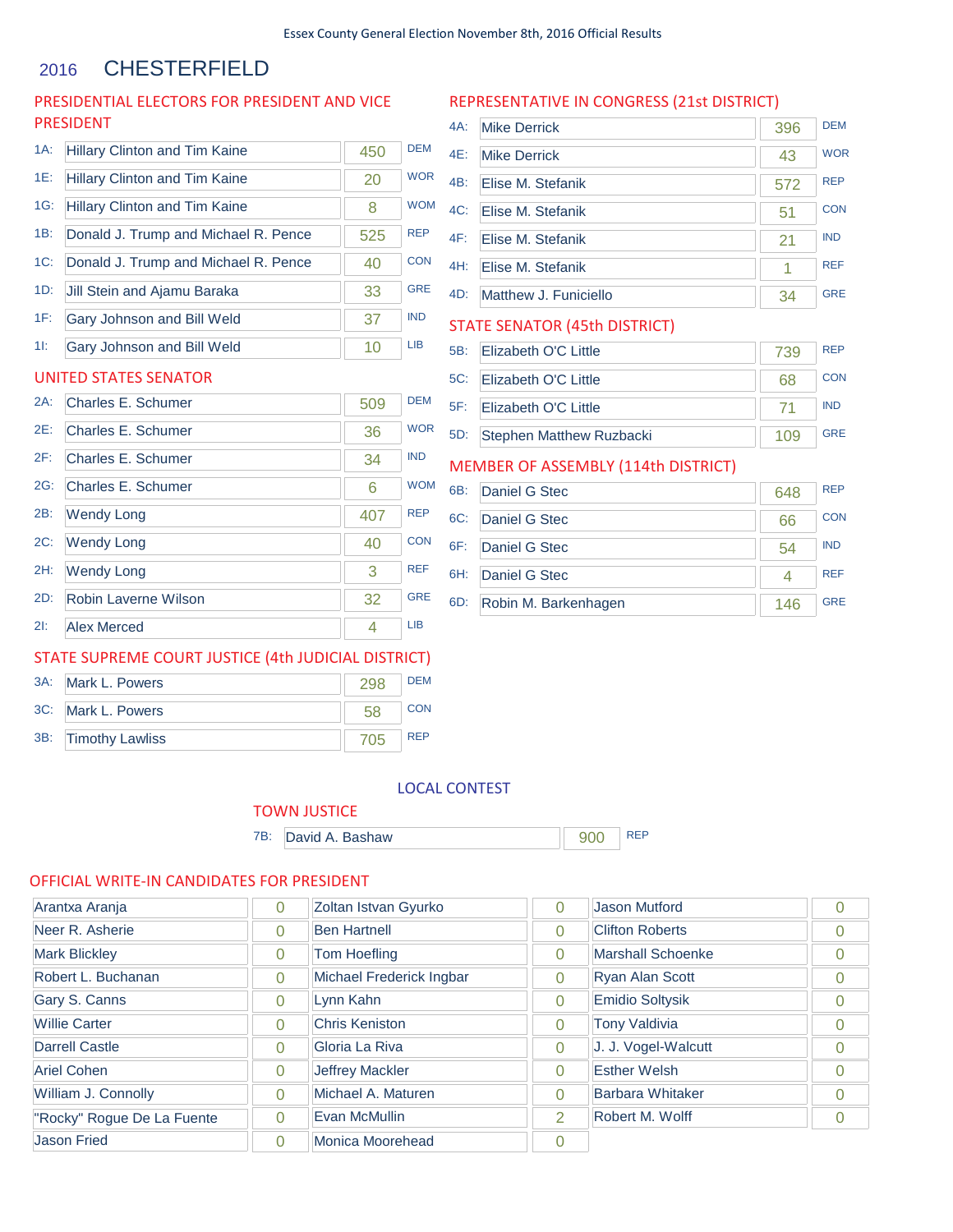# 2016 CHESTERFIELD 1 Assy Dist 114th - Cong Dist 21st

# PRESIDENTIAL ELECTORS FOR PRESIDENT AND VICE PRESIDENT

| $1A$ :         | Hillary Clinton and Tim Kaine        | 146 | <b>DFM</b> |
|----------------|--------------------------------------|-----|------------|
| $1E$ :         | <b>Hillary Clinton and Tim Kaine</b> | 4   | <b>WOR</b> |
| 1G:            | <b>Hillary Clinton and Tim Kaine</b> | 3   | <b>WOM</b> |
| 1B:            | Donald J. Trump and Michael R. Pence | 149 | <b>REP</b> |
| 1C:            | Donald J. Trump and Michael R. Pence | 6   | <b>CON</b> |
| 1D:            | Jill Stein and Ajamu Baraka          | 19  | <b>GRE</b> |
| $1F$ :         | Gary Johnson and Bill Weld           | 17  | <b>IND</b> |
| 1 <sub>1</sub> | Gary Johnson and Bill Weld           | 6   | <b>LIB</b> |

# UNITED STATES SENATOR

| $2A$ : | Charles E. Schumer                                  | 161 | <b>DEM</b> |
|--------|-----------------------------------------------------|-----|------------|
| 2E:    | Charles E. Schumer                                  | 9   | <b>WOR</b> |
| 2F:    | Charles E. Schumer                                  | 6   | <b>IND</b> |
| $2G$ : | Charles E. Schumer                                  | 1   | <b>WOM</b> |
| 2B:    | <b>Wendy Long</b>                                   | 124 | <b>REP</b> |
| $2C$ : | <b>Wendy Long</b>                                   | 14  | <b>CON</b> |
| 2H:    | <b>Wendy Long</b>                                   | 3   | <b>REF</b> |
| 2D:    | Robin Laverne Wilson                                | 16  | <b>GRE</b> |
| $2!$ : | Alex Merced                                         | 2   | <b>LIB</b> |
|        | STATE SUPREME COURT JUSTICE (4th JUDICIAL DISTRICT) |     |            |
| $3A$ : | Mark L. Powers                                      | 107 | <b>DEM</b> |

# REPRESENTATIVE IN CONGRESS (21st DISTRICT)

| 4A: | <b>Mike Derrick</b>                  | 119            | <b>DEM</b> |
|-----|--------------------------------------|----------------|------------|
| 4E: | <b>Mike Derrick</b>                  | 20             | <b>WOR</b> |
| 4B: | Elise M. Stefanik                    | 179            | <b>REP</b> |
| 4C: | Elise M. Stefanik                    | 14             | <b>CON</b> |
| 4F: | Elise M. Stefanik                    | 7              | <b>IND</b> |
| 4H: | Elise M. Stefanik                    | 1              | <b>REF</b> |
| 4D: | Matthew J. Funiciello                | 12             | <b>GRE</b> |
|     | <b>STATE SENATOR (45th DISTRICT)</b> |                |            |
| 5B: | Elizabeth O'C Little                 | 233            | <b>REP</b> |
| 5C: | Elizabeth O'C Little                 | 16             | <b>CON</b> |
| 5F: | Elizabeth O'C Little                 | 26             | <b>IND</b> |
| 5D: | <b>Stephen Matthew Ruzbacki</b>      | 38             | <b>GRE</b> |
|     | MEMBER OF ASSEMBLY (114th DISTRICT)  |                |            |
| 6B: | Daniel G Stec                        | 207            | <b>REP</b> |
| 6C: | Daniel G Stec                        | 19             | <b>CON</b> |
| 6F: | Daniel G Stec                        | 14             | <b>IND</b> |
| 6H: | Daniel G Stec                        | $\overline{2}$ | <b>REF</b> |
| 6D: | Robin M. Barkenhagen                 | 48             | <b>GRE</b> |
|     | <b>TOWN JUSTICE</b>                  |                |            |
| 7B: | David A. Bashaw                      | 283            | <b>REP</b> |

# OFFICIAL WRITE-IN CANDIDATES FOR PRESIDENT

3B: Timothy Lawliss 206 REP 3C: Mark L. Powers 17 CON

| Arantxa Aranja             | $\overline{0}$ | Zoltan Istvan Gyurko     | $\Omega$ | Jason Mutford           | 0              |
|----------------------------|----------------|--------------------------|----------|-------------------------|----------------|
| Neer R. Asherie            | $\overline{0}$ | <b>Ben Hartnell</b>      | $\Omega$ | <b>Clifton Roberts</b>  | $\overline{0}$ |
| <b>Mark Blickley</b>       | $\overline{0}$ | <b>Tom Hoefling</b>      | $\Omega$ | Marshall Schoenke       | $\overline{0}$ |
| Robert L. Buchanan         | $\overline{0}$ | Michael Frederick Ingbar | $\Omega$ | <b>Ryan Alan Scott</b>  | $\Omega$       |
| Gary S. Canns              | $\overline{0}$ | Lynn Kahn                | $\Omega$ | <b>Emidio Soltysik</b>  | $\Omega$       |
| <b>Willie Carter</b>       | $\Omega$       | <b>Chris Keniston</b>    | $\Omega$ | <b>Tony Valdivia</b>    | $\Omega$       |
| Darrell Castle             | $\Omega$       | Gloria La Riva           | $\Omega$ | J. J. Vogel-Walcutt     | $\Omega$       |
| Ariel Cohen                | $\overline{0}$ | <b>Jeffrey Mackler</b>   | $\Omega$ | <b>Esther Welsh</b>     | $\Omega$       |
| William J. Connolly        | $\Omega$       | Michael A. Maturen       | $\Omega$ | <b>Barbara Whitaker</b> | $\overline{0}$ |
| "Rocky" Rogue De La Fuente | $\Omega$       | Evan McMullin            |          | Robert M. Wolff         | $\Omega$       |
| <b>Jason Fried</b>         | $\Omega$       | Monica Moorehead         | 0        |                         |                |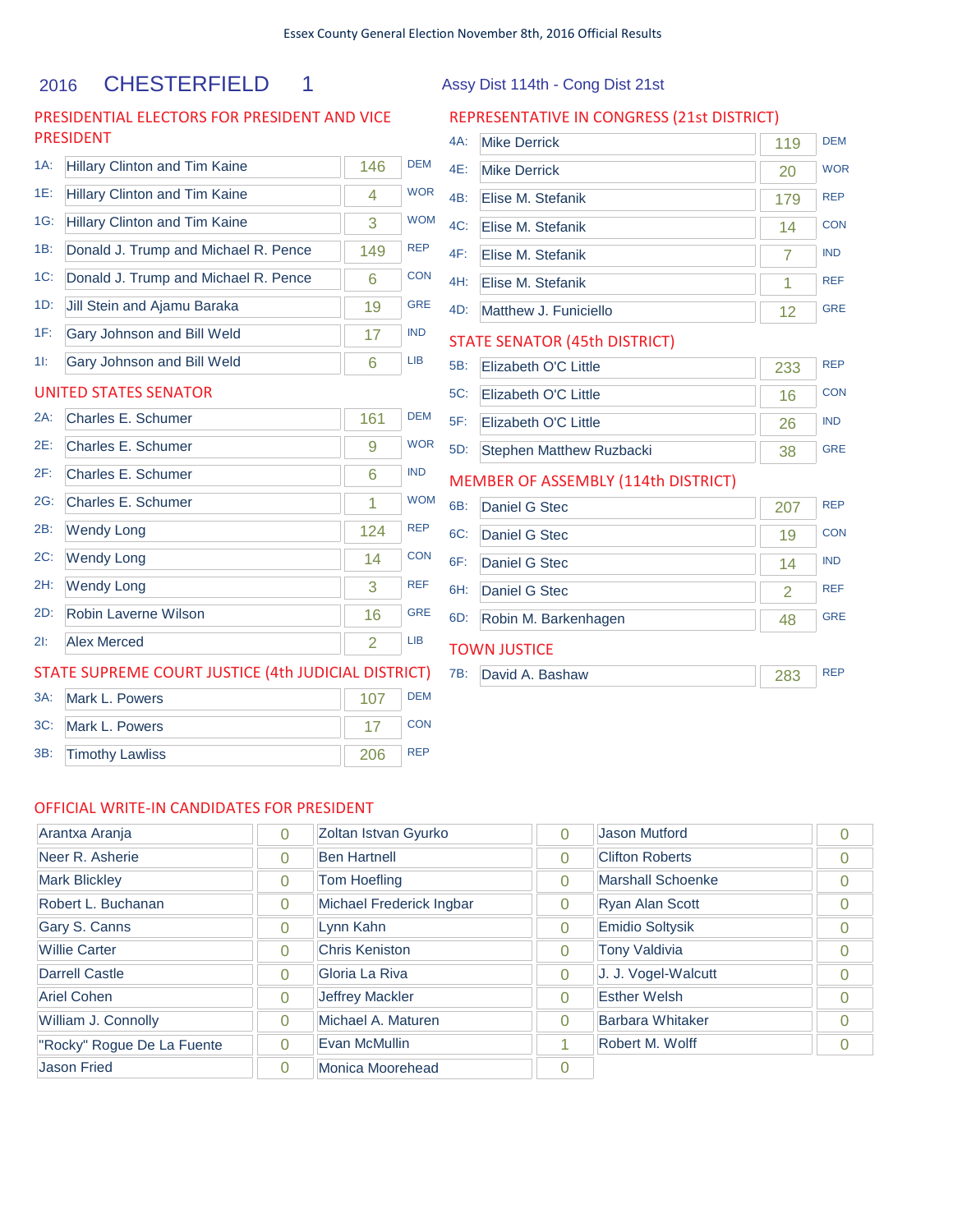# 2016 CHESTERFIELD 2 Assy Dist 114th - Cong Dist 21st

# PRESIDENTIAL ELECTORS FOR PRESIDEN *<u>DRESIDENT</u>*

| <b>T AND VICE</b> | REPRESENTATIVE IN CONGRESS (21st DISTRICT) |  |
|-------------------|--------------------------------------------|--|

|        | 1 I NEJI DEI VI                      |     |            |
|--------|--------------------------------------|-----|------------|
| $1A$ : | Hillary Clinton and Tim Kaine        | 223 | <b>DEM</b> |
| $1E$ : | <b>Hillary Clinton and Tim Kaine</b> | 12  | <b>WOR</b> |
| $1G$ : | <b>Hillary Clinton and Tim Kaine</b> | 2   | <b>WOM</b> |
| 1B:    | Donald J. Trump and Michael R. Pence | 311 | <b>REP</b> |
| 1C:    | Donald J. Trump and Michael R. Pence | 26  | <b>CON</b> |
| $1D$ : | Jill Stein and Ajamu Baraka          | 11  | <b>GRE</b> |
| 1F:    | Gary Johnson and Bill Weld           | 16  | <b>IND</b> |
| 11:    | Gary Johnson and Bill Weld           | 3   | <b>LIB</b> |
|        | UNITED STATES SENATOR                |     |            |

# 2A: Charles E. Schumer 258 DEM 2B: Wendy Long 234 REP 2C: Wendy Long 20 18 CON 2D: Robin Laverne Wilson 14 GRE 2E: Charles E. Schumer 24 WOR 2F: Charles E. Schumer 20 IND 2G: Charles E. Schumer 3 WOM 2H: Wendy Long 2H: 0 REF 2I: Alex Merced 0 LIB 3A: Mark L. Powers 144 DEM STATE SUPREME COURT JUSTICE (4th JUDICIAL DISTRICT)

3B: Timothy Lawliss 400 REP 3C: Mark L. Powers 29 CON

| 4A:    | <b>Mike Derrick</b>   | 193 | <b>DEM</b> |
|--------|-----------------------|-----|------------|
| 4E:    | <b>Mike Derrick</b>   | 18  | <b>WOR</b> |
| 4B:    | Elise M. Stefanik     | 328 | <b>REP</b> |
| $4C$ : | Elise M. Stefanik     | 30  | <b>CON</b> |
| 4F:    | Elise M. Stefanik     | 11  | <b>IND</b> |
| 4H:    | Elise M. Stefanik     | 0   | <b>RFF</b> |
| 4D:    | Matthew J. Funiciello | 20  | <b>GRE</b> |
|        |                       |     |            |

# STATE SENATOR (45th DISTRICT)

| 5B: Elizabeth O'C Little     | 402 | <b>REP</b> |
|------------------------------|-----|------------|
| 5C: Elizabeth O'C Little     | 40  | <b>CON</b> |
| 5F: Elizabeth O'C Little     | 32  | <b>IND</b> |
| 5D: Stephen Matthew Ruzbacki |     | <b>GRF</b> |

# MEMBER OF ASSEMBLY (114th DISTRICT)

| 6B:    | Daniel G Stec        | 350 | <b>REP</b> |
|--------|----------------------|-----|------------|
| $6C$ : | Daniel G Stec        | 34  | <b>CON</b> |
| 6F:    | Daniel G Stec        | 30  | <b>IND</b> |
| 6H:    | Daniel G Stec        |     | <b>REF</b> |
| 6D:    | Robin M. Barkenhagen | 78  | <b>GRE</b> |
|        |                      |     |            |

# TOWN JUSTICE

|  | 7B: David A. Bashaw |  | $476$ REP |  |
|--|---------------------|--|-----------|--|
|--|---------------------|--|-----------|--|

| Arantxa Aranja             | 0 | Zoltan Istvan Gyurko     | 0              | <b>Jason Mutford</b>    | 0        |
|----------------------------|---|--------------------------|----------------|-------------------------|----------|
| Neer R. Asherie            | 0 | <b>Ben Hartnell</b>      | 0              | <b>Clifton Roberts</b>  | 0        |
| <b>Mark Blickley</b>       | 0 | <b>Tom Hoefling</b>      | 0              | Marshall Schoenke       | 0        |
| Robert L. Buchanan         | 0 | Michael Frederick Ingbar | 0              | <b>Ryan Alan Scott</b>  | 0        |
| Gary S. Canns              | 0 | Lynn Kahn                | 0              | <b>Emidio Soltysik</b>  | $\Omega$ |
| <b>Willie Carter</b>       | 0 | <b>Chris Keniston</b>    | 0              | <b>Tony Valdivia</b>    | 0        |
| Darrell Castle             | 0 | Gloria La Riva           | $\overline{0}$ | J. J. Vogel-Walcutt     | 0        |
| Ariel Cohen                | 0 | <b>Jeffrey Mackler</b>   | $\Omega$       | <b>Esther Welsh</b>     | 0        |
| William J. Connolly        | 0 | Michael A. Maturen       | $\Omega$       | <b>Barbara Whitaker</b> | 0        |
| "Rocky" Rogue De La Fuente | 0 | Evan McMullin            | $\Omega$       | Robert M. Wolff         | 0        |
| Jason Fried                | 0 | Monica Moorehead         | $\Omega$       |                         |          |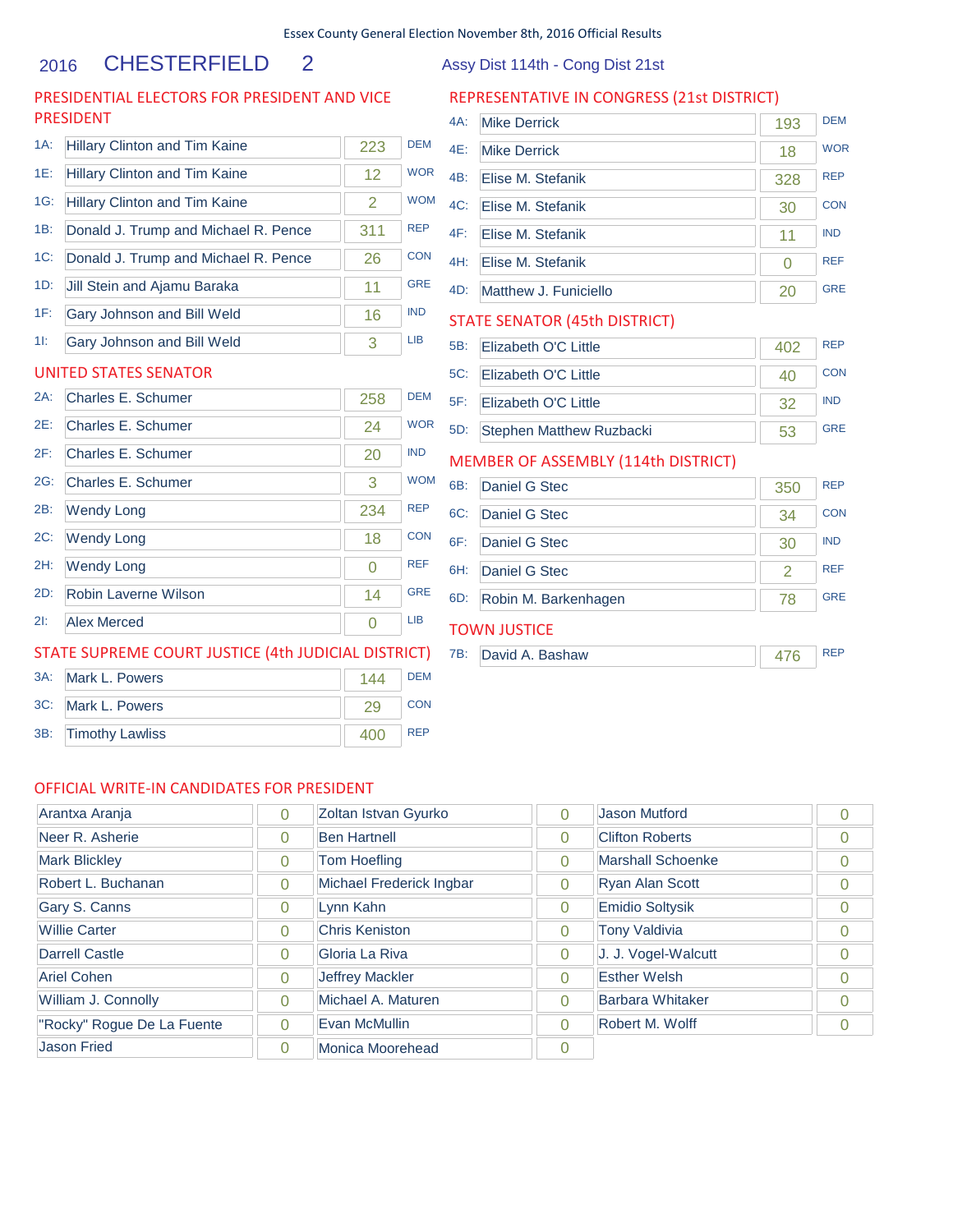# 2016 CHESTERFIELD 4 Assy Dist 114th - Cong Dist 21st

# PRESIDENTIAL ELECTORS FOR PRESIDENT AND VICE PRESIDENT

| $1A$ :         | Hillary Clinton and Tim Kaine        | 81 | <b>DEM</b> |
|----------------|--------------------------------------|----|------------|
| $1E$ :         | Hillary Clinton and Tim Kaine        | 4  | <b>WOR</b> |
| 1G:            | <b>Hillary Clinton and Tim Kaine</b> | 3  | <b>WOM</b> |
| 1B:            | Donald J. Trump and Michael R. Pence | 65 | <b>REP</b> |
| $1C$ :         | Donald J. Trump and Michael R. Pence | 8  | <b>CON</b> |
| $1D$ :         | Jill Stein and Ajamu Baraka          | 3  | <b>GRE</b> |
| $1F$ :         | Gary Johnson and Bill Weld           | 4  | <b>IND</b> |
| 1 <sub>1</sub> | Gary Johnson and Bill Weld           | 1  | <b>LIB</b> |
|                | $\cdots$                             |    |            |

#### UNITED STATES SENATOR

| $2A$ : | Charles E. Schumer                                  | 90             | <b>DEM</b> |
|--------|-----------------------------------------------------|----------------|------------|
| 2E:    | Charles E. Schumer                                  | 3              | <b>WOR</b> |
| 2F:    | Charles E. Schumer                                  | 8              | <b>IND</b> |
| $2G$ : | Charles E. Schumer                                  | 2              | <b>WOM</b> |
| 2B:    | <b>Wendy Long</b>                                   | 49             | <b>REP</b> |
| 2C:    | <b>Wendy Long</b>                                   | 8              | <b>CON</b> |
| 2H:    | <b>Wendy Long</b>                                   | 0              | <b>REF</b> |
| $2D$ : | Robin Laverne Wilson                                | $\overline{2}$ | <b>GRE</b> |
| 2!     | <b>Alex Merced</b>                                  | $\overline{2}$ | <b>LIB</b> |
|        | STATE SUPREME COURT JUSTICE (4th JUDICIAL DISTRICT) |                |            |
| $3A$ : | Mark L. Powers                                      | 47             | <b>DEM</b> |
| $3C$ : | Mark L. Powers                                      | 12             | <b>CON</b> |
| 3B:    | <b>Timothy Lawliss</b>                              | 99             | <b>REP</b> |

# REPRESENTATIVE IN CONGRESS (21st DISTRICT)

#### 4A: Mike Derrick 84 4B: Elise M. Stefanik 65 DEM REP 4C: Elise M. Stefanik 7 4D: Matthew J. Funiciello 2 **CON** GRE 4E: Mike Derrick 5 4F: Elise M. Stefanik 3 WOR IND 4H: Elise M. Stefanik 0 REF

# STATE SENATOR (45th DISTRICT)

| 5B: Elizabeth O'C Little     | 104 | <b>REP</b> |
|------------------------------|-----|------------|
| 5C: Elizabeth O'C Little     |     | <b>CON</b> |
| 5F: Elizabeth O'C Little     | 13  | <b>IND</b> |
| 5D: Stephen Matthew Ruzbacki |     | <b>GRE</b> |

# MEMBER OF ASSEMBLY (114th DISTRICT)

| 6B: | Daniel G Stec        | 91 | <b>REP</b> |
|-----|----------------------|----|------------|
| 6C: | Daniel G Stec        | 13 | <b>CON</b> |
| 6F: | Daniel G Stec        | 10 | <b>IND</b> |
| 6H: | Daniel G Stec        |    | <b>REF</b> |
| 6D: | Robin M. Barkenhagen | 20 | <b>GRE</b> |
|     |                      |    |            |

# TOWN JUSTICE

|  | 7B: David A. Bashaw |  | 141 REP |  |
|--|---------------------|--|---------|--|
|--|---------------------|--|---------|--|

| Arantxa Aranja             | 0              | Zoltan Istvan Gyurko     | 0        | Jason Mutford           | O |
|----------------------------|----------------|--------------------------|----------|-------------------------|---|
| Neer R. Asherie            | 0              | <b>Ben Hartnell</b>      | 0        | <b>Clifton Roberts</b>  | 0 |
| <b>Mark Blickley</b>       | 0              | <b>Tom Hoefling</b>      | 0        | Marshall Schoenke       | 0 |
| Robert L. Buchanan         | $\overline{0}$ | Michael Frederick Ingbar | $\Omega$ | <b>Ryan Alan Scott</b>  | Ω |
| Gary S. Canns              | 0              | Lynn Kahn                | $\Omega$ | <b>Emidio Soltysik</b>  | 0 |
| <b>Willie Carter</b>       | 0              | <b>Chris Keniston</b>    | 0        | <b>Tony Valdivia</b>    | 0 |
| Darrell Castle             | $\overline{0}$ | Gloria La Riva           | $\Omega$ | J. J. Vogel-Walcutt     | O |
| Ariel Cohen                | $\overline{0}$ | <b>Jeffrey Mackler</b>   | $\Omega$ | <b>Esther Welsh</b>     | 0 |
| William J. Connolly        | 0              | Michael A. Maturen       | $\Omega$ | <b>Barbara Whitaker</b> | 0 |
| "Rocky" Rogue De La Fuente | $\Omega$       | Evan McMullin            |          | Robert M. Wolff         |   |
| <b>Jason Fried</b>         | 0              | Monica Moorehead         | 0        |                         |   |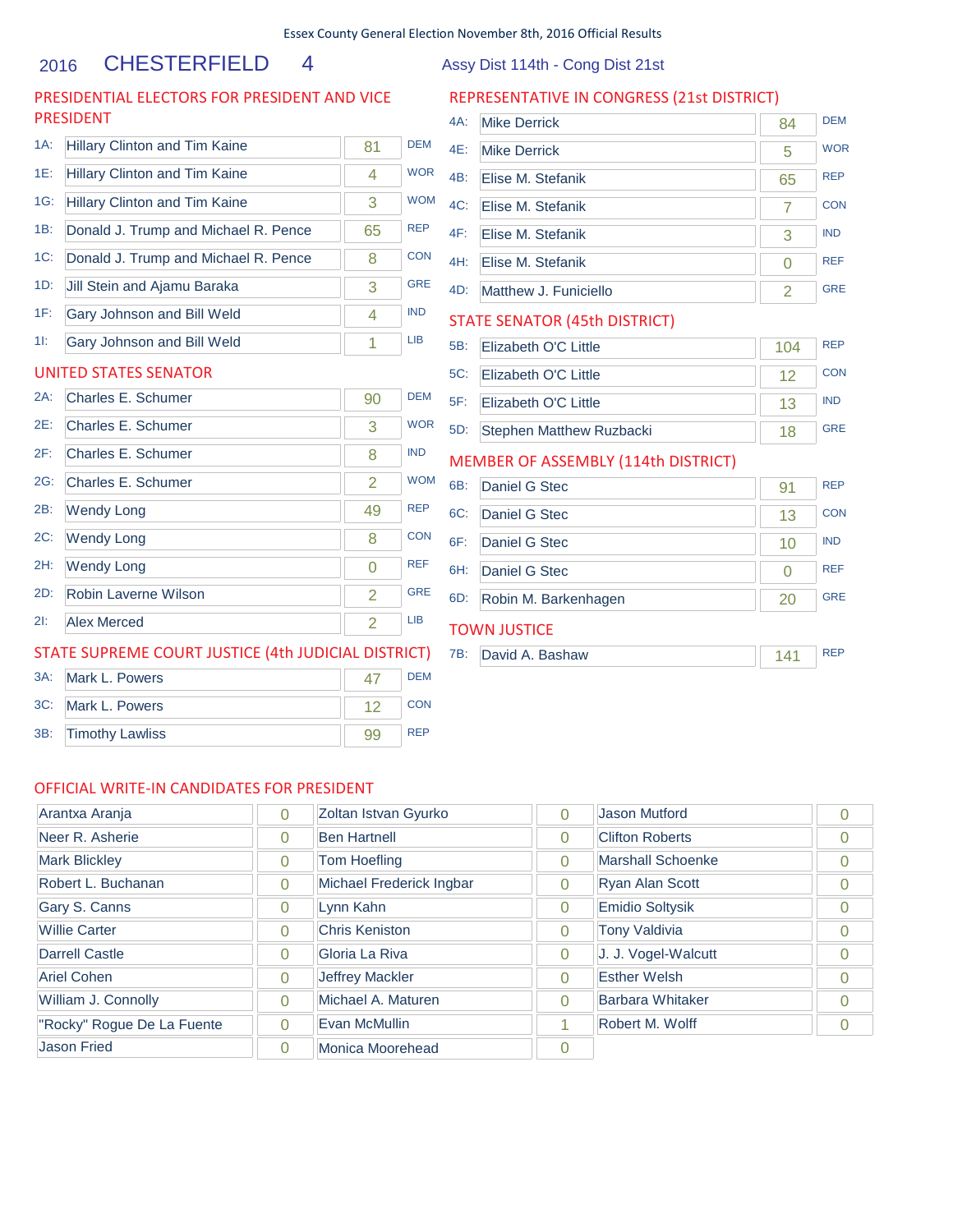#### CROWN POINT 2016

# PRESIDENTIAL ELECTORS FOR PRESIDENT AND VICE PRESIDENT

| $1A$ : | <b>Hillary Clinton and Tim Kaine</b> | 258 | <b>DEM</b> |
|--------|--------------------------------------|-----|------------|
| $1E$ : | <b>Hillary Clinton and Tim Kaine</b> | 8   | <b>WOR</b> |
| $1G$ : | <b>Hillary Clinton and Tim Kaine</b> | 6   | <b>WOM</b> |
| 1B:    | Donald J. Trump and Michael R. Pence | 440 | <b>REP</b> |
| 1C:    | Donald J. Trump and Michael R. Pence | 32  | <b>CON</b> |
| 1D:    | Jill Stein and Ajamu Baraka          | 14  | <b>GRE</b> |
| $1F$ : | Gary Johnson and Bill Weld           | 21  | <b>IND</b> |
| 11:    | Gary Johnson and Bill Weld           | 11  | <b>LIB</b> |
|        | UNITED STATES SENATOR                |     |            |
| $2A$ : | Charles E. Schumer                   | 289 | <b>DEM</b> |

| $2F^+$          | Charles E. Schumer   | 22  | <b>WOR</b> |
|-----------------|----------------------|-----|------------|
| 2F <sub>1</sub> | Charles E. Schumer   | 19  | <b>IND</b> |
| 2G:             | Charles E. Schumer   | 10  | <b>WOM</b> |
| 2B:             | <b>Wendy Long</b>    | 366 | <b>REP</b> |
| $2C$ :          | <b>Wendy Long</b>    | 29  | <b>CON</b> |
| 2H:             | <b>Wendy Long</b>    | 1   | <b>REF</b> |
| 2D:             | Robin Laverne Wilson | 10  | <b>GRE</b> |
| $21$ :          | <b>Alex Merced</b>   | 6   | <b>LIB</b> |
|                 |                      |     |            |

# STATE SUPREME COURT JUSTICE (4th JUDICIAL DISTRICT)

| 3A: Mark L. Powers  | 183 | <b>DEM</b> |
|---------------------|-----|------------|
| 3C: Mark L. Powers  |     | CON        |
| 3B: Timothy Lawliss | 493 | <b>RFP</b> |

# REPRESENTATIVE IN CONGRESS (21st DISTRICT)

| 4A: | <b>Mike Derrick</b>   | 192 | <b>DEM</b> |
|-----|-----------------------|-----|------------|
| 4E: | <b>Mike Derrick</b>   | 21  | <b>WOR</b> |
| 4B: | Elise M. Stefanik     | 489 | <b>REP</b> |
| 4C: | Elise M. Stefanik     | 31  | <b>CON</b> |
| 4F: | Elise M. Stefanik     | 21  | <b>IND</b> |
| 4H: | Elise M. Stefanik     | 5   | <b>REF</b> |
| 4D: | Matthew J. Funiciello | 16  | <b>GRE</b> |

### STATE SENATOR (45th DISTRICT)

| 5B: | <b>Elizabeth O'C Little</b>  | 562 | <b>RFP</b> |
|-----|------------------------------|-----|------------|
|     | 5C: Elizabeth O'C Little     |     | <b>CON</b> |
|     | 5F: Elizabeth O'C Little     | 43  | <b>IND</b> |
|     | 5D: Stephen Matthew Ruzbacki |     | <b>GRF</b> |

# MEMBER OF ASSEMBLY (114th DISTRICT)

| 6B: | Daniel G Stec            | 521 | <b>REP</b> |
|-----|--------------------------|-----|------------|
|     | 6C: Daniel G Stec        | 42  | <b>CON</b> |
| 6F: | Daniel G Stec            | 31  | <b>IND</b> |
| 6H: | Daniel G Stec            |     | <b>REF</b> |
|     | 6D: Robin M. Barkenhagen | 61  | <b>GRE</b> |

# LOCAL CONTEST

# TOWN COUNCILMAN (UNEXPIRED TERM)

7B: Ivan Macey 2012 1988 REP

| Arantxa Aranja             | 0        | Zoltan Istvan Gyurko     | 0        | Jason Mutford            | O |
|----------------------------|----------|--------------------------|----------|--------------------------|---|
| Neer R. Asherie            | 0        | <b>Ben Hartnell</b>      | 0        | <b>Clifton Roberts</b>   | 0 |
|                            |          |                          |          |                          |   |
| <b>Mark Blickley</b>       | 0        | <b>Tom Hoefling</b>      | 0        | <b>Marshall Schoenke</b> | 0 |
| Robert L. Buchanan         | 0        | Michael Frederick Ingbar | 0        | Ryan Alan Scott          | 0 |
| Gary S. Canns              | 0        | Lynn Kahn                | 0        | <b>Emidio Soltysik</b>   | 0 |
| <b>Willie Carter</b>       | $\Omega$ | <b>Chris Keniston</b>    | $\Omega$ | <b>Tony Valdivia</b>     | Ω |
| Darrell Castle             | $\Omega$ | Gloria La Riva           | 0        | J. J. Vogel-Walcutt      | 0 |
| Ariel Cohen                | 0        | <b>Jeffrey Mackler</b>   | 0        | <b>Esther Welsh</b>      | 0 |
| William J. Connolly        | 0        | Michael A. Maturen       | 0        | <b>Barbara Whitaker</b>  | 0 |
| "Rocky" Rogue De La Fuente | 0        | Evan McMullin            | 6        | Robert M. Wolff          | 0 |
| Jason Fried                | 0        | Monica Moorehead         | 0        |                          |   |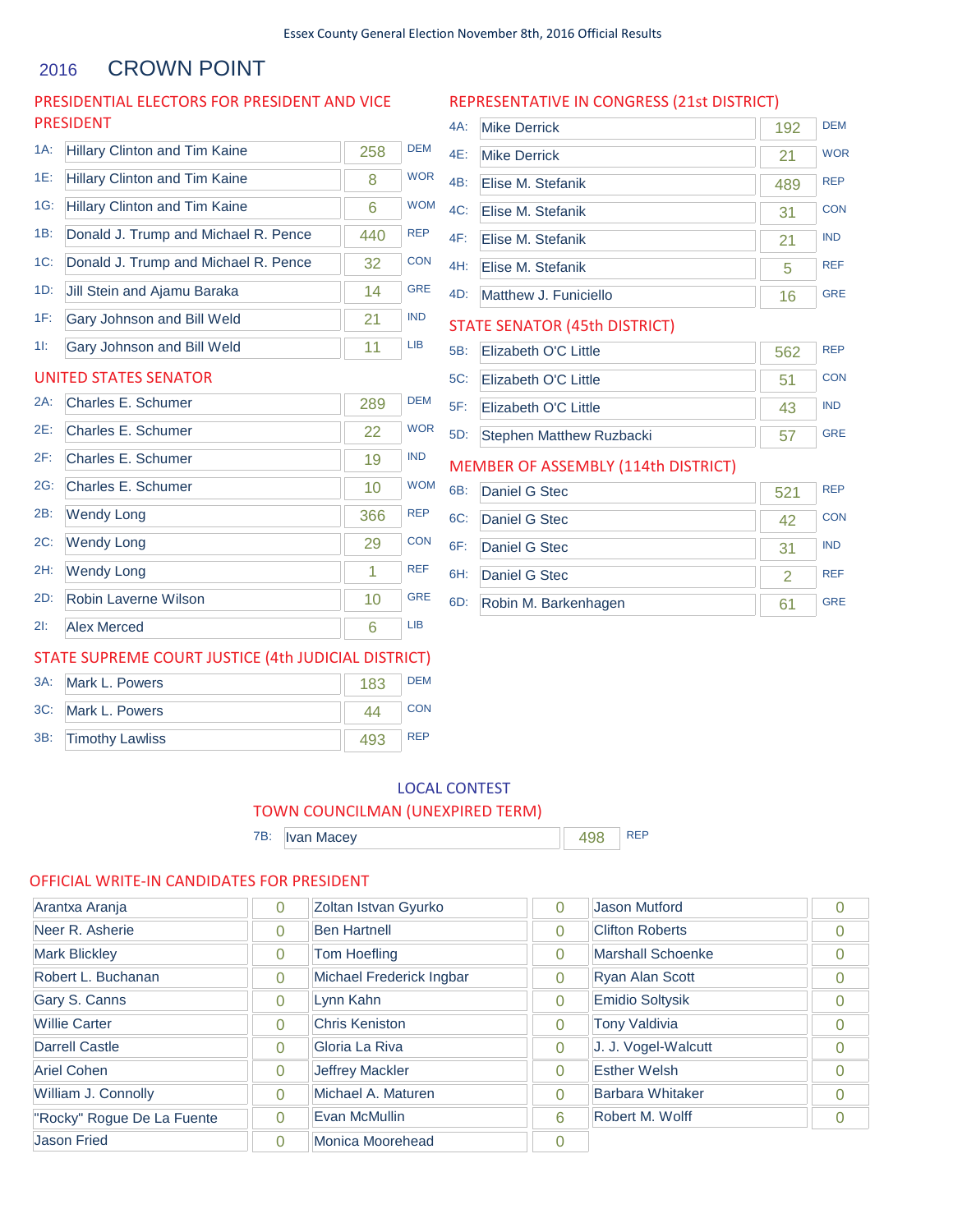# 2016 CROWN POINT 1 Assy Dist 114th - Cong Dist 21st

# PRESIDENTIAL ELECTORS FOR PRESIDENT AND VICE PRESIDENT

| $1A$ :         | <b>Hillary Clinton and Tim Kaine</b> | 77  | <b>DEM</b> |
|----------------|--------------------------------------|-----|------------|
| 1E:            | <b>Hillary Clinton and Tim Kaine</b> | 2   | <b>WOR</b> |
| 1G:            | <b>Hillary Clinton and Tim Kaine</b> | 2   | <b>WOM</b> |
| 1B:            | Donald J. Trump and Michael R. Pence | 173 | <b>REP</b> |
| 1C:            | Donald J. Trump and Michael R. Pence | 12  | <b>CON</b> |
| $1D$ :         | Jill Stein and Ajamu Baraka          | 5   | <b>GRE</b> |
| 1F:            | Gary Johnson and Bill Weld           | 6   | <b>IND</b> |
| 1 <sub>1</sub> | Gary Johnson and Bill Weld           | 3   | <b>LIB</b> |

# UNITED STATES SENATOR

| Charles E. Schumer   | 97  | <b>DEM</b>                                          |
|----------------------|-----|-----------------------------------------------------|
| Charles E. Schumer   | 5   | <b>WOR</b>                                          |
| Charles E. Schumer   | 5   | <b>IND</b>                                          |
| Charles E. Schumer   | 3   | <b>WOM</b>                                          |
| <b>Wendy Long</b>    | 139 | <b>REP</b>                                          |
| <b>Wendy Long</b>    | 13  | <b>CON</b>                                          |
| <b>Wendy Long</b>    | 1   | <b>REF</b>                                          |
| Robin Laverne Wilson | 3   | <b>GRE</b>                                          |
| Alex Merced          | 1   | <b>LIB</b>                                          |
|                      |     |                                                     |
| Mark L. Powers       | 42  | <b>DEM</b>                                          |
|                      |     | STATE SUPREME COURT JUSTICE (4th JUDICIAL DISTRICT) |

# REPRESENTATIVE IN CONGRESS (21st DISTRICT)

| 4A:    | <b>Mike Derrick</b>                  | 57       | <b>DEM</b> |
|--------|--------------------------------------|----------|------------|
| 4E:    | <b>Mike Derrick</b>                  | 5        | <b>WOR</b> |
| 4B:    | Elise M. Stefanik                    | 191      | <b>REP</b> |
| $4C$ : | Elise M. Stefanik                    | 8        | <b>CON</b> |
| 4F:    | Elise M. Stefanik                    | 6        | <b>IND</b> |
| 4H:    | Elise M. Stefanik                    | 3        | <b>REF</b> |
| 4D:    | Matthew J. Funiciello                | 9        | <b>GRE</b> |
|        | <b>STATE SENATOR (45th DISTRICT)</b> |          |            |
| 5B:    | Elizabeth O'C Little                 | 215      | <b>REP</b> |
| 5C:    | Elizabeth O'C Little                 | 17       | <b>CON</b> |
| 5F:    | Elizabeth O'C Little                 | 10       | <b>IND</b> |
| 5D:    | <b>Stephen Matthew Ruzbacki</b>      | 15       | <b>GRE</b> |
|        | MEMBER OF ASSEMBLY (114th DISTRICT)  |          |            |
| 6B:    | Daniel G Stec                        | 196      | <b>REP</b> |
| 6C:    | Daniel G Stec                        | 13       | <b>CON</b> |
| 6F:    | Daniel G Stec                        | 9        | <b>IND</b> |
| 6H:    | Daniel G Stec                        | $\Omega$ | <b>REF</b> |
| 6D:    | Robin M. Barkenhagen                 | 16       | <b>GRE</b> |
|        | TOWN COUNCILMAN (UNEXPIRED TERM)     |          |            |
| 7B:    | <b>Ivan Macey</b>                    | 172      | <b>REP</b> |

# OFFICIAL WRITE-IN CANDIDATES FOR PRESIDENT

3B: Timothy Lawliss 196 REP 3C: Mark L. Powers 20 CON

| Arantxa Aranja             | $\overline{0}$ | Zoltan Istvan Gyurko     | $\Omega$ | <b>Jason Mutford</b>    | $\Omega$       |
|----------------------------|----------------|--------------------------|----------|-------------------------|----------------|
| Neer R. Asherie            | 0              | <b>Ben Hartnell</b>      | $\Omega$ | <b>Clifton Roberts</b>  | $\overline{0}$ |
| <b>Mark Blickley</b>       | $\Omega$       | <b>Tom Hoefling</b>      | $\Omega$ | Marshall Schoenke       | $\Omega$       |
| Robert L. Buchanan         | $\overline{0}$ | Michael Frederick Ingbar | $\Omega$ | <b>Ryan Alan Scott</b>  | $\Omega$       |
| Gary S. Canns              | $\overline{0}$ | Lynn Kahn                | $\Omega$ | <b>Emidio Soltysik</b>  | $\overline{0}$ |
| <b>Willie Carter</b>       | $\Omega$       | <b>Chris Keniston</b>    | $\Omega$ | <b>Tony Valdivia</b>    | $\Omega$       |
| Darrell Castle             | $\overline{0}$ | Gloria La Riva           | $\Omega$ | J. J. Vogel-Walcutt     | $\Omega$       |
| Ariel Cohen                | $\overline{0}$ | <b>Jeffrey Mackler</b>   | $\Omega$ | <b>Esther Welsh</b>     | $\Omega$       |
| William J. Connolly        | $\Omega$       | Michael A. Maturen       | $\Omega$ | <b>Barbara Whitaker</b> | $\Omega$       |
| "Rocky" Rogue De La Fuente | $\Omega$       | Evan McMullin            | 6        | Robert M. Wolff         | $\Omega$       |
| <b>Jason Fried</b>         | 0              | Monica Moorehead         | 0        |                         |                |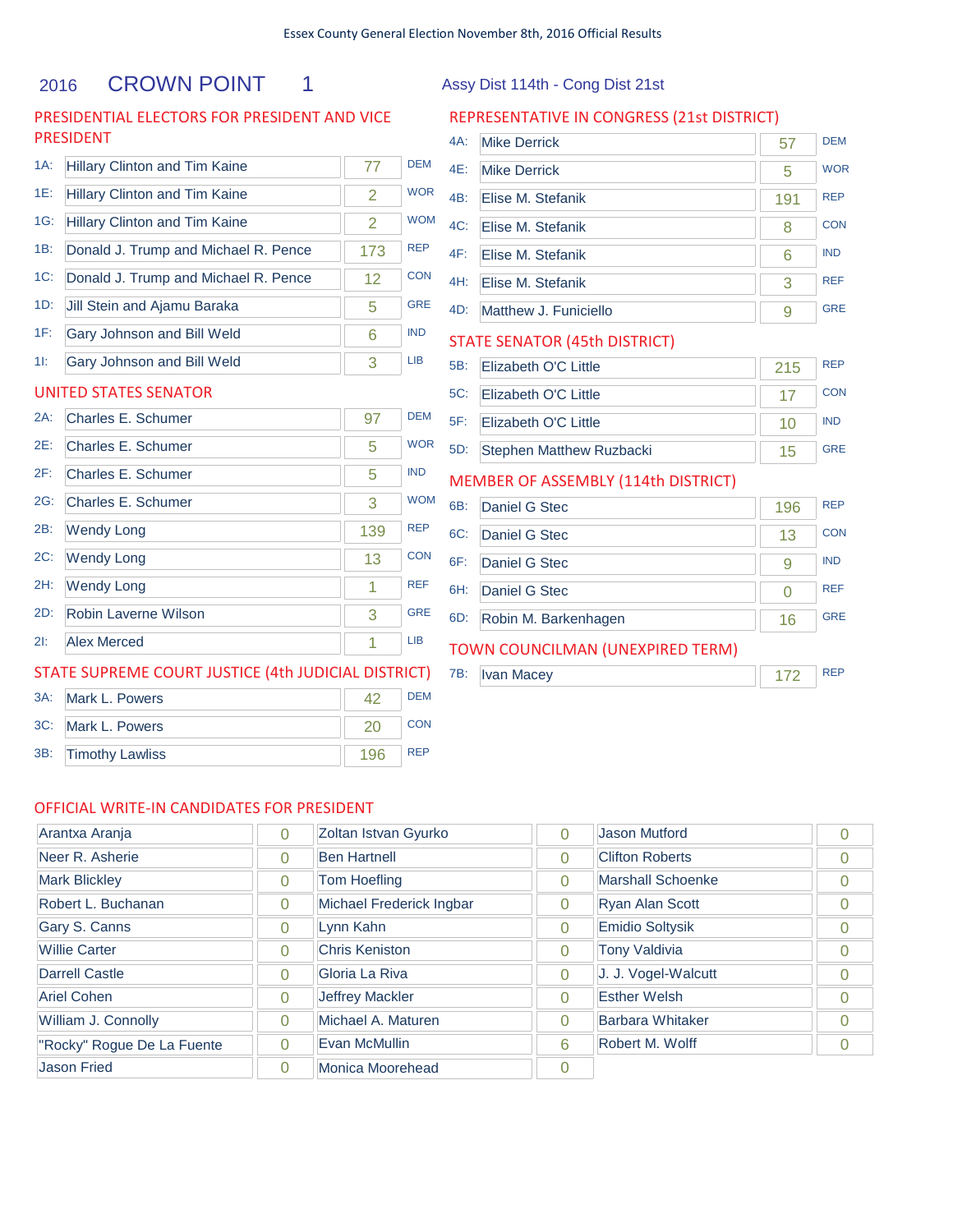REP

WOR

WOM

**CON** GRE

IND

LIB

# 2016 CROWN POINT 2 Assy Dist 114th - Cong Dist 21st

# PRESIDENTIAL ELECTORS FOR PRESIDENT AND VICE PRESIDE

1B: Donald J. Trump and Michael R. Pence | 98

1E: Hillary Clinton and Tim Kaine 2

1G: Hillary Clinton and Tim Kaine 1 | 1

1C: Donald J. Trump and Michael R. Pence | 6 1D: Jill Stein and Ajamu Baraka

1F: Gary Johnson and Bill Weld 7

11: Gary Johnson and Bill Weld 3

| 1 INLYID LIYIN NE EEE CT OTNYT DIN TINEYID EIYI 7 N YD. Y INL<br><b>PRESIDENT</b> |     |            |  |  |  |
|-----------------------------------------------------------------------------------|-----|------------|--|--|--|
| 1A: Hillary Clinton and Tim Kaine                                                 | .58 | <b>DEM</b> |  |  |  |

# REPRESENTATIVE IN CONGRESS (21st DISTRICT)

| 4A: | <b>Mike Derrick</b>   | 43  | <b>DEM</b> |
|-----|-----------------------|-----|------------|
| 4E: | <b>Mike Derrick</b>   | 4   | <b>WOR</b> |
| 4B: | Elise M. Stefanik     | 102 | <b>REP</b> |
| 4C: | Elise M. Stefanik     | 6   | <b>CON</b> |
| 4F: | Elise M. Stefanik     | 6   | <b>IND</b> |
| 4H: | Elise M. Stefanik     | 2   | <b>REF</b> |
| 4D: | Matthew J. Funiciello |     | <b>GRE</b> |

### STATE SENATOR (45th DISTRICT)

| 5B: Elizabeth O'C Little     | 114 | <b>REP</b> |
|------------------------------|-----|------------|
| 5C: Elizabeth O'C Little     | 14  | <b>CON</b> |
| 5F: Elizabeth O'C Little     |     | <b>IND</b> |
| 5D: Stephen Matthew Ruzbacki |     | <b>GRE</b> |

# MEMBER OF ASSEMBLY (114th DISTRICT)

| $6B$ : | Daniel G Stec                    | 112 | <b>REP</b> |
|--------|----------------------------------|-----|------------|
| 6C:    | Daniel G Stec                    |     | <b>CON</b> |
| $6F$ : | Daniel G Stec                    |     | <b>IND</b> |
| 6H:    | Daniel G Stec                    |     | <b>REF</b> |
| $6D$ : | Robin M. Barkenhagen             | 14  | <b>GRE</b> |
|        | TOWN COUNCILMAN (UNEXPIRED TERM) |     |            |
| 7B:    | <b>Ivan Macey</b>                | 114 | <b>REP</b> |

# UNITED STATES SENATOR

| 2A:    | <b>Charles E. Schumer</b>                           | 63             | DEM        |
|--------|-----------------------------------------------------|----------------|------------|
| 2E:    | Charles E. Schumer                                  | 6              | <b>WOR</b> |
| 2F:    | Charles E. Schumer                                  | 6              | <b>IND</b> |
| $2G$ : | Charles E. Schumer                                  | 1              | <b>WOM</b> |
| 2B:    | <b>Wendy Long</b>                                   | 82             | <b>REP</b> |
| 2C:    | <b>Wendy Long</b>                                   | 5              | <b>CON</b> |
| 2H:    | <b>Wendy Long</b>                                   | $\Omega$       | <b>REF</b> |
| $2D$ : | Robin Laverne Wilson                                | 3              | <b>GRE</b> |
| 2!     | <b>Alex Merced</b>                                  | $\overline{2}$ | <b>LIB</b> |
|        | STATE SUPREME COURT JUSTICE (4th JUDICIAL DISTRICT) |                |            |
| $3A$ : | Mark L. Powers                                      | 47             | <b>DEM</b> |
| 3C:    | Mark L. Powers                                      | 11             | <b>CON</b> |
| 3B:    | <b>Timothy Lawliss</b>                              | 101            | <b>REP</b> |

| Arantxa Aranja             | 0              | Zoltan Istvan Gyurko     | 0              | Jason Mutford           | O              |
|----------------------------|----------------|--------------------------|----------------|-------------------------|----------------|
| Neer R. Asherie            | 0              | <b>Ben Hartnell</b>      | 0              | <b>Clifton Roberts</b>  | $\overline{0}$ |
| <b>Mark Blickley</b>       | 0              | <b>Tom Hoefling</b>      | $\overline{0}$ | Marshall Schoenke       | 0              |
| Robert L. Buchanan         | 0              | Michael Frederick Ingbar | $\Omega$       | <b>Ryan Alan Scott</b>  | 0              |
| Gary S. Canns              | 0              | Lynn Kahn                | 0              | <b>Emidio Soltysik</b>  | 0              |
| <b>Willie Carter</b>       | 0              | <b>Chris Keniston</b>    | $\Omega$       | <b>Tony Valdivia</b>    | 0              |
| Darrell Castle             | 0              | Gloria La Riva           | $\Omega$       | J. J. Vogel-Walcutt     | O              |
| Ariel Cohen                | $\overline{0}$ | <b>Jeffrey Mackler</b>   | 0              | <b>Esther Welsh</b>     | 0              |
| William J. Connolly        | 0              | Michael A. Maturen       | 0              | <b>Barbara Whitaker</b> | 0              |
| "Rocky" Rogue De La Fuente | $\Omega$       | Evan McMullin            | $\Omega$       | Robert M. Wolff         | O              |
| Jason Fried                | 0              | Monica Moorehead         | 0              |                         |                |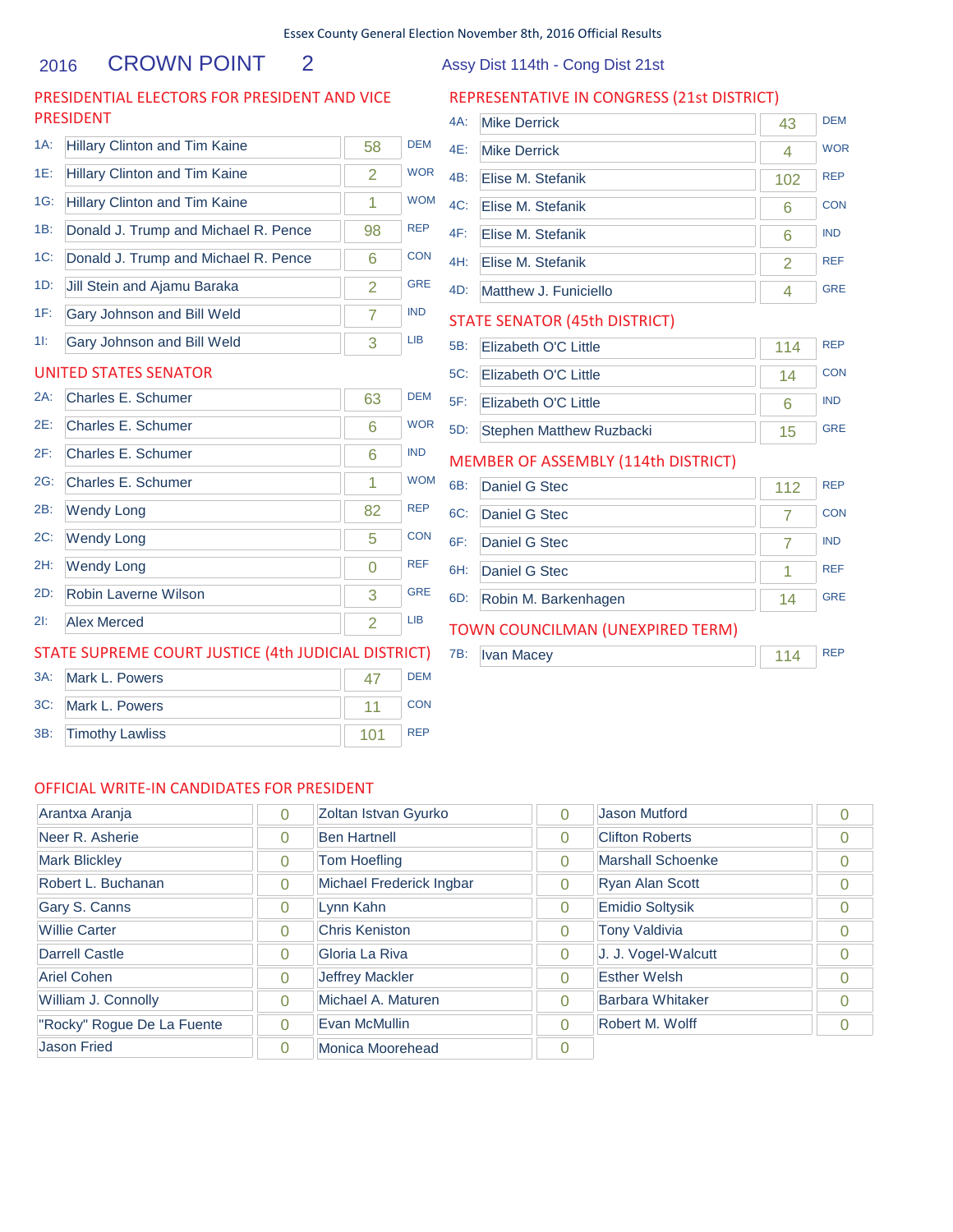# 2016 CROWN POINT 3 Assy Dist 114th - Cong Dist 21st

# PRESIDENTIAL ELECTORS FOR PRESIDENT AND VICE PRESIDENT

| REPRESENTATIVE IN CONGRESS (21st DISTRICT) |  |
|--------------------------------------------|--|
|--------------------------------------------|--|

| $1A$ : | Hillary Clinton and Tim Kaine        | 123 | <b>DEM</b> |
|--------|--------------------------------------|-----|------------|
| 1E:    | <b>Hillary Clinton and Tim Kaine</b> | 4   | <b>WOR</b> |
| $1G$ : | <b>Hillary Clinton and Tim Kaine</b> | 3   | <b>WOM</b> |
| 1B:    | Donald J. Trump and Michael R. Pence | 169 | <b>REP</b> |
| 1C:    | Donald J. Trump and Michael R. Pence | 14  | <b>CON</b> |
| 1D:    | Jill Stein and Ajamu Baraka          | 7   | <b>GRE</b> |
| $1F$ : | Gary Johnson and Bill Weld           | 8   | <b>IND</b> |
| 11:    | Gary Johnson and Bill Weld           | 5   | <b>LIB</b> |
|        |                                      |     |            |

# UNITED STATES SENATOR

| $2A$ : | Charles E. Schumer                                  | 129 | <b>DEM</b> |
|--------|-----------------------------------------------------|-----|------------|
| 2E:    | Charles E. Schumer                                  | 11  | <b>WOR</b> |
| 2F:    | Charles E. Schumer                                  | 8   | <b>IND</b> |
| $2G$ : | Charles E. Schumer                                  | 6   | <b>WOM</b> |
| 2B:    | <b>Wendy Long</b>                                   | 145 | <b>REP</b> |
| 2C:    | <b>Wendy Long</b>                                   | 11  | <b>CON</b> |
| 2H:    | Wendy Long                                          | O   | <b>REF</b> |
| $2D$ : | Robin Laverne Wilson                                | 4   | <b>GRE</b> |
| $2!$ : | Alex Merced                                         | 3   | LIB        |
|        | STATE SUPREME COURT JUSTICE (4th JUDICIAL DISTRICT) |     |            |
| $3A$ : | Mark L. Powers                                      | 94  | <b>DEM</b> |
| 3C:    | Mark L. Powers                                      | 13  | <b>CON</b> |
| 3B:    | <b>Timothy Lawliss</b>                              | 196 | <b>REP</b> |

| 4A:    | <b>Mike Derrick</b>   | 92  | <b>DEM</b> |
|--------|-----------------------|-----|------------|
| 4E:    | <b>Mike Derrick</b>   | 12  | <b>WOR</b> |
| 4B:    | Elise M. Stefanik     | 196 | <b>REP</b> |
| $4C$ : | Elise M. Stefanik     | 17  | <b>CON</b> |
| 4F:    | Elise M. Stefanik     | 9   | <b>IND</b> |
| 4H:    | Elise M. Stefanik     | 0   | <b>REF</b> |
| 4D:    | Matthew J. Funiciello | 3   | <b>GRE</b> |

# STATE SENATOR (45th DISTRICT)

| 5B: Elizabeth O'C Little     | 233 | <b>REP</b> |
|------------------------------|-----|------------|
| 5C: Elizabeth O'C Little     | 20  | <b>CON</b> |
| 5F: Elizabeth O'C Little     |     | <b>IND</b> |
| 5D: Stephen Matthew Ruzbacki |     | <b>GRF</b> |

# MEMBER OF ASSEMBLY (114th DISTRICT)

| 6B:    | Daniel G Stec                    | 213 | <b>REP</b> |
|--------|----------------------------------|-----|------------|
| $6C$ : | Daniel G Stec                    | 22  | <b>CON</b> |
| $6F$ : | Daniel G Stec                    | 15  | <b>IND</b> |
| 6H:    | Daniel G Stec                    | 1   | <b>REF</b> |
| $6D$ : | Robin M. Barkenhagen             | 31  | <b>GRF</b> |
|        | TOWN COUNCILMAN (UNEXPIRED TERM) |     |            |
| 7B:    | <b>Ivan Macey</b>                | 212 | <b>REP</b> |

| Arantxa Aranja             | 0 | Zoltan Istvan Gyurko     | 0        | Jason Mutford           | O              |
|----------------------------|---|--------------------------|----------|-------------------------|----------------|
| Neer R. Asherie            | 0 | <b>Ben Hartnell</b>      | 0        | <b>Clifton Roberts</b>  | 0              |
| <b>Mark Blickley</b>       | 0 | Tom Hoefling             | 0        | Marshall Schoenke       | $\overline{0}$ |
| Robert L. Buchanan         | 0 | Michael Frederick Ingbar | $\Omega$ | <b>Ryan Alan Scott</b>  | 0              |
| Gary S. Canns              | 0 | Lynn Kahn                | 0        | <b>Emidio Soltysik</b>  | 0              |
| <b>Willie Carter</b>       | 0 | <b>Chris Keniston</b>    | 0        | <b>Tony Valdivia</b>    | $\Omega$       |
| Darrell Castle             | 0 | Gloria La Riva           | 0        | J. J. Vogel-Walcutt     | 0              |
| Ariel Cohen                | 0 | <b>Jeffrey Mackler</b>   | 0        | <b>Esther Welsh</b>     | O              |
| William J. Connolly        | 0 | Michael A. Maturen       | $\Omega$ | <b>Barbara Whitaker</b> | $\Omega$       |
| "Rocky" Rogue De La Fuente | 0 | Evan McMullin            | 0        | Robert M. Wolff         | O              |
| Jason Fried                | 0 | Monica Moorehead         | 0        |                         |                |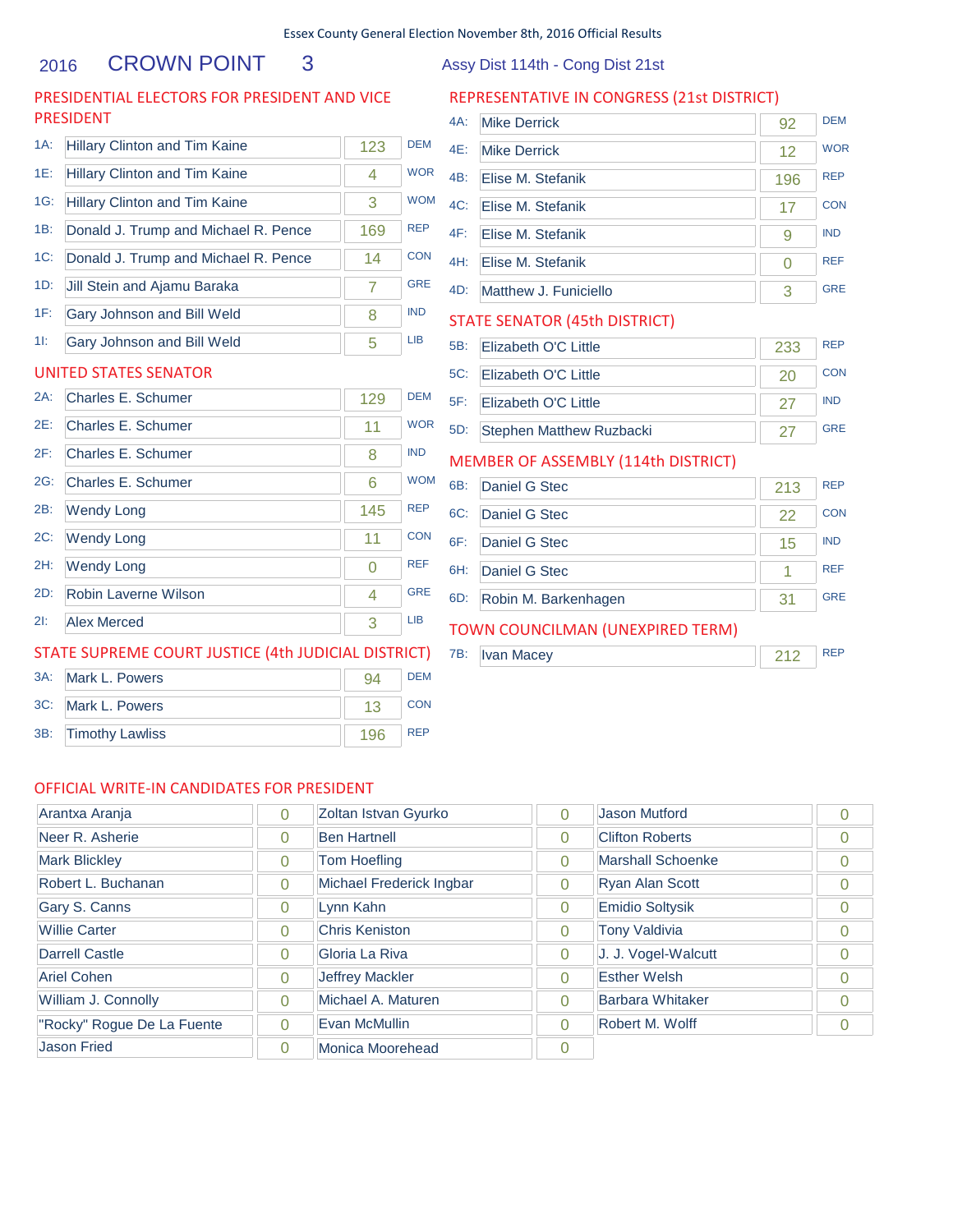# 2016 **ELIZABETHTOWN 0** Assy Dist 114th - Cong Dist 21st

# PRESIDENTIAL ELECTORS FOR PRESIDENT AND VICE PRESIDENT

| $1A$ :                       | Hillary Clinton and Tim Kaine        | 249 | <b>DEM</b> |  |  |
|------------------------------|--------------------------------------|-----|------------|--|--|
| $1E$ :                       | Hillary Clinton and Tim Kaine        | 9   | <b>WOR</b> |  |  |
| $1G$ :                       | <b>Hillary Clinton and Tim Kaine</b> | 4   | <b>WOM</b> |  |  |
| 1B:                          | Donald J. Trump and Michael R. Pence | 255 | <b>REP</b> |  |  |
| $1C$ :                       | Donald J. Trump and Michael R. Pence | 17  | <b>CON</b> |  |  |
| $1D$ :                       | Jill Stein and Ajamu Baraka          | 8   | <b>GRE</b> |  |  |
| $1F$ :                       | Gary Johnson and Bill Weld           | 16  | <b>IND</b> |  |  |
| 11:                          | Gary Johnson and Bill Weld           | 5   | <b>LIB</b> |  |  |
| <b>UNITED STATES SENATOR</b> |                                      |     |            |  |  |

# 2A: Charles E. Schumer 255 DEM 2B: Wendy Long 213 REP 2C: Wendy Long 2016 16 CON 2D: Robin Laverne Wilson 10 GRE 2E: Charles E. Schumer 11 WOR 2F: Charles E. Schumer 10 IND 2G: Charles E. Schumer 3 WOM 2H: Wendy Long 2H: 1 REF 2I: Alex Merced 6 LIB

# STATE SUPREME COURT JUSTICE (4th JUDICIAL DISTRICT)

| $3A$ : | Mark L. Powers      | 186 | <b>DEM</b> |
|--------|---------------------|-----|------------|
|        | 3C: Mark L. Powers  |     | CON        |
|        | 3B: Timothy Lawliss | 303 | <b>RFP</b> |

# OFFICIAL WRITE-IN CANDIDATES FOR PRESIDENT

| Arantxa Aranja             | 0              | Zoltan Istvan Gyurko     | 0              | <b>Jason Mutford</b>    | 0 |
|----------------------------|----------------|--------------------------|----------------|-------------------------|---|
| Neer R. Asherie            | 0              | <b>Ben Hartnell</b>      | 0              | <b>Clifton Roberts</b>  |   |
| <b>Mark Blickley</b>       | $\Omega$       | <b>Tom Hoefling</b>      | $\overline{0}$ | Marshall Schoenke       | 0 |
| Robert L. Buchanan         | $\overline{0}$ | Michael Frederick Ingbar | 0              | <b>Ryan Alan Scott</b>  | 0 |
| Gary S. Canns              | 0              | Lynn Kahn                | 0              | <b>Emidio Soltysik</b>  | 0 |
| <b>Willie Carter</b>       | $\Omega$       | <b>Chris Keniston</b>    | 0              | <b>Tony Valdivia</b>    | 0 |
| Darrell Castle             | 0              | Gloria La Riva           | 0              | J. J. Vogel-Walcutt     | 0 |
| Ariel Cohen                | $\overline{0}$ | <b>Jeffrey Mackler</b>   | 0              | <b>Esther Welsh</b>     | 0 |
| William J. Connolly        | $\Omega$       | Michael A. Maturen       | 0              | <b>Barbara Whitaker</b> | 0 |
| "Rocky" Rogue De La Fuente | 0              | Evan McMullin            | 2              | Robert M. Wolff         | Ω |
| Jason Fried                | 0              | Monica Moorehead         | 0              |                         |   |

# REPRESENTATIVE IN CONGRESS (21st DISTRICT)

| 4A: | <b>Mike Derrick</b>   | 215 | <b>DEM</b> |
|-----|-----------------------|-----|------------|
| 4E: | <b>Mike Derrick</b>   | 18  | <b>WOR</b> |
| 4B: | Elise M. Stefanik     | 278 | <b>REP</b> |
| 4C: | Elise M. Stefanik     | 16  | <b>CON</b> |
| 4F: | Elise M. Stefanik     | 8   | <b>IND</b> |
| 4H: | Elise M. Stefanik     | 2   | <b>REF</b> |
| 4D: | Matthew J. Funiciello | 19  | <b>GRE</b> |

### STATE SENATOR (45th DISTRICT)

| 5B: Elizabeth O'C Little     | 360 | <b>RFP</b> |
|------------------------------|-----|------------|
| 5C: Elizabeth O'C Little     | 23  | <b>CON</b> |
| 5F: Elizabeth O'C Little     | 51  | <b>IND</b> |
| 5D: Stephen Matthew Ruzbacki |     | <b>GRF</b> |

# MEMBER OF ASSEMBLY (114th DISTRICT)

| 6B: | Daniel G Stec            | 329 | <b>REP</b> |
|-----|--------------------------|-----|------------|
|     | 6C: Daniel G Stec        | 26  | <b>CON</b> |
| 6F: | Daniel G Stec            | 39  | <b>IND</b> |
| 6H: | Daniel G Stec            |     | <b>REF</b> |
|     | 6D: Robin M. Barkenhagen | 64  | <b>GRE</b> |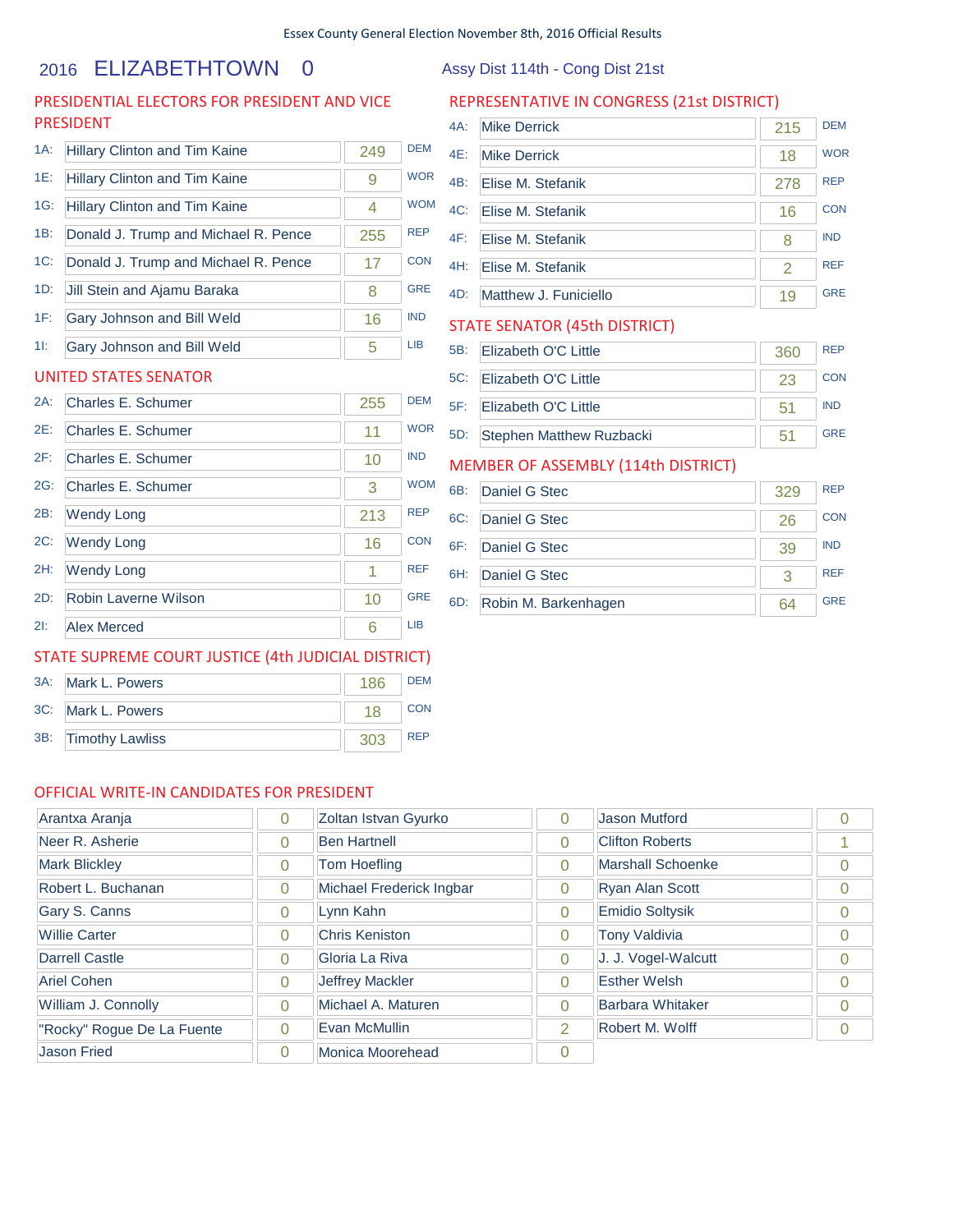#### **ESSEX** 2016

# PRESIDENTIAL ELECTORS FOR PRESIDENT AND VICE PRESIDENT

| $1A$ : | <b>Hillary Clinton and Tim Kaine</b> | 213 | <b>DEM</b> | $\overline{4}$ |
|--------|--------------------------------------|-----|------------|----------------|
| 1E:    | Hillary Clinton and Tim Kaine        | 14  | <b>WOR</b> | $\overline{4}$ |
| 1G:    | <b>Hillary Clinton and Tim Kaine</b> | 5   | <b>WOM</b> | $\overline{4}$ |
| 1B:    | Donald J. Trump and Michael R. Pence | 100 | <b>REP</b> | $\overline{4}$ |
| 1C:    | Donald J. Trump and Michael R. Pence | 7   | <b>CON</b> | $\overline{4}$ |
| 1D:    | Jill Stein and Ajamu Baraka          | 18  | <b>GRE</b> | $\overline{4}$ |
| $1F$ : | Gary Johnson and Bill Weld           | 6   | <b>IND</b> | S              |
| 11:    | Gary Johnson and Bill Weld           | 5   | <b>LIB</b> | 5              |
|        | UNITED STATES SENATOR                |     |            | 5              |
| 2A:    | Charles E. Schumer                   | 209 | <b>DEM</b> | 5              |

# 2B: Wendy Long 2B: 95 REP 2C: Wendy Long 5 **CON** 2D: Robin Laverne Wilson 17 GRE 2E: Charles E. Schumer 19 WOR 2F: Charles E. Schumer 7 IND 2G: Charles E. Schumer 4 WOM 2H: Wendy Long 2H: 1 REF 2I: Alex Merced 5 LIB

# STATE SUPREME COURT JUSTICE (4th JUDICIAL DISTRICT)

| 3A: Mark L. Powers  | 179 | DEM        |
|---------------------|-----|------------|
| 3C: Mark L. Powers  |     | CON        |
| 3B: Timothy Lawliss | 152 | <b>REP</b> |

# REPRESENTATIVE IN CONGRESS (21st DISTRICT)

| 4A:    | <b>Mike Derrick</b>   | 188 | <b>DEM</b> |
|--------|-----------------------|-----|------------|
| 4E:    | <b>Mike Derrick</b>   | 19  | <b>WOR</b> |
| 4B:    | Elise M. Stefanik     | 122 | <b>REP</b> |
| $4C$ : | Elise M. Stefanik     | 6   | <b>CON</b> |
| 4F:    | Elise M. Stefanik     | 5   | <b>IND</b> |
| 4H:    | Elise M. Stefanik     | 1   | <b>REF</b> |
| 4D:    | Matthew J. Funiciello | 22  | <b>GRE</b> |

# STATE SENATOR (45th DISTRICT)

| 5B: | Elizabeth O'C Little         | 190 | <b>RFP</b> |
|-----|------------------------------|-----|------------|
|     | 5C: Elizabeth O'C Little     | 13  | <b>CON</b> |
|     | 5F: Elizabeth O'C Little     | 29  | <b>IND</b> |
|     | 5D: Stephen Matthew Ruzbacki |     | <b>GRF</b> |

# MEMBER OF ASSEMBLY (114th DISTRICT)

| 6B: | Daniel G Stec            | 183 | <b>REP</b> |
|-----|--------------------------|-----|------------|
|     | 6C: Daniel G Stec        |     | <b>CON</b> |
|     | 6F: Daniel G Stec        | 25  | <b>IND</b> |
|     | 6H: Daniel G Stec        |     | <b>REF</b> |
|     | 6D: Robin M. Barkenhagen |     | <b>GRE</b> |

| Arantxa Aranja             | $\overline{0}$ | Zoltan Istvan Gyurko     | 0              | Jason Mutford            | O |
|----------------------------|----------------|--------------------------|----------------|--------------------------|---|
| Neer R. Asherie            | $\overline{0}$ | <b>Ben Hartnell</b>      | $\Omega$       | <b>Clifton Roberts</b>   | 0 |
| <b>Mark Blickley</b>       | $\overline{0}$ | <b>Tom Hoefling</b>      | $\overline{0}$ | <b>Marshall Schoenke</b> | 0 |
| Robert L. Buchanan         | $\overline{0}$ | Michael Frederick Ingbar | $\Omega$       | Ryan Alan Scott          | 0 |
| Gary S. Canns              | $\overline{0}$ | Lynn Kahn                | $\overline{0}$ | <b>Emidio Soltysik</b>   | 0 |
| <b>Willie Carter</b>       | $\Omega$       | <b>Chris Keniston</b>    | $\Omega$       | <b>Tony Valdivia</b>     | Ω |
| <b>Darrell Castle</b>      | $\overline{0}$ | Gloria La Riva           | $\Omega$       | J. J. Vogel-Walcutt      | 0 |
| Ariel Cohen                | $\overline{0}$ | <b>Jeffrey Mackler</b>   | $\Omega$       | <b>Esther Welsh</b>      | 0 |
| William J. Connolly        | $\overline{0}$ | Michael A. Maturen       | $\Omega$       | <b>Barbara Whitaker</b>  | 0 |
| "Rocky" Rogue De La Fuente | $\overline{0}$ | Evan McMullin            | $\Omega$       | Robert M. Wolff          | 0 |
| Jason Fried                | $\overline{0}$ | Monica Moorehead         | $\Omega$       |                          |   |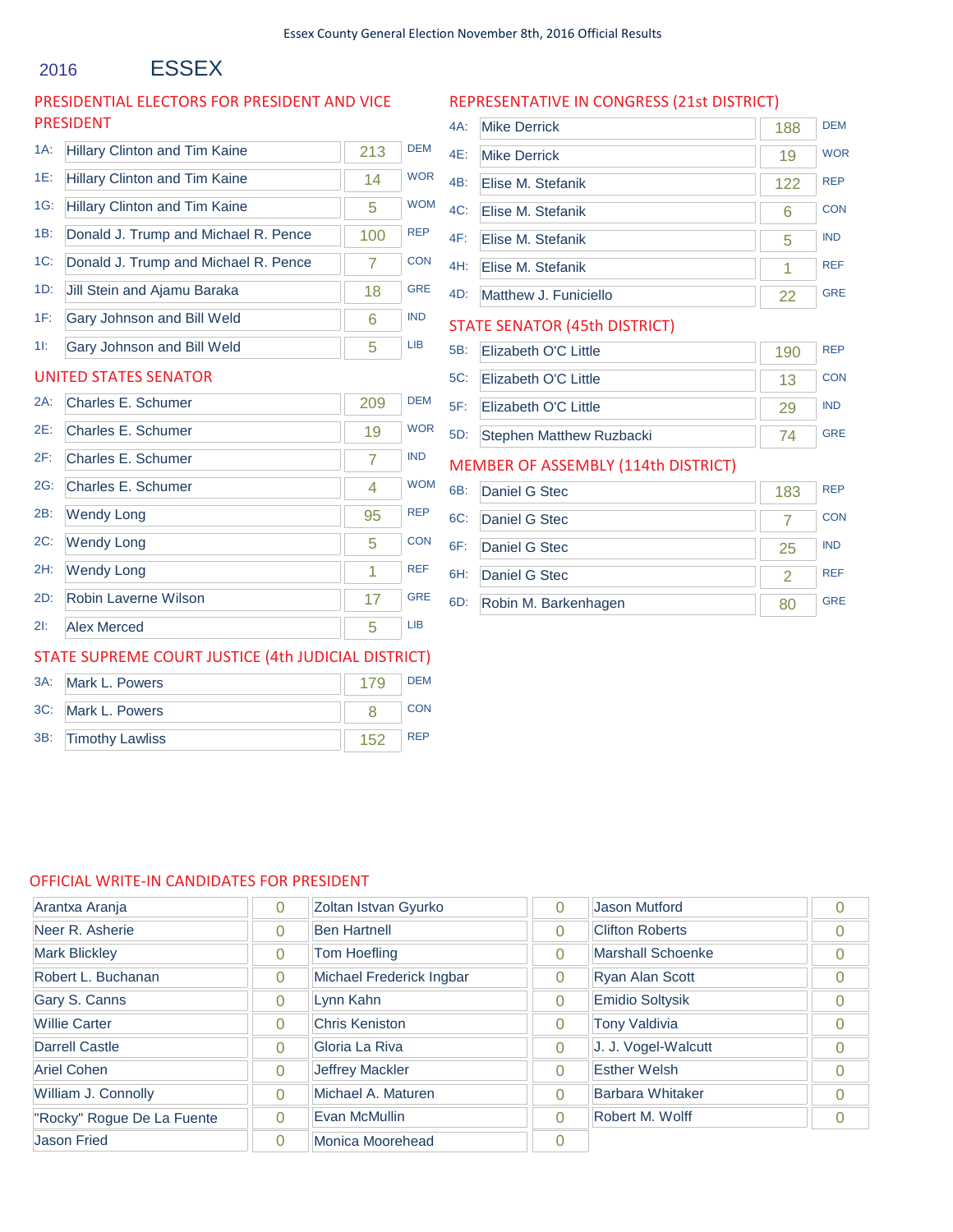# 2016 ESSEX 1 Assy Dist 114th - Cong Dist 21st

# PRESIDENTIAL ELECTORS FOR PRESIDENT AND VICE PRESIDENT

| 1A:    | <b>Hillary Clinton and Tim Kaine</b> | 129 | <b>DEM</b> |
|--------|--------------------------------------|-----|------------|
| 1E:    | <b>Hillary Clinton and Tim Kaine</b> | 7   | <b>WOR</b> |
| 1G:    | Hillary Clinton and Tim Kaine        | 2   | <b>WOM</b> |
| 1B:    | Donald J. Trump and Michael R. Pence | 49  | <b>REP</b> |
| 1C:    | Donald J. Trump and Michael R. Pence | 5   | <b>CON</b> |
| $1D$ : | Jill Stein and Ajamu Baraka          | 7   | <b>GRE</b> |
| 1F:    | Gary Johnson and Bill Weld           | 2   | <b>IND</b> |
| 11:    | Gary Johnson and Bill Weld           | 2   | <b>LIB</b> |

# UNITED STATES SENATOR

| $2A$ :                                              | Charles E. Schumer   | 124 | <b>DEM</b> |  |
|-----------------------------------------------------|----------------------|-----|------------|--|
| $2F^+$                                              | Charles E. Schumer   | 6   | <b>WOR</b> |  |
| 2F:                                                 | Charles E. Schumer   | 5   | <b>IND</b> |  |
| $2G$ :                                              | Charles E. Schumer   | 3   | <b>WOM</b> |  |
| 2B:                                                 | <b>Wendy Long</b>    | 48  | <b>REP</b> |  |
| $2C$ :                                              | <b>Wendy Long</b>    | 4   | <b>CON</b> |  |
| 2H:                                                 | <b>Wendy Long</b>    | 1   | <b>REF</b> |  |
| 2D:                                                 | Robin Laverne Wilson | 5   | <b>GRE</b> |  |
| $2!$ :                                              | <b>Alex Merced</b>   | 3   | <b>LIB</b> |  |
| STATE SUPREME COURT JUSTICE (4th JUDICIAL DISTRICT) |                      |     |            |  |

| 4A:    | <b>Mike Derrick</b>                  | 117 | <b>DEM</b> |
|--------|--------------------------------------|-----|------------|
| 4E:    | <b>Mike Derrick</b>                  | 11  | <b>WOR</b> |
| 4B:    | Elise M. Stefanik                    | 56  | <b>REP</b> |
| $4C$ : | Elise M. Stefanik                    | 4   | <b>CON</b> |
| 4F:    | Elise M. Stefanik                    | 3   | <b>IND</b> |
| 4H:    | Elise M. Stefanik                    | 0   | <b>REF</b> |
| 4D:    | Matthew J. Funiciello                | 7   | <b>GRE</b> |
|        | <b>STATE SENATOR (45th DISTRICT)</b> |     |            |
| 5B:    | Elizabeth O'C Little                 | 97  | <b>REP</b> |
| 5C:    | Elizabeth O'C Little                 | 9   | <b>CON</b> |
| 5F:    | Elizabeth O'C Little                 | 15  | <b>IND</b> |
| 5D:    | <b>Stephen Matthew Ruzbacki</b>      | 35  | <b>GRE</b> |
|        | MEMBER OF ASSEMBLY (114th DISTRICT)  |     |            |
| 6B:    | Daniel G Stec                        | 97  | <b>REP</b> |
| 6C:    | Daniel G Stec                        | 5   | <b>CON</b> |
| 6F:    | Daniel G Stec                        | 14  | <b>IND</b> |
| 6H:    | Daniel G Stec                        | 0   | <b>REF</b> |

6D: Robin M. Barkenhagen 39

GRE

| 3A: Mark L. Powers  | 106 | <b>DEM</b> |
|---------------------|-----|------------|
| 3C: Mark L. Powers  |     | <b>CON</b> |
| 3B: Timothy Lawliss |     | <b>REP</b> |

| Arantxa Aranja             | $\overline{0}$ | Zoltan Istvan Gyurko     | $\overline{0}$ | <b>Jason Mutford</b>     | $\Omega$       |
|----------------------------|----------------|--------------------------|----------------|--------------------------|----------------|
| Neer R. Asherie            | $\overline{0}$ | <b>Ben Hartnell</b>      | $\Omega$       | <b>Clifton Roberts</b>   | $\overline{0}$ |
| <b>Mark Blickley</b>       | $\overline{0}$ | <b>Tom Hoefling</b>      | $\Omega$       | <b>Marshall Schoenke</b> | $\Omega$       |
| Robert L. Buchanan         | $\overline{0}$ | Michael Frederick Ingbar | $\overline{0}$ | <b>Ryan Alan Scott</b>   | $\Omega$       |
| Gary S. Canns              | $\Omega$       | Lynn Kahn                | $\overline{0}$ | <b>Emidio Soltysik</b>   | $\overline{0}$ |
| <b>Willie Carter</b>       | $\Omega$       | <b>Chris Keniston</b>    | $\overline{0}$ | <b>Tony Valdivia</b>     | $\Omega$       |
| <b>Darrell Castle</b>      | $\overline{0}$ | Gloria La Riva           | $\overline{0}$ | J. J. Vogel-Walcutt      | $\Omega$       |
| Ariel Cohen                | $\overline{0}$ | <b>Jeffrey Mackler</b>   | $\Omega$       | <b>Esther Welsh</b>      | $\overline{0}$ |
| William J. Connolly        | $\Omega$       | Michael A. Maturen       | $\Omega$       | <b>Barbara Whitaker</b>  | $\Omega$       |
| "Rocky" Rogue De La Fuente | $\Omega$       | Evan McMullin            | $\Omega$       | Robert M. Wolff          | $\Omega$       |
| Jason Fried                | $\Omega$       | Monica Moorehead         | $\overline{0}$ |                          |                |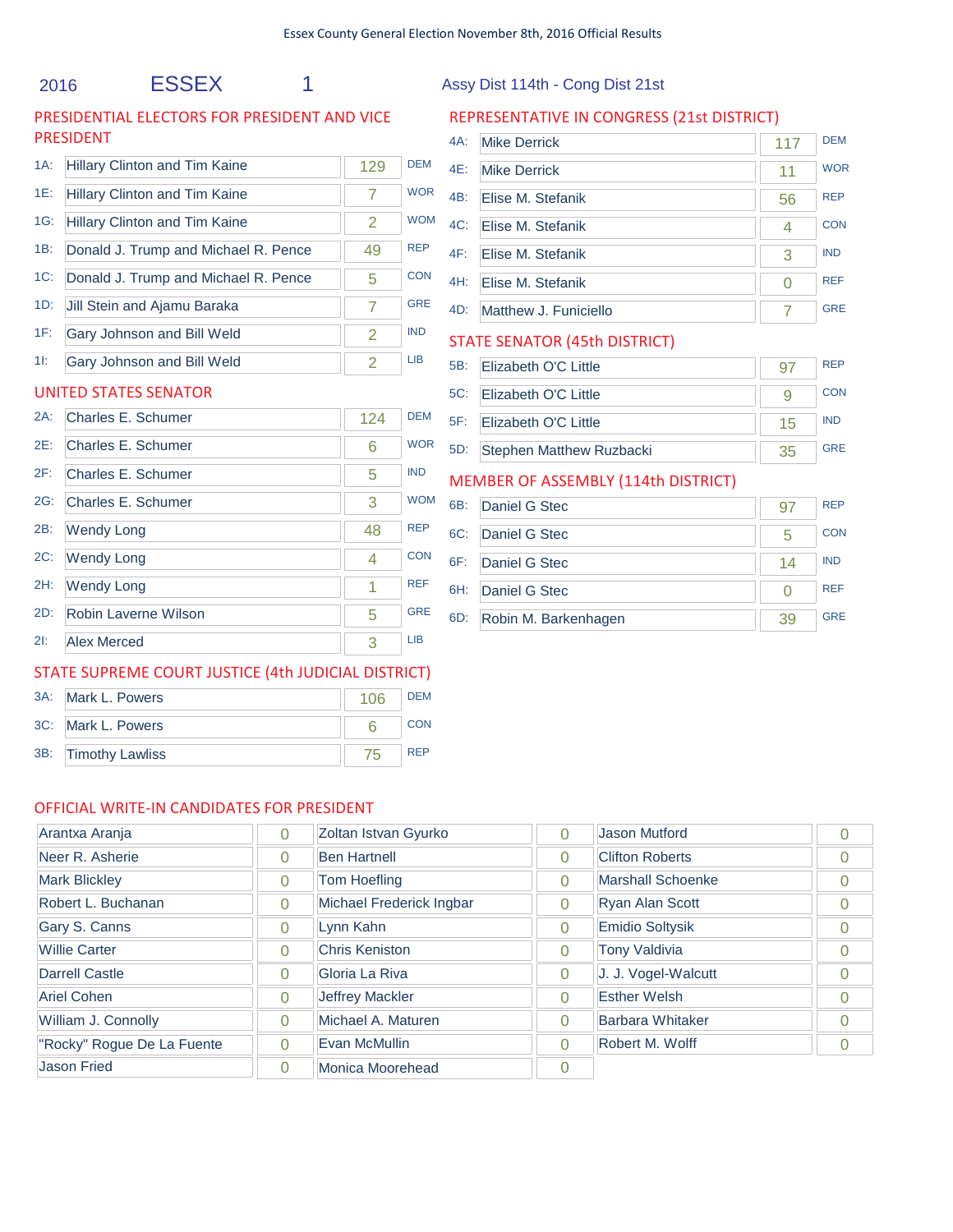# 2016 ESSEX 2 Assy Dist 114th - Cong Dist 21st

# PRESIDENTIAL ELECTORS FOR PRESIDENT AND VICE PRESIDENT

| $1A$ :         | <b>Hillary Clinton and Tim Kaine</b> | 84 | <b>DFM</b> |
|----------------|--------------------------------------|----|------------|
| $1E$ :         | Hillary Clinton and Tim Kaine        | 7  | <b>WOR</b> |
| 1G:            | Hillary Clinton and Tim Kaine        | 3  | <b>WOM</b> |
| 1B:            | Donald J. Trump and Michael R. Pence | 51 | <b>REP</b> |
| 1C:            | Donald J. Trump and Michael R. Pence | 2  | <b>CON</b> |
| $1D$ :         | Jill Stein and Ajamu Baraka          | 11 | <b>GRE</b> |
| $1F$ :         | Gary Johnson and Bill Weld           | 4  | <b>IND</b> |
| 1 <sub>1</sub> | Gary Johnson and Bill Weld           | 3  | <b>LIB</b> |
|                |                                      |    |            |

# UNITED STATES SENATOR

| $2A$ :                                              | Charles E. Schumer   | 85 | <b>DFM</b> |
|-----------------------------------------------------|----------------------|----|------------|
| 2E:                                                 | Charles E. Schumer   | 13 | <b>WOR</b> |
| 2F:                                                 | Charles E. Schumer   | 2  | <b>IND</b> |
| 2G:                                                 | Charles E. Schumer   | 1  | <b>WOM</b> |
| 2B:                                                 | <b>Wendy Long</b>    | 47 | <b>RFP</b> |
| $2C$ :                                              | <b>Wendy Long</b>    | 1  | <b>CON</b> |
| 2H:                                                 | <b>Wendy Long</b>    | 0  | <b>REF</b> |
| 2D:                                                 | Robin Laverne Wilson | 12 | <b>GRE</b> |
| $2!$ :                                              | <b>Alex Merced</b>   | 2  | <b>LIB</b> |
| STATE SHPREME COHRT HISTICE (4th HIDICIAL DISTRICT) |                      |    |            |

# STATE SUPREME COURT JUSTICE (4th JUDICIAL DISTRICT)

| 3A: Mark L. Powers  | <b>DEM</b> |
|---------------------|------------|
| 3C: Mark L. Powers  | <b>CON</b> |
| 3B: Timothy Lawliss | <b>RFP</b> |

# REPRESENTATIVE IN CONGRESS (21st DISTRICT)

| 4A: | <b>Mike Derrick</b>   | 71 | <b>DEM</b> |
|-----|-----------------------|----|------------|
| 4E: | <b>Mike Derrick</b>   | 8  | <b>WOR</b> |
| 4B: | Elise M. Stefanik     | 66 | <b>REP</b> |
| 4C: | Elise M. Stefanik     | 2  | <b>CON</b> |
| 4F: | Elise M. Stefanik     | 2  | <b>IND</b> |
| 4H: | Elise M. Stefanik     | 1  | <b>REF</b> |
| 4D: | Matthew J. Funiciello | 15 | <b>GRE</b> |

# STATE SENATOR (45th DISTRICT)

| 5B: | Elizabeth O'C Little         | 93 | <b>RFP</b> |
|-----|------------------------------|----|------------|
|     | 5C: Elizabeth O'C Little     |    | <b>CON</b> |
|     | 5F: Elizabeth O'C Little     |    | <b>IND</b> |
|     | 5D: Stephen Matthew Ruzbacki |    | <b>GRF</b> |

# MEMBER OF ASSEMBLY (114th DISTRICT)

| 6B: | Daniel G Stec        | 86 | <b>REP</b> |
|-----|----------------------|----|------------|
|     | 6C: Daniel G Stec    |    | <b>CON</b> |
| 6F: | Daniel G Stec        | 11 | <b>IND</b> |
| 6H: | Daniel G Stec        |    | <b>REF</b> |
| 6D: | Robin M. Barkenhagen | 41 | <b>GRE</b> |

| Arantxa Aranja             | 0              | Zoltan Istvan Gyurko     | 0              | Jason Mutford           | 0              |
|----------------------------|----------------|--------------------------|----------------|-------------------------|----------------|
| Neer R. Asherie            | 0              | <b>Ben Hartnell</b>      | 0              | <b>Clifton Roberts</b>  | 0              |
| <b>Mark Blickley</b>       | 0              | <b>Tom Hoefling</b>      | 0              | Marshall Schoenke       | 0              |
| Robert L. Buchanan         | 0              | Michael Frederick Ingbar | 0              | <b>Ryan Alan Scott</b>  | 0              |
| Gary S. Canns              | 0              | Lynn Kahn                | 0              | <b>Emidio Soltysik</b>  | $\overline{0}$ |
| <b>Willie Carter</b>       | 0              | <b>Chris Keniston</b>    | $\overline{0}$ | <b>Tony Valdivia</b>    | 0              |
| <b>Darrell Castle</b>      | 0              | Gloria La Riva           | $\Omega$       | J. J. Vogel-Walcutt     | O              |
| Ariel Cohen                | $\overline{0}$ | <b>Jeffrey Mackler</b>   | 0              | <b>Esther Welsh</b>     | 0              |
| William J. Connolly        | 0              | Michael A. Maturen       | 0              | <b>Barbara Whitaker</b> | 0              |
| "Rocky" Rogue De La Fuente | $\Omega$       | Evan McMullin            | $\Omega$       | Robert M. Wolff         |                |
| Jason Fried                | 0              | Monica Moorehead         | 0              |                         |                |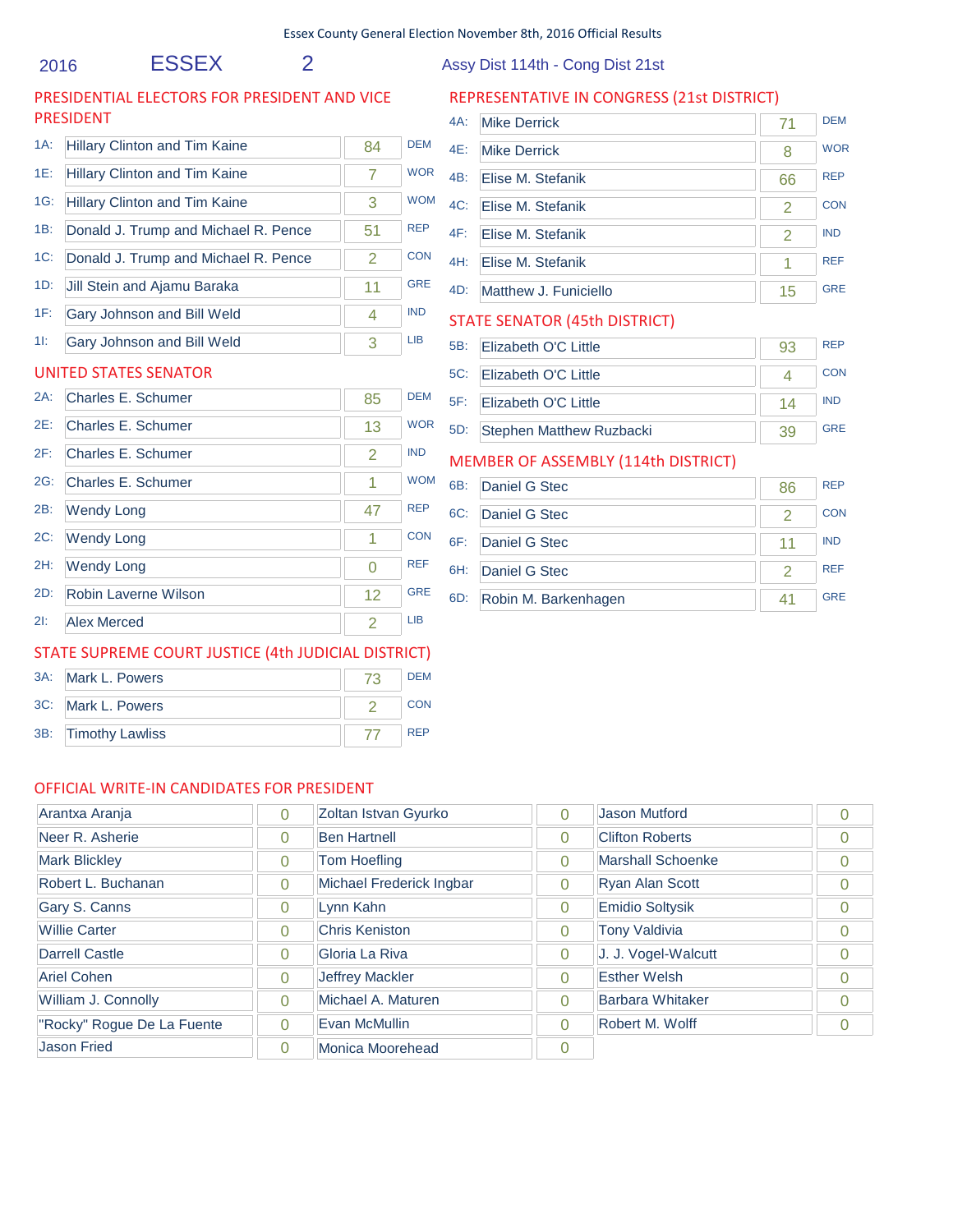#### JAY 2016

# PRESIDENTIAL ELECTORS FOR PRESIDENT AND VICE PRESIDENT

| REPRESENTATIVE IN CONGRESS (21st DISTRICT) |  |
|--------------------------------------------|--|
|--------------------------------------------|--|

| $1A$ : | <b>Hillary Clinton and Tim Kaine</b> | 570 | <b>DEM</b> |
|--------|--------------------------------------|-----|------------|
| $1E$ : | Hillary Clinton and Tim Kaine        | 13  | <b>WOR</b> |
| 1G:    | Hillary Clinton and Tim Kaine        | 9   | <b>WOM</b> |
| 1B:    | Donald J. Trump and Michael R. Pence | 464 | <b>REP</b> |
| 1C:    | Donald J. Trump and Michael R. Pence | 51  | <b>CON</b> |
| 1D:    | Jill Stein and Ajamu Baraka          | 36  | <b>GRE</b> |
| $1F$ : | Gary Johnson and Bill Weld           | 54  | <b>IND</b> |
| 11:    | Gary Johnson and Bill Weld           | 15  | <b>LIB</b> |
|        | UNITED STATES SENATOR                |     |            |
| 2A:    | Charles E. Schumer                   | 611 | <b>DEM</b> |

| $2F^+$ | Charles E. Schumer   | 34  | <b>WOR</b> |
|--------|----------------------|-----|------------|
| $2F^+$ | Charles E. Schumer   | 32  | <b>IND</b> |
| 2G:    | Charles E. Schumer   | 12  | <b>WOM</b> |
| 2B:    | <b>Wendy Long</b>    | 374 | <b>RFP</b> |
| $2C$ : | <b>Wendy Long</b>    | 47  | <b>CON</b> |
| 2H:    | <b>Wendy Long</b>    | 4   | <b>RFF</b> |
| 2D:    | Robin Laverne Wilson | 43  | GRF        |
| $2!$ : | Alex Merced          | 6   | <b>LIB</b> |
|        |                      |     |            |

# STATE SUPREME COURT JUSTICE (4th JUDICIAL DISTRICT)

| 3A: | Mark L. Powers      | 408 | <b>DEM</b> |
|-----|---------------------|-----|------------|
|     | 3C: Mark L. Powers  |     | <b>CON</b> |
|     | 3B: Timothy Lawliss | 670 | <b>RFP</b> |

| 4A:    | <b>Mike Derrick</b>   | 500 | <b>DFM</b> |
|--------|-----------------------|-----|------------|
| 4E:    | <b>Mike Derrick</b>   | 26  | <b>WOR</b> |
| 4B:    | Elise M. Stefanik     | 515 | <b>REP</b> |
| $4C$ : | Elise M. Stefanik     | 51  | <b>CON</b> |
| 4F:    | Elise M. Stefanik     | 35  | <b>IND</b> |
| 4H:    | Elise M. Stefanik     | 2   | <b>REF</b> |
| 4D:    | Matthew J. Funiciello | 56  | <b>GRE</b> |
|        |                       |     |            |

# STATE SENATOR (45th DISTRICT)

| 5B: Elizabeth O'C Little     | 728 | <b>RFP</b> |
|------------------------------|-----|------------|
| 5C: Elizabeth O'C Little     | 72  | <b>CON</b> |
| 5F: Elizabeth O'C Little     | 96  | <b>IND</b> |
| 5D: Stephen Matthew Ruzbacki | 164 | <b>GRF</b> |

# MEMBER OF ASSEMBLY (114th DISTRICT)

| 6B: | Daniel G Stec        | 640 | <b>REP</b> |
|-----|----------------------|-----|------------|
| 6C: | Daniel G Stec        |     | <b>CON</b> |
| 6F: | Daniel G Stec        | 79  | <b>IND</b> |
| 6H: | Daniel G Stec        |     | <b>REF</b> |
| 6D: | Robin M. Barkenhagen | 203 | <b>GRE</b> |

| Arantxa Aranja             | $\overline{0}$ | Zoltan Istvan Gyurko     | $\Omega$ | Jason Mutford            | O |
|----------------------------|----------------|--------------------------|----------|--------------------------|---|
| Neer R. Asherie            | $\overline{0}$ | <b>Ben Hartnell</b>      | $\Omega$ | <b>Clifton Roberts</b>   | 0 |
| <b>Mark Blickley</b>       | $\overline{0}$ | Tom Hoefling             | $\Omega$ | <b>Marshall Schoenke</b> | 0 |
| Robert L. Buchanan         | $\Omega$       | Michael Frederick Ingbar | $\Omega$ | Ryan Alan Scott          | 0 |
| Gary S. Canns              | $\overline{0}$ | Lynn Kahn                | $\Omega$ | <b>Emidio Soltysik</b>   | 0 |
| <b>Willie Carter</b>       | $\Omega$       | <b>Chris Keniston</b>    | $\Omega$ | <b>Tony Valdivia</b>     | Ω |
| <b>Darrell Castle</b>      | $\overline{0}$ | Gloria La Riva           | $\Omega$ | J. J. Vogel-Walcutt      | 0 |
| Ariel Cohen                | $\overline{0}$ | <b>Jeffrey Mackler</b>   | $\Omega$ | <b>Esther Welsh</b>      | 0 |
| William J. Connolly        | $\overline{0}$ | Michael A. Maturen       | $\Omega$ | <b>Barbara Whitaker</b>  | 0 |
| "Rocky" Rogue De La Fuente | $\overline{0}$ | Evan McMullin            | 2        | Robert M. Wolff          | 0 |
| <b>Jason Fried</b>         | $\overline{0}$ | <b>Monica Moorehead</b>  | 0        |                          |   |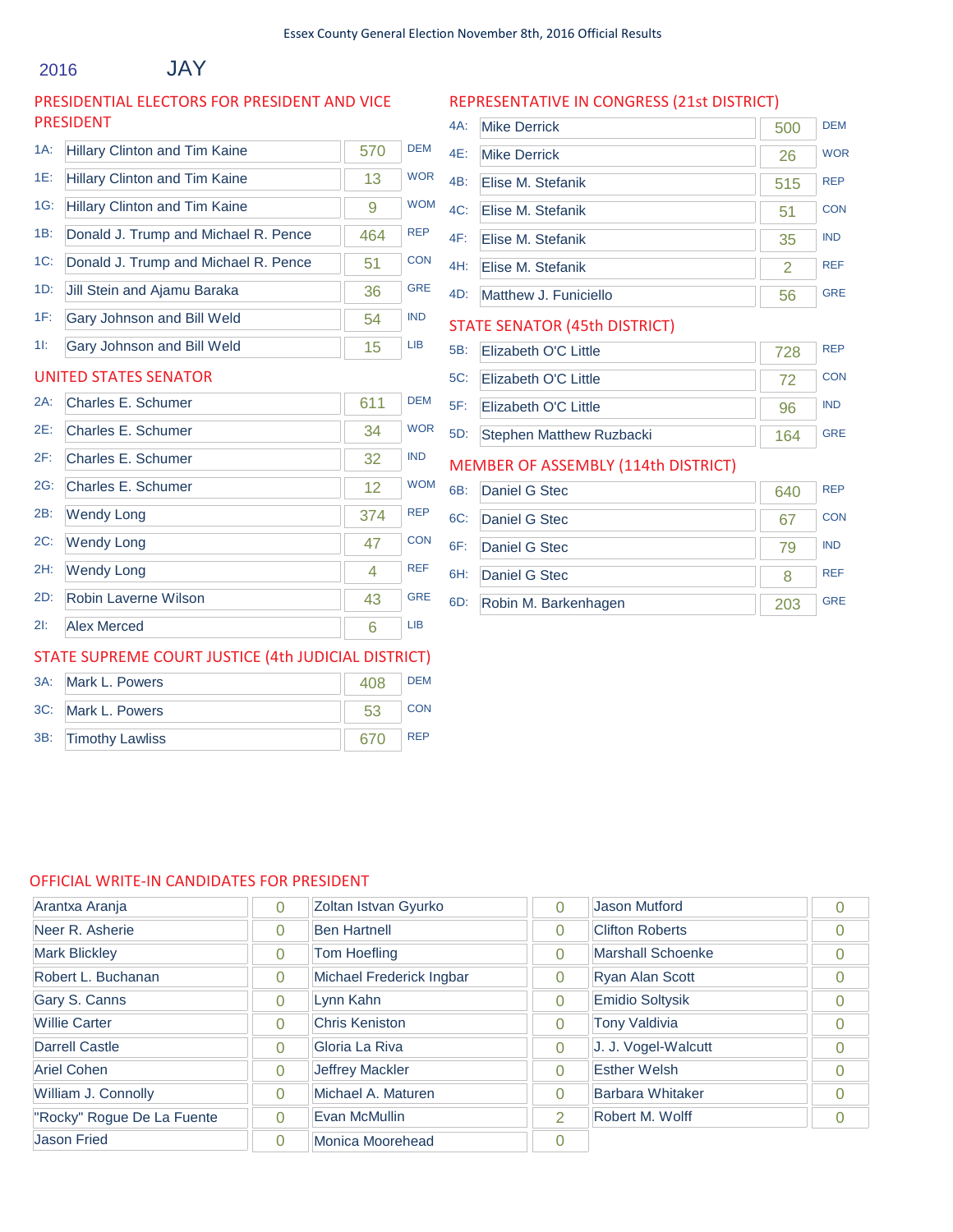# 2016 **JAY** 1 Assy Dist 114th - Cong Dist 21st

# PRESIDENTIAL ELECTORS FOR PRESIDENT AND VICE PRESIDENT

| $1A$ : | Hillary Clinton and Tim Kaine        | 428 | <b>DEM</b> |
|--------|--------------------------------------|-----|------------|
| 1E:    | <b>Hillary Clinton and Tim Kaine</b> | 11  | <b>WOR</b> |
| $1G$ : | <b>Hillary Clinton and Tim Kaine</b> | 7   | <b>WOM</b> |
| 1B:    | Donald J. Trump and Michael R. Pence | 336 | <b>RFP</b> |
| $1C$ : | Donald J. Trump and Michael R. Pence | 36  | <b>CON</b> |
| $1D$ : | Jill Stein and Ajamu Baraka          | 24  | <b>GRE</b> |
| $1F$ : | Gary Johnson and Bill Weld           | 41  | <b>IND</b> |
| 11:    | Gary Johnson and Bill Weld           | 12  | <b>LIB</b> |

# UNITED STATES SENATOR

| 2A <sub>1</sub> | Charles E. Schumer                                  | 444 | <b>DFM</b> |  |
|-----------------|-----------------------------------------------------|-----|------------|--|
| 2E:             | Charles E. Schumer                                  | 26  | <b>WOR</b> |  |
| 2F:             | Charles E. Schumer                                  | 17  | <b>IND</b> |  |
| 2G:             | Charles E. Schumer                                  | 11  | <b>WOM</b> |  |
| 2B:             | <b>Wendy Long</b>                                   | 284 | <b>REP</b> |  |
| 2C:             | <b>Wendy Long</b>                                   | 34  | <b>CON</b> |  |
| 2H:             | <b>Wendy Long</b>                                   | 4   | <b>REF</b> |  |
| 2D:             | Robin Laverne Wilson                                | 32  | <b>GRE</b> |  |
| $21$ :          | <b>Alex Merced</b>                                  | 6   | <b>LIB</b> |  |
|                 | STATE SUPREME COURT JUSTICE (4th JUDICIAL DISTRICT) |     |            |  |

3A: Mark L. Powers 303 DEM

3B: Timothy Lawliss 487 REP 3C: Mark L. Powers 41 CON

# REPRESENTATIVE IN CONGRESS (21st DISTRICT)

| 4A: | <b>Mike Derrick</b>                  | 385 | <b>DEM</b> |
|-----|--------------------------------------|-----|------------|
| 4E: | <b>Mike Derrick</b>                  | 22  | <b>WOR</b> |
| 4B: | Elise M. Stefanik                    | 366 | <b>REP</b> |
| 4C: | Elise M. Stefanik                    | 35  | <b>CON</b> |
| 4F: | Elise M. Stefanik                    | 22  | <b>IND</b> |
| 4H: | Elise M. Stefanik                    | 2   | <b>REF</b> |
| 4D: | Matthew J. Funiciello                | 45  | <b>GRE</b> |
|     | <b>STATE SENATOR (45th DISTRICT)</b> |     |            |
| 5B: | Elizabeth O'C Little                 | 529 | <b>REP</b> |
| 5C: | Elizabeth O'C Little                 | 54  | <b>CON</b> |
| 5F: | Elizabeth O'C Little                 | 68  | <b>IND</b> |
| 5D: | <b>Stephen Matthew Ruzbacki</b>      | 131 | <b>GRE</b> |
|     | MEMBER OF ASSEMBLY (114th DISTRICT)  |     |            |
| 6B: | Daniel G Stec                        | 466 | <b>REP</b> |
| 6C: | Daniel G Stec                        | 47  | <b>CON</b> |

| 6C: Daniel G Stec        |     | CON        |
|--------------------------|-----|------------|
| 6F: Daniel G Stec        | 59  | <b>IND</b> |
| 6H: Daniel G Stec        |     | <b>REF</b> |
| 6D: Robin M. Barkenhagen | 163 | <b>GRE</b> |
|                          |     |            |

| Arantxa Aranja             | 0              | Zoltan Istvan Gyurko     | $\Omega$       | Jason Mutford            | $\Omega$ |
|----------------------------|----------------|--------------------------|----------------|--------------------------|----------|
| Neer R. Asherie            | 0              | <b>Ben Hartnell</b>      | $\overline{0}$ | <b>Clifton Roberts</b>   | $\Omega$ |
| <b>Mark Blickley</b>       | $\overline{0}$ | Tom Hoefling             | $\Omega$       | <b>Marshall Schoenke</b> |          |
| Robert L. Buchanan         | $\overline{0}$ | Michael Frederick Ingbar | $\Omega$       | <b>Ryan Alan Scott</b>   | $\Omega$ |
| Gary S. Canns              | 0              | Lynn Kahn                | $\overline{0}$ | <b>Emidio Soltysik</b>   | $\Omega$ |
| <b>Willie Carter</b>       | $\Omega$       | <b>Chris Keniston</b>    | $\Omega$       | <b>Tony Valdivia</b>     | 0        |
| Darrell Castle             | $\overline{0}$ | Gloria La Riva           | $\overline{0}$ | J. J. Vogel-Walcutt      | $\Omega$ |
| Ariel Cohen                | 0              | <b>Jeffrey Mackler</b>   | $\Omega$       | <b>Esther Welsh</b>      | $\Omega$ |
| William J. Connolly        | $\Omega$       | Michael A. Maturen       | $\Omega$       | Barbara Whitaker         | $\Omega$ |
| "Rocky" Rogue De La Fuente | $\overline{0}$ | Evan McMullin            | 2              | Robert M. Wolff          |          |
| <b>Jason Fried</b>         | 0              | Monica Moorehead         | $\Omega$       |                          |          |
|                            |                |                          |                |                          |          |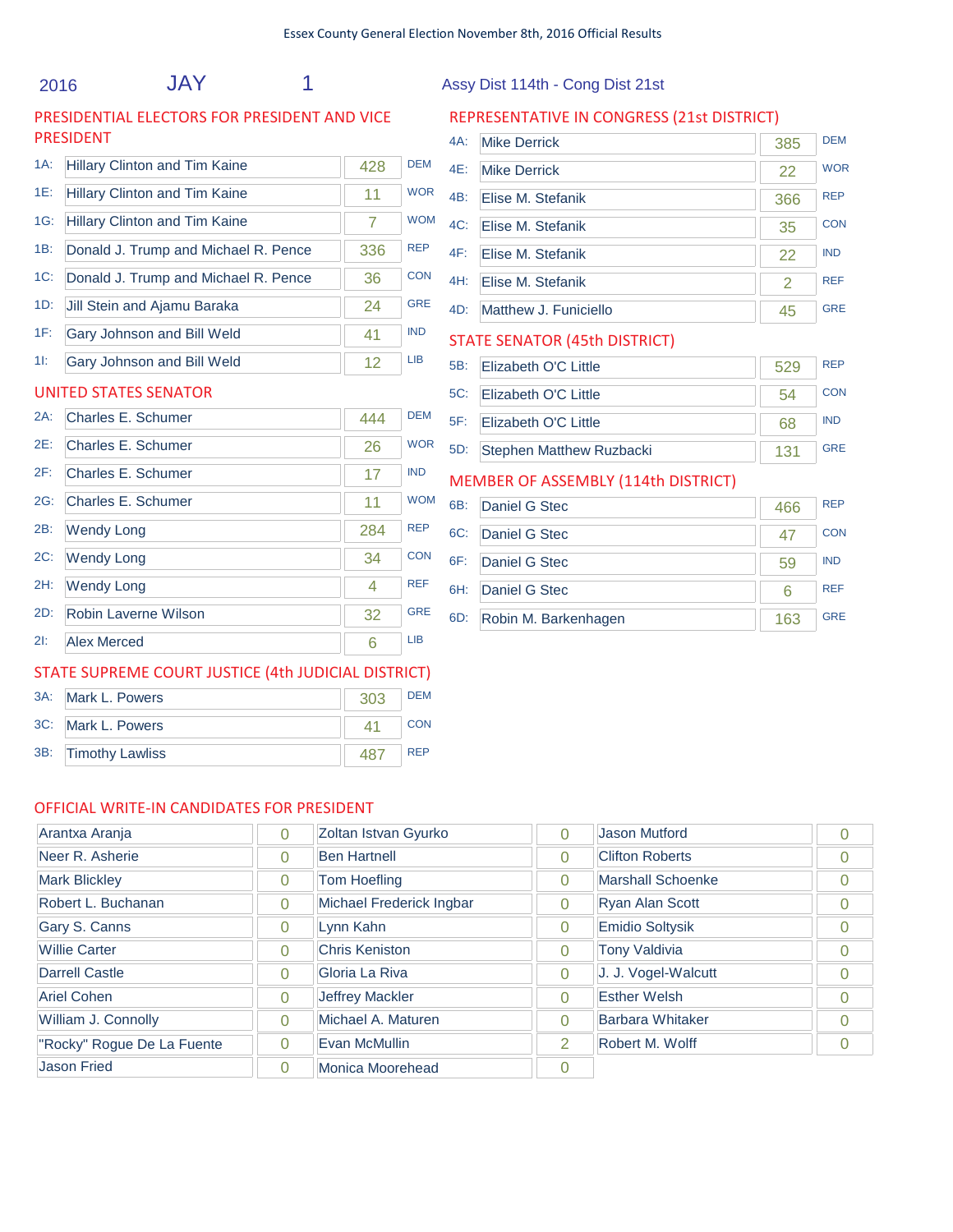2016 JAY 2 Assy Dist 114th - Cong Dist 21st

# PRESIDENTIAL ELECTORS FOR PRESIDENT AND VICE PRESIDENT

| $1A$ : | Hillary Clinton and Tim Kaine        | 142 | <b>DFM</b> |
|--------|--------------------------------------|-----|------------|
| 1E:    | <b>Hillary Clinton and Tim Kaine</b> | 2   | <b>WOR</b> |
| 1G:    | Hillary Clinton and Tim Kaine        | 2   | <b>WOM</b> |
| 1B:    | Donald J. Trump and Michael R. Pence | 128 | <b>REP</b> |
| 1C:    | Donald J. Trump and Michael R. Pence | 15  | <b>CON</b> |
| $1D$ : | Jill Stein and Ajamu Baraka          | 12  | <b>GRE</b> |
| $1F$ : | Gary Johnson and Bill Weld           | 13  | <b>IND</b> |
| 11:    | Gary Johnson and Bill Weld           | 3   | <b>LIB</b> |

# UNITED STATES SENATOR

| $2A$ : | Charles E. Schumer                                  | 167 | <b>DEM</b> |
|--------|-----------------------------------------------------|-----|------------|
| 2E:    | Charles E. Schumer                                  | 8   | <b>WOR</b> |
| 2F:    | Charles E. Schumer                                  | 15  | <b>IND</b> |
| 2G:    | Charles E. Schumer                                  | 1   | <b>WOM</b> |
| 2B:    | <b>Wendy Long</b>                                   | 90  | <b>REP</b> |
| $2C$ : | <b>Wendy Long</b>                                   | 13  | <b>CON</b> |
| 2H:    | <b>Wendy Long</b>                                   | 0   | <b>REF</b> |
| 2D:    | Robin Laverne Wilson                                | 11  | <b>GRE</b> |
| $2!$ : | <b>Alex Merced</b>                                  | 0   | <b>LIB</b> |
|        | $CTATECIDDEMECOPDIFDET HICTICFIAL HIDICIAE DICTOPD$ |     |            |

# STATE SUPREME COURT JUSTICE (4th JUDICIAL DISTRICT)

| 3A: Mark L. Powers  | 105 | <b>DEM</b> |
|---------------------|-----|------------|
| 3C: Mark L. Powers  |     | <b>CON</b> |
| 3B: Timothy Lawliss | 183 | <b>RFP</b> |

# REPRESENTATIVE IN CONGRESS (21st DISTRICT)

| 4A:    | <b>Mike Derrick</b>   | 115 | <b>DEM</b> |
|--------|-----------------------|-----|------------|
| 4E:    | <b>Mike Derrick</b>   | 4   | <b>WOR</b> |
| 4B:    | Elise M. Stefanik     | 149 | <b>RFP</b> |
| $4C$ : | Elise M. Stefanik     | 16  | <b>CON</b> |
| 4F:    | Elise M. Stefanik     | 13  | <b>IND</b> |
| 4H:    | Elise M. Stefanik     | Ω   | <b>REF</b> |
| 4D:    | Matthew J. Funiciello | 11  | <b>GRE</b> |

# STATE SENATOR (45th DISTRICT)

| 5B: | Elizabeth O'C Little         | 199 | <b>RFP</b> |
|-----|------------------------------|-----|------------|
|     | 5C: Elizabeth O'C Little     | 18  | <b>CON</b> |
|     | 5F: Elizabeth O'C Little     | 28  | <b>IND</b> |
|     | 5D: Stephen Matthew Ruzbacki |     | <b>GRF</b> |

# MEMBER OF ASSEMBLY (114th DISTRICT)

| 6B: | Daniel G Stec        | 174 | <b>REP</b> |
|-----|----------------------|-----|------------|
|     | 6C: Daniel G Stec    | 20  | <b>CON</b> |
| 6F: | Daniel G Stec        | 20  | <b>IND</b> |
| 6H: | Daniel G Stec        |     | <b>REF</b> |
| 6D: | Robin M. Barkenhagen | 40  | <b>GRE</b> |

| Arantxa Aranja             | 0 | Zoltan Istvan Gyurko     | $\Omega$       | Jason Mutford          | 0              |
|----------------------------|---|--------------------------|----------------|------------------------|----------------|
| Neer R. Asherie            | 0 | <b>Ben Hartnell</b>      | 0              | <b>Clifton Roberts</b> | 0              |
| <b>Mark Blickley</b>       | 0 | <b>Tom Hoefling</b>      | $\Omega$       | Marshall Schoenke      | 0              |
| Robert L. Buchanan         | 0 | Michael Frederick Ingbar | $\overline{0}$ | <b>Ryan Alan Scott</b> | 0              |
| Gary S. Canns              | 0 | Lynn Kahn                | 0              | <b>Emidio Soltysik</b> | $\overline{0}$ |
| <b>Willie Carter</b>       | 0 | <b>Chris Keniston</b>    | 0              | <b>Tony Valdivia</b>   | 0              |
| <b>Darrell Castle</b>      | 0 | Gloria La Riva           | $\overline{0}$ | J. J. Vogel-Walcutt    | 0              |
| Ariel Cohen                | 0 | <b>Jeffrey Mackler</b>   | $\Omega$       | <b>Esther Welsh</b>    | $\overline{0}$ |
| William J. Connolly        | 0 | Michael A. Maturen       | 0              | Barbara Whitaker       | O              |
| "Rocky" Rogue De La Fuente | 0 | Evan McMullin            | 0              | Robert M. Wolff        |                |
| Jason Fried                | 0 | Monica Moorehead         | 0              |                        |                |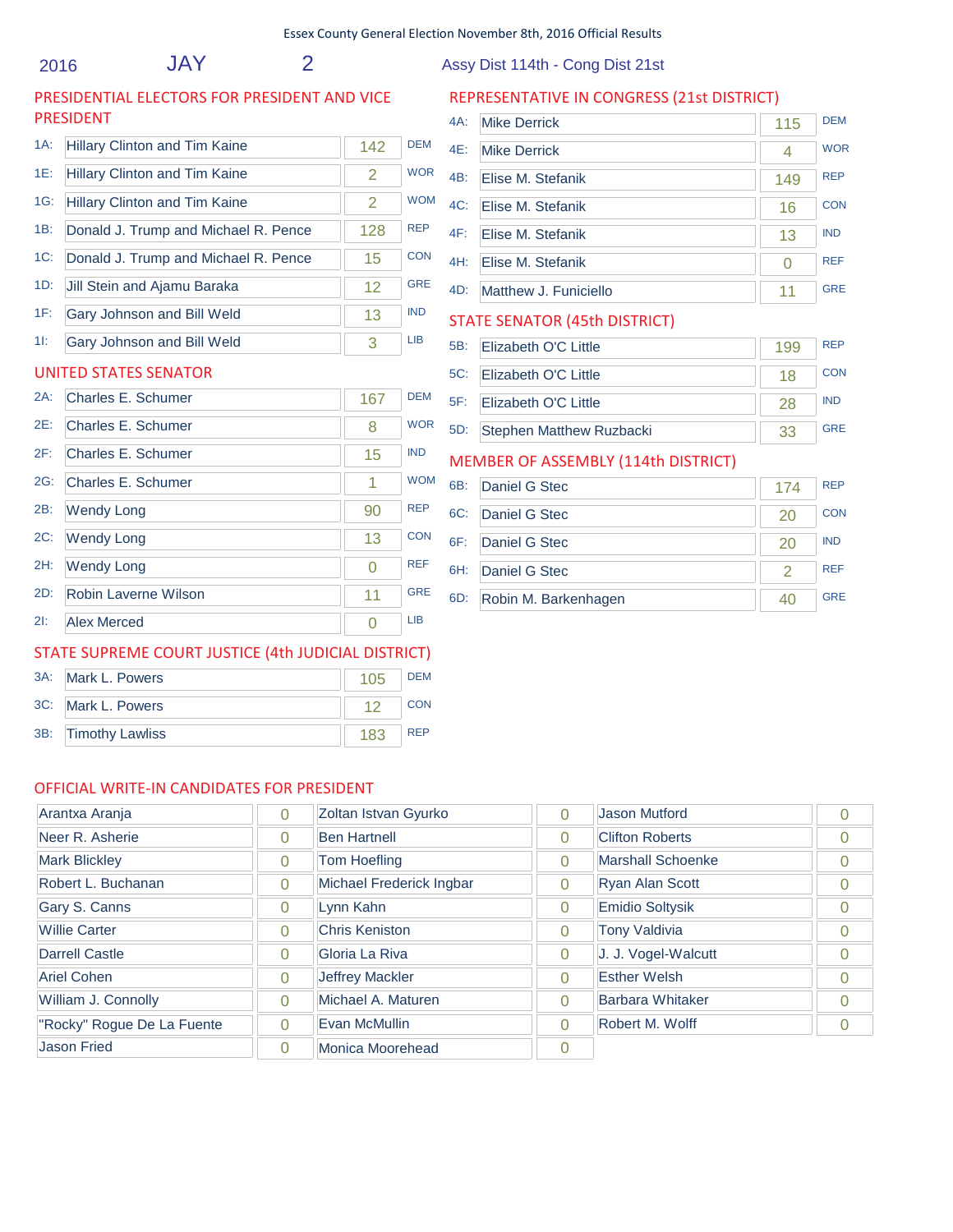#### KEENE 2016

# PRESIDENTIAL ELECTORS FOR PRESIDENT AND VICE PRESIDENT

| REPRESENTATIVE IN CONGRESS (21st DISTRICT) |  |  |
|--------------------------------------------|--|--|
|--------------------------------------------|--|--|

| $1A$ : | <b>Hillary Clinton and Tim Kaine</b> | 415 | <b>DEM</b> |
|--------|--------------------------------------|-----|------------|
| 1E:    | <b>Hillary Clinton and Tim Kaine</b> | 24  | <b>WOR</b> |
| 1G:    | Hillary Clinton and Tim Kaine        | 11  | <b>WOM</b> |
| 1B:    | Donald J. Trump and Michael R. Pence | 172 | <b>REP</b> |
| 1C:    | Donald J. Trump and Michael R. Pence | 15  | <b>CON</b> |
| 1D:    | Jill Stein and Ajamu Baraka          | 21  | <b>GRE</b> |
| $1F$ : | Gary Johnson and Bill Weld           | 21  | <b>IND</b> |
| 11:    | Gary Johnson and Bill Weld           | 7   | <b>LIB</b> |
|        | UNITED STATES SENATOR                |     |            |
| 2A:    | Charles E. Schumer                   | 424 | <b>DEM</b> |
| 2E:    | Charles E. Schumer                   | 31  | <b>WOR</b> |

| 4A:    | <b>Mike Derrick</b>   | 418 | <b>DEM</b> |
|--------|-----------------------|-----|------------|
| 4E:    | <b>Mike Derrick</b>   | 32  | <b>WOR</b> |
| 4B:    | Elise M. Stefanik     | 187 | <b>REP</b> |
| $4C$ : | Elise M. Stefanik     | 13  | <b>CON</b> |
| $4F$ : | Elise M. Stefanik     | 10  | <b>IND</b> |
| 4H:    | Elise M. Stefanik     | 2   | <b>REF</b> |
| 4D:    | Matthew J. Funiciello | 26  | <b>GRE</b> |

# STATE SENATOR (45th DISTRICT)

| 5B: Elizabeth O'C Little     | 336 | <b>REP</b> |
|------------------------------|-----|------------|
| 5C: Elizabeth O'C Little     | 26  | <b>CON</b> |
| 5F: Elizabeth O'C Little     |     | <b>IND</b> |
| 5D: Stephen Matthew Ruzbacki | 110 | <b>GRE</b> |

# MEMBER OF ASSEMBLY (114th DISTRICT)

| 6B: | Daniel G Stec        | 285 | <b>REP</b> |
|-----|----------------------|-----|------------|
| 6C: | Daniel G Stec        | 20  | <b>CON</b> |
| 6F: | Daniel G Stec        | 49  | <b>IND</b> |
| 6H: | Daniel G Stec        |     | <b>REF</b> |
| 6D: | Robin M. Barkenhagen | 155 | <b>GRE</b> |

# $2F:$  Charles E. Schumer

| $\mathbf{z}$ | UIDIO E. OUIUIDI                                    | ıэ  | ⋯          |
|--------------|-----------------------------------------------------|-----|------------|
| $2G$ :       | Charles E. Schumer                                  | 10  | <b>WOM</b> |
| 2B:          | <b>Wendy Long</b>                                   | 151 | <b>REP</b> |
| $2C$ :       | <b>Wendy Long</b>                                   | 6   | CON        |
| 2H:          | <b>Wendy Long</b>                                   | ∩   | <b>REF</b> |
| 2D:          | Robin Laverne Wilson                                | 25  | <b>GRE</b> |
| 2!           | Alex Merced                                         | 6   | <b>LIB</b> |
|              | STATE SUPREME COURT JUSTICE (4th JUDICIAL DISTRICT) |     |            |

| 3A: Mark L. Powers  | 357 | <b>DEM</b> |
|---------------------|-----|------------|
| 3C: Mark L. Powers  |     | <b>CON</b> |
| 3B: Timothy Lawliss |     | <b>RFP</b> |

| Arantxa Aranja             | $\overline{0}$ | Zoltan Istvan Gyurko     | $\Omega$ | <b>Jason Mutford</b>     | O |
|----------------------------|----------------|--------------------------|----------|--------------------------|---|
| Neer R. Asherie            | $\overline{0}$ | <b>Ben Hartnell</b>      | 0        | <b>Clifton Roberts</b>   | 0 |
| <b>Mark Blickley</b>       | $\overline{0}$ | <b>Tom Hoefling</b>      | 0        | <b>Marshall Schoenke</b> | 0 |
| Robert L. Buchanan         | $\overline{0}$ | Michael Frederick Ingbar | 0        | Ryan Alan Scott          | 0 |
| Gary S. Canns              | $\overline{0}$ | Lynn Kahn                | $\Omega$ | <b>Emidio Soltysik</b>   | 0 |
| <b>Willie Carter</b>       | $\Omega$       | <b>Chris Keniston</b>    | $\Omega$ | <b>Tony Valdivia</b>     | Ω |
| <b>Darrell Castle</b>      | $\overline{0}$ | Gloria La Riva           | $\Omega$ | J. J. Vogel-Walcutt      | 0 |
| Ariel Cohen                | $\overline{0}$ | <b>Jeffrey Mackler</b>   | $\Omega$ | <b>Esther Welsh</b>      | Ω |
| William J. Connolly        | $\overline{0}$ | Michael A. Maturen       | $\Omega$ | <b>Barbara Whitaker</b>  | 0 |
| "Rocky" Rogue De La Fuente | $\Omega$       | Evan McMullin            | 2        | Robert M. Wolff          | 0 |
| <b>Jason Fried</b>         | $\Omega$       | Monica Moorehead         | 0        |                          |   |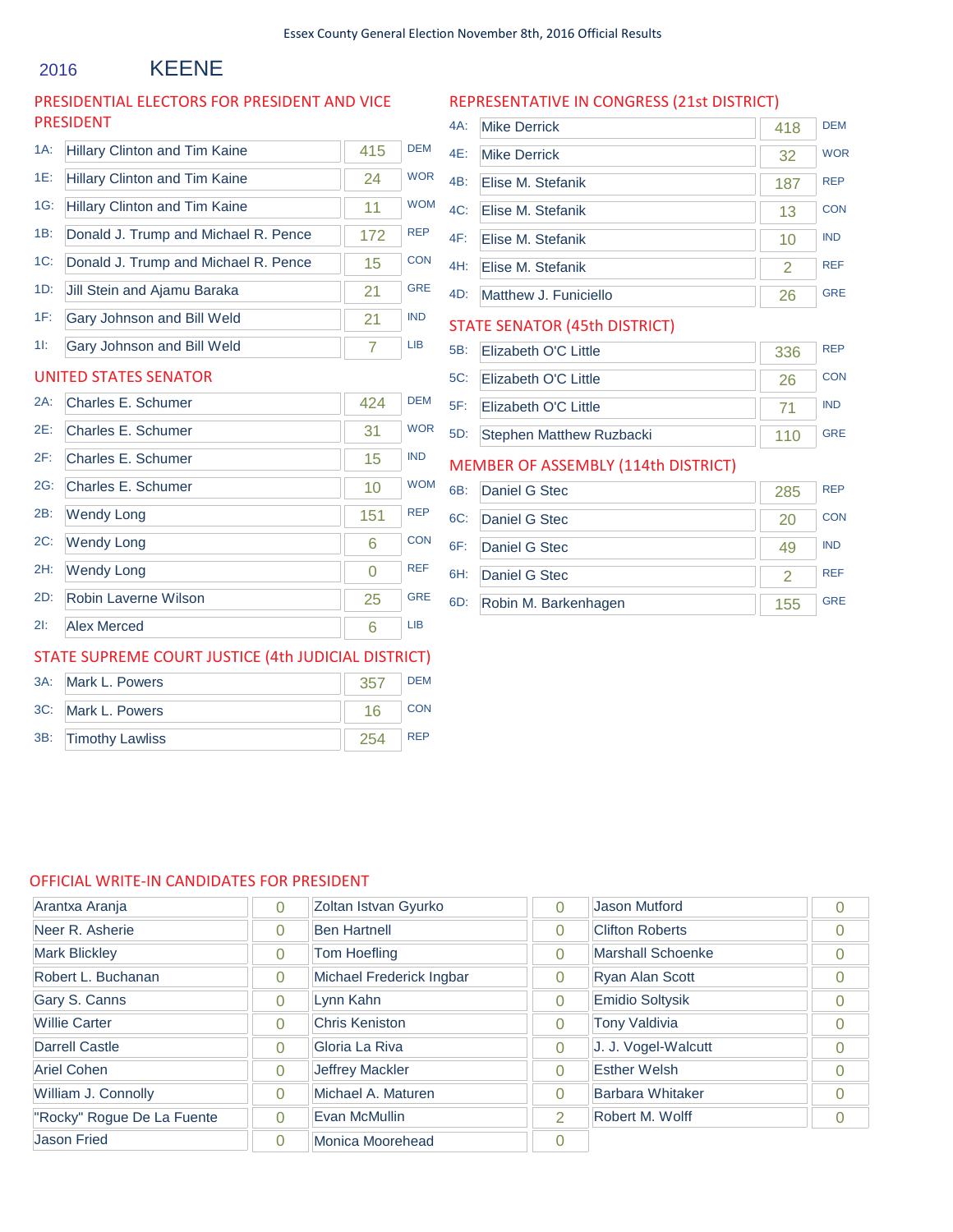# 2016 KEENE 1 Assy Dist 114th - Cong Dist 21

# PRESIDENTIAL ELECTORS FOR PRESIDENT AND VICE PRESIDENT

|  | Assy Dist 114th - Cong Dist 21st |  |  |  |
|--|----------------------------------|--|--|--|
|  |                                  |  |  |  |

# REPRESENTATIVE IN CONGRESS (21st DISTRICT) 4A: Mike Derrick 244

4B: Elise M. Stefanik 119

4E: Mike Derrick 14

4C: Elise M. Stefanik 9

4F: Elise M. Stefanik 5

4H: Elise M. Stefanik 2

|        | .                                    |     |            |
|--------|--------------------------------------|-----|------------|
| $1A$ : | Hillary Clinton and Tim Kaine        | 240 | <b>DEM</b> |
| 1E:    | <b>Hillary Clinton and Tim Kaine</b> | 12  | <b>WOR</b> |
| $1G$ : | <b>Hillary Clinton and Tim Kaine</b> | 6   | <b>WOM</b> |
| 1B:    | Donald J. Trump and Michael R. Pence | 117 | <b>REP</b> |
| 1C:    | Donald J. Trump and Michael R. Pence | 9   | <b>CON</b> |
| 1D:    | Jill Stein and Ajamu Baraka          | 14  | <b>GRE</b> |
| $1F$ : | Gary Johnson and Bill Weld           | 10  | <b>IND</b> |
| 1I:    | Gary Johnson and Bill Weld           | 3   | <b>LIB</b> |
|        | <b>UNITED STATES SENATOR</b>         |     |            |
| 2A:    | Charles E. Schumer                   | 243 | <b>DEM</b> |
|        |                                      |     |            |

#### 4D: Matthew J. Funiciello 17 GRE STATE SENATOR (45th DISTRICT) 5B: Elizabeth O'C Little 208 5C: Elizabeth O'C Little 13 REP **CON** 5D: Stephen Matthew Ruzbacki 67 5F: Elizabeth O'C Little 37 GRE IND MEMBER OF ASSEMBLY (114th DISTRICT)

DEM

WOR

REP

**CON** 

IND

REF

| 6B: | Daniel G Stec            | 176 | <b>REP</b> |
|-----|--------------------------|-----|------------|
|     | 6C: Daniel G Stec        | 10  | <b>CON</b> |
| 6F: | Daniel G Stec            | 26  | <b>IND</b> |
| 6H: | Daniel G Stec            |     | <b>REF</b> |
|     | 6D: Robin M. Barkenhagen |     | <b>GRE</b> |

# 2E: Charles E. Schumer 18 WOR

| 2F <sub>1</sub> | Charles E. Schumer                                  |     | <b>IND</b> |
|-----------------|-----------------------------------------------------|-----|------------|
| $2G$ :          | Charles E. Schumer                                  | 5   | <b>WOM</b> |
| 2B:             | <b>Wendy Long</b>                                   | 100 | <b>REP</b> |
| $2C$ :          | <b>Wendy Long</b>                                   | 3   | <b>CON</b> |
| 2H:             | <b>Wendy Long</b>                                   | 0   | <b>REF</b> |
| 2D:             | Robin Laverne Wilson                                | 17  | <b>GRE</b> |
| $2!$ :          | <b>Alex Merced</b>                                  | 1   | <b>LIB</b> |
|                 | STATE SUPREME COURT JUSTICE (4th JUDICIAL DISTRICT) |     |            |

| 3A:<br><b>Powers</b> |  |
|----------------------|--|
|                      |  |

|     | 3C: Mark L. Powers     |     |  |
|-----|------------------------|-----|--|
| 3B: | <b>Timothy Lawliss</b> | 150 |  |

| Arantxa Aranja             | $\overline{0}$ | Zoltan Istvan Gyurko     | 0        | Jason Mutford           | $\overline{0}$ |
|----------------------------|----------------|--------------------------|----------|-------------------------|----------------|
| Neer R. Asherie            | $\overline{0}$ | <b>Ben Hartnell</b>      | $\Omega$ | <b>Clifton Roberts</b>  | 0              |
| <b>Mark Blickley</b>       | $\overline{0}$ | <b>Tom Hoefling</b>      | $\Omega$ | Marshall Schoenke       | $\Omega$       |
| Robert L. Buchanan         | $\overline{0}$ | Michael Frederick Ingbar | $\Omega$ | <b>Ryan Alan Scott</b>  | $\overline{0}$ |
| Gary S. Canns              | $\overline{0}$ | Lynn Kahn                | $\Omega$ | <b>Emidio Soltysik</b>  | $\Omega$       |
| <b>Willie Carter</b>       | $\overline{0}$ | <b>Chris Keniston</b>    | $\Omega$ | <b>Tony Valdivia</b>    | $\Omega$       |
| <b>Darrell Castle</b>      | $\Omega$       | Gloria La Riva           | $\Omega$ | J. J. Vogel-Walcutt     | $\Omega$       |
| Ariel Cohen                | $\Omega$       | <b>Jeffrey Mackler</b>   | $\Omega$ | <b>Esther Welsh</b>     | $\Omega$       |
| William J. Connolly        | $\overline{0}$ | Michael A. Maturen       | $\Omega$ | <b>Barbara Whitaker</b> | $\Omega$       |
| "Rocky" Rogue De La Fuente | $\Omega$       | Evan McMullin            |          | Robert M. Wolff         | 0              |
| Jason Fried                | $\overline{0}$ | Monica Moorehead         | $\Omega$ |                         |                |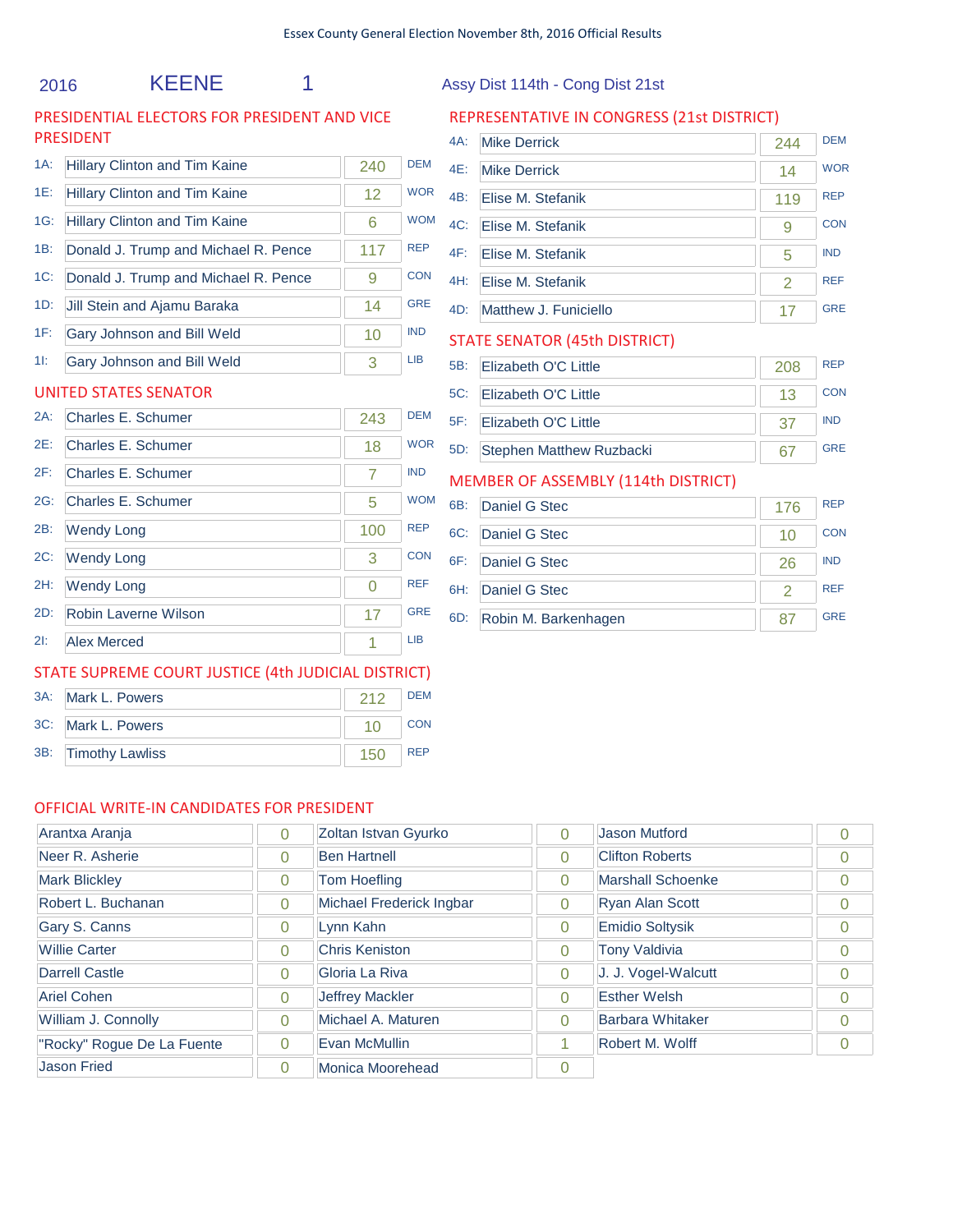# 2016 KEENE 2 Assy Dist 114th - Cong Dist 21st

# PRESIDENTIAL ELECTORS FOR PRESIDENT AND VICE PRESIDENT

| $1A$ : | <b>Hillary Clinton and Tim Kaine</b> | 175 | <b>DFM</b> |
|--------|--------------------------------------|-----|------------|
| 1E:    | <b>Hillary Clinton and Tim Kaine</b> | 12  | <b>WOR</b> |
| $1G$ : | Hillary Clinton and Tim Kaine        | 5   | <b>WOM</b> |
| 1B:    | Donald J. Trump and Michael R. Pence | 55  | <b>RFP</b> |
| 1C:    | Donald J. Trump and Michael R. Pence | 6   | <b>CON</b> |
| $1D$ : | Jill Stein and Ajamu Baraka          | 7   | <b>GRE</b> |
| 1F:    | Gary Johnson and Bill Weld           | 11  | <b>IND</b> |
| 11:    | Gary Johnson and Bill Weld           | 4   | <b>LIB</b> |
|        |                                      |     |            |

# UNITED STATES SENATOR

| $2A^2$                                                                                                                                                                                                                                                                                                      | Charles E. Schumer   | 181 | <b>DEM</b> |  |
|-------------------------------------------------------------------------------------------------------------------------------------------------------------------------------------------------------------------------------------------------------------------------------------------------------------|----------------------|-----|------------|--|
| $2F^+$                                                                                                                                                                                                                                                                                                      | Charles E. Schumer   | 13  | <b>WOR</b> |  |
| 2F <sub>1</sub>                                                                                                                                                                                                                                                                                             | Charles E. Schumer   | 8   | <b>IND</b> |  |
| $2G$ :                                                                                                                                                                                                                                                                                                      | Charles E. Schumer   | 5   | <b>WOM</b> |  |
| 2B:                                                                                                                                                                                                                                                                                                         | <b>Wendy Long</b>    | 51  | <b>REP</b> |  |
| $2C$ :                                                                                                                                                                                                                                                                                                      | <b>Wendy Long</b>    | 3   | <b>CON</b> |  |
| 2H:                                                                                                                                                                                                                                                                                                         | <b>Wendy Long</b>    | O   | <b>REF</b> |  |
| 2D:                                                                                                                                                                                                                                                                                                         | Robin Laverne Wilson | 8   | <b>GRE</b> |  |
| 2!                                                                                                                                                                                                                                                                                                          | <b>Alex Merced</b>   | 5   | <b>LIB</b> |  |
| $C = \{x \in C :  x  \leq 1,  x  \leq 2,  x  \leq 1,  x  \leq 2,  x  \leq 1,  x  \leq 2,  x  \leq 2,  x  \leq 2,  x  \leq 2,  x  \leq 2,  x  \leq 2,  x  \leq 2,  x  \leq 2,  x  \leq 2,  x  \leq 2,  x  \leq 2,  x  \leq 2,  x  \leq 2,  x  \leq 2,  x  \leq 2,  x  \leq 2,  x  \leq 2,  x  \leq 2,  x  \$ |                      |     |            |  |

# STATE SUPREME COURT JUSTICE (4th JUDICIAL DISTRICT)

| 3A: Mark L. Powers  | 145 | <b>DEM</b> |
|---------------------|-----|------------|
| 3C: Mark L. Powers  |     | CON        |
| 3B: Timothy Lawliss | 104 | <b>REP</b> |

# REPRESENTATIVE IN CONGRESS (21st DISTRICT)

| 4A: | <b>Mike Derrick</b>   | 174 | <b>DEM</b> |
|-----|-----------------------|-----|------------|
| 4E: | <b>Mike Derrick</b>   | 18  | <b>WOR</b> |
| 4B: | Elise M. Stefanik     | 68  | <b>RFP</b> |
| 4C: | Elise M. Stefanik     | 4   | <b>CON</b> |
| 4F: | Elise M. Stefanik     | 5   | <b>IND</b> |
| 4H: | Elise M. Stefanik     | O   | <b>RFF</b> |
| 4D: | Matthew J. Funiciello | 9   | <b>GRE</b> |

# STATE SENATOR (45th DISTRICT)

| 5B: | Elizabeth O'C Little         | 128 | <b>RFP</b> |
|-----|------------------------------|-----|------------|
|     | 5C: Elizabeth O'C Little     | 13  | <b>CON</b> |
|     | 5F: Elizabeth O'C Little     | 34  | <b>IND</b> |
|     | 5D: Stephen Matthew Ruzbacki |     | <b>GRF</b> |

# MEMBER OF ASSEMBLY (114th DISTRICT)

| 6B: | Daniel G Stec        | 109 | <b>REP</b> |
|-----|----------------------|-----|------------|
|     | 6C: Daniel G Stec    | 10  | <b>CON</b> |
| 6F: | Daniel G Stec        | 23  | <b>IND</b> |
| 6H: | Daniel G Stec        |     | <b>REF</b> |
| 6D: | Robin M. Barkenhagen | 68  | <b>GRE</b> |

| Arantxa Aranja             | 0              | Zoltan Istvan Gyurko     | 0              | Jason Mutford           | 0              |
|----------------------------|----------------|--------------------------|----------------|-------------------------|----------------|
| Neer R. Asherie            | 0              | <b>Ben Hartnell</b>      | 0              | <b>Clifton Roberts</b>  | 0              |
| <b>Mark Blickley</b>       | 0              | <b>Tom Hoefling</b>      | 0              | Marshall Schoenke       | 0              |
| Robert L. Buchanan         | 0              | Michael Frederick Ingbar | 0              | <b>Ryan Alan Scott</b>  | 0              |
| Gary S. Canns              | 0              | Lynn Kahn                | 0              | <b>Emidio Soltysik</b>  | $\overline{0}$ |
| <b>Willie Carter</b>       | 0              | <b>Chris Keniston</b>    | $\overline{0}$ | <b>Tony Valdivia</b>    | 0              |
| <b>Darrell Castle</b>      | 0              | Gloria La Riva           | $\Omega$       | J. J. Vogel-Walcutt     | O              |
| Ariel Cohen                | $\overline{0}$ | <b>Jeffrey Mackler</b>   | 0              | <b>Esther Welsh</b>     | 0              |
| William J. Connolly        | 0              | Michael A. Maturen       | 0              | <b>Barbara Whitaker</b> | 0              |
| "Rocky" Rogue De La Fuente | $\Omega$       | Evan McMullin            |                | Robert M. Wolff         |                |
| Jason Fried                | 0              | Monica Moorehead         | 0              |                         |                |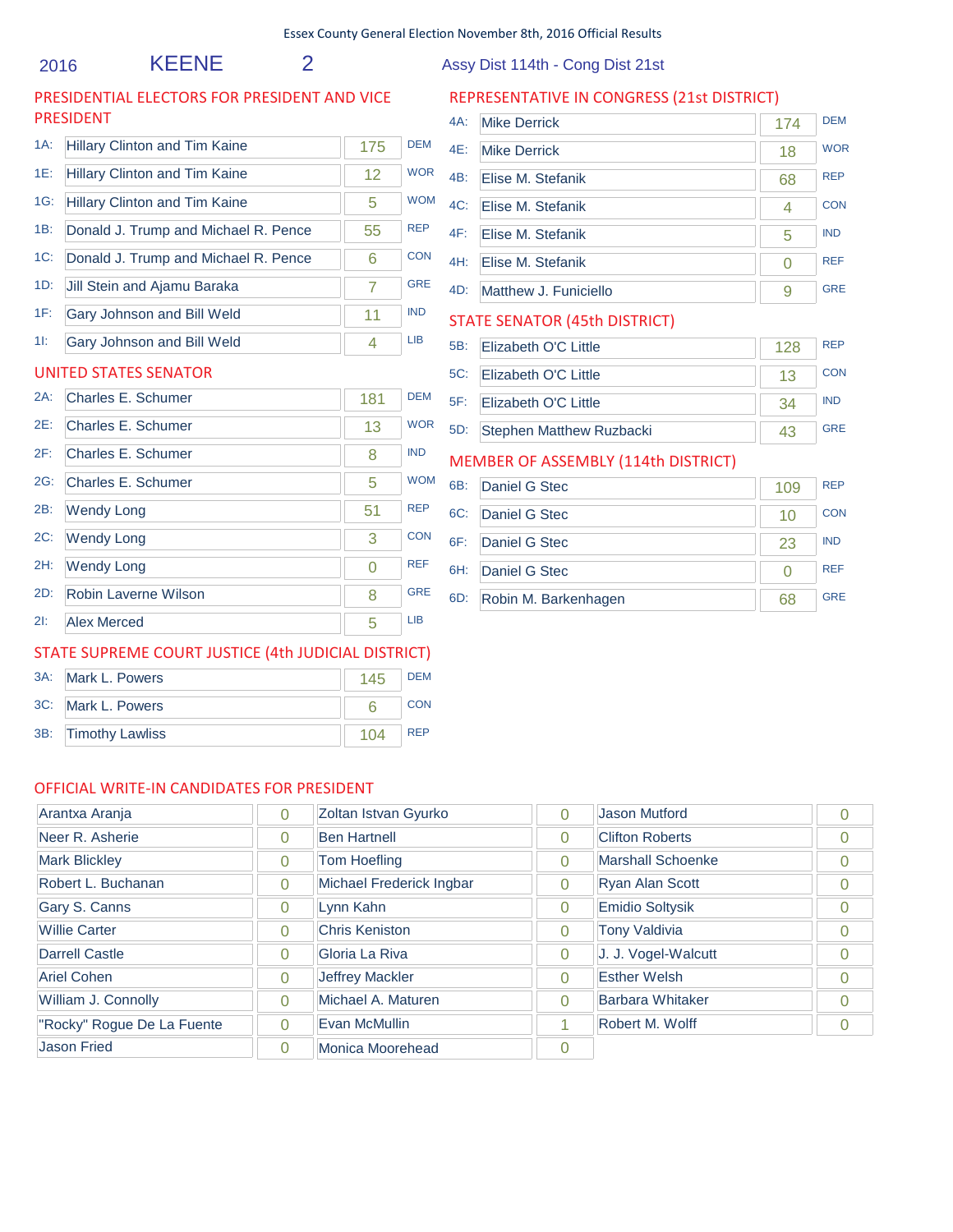# 2016 LEWIS 0 Assy Dist 114th - Cong Dist 21st

# PRESIDENTIAL ELECTORS FOR PRESIDENT AND VICE PRESIDENT

| $1A$ : | <b>Hillary Clinton and Tim Kaine</b> | 181 | <b>DEM</b> |
|--------|--------------------------------------|-----|------------|
| 1E:    | Hillary Clinton and Tim Kaine        | 5   | <b>WOR</b> |
| $1G$ : | Hillary Clinton and Tim Kaine        | 3   | <b>WOM</b> |
| 1B:    | Donald J. Trump and Michael R. Pence | 284 | <b>REP</b> |
| $1C$ : | Donald J. Trump and Michael R. Pence | 21  | <b>CON</b> |
| 1D:    | Jill Stein and Ajamu Baraka          | 17  | <b>GRE</b> |
| $1F$ : | Gary Johnson and Bill Weld           | 25  | <b>IND</b> |
| 11:    | Gary Johnson and Bill Weld           | 5   | <b>LIB</b> |
|        | UNITED STATES SENATOR                |     |            |

# $D$  STATES SE

| $2A$ : | Charles E. Schumer                                  | 208 | <b>DFM</b> |
|--------|-----------------------------------------------------|-----|------------|
| 2E:    | Charles E. Schumer                                  | 14  | <b>WOR</b> |
| 2F:    | Charles E. Schumer                                  | 19  | <b>IND</b> |
| 2G:    | Charles E. Schumer                                  | 1   | <b>WOM</b> |
| 2B:    | <b>Wendy Long</b>                                   | 226 | <b>REP</b> |
| $2C$ : | <b>Wendy Long</b>                                   | 17  | <b>CON</b> |
| 2H:    | <b>Wendy Long</b>                                   | 0   | <b>REF</b> |
| 2D:    | Robin Laverne Wilson                                | 16  | <b>GRE</b> |
| 2!     | Alex Merced                                         | 3   | LIB        |
|        | STATE SUPREME COURT JUSTICE (4th JUDICIAL DISTRICT) |     |            |
| $3A$ : | Mark L. Powers                                      | 124 | <b>DEM</b> |
| $3C$ : | Mark L. Powers                                      | 26  | <b>CON</b> |
| 3B:    | <b>Timothy Lawliss</b>                              | 343 | <b>REP</b> |

# REPRESENTATIVE IN CONGRESS (21st DISTRICT)

| 4A:    | <b>Mike Derrick</b>   | 146 | <b>DEM</b> |
|--------|-----------------------|-----|------------|
| 4E:    | <b>Mike Derrick</b>   | 15  | <b>WOR</b> |
| 4B:    | Elise M. Stefanik     | 311 | <b>REP</b> |
| $4C$ : | Elise M. Stefanik     | 31  | <b>CON</b> |
| 4F:    | Elise M. Stefanik     | 15  | <b>IND</b> |
| 4H:    | Elise M. Stefanik     | 2   | <b>REF</b> |
| 4D:    | Matthew J. Funiciello | 13  | <b>GRE</b> |

# STATE SENATOR (45th DISTRICT)

| 5B: | Elizabeth O'C Little         | 370 | <b>RFP</b> |
|-----|------------------------------|-----|------------|
|     | 5C: Elizabeth O'C Little     | 35  | <b>CON</b> |
|     | 5F: Elizabeth O'C Little     | 40  | <b>IND</b> |
|     | 5D: Stephen Matthew Ruzbacki |     | <b>GRF</b> |

# MEMBER OF ASSEMBLY (114th DISTRICT)

| 6B:    | <b>Daniel G Stec</b> | 339 | <b>REP</b> |
|--------|----------------------|-----|------------|
| $6C$ : | Daniel G Stec        | 36  | <b>CON</b> |
| 6F:    | Daniel G Stec        | 40  | <b>IND</b> |
| 6H:    | Daniel G Stec        |     | <b>REF</b> |
| 6D:    | Robin M. Barkenhagen | 45  | <b>GRE</b> |

# TOWN COUNCILMAN (UNEXPIRED TERM)

|     | 7B: Jeff Scott      |     | <b>RFP</b> |
|-----|---------------------|-----|------------|
| 7!  | Jeff Scott          |     | <b>PEA</b> |
| 7F: | Lawrence W. Hulbert | 240 | <b>IND</b> |

| Arantxa Aranja             | $\overline{0}$ | Zoltan Istvan Gyurko     | $\Omega$ | Jason Mutford           | $\Omega$       |
|----------------------------|----------------|--------------------------|----------|-------------------------|----------------|
| Neer R. Asherie            | $\Omega$       | <b>Ben Hartnell</b>      | $\Omega$ | <b>Clifton Roberts</b>  | $\Omega$       |
| <b>Mark Blickley</b>       | $\Omega$       | <b>Tom Hoefling</b>      | $\Omega$ | Marshall Schoenke       | $\Omega$       |
| Robert L. Buchanan         | $\Omega$       | Michael Frederick Ingbar | $\Omega$ | <b>Ryan Alan Scott</b>  | $\overline{0}$ |
| Gary S. Canns              | 0              | Lynn Kahn                | $\Omega$ | <b>Emidio Soltysik</b>  | $\Omega$       |
| <b>Willie Carter</b>       | $\Omega$       | <b>Chris Keniston</b>    | $\Omega$ | <b>Tony Valdivia</b>    | $\Omega$       |
| <b>Darrell Castle</b>      | $\Omega$       | Gloria La Riva           | $\Omega$ | J. J. Vogel-Walcutt     | $\Omega$       |
| Ariel Cohen                | $\Omega$       | <b>Jeffrey Mackler</b>   | $\Omega$ | <b>Esther Welsh</b>     | $\Omega$       |
| William J. Connolly        | $\Omega$       | Michael A. Maturen       | $\Omega$ | <b>Barbara Whitaker</b> | $\Omega$       |
| "Rocky" Rogue De La Fuente | $\Omega$       | Evan McMullin            |          | Robert M. Wolff         |                |
| <b>Jason Fried</b>         | $\overline{0}$ | Monica Moorehead         | $\Omega$ |                         |                |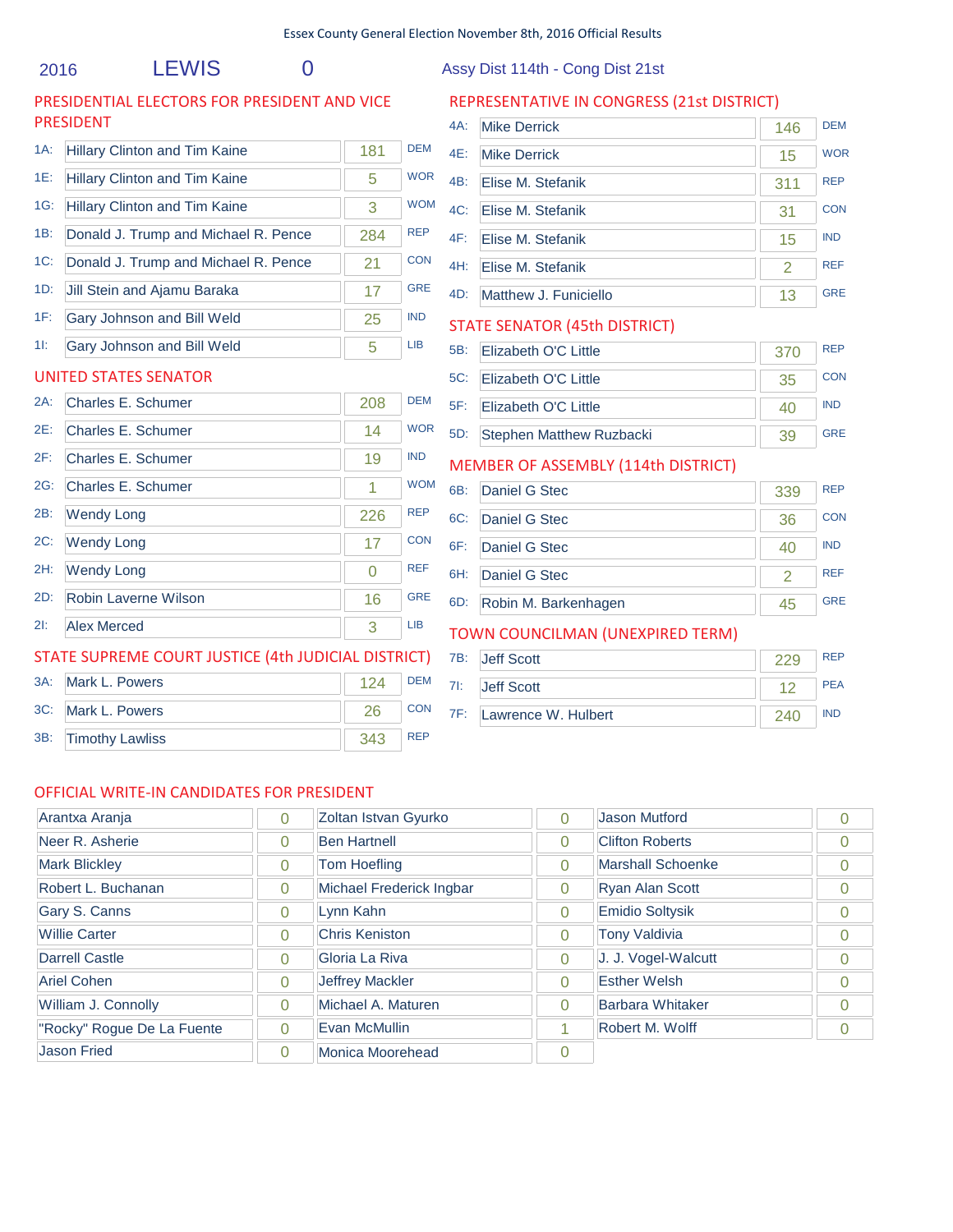# 2016 MINERVA 0 Assy Dist 114th - Cong Dist 21st

# PRESIDENTIAL ELECTORS FOR PRESIDENT AND VICE PRESIDENT

# REPRESENTATIVE IN CONGRESS (21st DISTRICT) 4A: Mike Derrick 104

4B: Elise M. Stefanik 201

4E: Mike Derrick 10

4C: Elise M. Stefanik 23

4F: Elise M. Stefanik 9

4H: Elise M. Stefanik 0

4D: Matthew J. Funiciello 59

DEM

WOR

REP

**CON** 

IND

GRE

REF

| $1A$ :         | <b>Hillary Clinton and Tim Kaine</b> | 147 | <b>DEM</b> |
|----------------|--------------------------------------|-----|------------|
| $1E$ :         | <b>Hillary Clinton and Tim Kaine</b> | 8   | <b>WOR</b> |
| 1G:            | <b>Hillary Clinton and Tim Kaine</b> | 2   | <b>WOM</b> |
| 1B:            | Donald J. Trump and Michael R. Pence | 208 | <b>REP</b> |
| 1C:            | Donald J. Trump and Michael R. Pence | 17  | <b>CON</b> |
| $1D$ :         | Jill Stein and Ajamu Baraka          | 31  | <b>GRE</b> |
| $1F$ :         | Gary Johnson and Bill Weld           | 11  | <b>IND</b> |
| 1 <sub>1</sub> | Gary Johnson and Bill Weld           | 9   | <b>LIB</b> |
|                | UNITED STATES SENATOR                |     |            |

#### UNITED STATES SENATOR

| $2A$ : | Charles E. Schumer                                  | 168 | <b>DEM</b> |
|--------|-----------------------------------------------------|-----|------------|
| 2E:    | Charles E. Schumer                                  | 18  | <b>WOR</b> |
| 2F:    | Charles E. Schumer                                  | 16  | <b>IND</b> |
| 2G:    | <b>Charles E. Schumer</b>                           | 3   | <b>WOM</b> |
| 2B:    | <b>Wendy Long</b>                                   | 135 | <b>REP</b> |
| $2C$ : | <b>Wendy Long</b>                                   | 19  | <b>CON</b> |
| 2H:    | <b>Wendy Long</b>                                   | 0   | <b>REF</b> |
| 2D:    | Robin Laverne Wilson                                | 28  | <b>GRE</b> |
| $2!$ : | Alex Merced                                         | 4   | <b>LIB</b> |
|        | STATE SUPREME COURT JUSTICE (4th JUDICIAL DISTRICT) |     |            |

| 3A: Mark L. Powers  | 144 | <b>DEM</b> |
|---------------------|-----|------------|
| 3C: Mark L. Powers  |     | CON        |
| 3B: Timothy Lawliss | 185 | <b>RFP</b> |

# STATE SENATOR (45th DISTRICT)

| 5B: | Elizabeth O'C Little         | 241 | <b>RFP</b> |
|-----|------------------------------|-----|------------|
|     | 5C: Elizabeth O'C Little     | 28  | <b>CON</b> |
|     | 5F: Elizabeth O'C Little     | 29  | <b>IND</b> |
|     | 5D: Stephen Matthew Ruzbacki |     | <b>GRE</b> |

# MEMBER OF ASSEMBLY (114th DISTRICT)

| 6B: | <b>Daniel G Stec</b> | 223 | <b>REP</b> |
|-----|----------------------|-----|------------|
| 6C: | Daniel G Stec        | 28  | <b>CON</b> |
| 6F: | Daniel G Stec        | 21  | <b>IND</b> |
| 6H: | Daniel G Stec        |     | <b>REF</b> |
| 6D: | Robin M. Barkenhagen |     | <b>GRE</b> |

| Arantxa Aranja             | $\overline{0}$ | Zoltan Istvan Gyurko     | 0              | Jason Mutford          | $\Omega$ |
|----------------------------|----------------|--------------------------|----------------|------------------------|----------|
| Neer R. Asherie            | 0              | <b>Ben Hartnell</b>      | $\overline{0}$ | <b>Clifton Roberts</b> | 0        |
| <b>Mark Blickley</b>       | 0              | <b>Tom Hoefling</b>      | $\Omega$       | Marshall Schoenke      | $\Omega$ |
| Robert L. Buchanan         | $\Omega$       | Michael Frederick Ingbar | $\overline{0}$ | <b>Ryan Alan Scott</b> | $\Omega$ |
| Gary S. Canns              | 0              | Lynn Kahn                | $\Omega$       | <b>Emidio Soltysik</b> | $\Omega$ |
| <b>Willie Carter</b>       | $\Omega$       | <b>Chris Keniston</b>    | $\overline{0}$ | <b>Tony Valdivia</b>   | $\Omega$ |
| <b>Darrell Castle</b>      | $\Omega$       | Gloria La Riva           | $\Omega$       | J. J. Vogel-Walcutt    | $\Omega$ |
| Ariel Cohen                | $\Omega$       | <b>Jeffrey Mackler</b>   | $\Omega$       | <b>Esther Welsh</b>    | $\Omega$ |
| William J. Connolly        | $\Omega$       | Michael A. Maturen       | $\Omega$       | Barbara Whitaker       | $\Omega$ |
| "Rocky" Rogue De La Fuente | 0              | Evan McMullin            | $\Omega$       | Robert M. Wolff        | $\Omega$ |
| <b>Jason Fried</b>         | $\Omega$       | Monica Moorehead         | 0              |                        |          |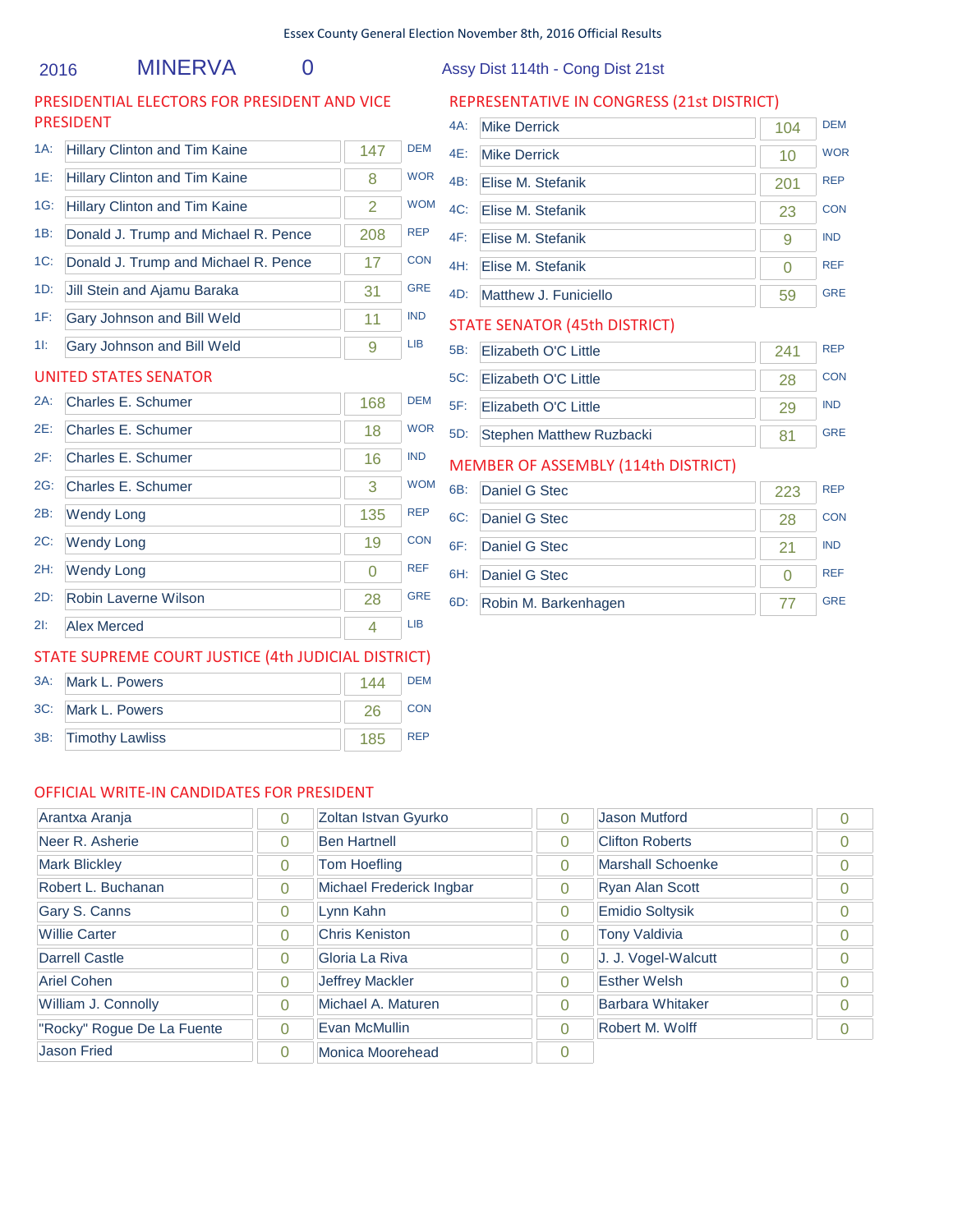#### MORIAH 2016

# PRESIDENTIAL ELECTORS FOR PRESIDENT AND VICE PRESIDENT

# REPRESENTATIVE IN CONGRESS (21st DISTRICT)

| $1A$ : | Hillary Clinton and Tim Kaine        | 666 | <b>DEM</b> |
|--------|--------------------------------------|-----|------------|
| $1E$ : | Hillary Clinton and Tim Kaine        | 15  | <b>WOR</b> |
| $1G$ : | <b>Hillary Clinton and Tim Kaine</b> | 5   | <b>WOM</b> |
| 1B:    | Donald J. Trump and Michael R. Pence | 899 | <b>REP</b> |
| 1C:    | Donald J. Trump and Michael R. Pence | 38  | <b>CON</b> |
| $1D$ : | Jill Stein and Ajamu Baraka          | 34  | <b>GRE</b> |
| $1F$ : | Gary Johnson and Bill Weld           | 41  | <b>IND</b> |
| 11:    | Gary Johnson and Bill Weld           | 15  | <b>LIB</b> |
|        | <b>LINITED STATES SENATOR</b>        |     |            |

#### UNITED STATES SENATOR

| $2A$ :                                              | Charles E. Schumer   | 716 | <b>DEM</b> |  |  |
|-----------------------------------------------------|----------------------|-----|------------|--|--|
| 2E:                                                 | Charles E. Schumer   | 37  | <b>WOR</b> |  |  |
| 2F:                                                 | Charles E. Schumer   | 30  | <b>IND</b> |  |  |
| $2G$ :                                              | Charles E. Schumer   | 14  | <b>WOM</b> |  |  |
| 2B:                                                 | <b>Wendy Long</b>    | 680 | <b>REP</b> |  |  |
| $2C$ :                                              | <b>Wendy Long</b>    | 39  | <b>CON</b> |  |  |
| 2H:                                                 | <b>Wendy Long</b>    | 11  | <b>REF</b> |  |  |
| 2D:                                                 | Robin Laverne Wilson | 28  | <b>GRE</b> |  |  |
| $2!$ :                                              | <b>Alex Merced</b>   | 9   | <b>LIB</b> |  |  |
| STATE SHPREME COHRT HISTICE (4th HIDICIAL DISTRICT) |                      |     |            |  |  |

### STATE SUPREME COURT JUSTICE (4th JUDICIAL DISTRICT)

| 3A: Mark L. Powers  | 455 | <b>DEM</b> |
|---------------------|-----|------------|
| 3C: Mark L. Powers  |     | <b>CON</b> |
| 3B: Timothy Lawliss | 975 | <b>RFP</b> |

| 4A:    | <b>Mike Derrick</b>   | 516 | <b>DEM</b> |
|--------|-----------------------|-----|------------|
| 4E:    | <b>Mike Derrick</b>   | 42  | <b>WOR</b> |
| 4B:    | Elise M. Stefanik     | 944 | <b>REP</b> |
| 4C:    | Elise M. Stefanik     | 55  | <b>CON</b> |
| $4F$ : | Elise M. Stefanik     | 31  | <b>IND</b> |
| 4H:    | Elise M. Stefanik     | 9   | <b>REF</b> |
| 4D:    | Matthew J. Funiciello | 61  | <b>GRE</b> |

 $\sim$ 

# STATE SENATOR (45th DISTRICT)

| 5B: | <b>Elizabeth O'C Little</b>  | 1210 | <b>REP</b> |
|-----|------------------------------|------|------------|
|     | 5C: Elizabeth O'C Little     |      | <b>CON</b> |
|     | 5F: Elizabeth O'C Little     |      | <b>IND</b> |
|     | 5D: Stephen Matthew Ruzbacki | 103  | <b>GRE</b> |

# MEMBER OF ASSEMBLY (114th DISTRICT)

| 6B: | Daniel G Stec            | 1063 | <b>REP</b> |
|-----|--------------------------|------|------------|
| 6C: | Daniel G Stec            | 78   | <b>CON</b> |
| 6F: | Daniel G Stec            | 62   | <b>IND</b> |
| 6H: | Daniel G Stec            | g    | <b>REF</b> |
|     | 6D: Robin M. Barkenhagen | 136  | <b>GRE</b> |

# LOCAL CONTEST

# TOWN JUSTICE

|     | 7B: Richard J. Carpenter | 1331 | REP        |
|-----|--------------------------|------|------------|
| 71: | Richard J. Carpenter     | 80   | <b>JUS</b> |

| Arantxa Aranja             | $\overline{0}$ | Zoltan Istvan Gyurko     | $\Omega$ | Jason Mutford           | 0              |
|----------------------------|----------------|--------------------------|----------|-------------------------|----------------|
| Neer R. Asherie            | 0              | <b>Ben Hartnell</b>      | $\Omega$ | <b>Clifton Roberts</b>  |                |
| <b>Mark Blickley</b>       | 0              | <b>Tom Hoefling</b>      | $\Omega$ | Marshall Schoenke       | $\Omega$       |
| Robert L. Buchanan         | 0              | Michael Frederick Ingbar | 2        | <b>Ryan Alan Scott</b>  | $\Omega$       |
| Gary S. Canns              | 0              | Lynn Kahn                | 2        | <b>Emidio Soltysik</b>  | $\overline{0}$ |
| <b>Willie Carter</b>       | $\Omega$       | <b>Chris Keniston</b>    | $\Omega$ | <b>Tony Valdivia</b>    | 0              |
| <b>Darrell Castle</b>      | $\overline{0}$ | Gloria La Riva           | $\Omega$ | J. J. Vogel-Walcutt     | $\Omega$       |
| Ariel Cohen                | 0              | <b>Jeffrey Mackler</b>   | $\Omega$ | <b>Esther Welsh</b>     | $\Omega$       |
| William J. Connolly        | $\Omega$       | Michael A. Maturen       | $\Omega$ | <b>Barbara Whitaker</b> | $\Omega$       |
| "Rocky" Rogue De La Fuente | $\Omega$       | Evan McMullin            | 2        | Robert M. Wolff         | 0              |
| Jason Fried                | $\Omega$       | Monica Moorehead         | $\Omega$ |                         |                |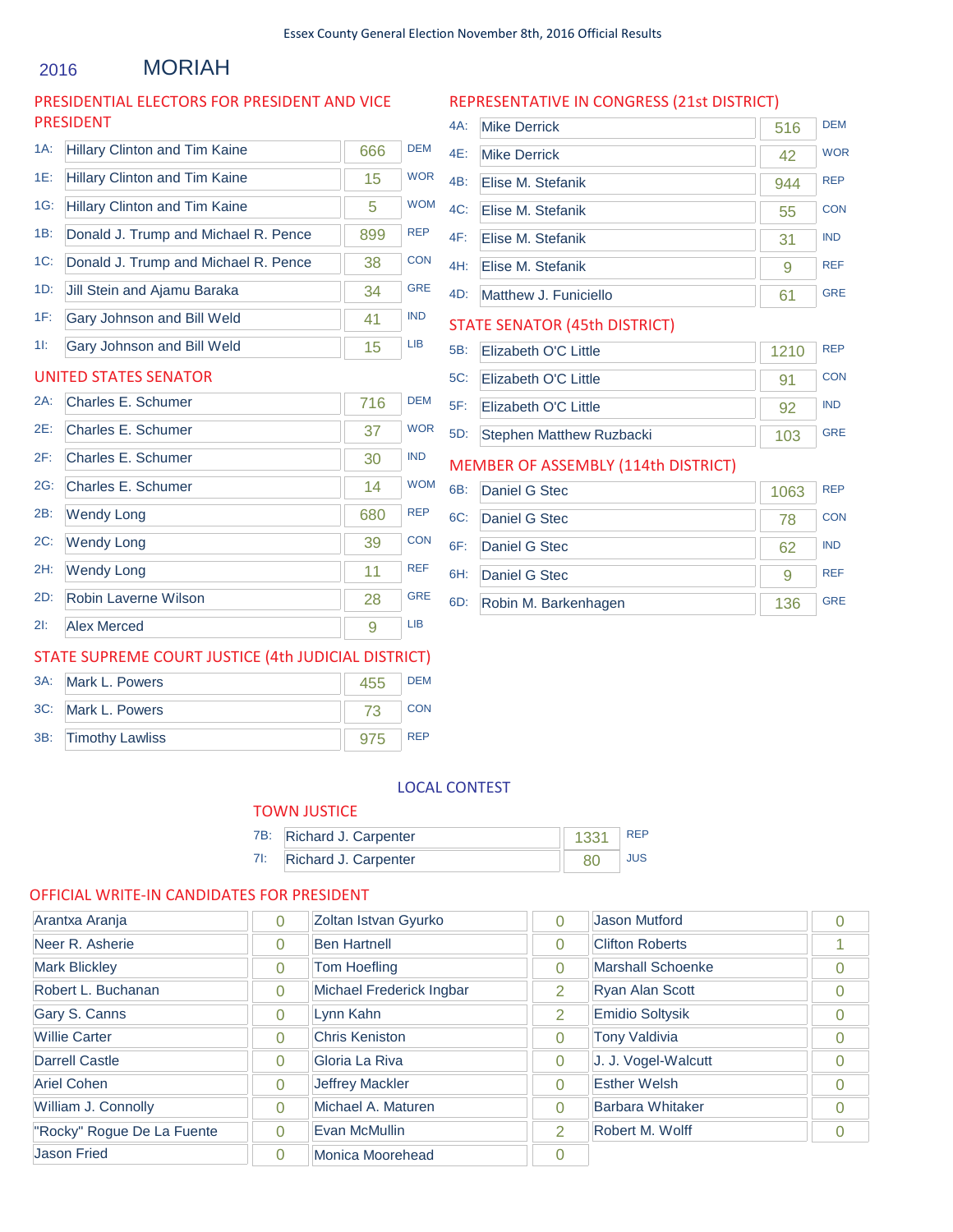# 2016 MORIAH 1 Assy Dist 114th - Cong Dist 21st

# PRESIDENTIAL ELECTORS FOR PRESIDENT AND VICE PRESIDENT

| $1A$ :         | <b>Hillary Clinton and Tim Kaine</b> | 157 | <b>DEM</b> |
|----------------|--------------------------------------|-----|------------|
| 1E:            | <b>Hillary Clinton and Tim Kaine</b> | 5   | <b>WOR</b> |
| $1G$ :         | <b>Hillary Clinton and Tim Kaine</b> | 1   | <b>WOM</b> |
| 1B:            | Donald J. Trump and Michael R. Pence | 199 | <b>REP</b> |
| $1C$ :         | Donald J. Trump and Michael R. Pence | 7   | <b>CON</b> |
| 1D:            | Jill Stein and Ajamu Baraka          | 4   | GRF        |
| $1F$ :         | Gary Johnson and Bill Weld           | 12  | <b>IND</b> |
| 1 <sub>1</sub> | Gary Johnson and Bill Weld           | 4   | <b>LIB</b> |

# UNITED STATES SENATOR

| $2A$ : | Charles E. Schumer                                  | 173 | <b>DEM</b> |
|--------|-----------------------------------------------------|-----|------------|
| 2E:    | Charles E. Schumer                                  | 7   | <b>WOR</b> |
| 2F:    | Charles E. Schumer                                  | 12  | <b>IND</b> |
| $2G$ : | Charles E. Schumer                                  | 5   | <b>WOM</b> |
| 2B:    | <b>Wendy Long</b>                                   | 138 | <b>REP</b> |
| $2C$ : | <b>Wendy Long</b>                                   | 10  | <b>CON</b> |
| 2H:    | <b>Wendy Long</b>                                   | 2   | <b>REF</b> |
| 2D:    | Robin Laverne Wilson                                | 4   | <b>GRE</b> |
| $2!$ : | Alex Merced                                         | 4   | <b>LIB</b> |
|        | STATE SUPREME COURT JUSTICE (4th JUDICIAL DISTRICT) |     |            |
| $3A$ : | Mark L. Powers                                      | 117 | <b>DEM</b> |
| 3C:    | Mark L. Powers                                      | 14  | <b>CON</b> |

3B: Timothy Lawliss 211 REP

# REPRESENTATIVE IN CONGRESS (21st DISTRICT)

| 4A:    | <b>Mike Derrick</b>                  | 142 | <b>DEM</b> |
|--------|--------------------------------------|-----|------------|
| 4E:    | <b>Mike Derrick</b>                  | 10  | <b>WOR</b> |
| 4B:    | Elise M. Stefanik                    | 189 | <b>REP</b> |
| 4C:    | Elise M. Stefanik                    | 12  | <b>CON</b> |
| 4F:    | Elise M. Stefanik                    | 9   | <b>IND</b> |
| 4H:    | Elise M. Stefanik                    | 3   | <b>REF</b> |
| 4D:    | Matthew J. Funiciello                | 14  | <b>GRE</b> |
|        | <b>STATE SENATOR (45th DISTRICT)</b> |     |            |
| 5B:    | Elizabeth O'C Little                 | 257 | <b>REP</b> |
| $5C$ : | Elizabeth O'C Little                 | 18  | <b>CON</b> |
| 5F:    | Elizabeth O'C Little                 | 32  | <b>IND</b> |
| 5D:    | <b>Stephen Matthew Ruzbacki</b>      | 30  | <b>GRE</b> |
|        | MEMBER OF ASSEMBLY (114th DISTRICT)  |     |            |
| 6B:    | Daniel G Stec                        | 230 | <b>REP</b> |
| 6C:    | Daniel G Stec                        | 15  | <b>CON</b> |
| 6F:    | Daniel G Stec                        | 22  | <b>IND</b> |
| 6H:    | Daniel G Stec                        | 2   | <b>REF</b> |
| 6D:    | Robin M. Barkenhagen                 | 37  | <b>GRE</b> |
|        | <b>TOWN JUSTICE</b>                  |     |            |
| 7B:    | Richard J. Carpenter                 | 298 | <b>REP</b> |

7I: Richard J. Carpenter 21 JUS

| Arantxa Aranja             | $\overline{0}$ | Zoltan Istvan Gyurko     | $\Omega$ | Jason Mutford            | $\Omega$ |
|----------------------------|----------------|--------------------------|----------|--------------------------|----------|
| Neer R. Asherie            | $\overline{0}$ | <b>Ben Hartnell</b>      | $\Omega$ | <b>Clifton Roberts</b>   | 0        |
| <b>Mark Blickley</b>       | $\overline{0}$ | <b>Tom Hoefling</b>      | $\Omega$ | <b>Marshall Schoenke</b> | $\Omega$ |
| Robert L. Buchanan         | $\overline{0}$ | Michael Frederick Ingbar | $\Omega$ | <b>Ryan Alan Scott</b>   | $\Omega$ |
| Gary S. Canns              | $\overline{0}$ | Lynn Kahn                | $\Omega$ | <b>Emidio Soltysik</b>   | $\Omega$ |
| <b>Willie Carter</b>       | $\Omega$       | <b>Chris Keniston</b>    | $\Omega$ | <b>Tony Valdivia</b>     | $\Omega$ |
| <b>Darrell Castle</b>      | $\overline{0}$ | Gloria La Riva           | $\Omega$ | J. J. Vogel-Walcutt      | $\Omega$ |
| Ariel Cohen                | $\overline{0}$ | <b>Jeffrey Mackler</b>   | $\Omega$ | <b>Esther Welsh</b>      | $\Omega$ |
| William J. Connolly        | $\Omega$       | Michael A. Maturen       | $\Omega$ | <b>Barbara Whitaker</b>  | $\Omega$ |
| "Rocky" Rogue De La Fuente | $\Omega$       | Evan McMullin            | $\Omega$ | Robert M. Wolff          |          |
| <b>Jason Fried</b>         | 0              | Monica Moorehead         | $\Omega$ |                          |          |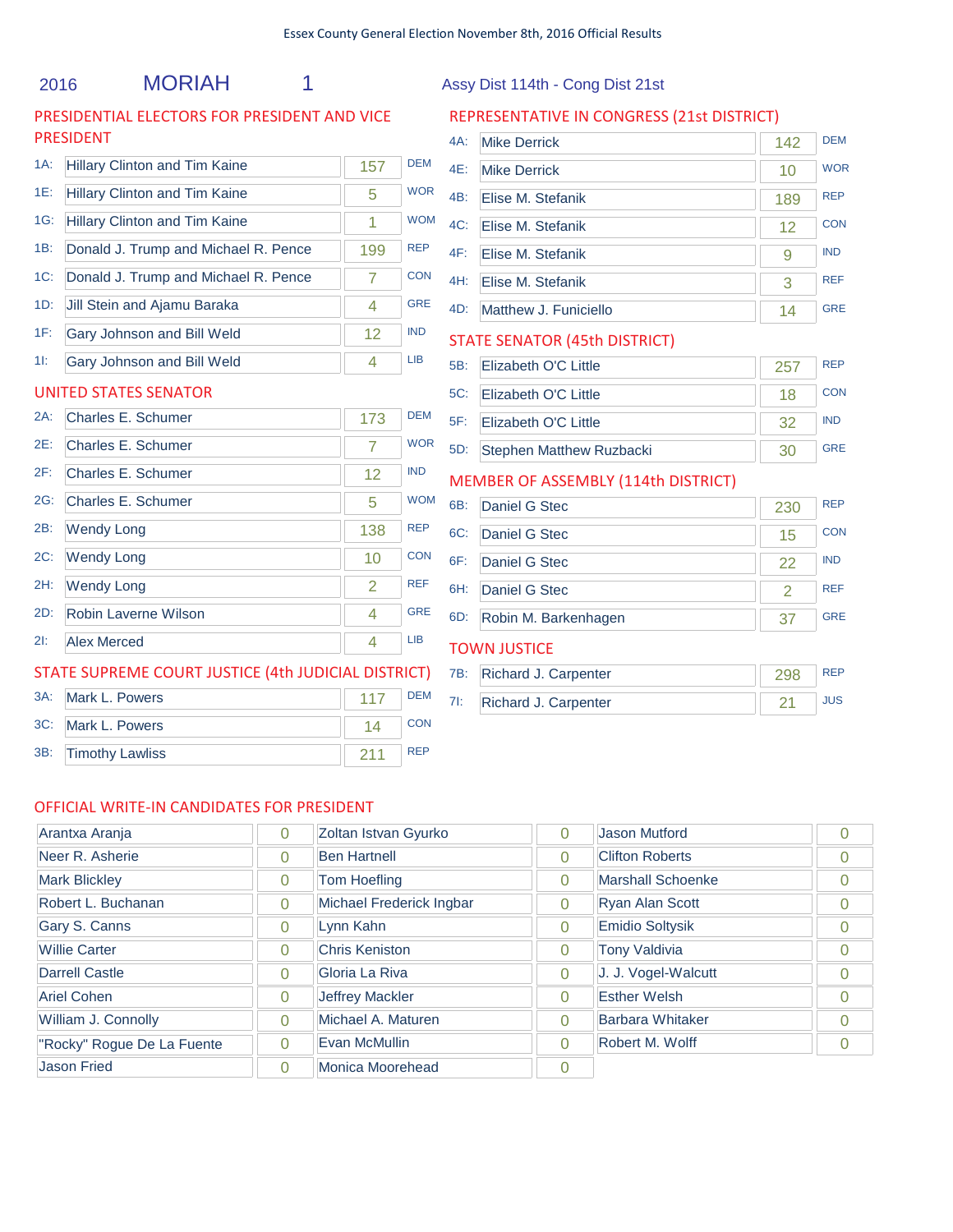# 2016 MORIAH 2 Assy Dist 114th - Cong Dist 21st

# PRESIDENTIAL ELECTORS FOR PRESIDENT AND VICE PRESIDENT

| $1A$ : | <b>Hillary Clinton and Tim Kaine</b> | 228 | <b>DEM</b> |
|--------|--------------------------------------|-----|------------|
| 1E:    | <b>Hillary Clinton and Tim Kaine</b> | 5   | <b>WOR</b> |
| $1G$ : | Hillary Clinton and Tim Kaine        | 2   | <b>WOM</b> |
| 1B:    | Donald J. Trump and Michael R. Pence | 345 | <b>REP</b> |
| 1C:    | Donald J. Trump and Michael R. Pence | 18  | <b>CON</b> |
| 1D:    | Jill Stein and Ajamu Baraka          | 11  | <b>GRE</b> |
| 1F:    | Gary Johnson and Bill Weld           | 16  | <b>IND</b> |
| 11:    | Gary Johnson and Bill Weld           | 6   | <b>LIB</b> |

# UNITED STATES SENATOR

| 2A     | Charles E. Schumer                                  | 249            | <b>DEM</b> |
|--------|-----------------------------------------------------|----------------|------------|
| 2E:    | Charles E. Schumer                                  | 14             | <b>WOR</b> |
| 2F:    | Charles E. Schumer                                  | 7              | <b>IND</b> |
| $2G$ : | Charles E. Schumer                                  | 3              | <b>WOM</b> |
| 2B:    | <b>Wendy Long</b>                                   | 278            | <b>REP</b> |
| 2C:    | <b>Wendy Long</b>                                   | 18             | <b>CON</b> |
| 2H:    | <b>Wendy Long</b>                                   | 4              | <b>REF</b> |
| $2D$ : | Robin Laverne Wilson                                | 9              | <b>GRE</b> |
| 2!     | Alex Merced                                         | $\overline{2}$ | <b>LIB</b> |
|        | STATE SUPREME COURT JUSTICE (4th JUDICIAL DISTRICT) |                |            |
| $3A$ : | Mark L. Powers                                      | 153            | <b>DEM</b> |
| 3C:    | Mark L. Powers                                      | 27             | <b>CON</b> |
| 3B:    | <b>Timothy Lawliss</b>                              | 383            | <b>REP</b> |

# REPRESENTATIVE IN CONGRESS (21st DISTRICT)

| 4A: | <b>Mike Derrick</b>   | 166 | <b>DEM</b> |
|-----|-----------------------|-----|------------|
| 4E: | <b>Mike Derrick</b>   | 17  | <b>WOR</b> |
| 4B: | Elise M. Stefanik     | 390 | <b>RFP</b> |
| 4C: | Elise M. Stefanik     | 20  | <b>CON</b> |
| 4F: | Elise M. Stefanik     | 12  | <b>IND</b> |
| 4H: | Elise M. Stefanik     | 3   | <b>REF</b> |
| 4D: | Matthew J. Funiciello | 23  | <b>GRE</b> |

# STATE SENATOR (45th DISTRICT)

| 5B: Elizabeth O'C Little     |    | <b>RFP</b> |
|------------------------------|----|------------|
| 5C: Elizabeth O'C Little     |    | <b>CON</b> |
| 5F: Elizabeth O'C Little     | 34 | <b>IND</b> |
| 5D: Stephen Matthew Ruzbacki |    | <b>GRF</b> |

# MEMBER OF ASSEMBLY (114th DISTRICT)

| 6B: | Daniel G Stec        | 416 | <b>REP</b> |
|-----|----------------------|-----|------------|
|     | 6C: Daniel G Stec    | 36  | <b>CON</b> |
| 6F: | Daniel G Stec        | 22  | <b>IND</b> |
| 6H: | Daniel G Stec        |     | <b>REF</b> |
| 6D: | Robin M. Barkenhagen |     | <b>GRE</b> |

# TOWN JUSTICE

|    | 7B: Richard J. Carpenter | 516 |  |
|----|--------------------------|-----|--|
| 7! | Richard J. Carpenter     |     |  |

| Arantxa Aranja             | 0              | Zoltan Istvan Gyurko     | 0        | Jason Mutford           | O              |
|----------------------------|----------------|--------------------------|----------|-------------------------|----------------|
| Neer R. Asherie            | 0              | <b>Ben Hartnell</b>      | 0        | <b>Clifton Roberts</b>  | $\overline{0}$ |
| <b>Mark Blickley</b>       | 0              | <b>Tom Hoefling</b>      | 0        | Marshall Schoenke       | 0              |
| Robert L. Buchanan         | $\overline{0}$ | Michael Frederick Ingbar | $\Omega$ | <b>Ryan Alan Scott</b>  | Ω              |
| Gary S. Canns              | 0              | Lynn Kahn                | 2        | <b>Emidio Soltysik</b>  | 0              |
| <b>Willie Carter</b>       | 0              | <b>Chris Keniston</b>    | 0        | <b>Tony Valdivia</b>    | 0              |
| Darrell Castle             | $\overline{0}$ | Gloria La Riva           | $\Omega$ | J. J. Vogel-Walcutt     | O              |
| Ariel Cohen                | $\overline{0}$ | <b>Jeffrey Mackler</b>   | $\Omega$ | <b>Esther Welsh</b>     | 0              |
| William J. Connolly        | 0              | Michael A. Maturen       | $\Omega$ | <b>Barbara Whitaker</b> | 0              |
| "Rocky" Rogue De La Fuente | $\Omega$       | Evan McMullin            | 2        | Robert M. Wolff         |                |
| <b>Jason Fried</b>         | 0              | Monica Moorehead         | 0        |                         |                |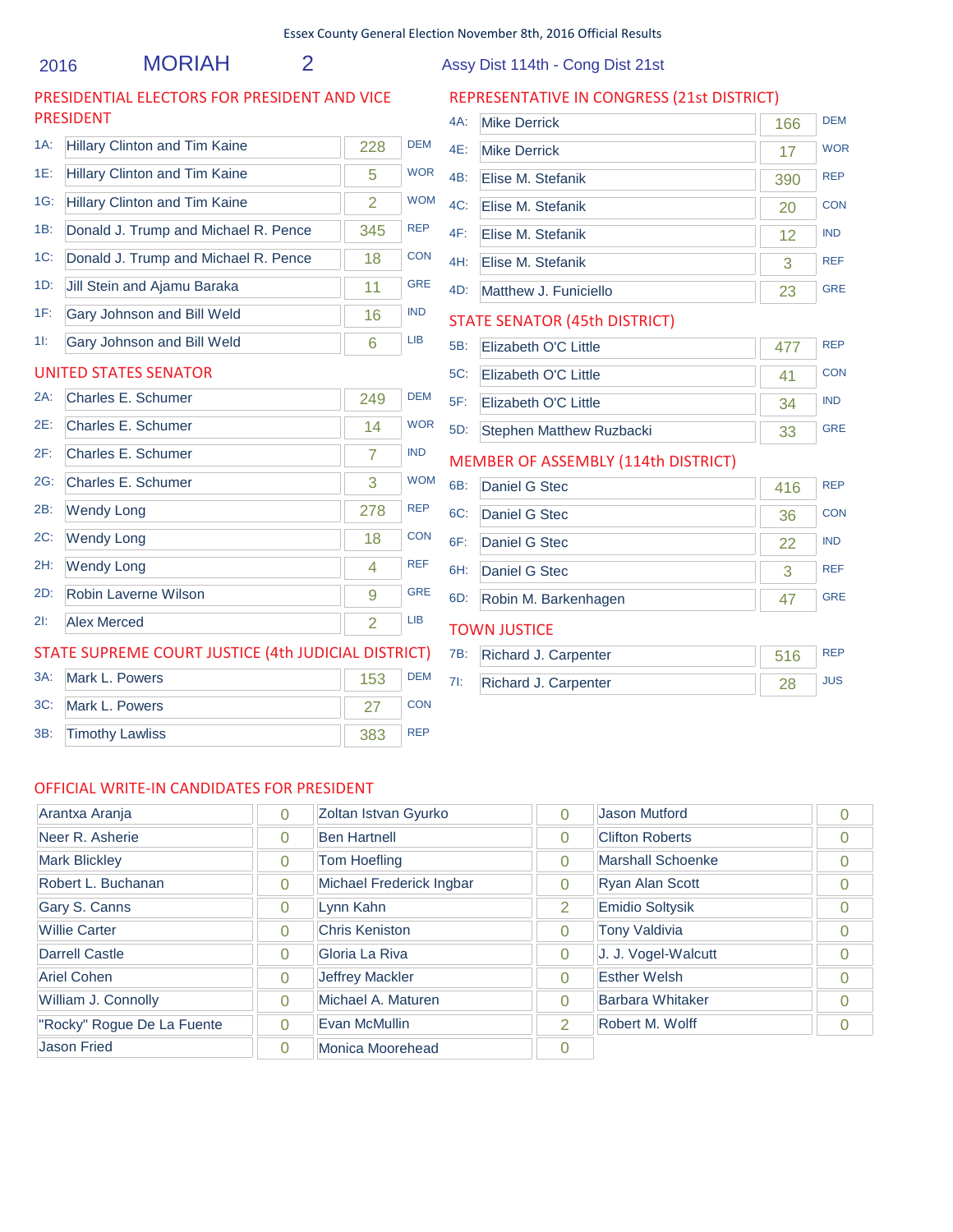# 2016 MORIAH 3 Assy Dist 114th - Cong Dist 21st

# PRESIDENTIAL ELECTORS FOR PRESIDENT AND VICE PRESIDENT

| $1A$ : | Hillary Clinton and Tim Kaine        | 156 | <b>DFM</b> |
|--------|--------------------------------------|-----|------------|
| $1E$ : | Hillary Clinton and Tim Kaine        | O   | <b>WOR</b> |
| $1G$ : | Hillary Clinton and Tim Kaine        | 1   | <b>WOM</b> |
| 1B:    | Donald J. Trump and Michael R. Pence | 230 | <b>REP</b> |
| $1C$ : | Donald J. Trump and Michael R. Pence | 9   | <b>CON</b> |
| 1D:    | Jill Stein and Ajamu Baraka          | 7   | <b>GRE</b> |
| 1F:    | Gary Johnson and Bill Weld           | 5   | <b>IND</b> |
| 11:    | Gary Johnson and Bill Weld           | 4   | <b>LIB</b> |

# UNITED STATES SENATOR

| $2A^+$ | Charles E. Schumer                                  | 176 | <b>DFM</b> |
|--------|-----------------------------------------------------|-----|------------|
| 2E:    | Charles E. Schumer                                  | 10  | <b>WOR</b> |
| 2F:    | Charles E. Schumer                                  | 7   | <b>IND</b> |
| $2G$ : | Charles E. Schumer                                  | 3   | <b>WOM</b> |
| 2B:    | <b>Wendy Long</b>                                   | 161 | <b>REP</b> |
| $2C$ : | <b>Wendy Long</b>                                   | 5   | <b>CON</b> |
| 2H:    | <b>Wendy Long</b>                                   | 3   | <b>REF</b> |
| 2D:    | Robin Laverne Wilson                                | 6   | <b>GRE</b> |
| 2!     | Alex Merced                                         | 3   | <b>LIB</b> |
|        | STATE SUPREME COURT JUSTICE (4th JUDICIAL DISTRICT) |     |            |
| $3A$ : | Mark L. Powers                                      | 105 | <b>DEM</b> |
| $3C$ : | Mark L. Powers                                      | 22  | <b>CON</b> |
| 3B:    | <b>Timothy Lawliss</b>                              | 228 | <b>REP</b> |

# REPRESENTATIVE IN CONGRESS (21st DISTRICT)

| 4A: | <b>Mike Derrick</b>   | 121 | DEM        |
|-----|-----------------------|-----|------------|
| 4E: | <b>Mike Derrick</b>   |     | <b>WOR</b> |
| 4B: | Elise M. Stefanik     | 219 | <b>REP</b> |
| 4C: | Elise M. Stefanik     | 17  | <b>CON</b> |
| 4F: | Elise M. Stefanik     | 6   | <b>IND</b> |
| 4H: | Elise M. Stefanik     |     | <b>REF</b> |
| 4D: | Matthew J. Funiciello |     | <b>GRE</b> |

# STATE SENATOR (45th DISTRICT)

| 5B: Elizabeth O'C Little     | 289 | <b>RFP</b> |
|------------------------------|-----|------------|
| 5C: Elizabeth O'C Little     | 15  | <b>CON</b> |
| 5F: Elizabeth O'C Little     | 15  | <b>IND</b> |
| 5D: Stephen Matthew Ruzbacki |     | <b>GRF</b> |

# MEMBER OF ASSEMBLY (114th DISTRICT)

| 6B: | Daniel G Stec        | 254 | <b>REP</b> |
|-----|----------------------|-----|------------|
|     | 6C: Daniel G Stec    | 17  | <b>CON</b> |
| 6F: | Daniel G Stec        |     | <b>IND</b> |
| 6H: | Daniel G Stec        |     | <b>REF</b> |
| 6D: | Robin M. Barkenhagen | 25  | <b>GRE</b> |

# TOWN JUSTICE

|    | 7B: Richard J. Carpenter |  |
|----|--------------------------|--|
| 7! | Richard J. Carpenter     |  |

| Arantxa Aranja             | 0 | Zoltan Istvan Gyurko     | 0              | Jason Mutford           | 0              |
|----------------------------|---|--------------------------|----------------|-------------------------|----------------|
| Neer R. Asherie            | 0 | <b>Ben Hartnell</b>      | 0              | <b>Clifton Roberts</b>  |                |
| <b>Mark Blickley</b>       | 0 | <b>Tom Hoefling</b>      | 0              | Marshall Schoenke       | 0              |
| Robert L. Buchanan         | 0 | Michael Frederick Ingbar | 0              | <b>Ryan Alan Scott</b>  | 0              |
| Gary S. Canns              | 0 | Lynn Kahn                | $\overline{0}$ | <b>Emidio Soltysik</b>  | $\overline{0}$ |
| <b>Willie Carter</b>       | 0 | <b>Chris Keniston</b>    | 0              | <b>Tony Valdivia</b>    | 0              |
| Darrell Castle             | 0 | Gloria La Riva           | $\Omega$       | J. J. Vogel-Walcutt     | O              |
| Ariel Cohen                | 0 | <b>Jeffrey Mackler</b>   | 0              | <b>Esther Welsh</b>     | 0              |
| William J. Connolly        | 0 | Michael A. Maturen       | 0              | <b>Barbara Whitaker</b> | 0              |
| "Rocky" Rogue De La Fuente | 0 | Evan McMullin            | $\Omega$       | Robert M. Wolff         |                |
| <b>Jason Fried</b>         | 0 | Monica Moorehead         | 0              |                         |                |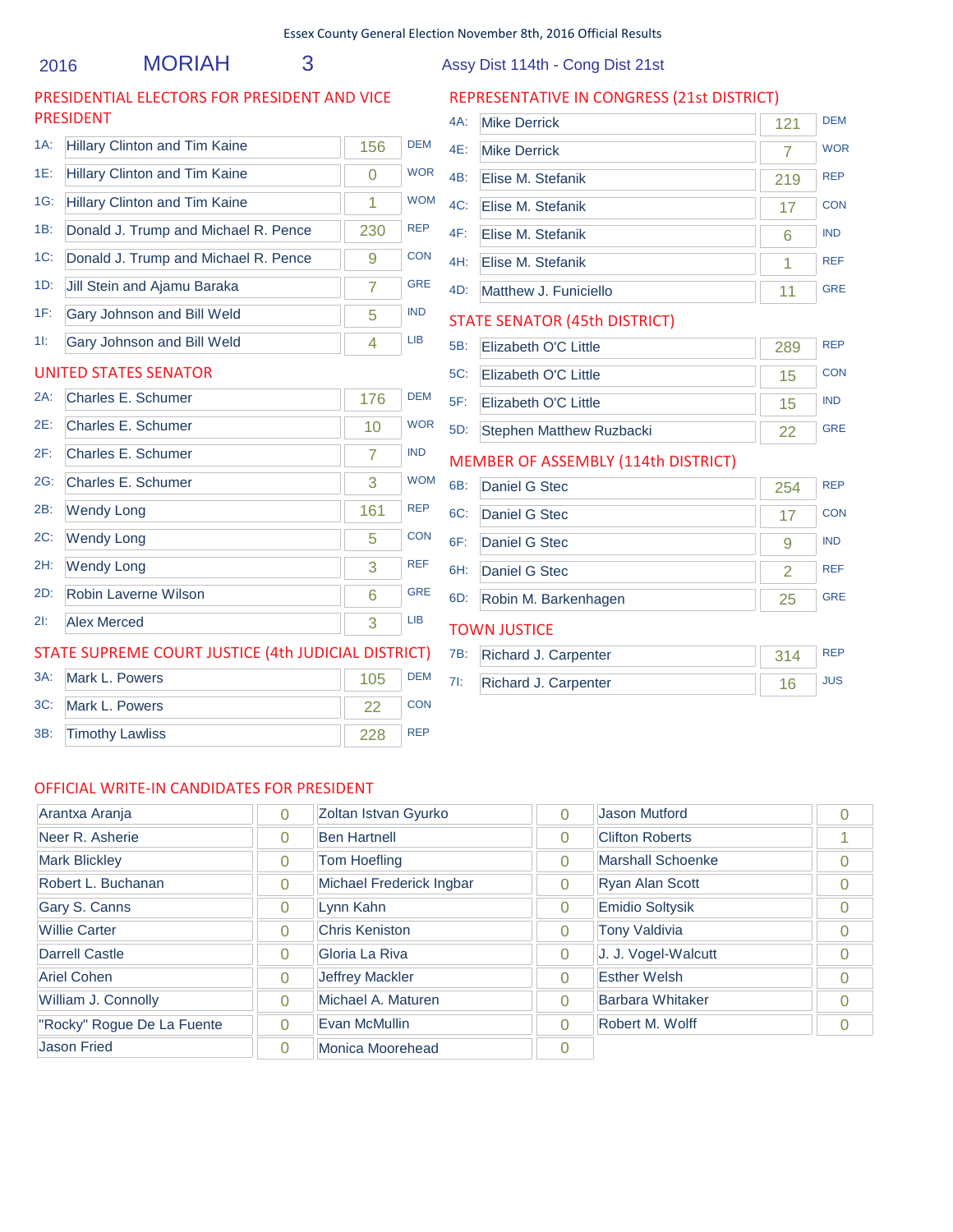# 2016 MORIAH 4 Assy Dist 114th - Cong Dist 21st

# PRESIDENTIAL ELECTORS FOR PRESIDENT AND VICE PRESIDENT

| $1A$ : | <b>Hillary Clinton and Tim Kaine</b> | 125 | <b>DEM</b> |
|--------|--------------------------------------|-----|------------|
| 1E:    | Hillary Clinton and Tim Kaine        | 5   | <b>WOR</b> |
| 1G:    | Hillary Clinton and Tim Kaine        | 1   | <b>WOM</b> |
| 1B:    | Donald J. Trump and Michael R. Pence | 125 | <b>REP</b> |
| 1C:    | Donald J. Trump and Michael R. Pence | 4   | <b>CON</b> |
| $1D$ : | Jill Stein and Ajamu Baraka          | 12  | GRF        |
| 1F:    | Gary Johnson and Bill Weld           | 8   | <b>IND</b> |
| 11:    | Gary Johnson and Bill Weld           | 1   | <b>LIB</b> |

# UNITED STATES SENATOR

| $2A$ : | Charles E. Schumer                                  | 118 | <b>DFM</b> |
|--------|-----------------------------------------------------|-----|------------|
| 2E:    | Charles E. Schumer                                  | 6   | <b>WOR</b> |
| 2F:    | Charles E. Schumer                                  | 4   | <b>IND</b> |
| $2G$ : | Charles E. Schumer                                  | 3   | <b>WOM</b> |
| 2B:    | <b>Wendy Long</b>                                   | 103 | <b>REP</b> |
| $2C$ : | <b>Wendy Long</b>                                   | 6   | <b>CON</b> |
| 2H:    | <b>Wendy Long</b>                                   | 2   | <b>REF</b> |
| 2D:    | Robin Laverne Wilson                                | 9   | <b>GRE</b> |
| 2!     | <b>Alex Merced</b>                                  | 0   | <b>LIB</b> |
|        | STATE SUPREME COURT JUSTICE (4th JUDICIAL DISTRICT) |     |            |
| $3A$ : | Mark L. Powers                                      | 80  | <b>DFM</b> |
| $3C$ : | Mark L. Powers                                      | 10  | <b>CON</b> |
| 3B:    | <b>Timothy Lawliss</b>                              | 153 | <b>REP</b> |

# REPRESENTATIVE IN CONGRESS (21st DISTRICT)

| 4A:    | <b>Mike Derrick</b>   | 87  | <b>DEM</b> |
|--------|-----------------------|-----|------------|
| 4E:    | <b>Mike Derrick</b>   | 8   | <b>WOR</b> |
| 4B:    | Elise M. Stefanik     | 146 | <b>RFP</b> |
| $4C$ : | Elise M. Stefanik     | 6   | <b>CON</b> |
| 4F:    | Elise M. Stefanik     | 4   | <b>IND</b> |
| 4H:    | Elise M. Stefanik     | 2   | <b>REF</b> |
| 4D:    | Matthew J. Funiciello | 13  | <b>GRE</b> |

# STATE SENATOR (45th DISTRICT)

| 5B: Elizabeth O'C Little     | 187 | <b>REP</b> |
|------------------------------|-----|------------|
| 5C: Elizabeth O'C Little     |     | <b>CON</b> |
| 5F: Elizabeth O'C Little     |     | <b>IND</b> |
| 5D: Stephen Matthew Ruzbacki |     | <b>GRF</b> |

# MEMBER OF ASSEMBLY (114th DISTRICT)

| 6B: | Daniel G Stec        | 163 | <b>REP</b> |
|-----|----------------------|-----|------------|
|     | 6C: Daniel G Stec    | 10  | <b>CON</b> |
| 6F: | Daniel G Stec        |     | <b>IND</b> |
| 6H: | Daniel G Stec        |     | <b>REF</b> |
| 6D: | Robin M. Barkenhagen | 27  | <b>GRE</b> |

# TOWN JUSTICE

|    | 7B: Richard J. Carpenter |  |
|----|--------------------------|--|
| 7! | Richard J. Carpenter     |  |

| Arantxa Aranja             | 0              | Zoltan Istvan Gyurko     | 0        | Jason Mutford           | O |
|----------------------------|----------------|--------------------------|----------|-------------------------|---|
| Neer R. Asherie            | 0              | <b>Ben Hartnell</b>      | 0        | <b>Clifton Roberts</b>  | 0 |
| <b>Mark Blickley</b>       | 0              | <b>Tom Hoefling</b>      | 0        | Marshall Schoenke       | 0 |
| Robert L. Buchanan         | $\overline{0}$ | Michael Frederick Ingbar | 2        | <b>Ryan Alan Scott</b>  | Ω |
| Gary S. Canns              | 0              | Lynn Kahn                | $\Omega$ | <b>Emidio Soltysik</b>  | 0 |
| <b>Willie Carter</b>       | 0              | <b>Chris Keniston</b>    | 0        | <b>Tony Valdivia</b>    | 0 |
| Darrell Castle             | $\overline{0}$ | Gloria La Riva           | $\Omega$ | J. J. Vogel-Walcutt     | O |
| Ariel Cohen                | $\overline{0}$ | <b>Jeffrey Mackler</b>   | $\Omega$ | <b>Esther Welsh</b>     | 0 |
| William J. Connolly        | 0              | Michael A. Maturen       | $\Omega$ | <b>Barbara Whitaker</b> | 0 |
| "Rocky" Rogue De La Fuente | $\Omega$       | Evan McMullin            | $\Omega$ | Robert M. Wolff         |   |
| <b>Jason Fried</b>         | 0              | Monica Moorehead         | 0        |                         |   |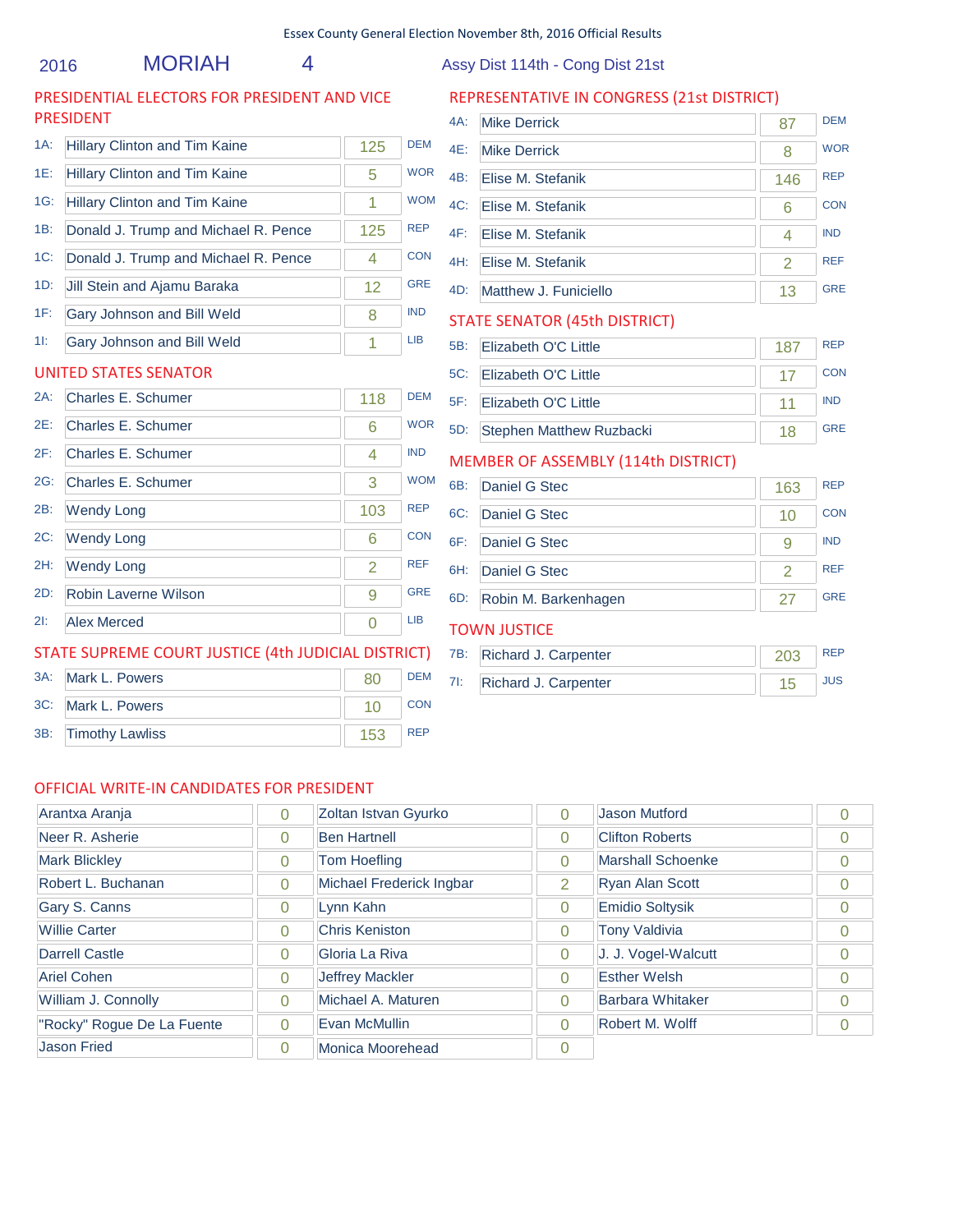# 2016 **NEWCOMB** 0 **Assy Dist 114th - Cong Dist 21st**

# PRESIDENTIAL ELECTORS FOR PRESIDENT AND VICE PRESIDENT

# REPRESENTATIVE IN CONGRESS (21st DISTRICT) 4A: Mike Derrick 74

4B: Elise M. Stefanik 146

4E: Mike Derrick 6

4C: Elise M. Stefanik 19

| $1A$ : | <b>Hillary Clinton and Tim Kaine</b> | 92  | <b>DEM</b> |
|--------|--------------------------------------|-----|------------|
| $1E$ : | Hillary Clinton and Tim Kaine        | 5   | <b>WOR</b> |
| $1G$ : | Hillary Clinton and Tim Kaine        | 2   | <b>WOM</b> |
| 1B:    | Donald J. Trump and Michael R. Pence | 133 | <b>REP</b> |
| 1C:    | Donald J. Trump and Michael R. Pence | 20  | <b>CON</b> |
| 1D:    | Jill Stein and Ajamu Baraka          | 7   | <b>GRE</b> |
| 1F:    | Gary Johnson and Bill Weld           | 11  | <b>IND</b> |
| 11:    | Gary Johnson and Bill Weld           | 2   | <b>LIB</b> |
|        | <b>IINITED CTATEC CENATOD</b>        |     |            |

#### UNITED STATES SENATOR

| $2A$ : | Charles E. Schumer                                  | 107 | <b>DEM</b> |
|--------|-----------------------------------------------------|-----|------------|
| 2E:    | Charles E. Schumer                                  | 14  | <b>WOR</b> |
| 2F:    | Charles E. Schumer                                  | 11  | <b>IND</b> |
| $2G$ : | Charles E. Schumer                                  | 1   | <b>WOM</b> |
| 2B:    | <b>Wendy Long</b>                                   | 95  | <b>REP</b> |
| $2C$ : | <b>Wendy Long</b>                                   | 13  | <b>CON</b> |
| 2H:    | <b>Wendy Long</b>                                   | 1   | <b>REF</b> |
| 2D:    | Robin Laverne Wilson                                | 6   | <b>GRE</b> |
| 2!     | Alex Merced                                         | 1   | <b>LIB</b> |
|        | STATE SUPREME COURT JUSTICE (4th JUDICIAL DISTRICT) |     |            |
| $3A$ : | Mark L. Powers                                      | 91  | <b>DEM</b> |

| 4F: 1 | Elise M. Stefanik               | 12  | <b>IND</b> |
|-------|---------------------------------|-----|------------|
| 4H:   | Elise M. Stefanik               | 1   | <b>REF</b> |
| 4D:   | Matthew J. Funiciello           | 10  | <b>GRE</b> |
|       | STATE SENATOR (45th DISTRICT)   |     |            |
| 5B:   | Elizabeth O'C Little            | 171 | <b>REP</b> |
| 5C:   | Elizabeth O'C Little            | 23  | <b>CON</b> |
| 5F:   | Elizabeth O'C Little            | 15  | <b>IND</b> |
| 5D:   | <b>Stephen Matthew Ruzbacki</b> | 27  | <b>GRE</b> |
|       |                                 |     |            |

# MEMBER OF ASSEMBLY (114th DISTRICT)

| 6B: | Daniel G Stec            | 164 | <b>REP</b> |
|-----|--------------------------|-----|------------|
| 6C: | Daniel G Stec            | 21  | <b>CON</b> |
| 6F: | Daniel G Stec            | 14  | <b>IND</b> |
| 6H: | Daniel G Stec            |     | <b>REF</b> |
|     | 6D: Robin M. Barkenhagen | 23  | <b>GRE</b> |
|     |                          |     |            |

## TOWN JUSTICE

7C: Robert E. Ward 140 CON

DEM

WOR

REP

**CON** 

#### OFFICIAL WRITE-IN CANDIDATES FOR PRESIDENT

3B: Timothy Lawliss 125 REP 3C: Mark L. Powers 17 CON

| Arantxa Aranja             | 0 | Zoltan Istvan Gyurko     | 0        | Jason Mutford           | 0 |
|----------------------------|---|--------------------------|----------|-------------------------|---|
| Neer R. Asherie            | 0 | <b>Ben Hartnell</b>      | 0        | <b>Clifton Roberts</b>  | 0 |
| <b>Mark Blickley</b>       | 0 | <b>Tom Hoefling</b>      | 0        | Marshall Schoenke       | 0 |
| Robert L. Buchanan         | 0 | Michael Frederick Ingbar | $\Omega$ | <b>Ryan Alan Scott</b>  | 0 |
| Gary S. Canns              | 0 | Lynn Kahn                | 0        | <b>Emidio Soltysik</b>  | 0 |
| <b>Willie Carter</b>       | 0 | <b>Chris Keniston</b>    | 0        | <b>Tony Valdivia</b>    | 0 |
| Darrell Castle             | 0 | Gloria La Riva           | 0        | J. J. Vogel-Walcutt     | 0 |
| Ariel Cohen                | 0 | <b>Jeffrey Mackler</b>   | $\Omega$ | <b>Esther Welsh</b>     | 0 |
| William J. Connolly        | 0 | Michael A. Maturen       | 0        | <b>Barbara Whitaker</b> | 0 |
| "Rocky" Rogue De La Fuente | 0 | Evan McMullin            | $\Omega$ | Robert M. Wolff         | 0 |
| <b>Jason Fried</b>         | 0 | Monica Moorehead         | $\Omega$ |                         |   |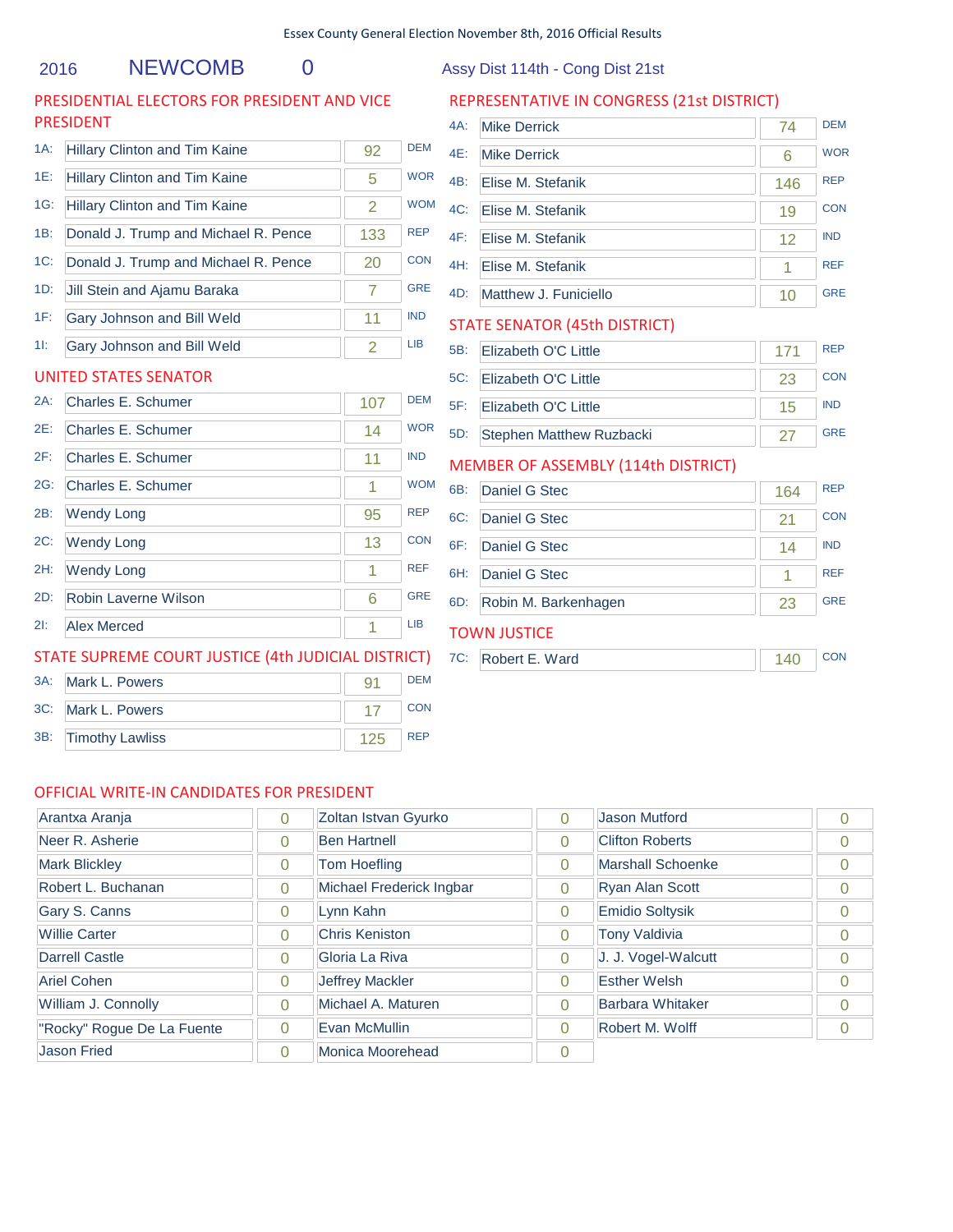#### NORTH ELBA 2016

# PRESIDENTIAL ELECTORS FOR PRESIDENT AND VICE PRESIDENT

| $1A$ : | Hillary Clinton and Tim Kaine        | 1799 | <b>DEM</b> |
|--------|--------------------------------------|------|------------|
| $1E$ : | Hillary Clinton and Tim Kaine        | 73   | <b>WOR</b> |
| $1G$ : | <b>Hillary Clinton and Tim Kaine</b> | 34   | <b>WOM</b> |
| 1B:    | Donald J. Trump and Michael R. Pence | 1028 | <b>REP</b> |
| 1C:    | Donald J. Trump and Michael R. Pence | 118  | <b>CON</b> |
| $1D$ : | Jill Stein and Ajamu Baraka          | 78   | <b>GRE</b> |
| $1F$ : | Gary Johnson and Bill Weld           | 106  | <b>IND</b> |
| 11:    | Gary Johnson and Bill Weld           | 45   | <b>LIB</b> |
|        | UNITED STATES SENATOR                |      |            |
| $2A$ : | Charles E. Schumer                   | 1777 | <b>DEM</b> |

| $2F^+$ | Charles E. Schumer   | 112 | <b>WOR</b> |
|--------|----------------------|-----|------------|
| $2F^+$ | Charles E. Schumer   | 87  | <b>IND</b> |
| $2G$ : | Charles E. Schumer   | 37  | <b>WOM</b> |
| 2B:    | <b>Wendy Long</b>    | 914 | <b>RFP</b> |
| $2C$ : | <b>Wendy Long</b>    | 109 | <b>CON</b> |
| 2H:    | <b>Wendy Long</b>    | 9   | <b>REF</b> |
| 2D:    | Robin Laverne Wilson | 100 | <b>GRE</b> |
| $21$ : | Alex Merced          | 27  | <b>LIB</b> |
|        |                      |     |            |

# STATE SUPREME COURT JUSTICE (4th JUDICIAL DISTRICT)

| 3A: Mark L. Powers  | 1359 | <b>DEM</b> |
|---------------------|------|------------|
| 3C: Mark L. Powers  | 154  | <b>CON</b> |
| 3B: Timothy Lawliss | 1428 | <b>RFP</b> |

# REPRESENTATIVE IN CONGRESS (21st DISTRICT)

| 4A: | <b>Mike Derrick</b>   | 1486 | <b>DEM</b> |
|-----|-----------------------|------|------------|
| 4E: | <b>Mike Derrick</b>   | 118  | <b>WOR</b> |
| 4B: | Elise M. Stefanik     | 1265 | <b>REP</b> |
| 4C: | Elise M. Stefanik     | 132  | <b>CON</b> |
| 4F: | Elise M. Stefanik     | 84   | <b>IND</b> |
| 4H: | Elise M. Stefanik     |      | <b>REF</b> |
| 4D: | Matthew J. Funiciello | 157  | <b>GRE</b> |

# STATE SENATOR (45th DISTRICT)

| 5B: Elizabeth O'C Little     | 1804 | <b>RFP</b> |
|------------------------------|------|------------|
| 5C: Elizabeth O'C Little     | 217  | <b>CON</b> |
| 5F: Elizabeth O'C Little     | 301  | <b>IND</b> |
| 5D: Stephen Matthew Ruzbacki |      | <b>GRF</b> |

# MEMBER OF ASSEMBLY (114th DISTRICT)

| 6B: | Daniel G Stec            | 1562 | <b>REP</b> |
|-----|--------------------------|------|------------|
|     | 6C: Daniel G Stec        | 183  | <b>CON</b> |
|     | 6F: Daniel G Stec        | 231  | <b>IND</b> |
|     | 6H: Daniel G Stec        | 11   | <b>REF</b> |
|     | 6D: Robin M. Barkenhagen | 532  | <b>GRE</b> |

| Arantxa Aranja             | $\overline{0}$ | Zoltan Istvan Gyurko     | 0              | Jason Mutford            | 0 |
|----------------------------|----------------|--------------------------|----------------|--------------------------|---|
| Neer R. Asherie            | $\overline{0}$ | <b>Ben Hartnell</b>      |                | <b>Clifton Roberts</b>   | 0 |
| <b>Mark Blickley</b>       | $\overline{0}$ | Tom Hoefling             | $\Omega$       | <b>Marshall Schoenke</b> | 0 |
| Robert L. Buchanan         | $\overline{0}$ | Michael Frederick Ingbar | $\Omega$       | Ryan Alan Scott          | 0 |
| Gary S. Canns              | $\overline{0}$ | Lynn Kahn                | $\Omega$       | <b>Emidio Soltysik</b>   | 0 |
| <b>Willie Carter</b>       | $\overline{0}$ | <b>Chris Keniston</b>    | $\overline{0}$ | <b>Tony Valdivia</b>     | 0 |
| <b>Darrell Castle</b>      | $\overline{0}$ | Gloria La Riva           | $\Omega$       | J. J. Vogel-Walcutt      | 0 |
| Ariel Cohen                | $\overline{0}$ | <b>Jeffrey Mackler</b>   | $\Omega$       | <b>Esther Welsh</b>      | 0 |
| William J. Connolly        | $\overline{0}$ | Michael A. Maturen       | $\Omega$       | <b>Barbara Whitaker</b>  | 0 |
| "Rocky" Rogue De La Fuente | $\overline{0}$ | Evan McMullin            | 4              | Robert M. Wolff          | 0 |
| Jason Fried                | $\overline{0}$ | <b>Monica Moorehead</b>  | 0              |                          |   |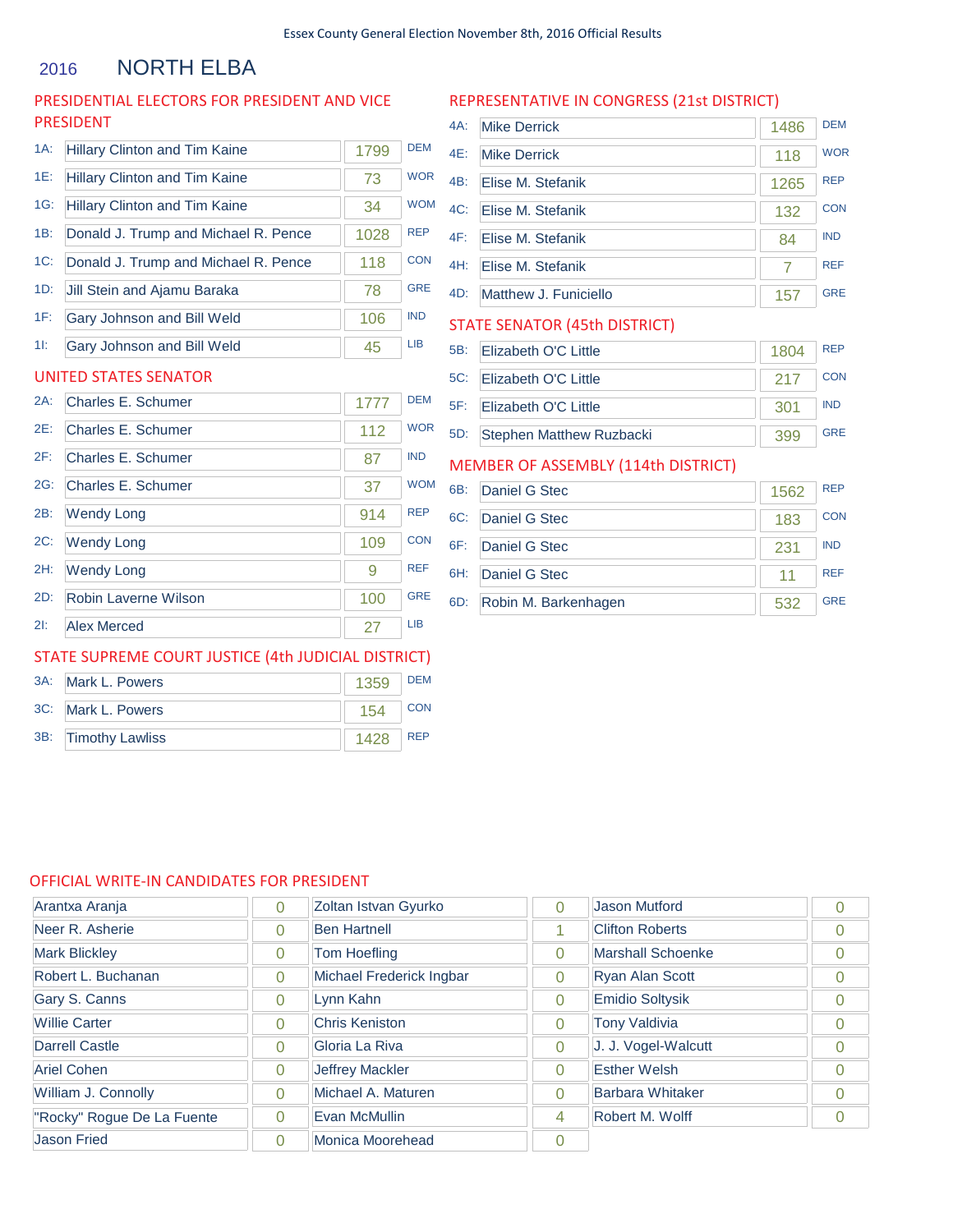# 2016 NORTH ELBA 1 Assy Dist 114th - Cong Dist 21st

# PRESIDENTIAL ELECTORS FOR PRESIDENT AND VICE PRESIDENT

| $1A$ :         | Hillary Clinton and Tim Kaine        | 203 | <b>DEM</b> |
|----------------|--------------------------------------|-----|------------|
| $1E$ :         | <b>Hillary Clinton and Tim Kaine</b> | 7   | <b>WOR</b> |
| 1G:            | Hillary Clinton and Tim Kaine        | 3   | <b>WOM</b> |
| 1B:            | Donald J. Trump and Michael R. Pence | 111 | <b>REP</b> |
| 1C:            | Donald J. Trump and Michael R. Pence | 11  | <b>CON</b> |
| 1D:            | Jill Stein and Ajamu Baraka          | 10  | <b>GRE</b> |
| 1F:            | Gary Johnson and Bill Weld           | 18  | <b>IND</b> |
| 1 <sub>1</sub> | Gary Johnson and Bill Weld           | 3   | <b>LIB</b> |

# UNITED STATES SENATOR

| $2A$ : | Charles E. Schumer                                  | 206 | <b>DEM</b> |
|--------|-----------------------------------------------------|-----|------------|
| 2E:    | Charles E. Schumer                                  | 12  | <b>WOR</b> |
| 2F:    | Charles E. Schumer                                  | 10  | <b>IND</b> |
| $2G$ : | Charles E. Schumer                                  | 2   | <b>WOM</b> |
| 2B:    | <b>Wendy Long</b>                                   | 78  | <b>REP</b> |
| $2C$ : | <b>Wendy Long</b>                                   | 7   | <b>CON</b> |
| 2H:    | <b>Wendy Long</b>                                   | 1   | <b>REF</b> |
| 2D:    | Robin Laverne Wilson                                | 14  | <b>GRE</b> |
| $2$ l: | Alex Merced                                         | 5   | <b>LIB</b> |
|        | STATE SUPREME COURT JUSTICE (4th JUDICIAL DISTRICT) |     |            |
| $3A$ : | Mark L. Powers                                      | 157 | <b>DEM</b> |

# REPRESENTATIVE IN CONGRESS (21st DISTRICT)

| 4A: | <b>Mike Derrick</b>                  | 166            | <b>DEM</b> |  |  |
|-----|--------------------------------------|----------------|------------|--|--|
| 4E: | <b>Mike Derrick</b>                  | 10             | <b>WOR</b> |  |  |
| 4B: | Elise M. Stefanik                    | 134            | <b>REP</b> |  |  |
| 4C: | Elise M. Stefanik                    | 11             | <b>CON</b> |  |  |
| 4F: | Elise M. Stefanik                    | 12             | <b>IND</b> |  |  |
| 4H: | Elise M. Stefanik                    | $\overline{2}$ | <b>REF</b> |  |  |
| 4D: | Matthew J. Funiciello                | 21             | <b>GRE</b> |  |  |
|     | <b>STATE SENATOR (45th DISTRICT)</b> |                |            |  |  |

| 5B: Elizabeth O'C Little     | 192 | <b>REP</b> |
|------------------------------|-----|------------|
| 5C: Elizabeth O'C Little     |     | <b>CON</b> |
| 5F: Elizabeth O'C Little     | 36  | <b>IND</b> |
| 5D: Stephen Matthew Ruzbacki |     | <b>GRF</b> |

# MEMBER OF ASSEMBLY (114th DISTRICT)

| 6B: | Daniel G Stec        | 163 | <b>REP</b> |
|-----|----------------------|-----|------------|
|     | 6C: Daniel G Stec    | 13  | <b>CON</b> |
| 6F: | Daniel G Stec        | 25  | <b>IND</b> |
| 6H: | Daniel G Stec        |     | <b>REF</b> |
| 6D: | Robin M. Barkenhagen | 58  | <b>GRE</b> |

# OFFICIAL WRITE-IN CANDIDATES FOR PRESIDENT

3B: Timothy Lawliss 139 REP 3C: Mark L. Powers 15 CON

| Arantxa Aranja             | 0              | Zoltan Istvan Gyurko     | $\Omega$       | <b>Jason Mutford</b>    | $\Omega$ |
|----------------------------|----------------|--------------------------|----------------|-------------------------|----------|
| Neer R. Asherie            | $\Omega$       | <b>Ben Hartnell</b>      | $\overline{0}$ | <b>Clifton Roberts</b>  | 0        |
| <b>Mark Blickley</b>       | $\overline{0}$ | <b>Tom Hoefling</b>      | $\Omega$       | Marshall Schoenke       | $\Omega$ |
| Robert L. Buchanan         | $\overline{0}$ | Michael Frederick Ingbar | $\Omega$       | <b>Ryan Alan Scott</b>  | $\Omega$ |
| Gary S. Canns              | $\overline{0}$ | Lynn Kahn                | $\Omega$       | <b>Emidio Soltysik</b>  | $\Omega$ |
| <b>Willie Carter</b>       | $\Omega$       | <b>Chris Keniston</b>    | $\Omega$       | <b>Tony Valdivia</b>    | $\Omega$ |
| <b>Darrell Castle</b>      | $\overline{0}$ | Gloria La Riva           | $\overline{0}$ | J. J. Vogel-Walcutt     | $\Omega$ |
| Ariel Cohen                | $\overline{0}$ | <b>Jeffrey Mackler</b>   | $\Omega$       | <b>Esther Welsh</b>     | $\Omega$ |
| William J. Connolly        | $\Omega$       | Michael A. Maturen       | $\Omega$       | <b>Barbara Whitaker</b> | $\Omega$ |
| "Rocky" Rogue De La Fuente | $\Omega$       | Evan McMullin            | 2              | Robert M. Wolff         | 0        |
| <b>Jason Fried</b>         | $\Omega$       | Monica Moorehead         | $\Omega$       |                         |          |
|                            |                |                          |                |                         |          |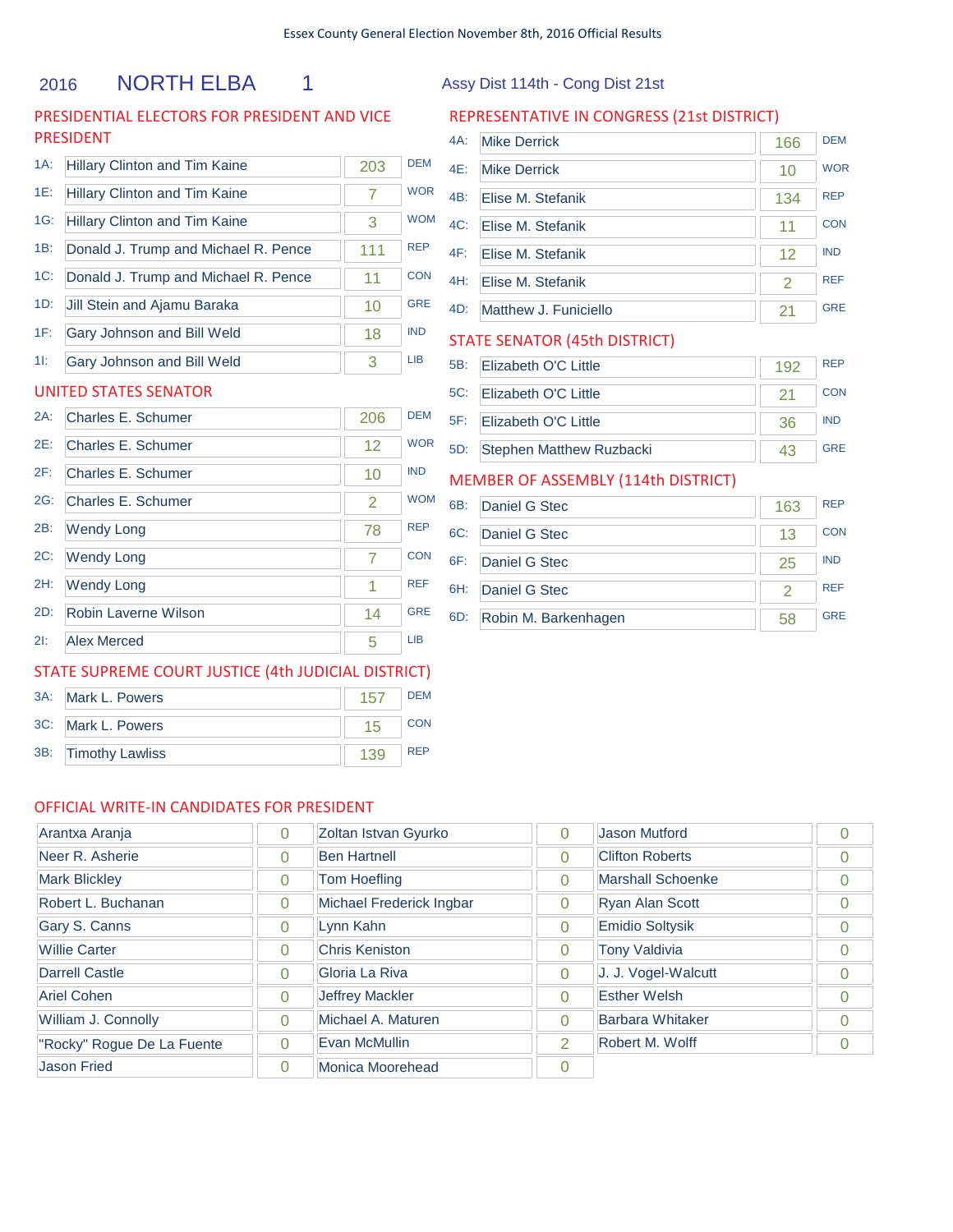# 2016 NORTH ELBA 2 Assy Dist 114th - Cong Dist 21st

# PRESIDENTIAL ELECTORS FOR PRESIDENT AND VICE PRESIDENT

| <b>WOR</b><br>$1E$ :<br><b>Hillary Clinton and Tim Kaine</b><br>13<br><b>WOM</b><br>$1G$ :<br>Hillary Clinton and Tim Kaine<br>3<br><b>RFP</b><br>1B:<br>Donald J. Trump and Michael R. Pence<br>135<br><b>CON</b><br>1C:<br>Donald J. Trump and Michael R. Pence<br>13<br>GRF<br>1D:<br>Jill Stein and Ajamu Baraka<br>13 |
|----------------------------------------------------------------------------------------------------------------------------------------------------------------------------------------------------------------------------------------------------------------------------------------------------------------------------|
|                                                                                                                                                                                                                                                                                                                            |
|                                                                                                                                                                                                                                                                                                                            |
|                                                                                                                                                                                                                                                                                                                            |
|                                                                                                                                                                                                                                                                                                                            |
|                                                                                                                                                                                                                                                                                                                            |
| <b>IND</b><br>$1F$ :<br>Gary Johnson and Bill Weld<br>14                                                                                                                                                                                                                                                                   |
| <b>LIB</b><br>1 <sub>1</sub><br>Gary Johnson and Bill Weld<br>7                                                                                                                                                                                                                                                            |

# UNITED STATES SENATOR

| $2A^2$ | Charles E. Schumer                                  | 296            | <b>DFM</b> |
|--------|-----------------------------------------------------|----------------|------------|
| 2E:    | Charles E. Schumer                                  | 19             | <b>WOR</b> |
| 2F:    | Charles E. Schumer                                  | 10             | <b>IND</b> |
| 2G:    | Charles E. Schumer                                  | 3              | <b>WOM</b> |
| 2B:    | <b>Wendy Long</b>                                   | 115            | <b>REP</b> |
| $2C$ : | <b>Wendy Long</b>                                   | 12             | <b>CON</b> |
| 2H:    | <b>Wendy Long</b>                                   | $\overline{2}$ | <b>REF</b> |
| 2D:    | Robin Laverne Wilson                                | 17             | <b>GRE</b> |
| $21$ : | Alex Merced                                         | 4              | <b>LIB</b> |
|        | STATE SUPREME COURT IUSTICE (4th IUDICIAL DISTRICT) |                |            |

#### STATE SUPREME COURT JUSTICE (4th JUDICIAL DISTRICT)

| 3A: Mark L. Powers  | 233 | <b>DFM</b> |
|---------------------|-----|------------|
| 3C: Mark L. Powers  |     | <b>CON</b> |
| 3B: Timothy Lawliss | 181 | <b>RFP</b> |

# REPRESENTATIVE IN CONGRESS (21st DISTRICT)

| 4A: | <b>Mike Derrick</b>   | 268 | <b>DEM</b> |
|-----|-----------------------|-----|------------|
| 4E: | <b>Mike Derrick</b>   | 22  | <b>WOR</b> |
| 4B: | Elise M. Stefanik     | 155 | <b>REP</b> |
| 4C: | Elise M. Stefanik     | 10  | <b>CON</b> |
| 4F: | Elise M. Stefanik     | 7   | <b>IND</b> |
| 4H: | Elise M. Stefanik     | 1   | <b>REF</b> |
| 4D: | Matthew J. Funiciello | 20  | <b>GRE</b> |

# STATE SENATOR (45th DISTRICT)

| 5B: Elizabeth O'C Little     | 244 | <b>REP</b> |
|------------------------------|-----|------------|
| 5C: Elizabeth O'C Little     | 24  | <b>CON</b> |
| 5F: Elizabeth O'C Little     |     | <b>IND</b> |
| 5D: Stephen Matthew Ruzbacki | ิกค | <b>GRE</b> |

# MEMBER OF ASSEMBLY (114th DISTRICT)

| 6B: | Daniel G Stec        | 192 | <b>REP</b> |
|-----|----------------------|-----|------------|
|     | 6C: Daniel G Stec    | 22  | <b>CON</b> |
| 6F: | Daniel G Stec        | 40  | <b>IND</b> |
| 6H: | Daniel G Stec        |     | <b>REF</b> |
| 6D: | Robin M. Barkenhagen | 100 | <b>GRE</b> |

| Arantxa Aranja             | 0 | Zoltan Istvan Gyurko     | 0              | Jason Mutford          | O        |
|----------------------------|---|--------------------------|----------------|------------------------|----------|
| Neer R. Asherie            | 0 | <b>Ben Hartnell</b>      | 0              | <b>Clifton Roberts</b> | 0        |
| <b>Mark Blickley</b>       | 0 | <b>Tom Hoefling</b>      | $\overline{0}$ | Marshall Schoenke      | 0        |
| Robert L. Buchanan         | 0 | Michael Frederick Ingbar | 0              | <b>Ryan Alan Scott</b> | 0        |
| Gary S. Canns              | 0 | Lynn Kahn                | 0              | <b>Emidio Soltysik</b> | 0        |
| <b>Willie Carter</b>       | 0 | <b>Chris Keniston</b>    | 0              | <b>Tony Valdivia</b>   | 0        |
| Darrell Castle             | 0 | Gloria La Riva           | $\Omega$       | J. J. Vogel-Walcutt    | O        |
| Ariel Cohen                | 0 | <b>Jeffrey Mackler</b>   | 0              | <b>Esther Welsh</b>    | 0        |
| William J. Connolly        | 0 | Michael A. Maturen       | 0              | Barbara Whitaker       | $\Omega$ |
| "Rocky" Rogue De La Fuente | 0 | Evan McMullin            | $\overline{2}$ | Robert M. Wolff        |          |
| Jason Fried                | 0 | Monica Moorehead         | 0              |                        |          |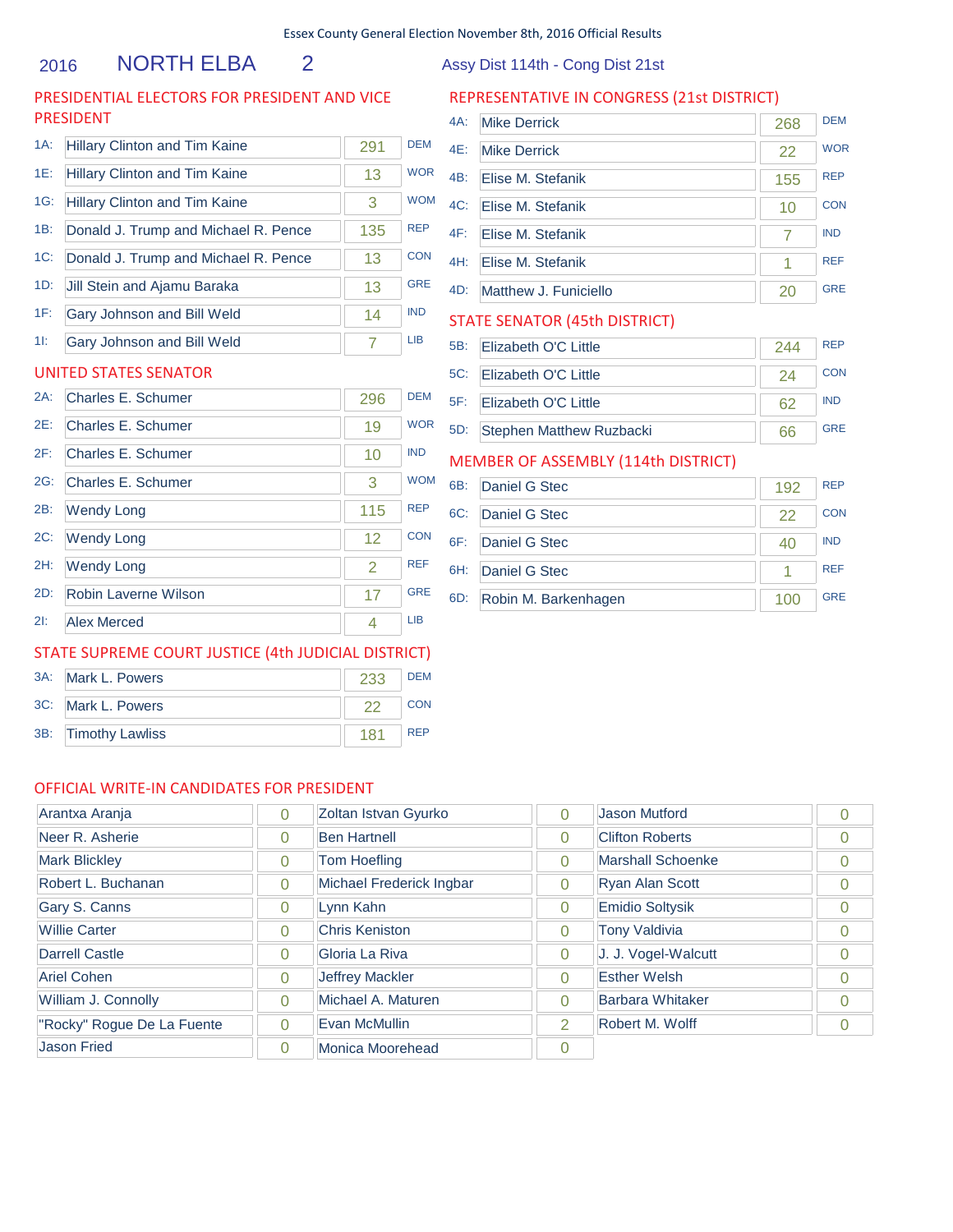# 2016 NORTH ELBA 3 Assy Dist 114th - Cong Dist 21st

# PRESIDENTIAL ELECTORS FOR PRESIDENT AND VICE PRESIDENT

# REPRESENTATIVE IN CONGRESS (21st DISTRICT)

| $1A$ : | <b>Hillary Clinton and Tim Kaine</b> | 246 | <b>DEM</b> |
|--------|--------------------------------------|-----|------------|
| $1E$ : | <b>Hillary Clinton and Tim Kaine</b> | 12  | <b>WOR</b> |
| 1G:    | Hillary Clinton and Tim Kaine        | 5   | <b>WOM</b> |
| 1B:    | Donald J. Trump and Michael R. Pence | 165 | <b>REP</b> |
| 1C:    | Donald J. Trump and Michael R. Pence | 11  | <b>CON</b> |
| 1D:    | Jill Stein and Ajamu Baraka          | 9   | <b>GRE</b> |
| $1F$ : | Gary Johnson and Bill Weld           | 14  | <b>IND</b> |
| 1!:    | Gary Johnson and Bill Weld           | 7   | <b>LIB</b> |
|        |                                      |     |            |

#### UNITED STATES SENATOR

| $2A$ :                      | Charles E. Schumer                                                                                                                                                                                                                        | 243 | <b>DEM</b> |
|-----------------------------|-------------------------------------------------------------------------------------------------------------------------------------------------------------------------------------------------------------------------------------------|-----|------------|
| 2E:                         | Charles E. Schumer                                                                                                                                                                                                                        | 21  | <b>WOR</b> |
| 2F:                         | Charles E. Schumer                                                                                                                                                                                                                        | 18  | <b>IND</b> |
| 2G:                         | Charles E. Schumer                                                                                                                                                                                                                        | 7   | <b>WOM</b> |
| 2B:                         | <b>Wendy Long</b>                                                                                                                                                                                                                         | 127 | <b>REP</b> |
| $2C$ :                      | <b>Wendy Long</b>                                                                                                                                                                                                                         | 13  | <b>CON</b> |
| 2H:                         | <b>Wendy Long</b>                                                                                                                                                                                                                         | 0   | <b>REF</b> |
| 2D:                         | Robin Laverne Wilson                                                                                                                                                                                                                      | 16  | <b>GRE</b> |
| 2!                          | <b>Alex Merced</b>                                                                                                                                                                                                                        | 2   | <b>LIB</b> |
| $\sim$ $\sim$ $\sim$ $\sim$ | $\sigma$ , and the state of the contract of $\sigma$ , and $\sigma$ are a state of the state of the state of the state of the state of the state of the state of the state of the state of the state of the state of the state of the sta |     | $-1$       |

# STATE SUPREME COURT JUSTICE (4th JUDICIAL DISTRICT)

| 3A: Mark L. Powers  | 178 | <b>DEM</b> |
|---------------------|-----|------------|
| 3C: Mark L. Powers  | 16  | <b>CON</b> |
| 3B: Timothy Lawliss | 224 | <b>RFP</b> |

| 181 | <b>DEM</b> |
|-----|------------|
| 19  | <b>WOR</b> |
| 201 | <b>REP</b> |
| 17  | <b>CON</b> |
| 13  | <b>IND</b> |
| 1   | <b>REF</b> |
| 30  | <b>GRE</b> |
|     |            |

# STATE SENATOR (45th DISTRICT)

| 5B: Elizabeth O'C Little     | 273 | <b>REP</b> |
|------------------------------|-----|------------|
| 5C: Elizabeth O'C Little     |     | <b>CON</b> |
| 5F: Elizabeth O'C Little     |     | <b>IND</b> |
| 5D: Stephen Matthew Ruzbacki |     | <b>GRF</b> |

# MEMBER OF ASSEMBLY (114th DISTRICT)

| 6B: | Daniel G Stec        | 238 | <b>REP</b> |
|-----|----------------------|-----|------------|
|     | 6C: Daniel G Stec    | 26  | <b>CON</b> |
| 6F: | Daniel G Stec        | 27  | <b>IND</b> |
| 6H: | Daniel G Stec        |     | <b>REF</b> |
| 6D: | Robin M. Barkenhagen | 66  | <b>GRE</b> |

| Arantxa Aranja             | 0              | Zoltan Istvan Gyurko     | 0              | Jason Mutford           | 0 |
|----------------------------|----------------|--------------------------|----------------|-------------------------|---|
| Neer R. Asherie            | 0              | <b>Ben Hartnell</b>      | 0              | <b>Clifton Roberts</b>  | 0 |
| <b>Mark Blickley</b>       | 0              | <b>Tom Hoefling</b>      | $\overline{0}$ | Marshall Schoenke       | 0 |
| Robert L. Buchanan         | 0              | Michael Frederick Ingbar | 0              | <b>Ryan Alan Scott</b>  | 0 |
| Gary S. Canns              | 0              | Lynn Kahn                | 0              | <b>Emidio Soltysik</b>  | 0 |
| <b>Willie Carter</b>       | 0              | <b>Chris Keniston</b>    | 0              | <b>Tony Valdivia</b>    | 0 |
| Darrell Castle             | $\overline{0}$ | Gloria La Riva           | 0              | J. J. Vogel-Walcutt     | 0 |
| <b>Ariel Cohen</b>         | 0              | <b>Jeffrey Mackler</b>   | 0              | <b>Esther Welsh</b>     | 0 |
| William J. Connolly        | 0              | Michael A. Maturen       | 0              | <b>Barbara Whitaker</b> | 0 |
| "Rocky" Rogue De La Fuente | 0              | Evan McMullin            | 0              | Robert M. Wolff         | 0 |
| <b>Jason Fried</b>         | 0              | Monica Moorehead         | 0              |                         |   |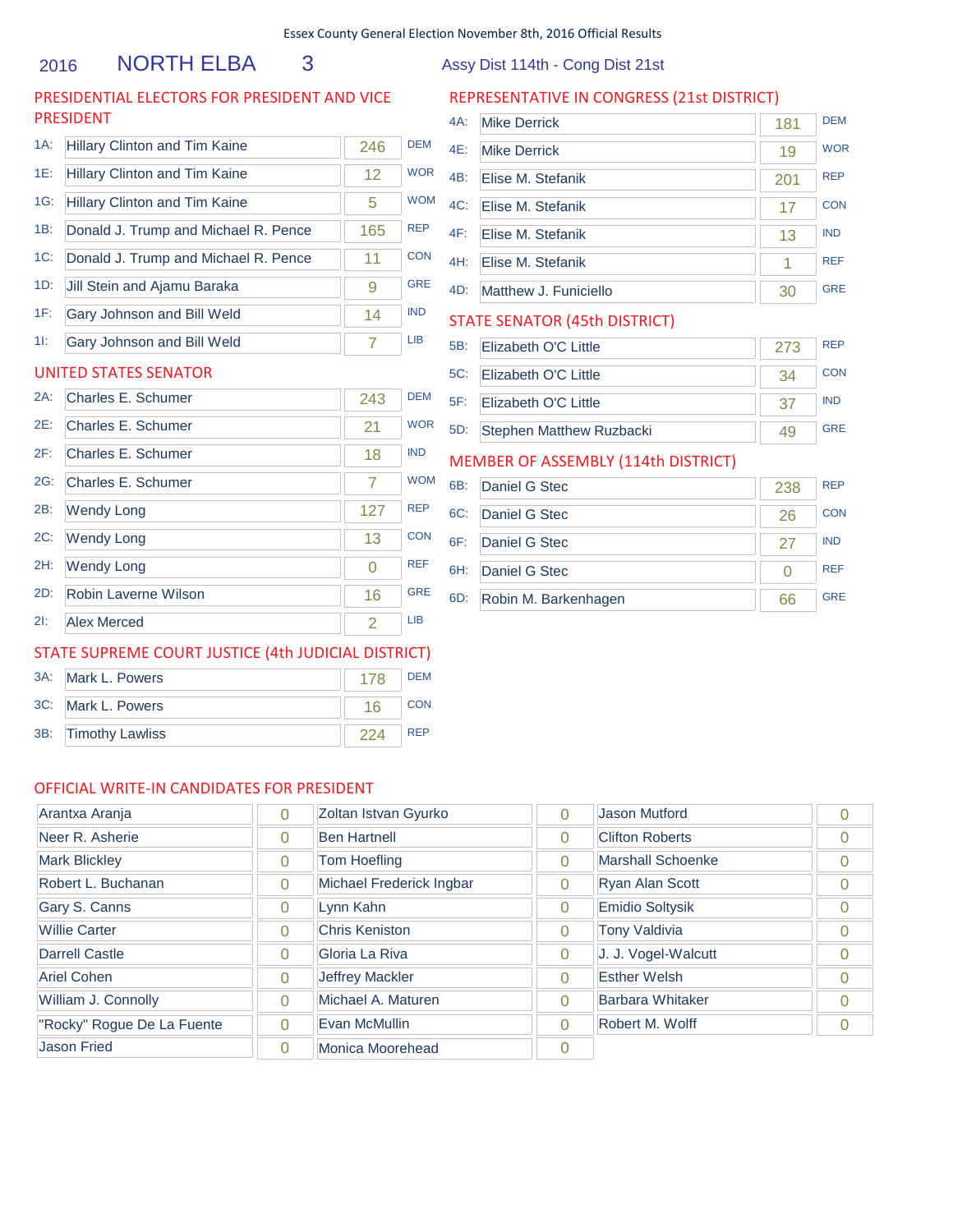# 2016 NORTH ELBA 4 Assy Dist 114th - Cong Dist 21st

# PRESIDENTIAL ELECTORS FOR PRESIDENT AND VICE PRESIDENT

# REPRESENTATIVE IN CONGRESS (21st DISTRICT)

| 1A:    | Hillary Clinton and Tim Kaine        | 273 | <b>DEM</b> |
|--------|--------------------------------------|-----|------------|
| 1E:    | Hillary Clinton and Tim Kaine        | 10  | <b>WOR</b> |
| 1G:    | Hillary Clinton and Tim Kaine        | 2   | <b>WOM</b> |
| 1B:    | Donald J. Trump and Michael R. Pence | 148 | <b>REP</b> |
| 1C:    | Donald J. Trump and Michael R. Pence | 16  | <b>CON</b> |
| 1D:    | Jill Stein and Ajamu Baraka          | 13  | <b>GRE</b> |
| $1F$ : | Gary Johnson and Bill Weld           | 16  | <b>IND</b> |
| 11:    | Gary Johnson and Bill Weld           | 8   | <b>LIB</b> |
|        |                                      |     |            |

### UNITED STATES SENATOR

| $2A^+$ | Charles E. Schumer   | 271 | <b>DEM</b> |
|--------|----------------------|-----|------------|
| $2F^+$ | Charles E. Schumer   | 14  | <b>WOR</b> |
| $2F$ : | Charles E. Schumer   | 15  | <b>IND</b> |
| $2G$ : | Charles E. Schumer   | 4   | <b>WOM</b> |
| 2B:    | <b>Wendy Long</b>    | 132 | <b>REP</b> |
| $2C$ : | <b>Wendy Long</b>    | 15  | <b>CON</b> |
| 2H:    | <b>Wendy Long</b>    | 3   | <b>REF</b> |
| 2D:    | Robin Laverne Wilson | 18  | <b>GRE</b> |
| $2!$ : | <b>Alex Merced</b>   | 6   | <b>LIB</b> |
|        |                      |     |            |

# STATE SUPREME COURT JUSTICE (4th JUDICIAL DISTRICT)

| $3A$ : | Mark L. Powers      | 205 | <b>DEM</b> |
|--------|---------------------|-----|------------|
|        | 3C: Mark L. Powers  |     | <b>CON</b> |
|        | 3B: Timothy Lawliss | 208 | <b>RFP</b> |

| 4A: | <b>Mike Derrick</b>   | 226 | <b>DEM</b> |
|-----|-----------------------|-----|------------|
| 4E: | <b>Mike Derrick</b>   | 14  | <b>WOR</b> |
| 4B: | Elise M. Stefanik     | 189 | <b>REP</b> |
| 4C: | Elise M. Stefanik     | 17  | <b>CON</b> |
| 4F: | Elise M. Stefanik     | 12  | <b>IND</b> |
| 4H: | Elise M. Stefanik     | 2   | <b>REF</b> |
| 4D: | Matthew J. Funiciello | 19  | <b>GRE</b> |

# STATE SENATOR (45th DISTRICT)

| 5B: | Elizabeth O'C Little         | 263 | <b>REP</b> |
|-----|------------------------------|-----|------------|
|     | 5C: Elizabeth O'C Little     | 29  | <b>CON</b> |
|     | 5F: Elizabeth O'C Little     |     | <b>IND</b> |
|     | 5D: Stephen Matthew Ruzbacki |     | <b>GRF</b> |

# MEMBER OF ASSEMBLY (114th DISTRICT)

| 6B: | Daniel G Stec        | 227 | <b>REP</b> |
|-----|----------------------|-----|------------|
|     | 6C: Daniel G Stec    | 25  | <b>CON</b> |
| 6F: | Daniel G Stec        | 33  | <b>IND</b> |
| 6H: | Daniel G Stec        |     | <b>REF</b> |
| 6D: | Robin M. Barkenhagen | 79  | <b>GRE</b> |

| Arantxa Aranja             | 0 | Zoltan Istvan Gyurko     | 0        | Jason Mutford           | 0        |
|----------------------------|---|--------------------------|----------|-------------------------|----------|
| Neer R. Asherie            | 0 | <b>Ben Hartnell</b>      | 0        | <b>Clifton Roberts</b>  | 0        |
| <b>Mark Blickley</b>       | 0 | <b>Tom Hoefling</b>      | 0        | Marshall Schoenke       | 0        |
| Robert L. Buchanan         | 0 | Michael Frederick Ingbar | 0        | Ryan Alan Scott         | Ω        |
| Gary S. Canns              | 0 | Lynn Kahn                | 0        | <b>Emidio Soltysik</b>  | 0        |
| <b>Willie Carter</b>       | 0 | <b>Chris Keniston</b>    | 0        | <b>Tony Valdivia</b>    | 0        |
| Darrell Castle             | 0 | Gloria La Riva           | 0        | J. J. Vogel-Walcutt     | Ω        |
| <b>Ariel Cohen</b>         | 0 | <b>Jeffrey Mackler</b>   | 0        | <b>Esther Welsh</b>     | 0        |
| William J. Connolly        | 0 | Michael A. Maturen       | 0        | <b>Barbara Whitaker</b> | $\Omega$ |
| "Rocky" Rogue De La Fuente | 0 | Evan McMullin            | $\Omega$ | Robert M. Wolff         |          |
| Jason Fried                | 0 | Monica Moorehead         | 0        |                         |          |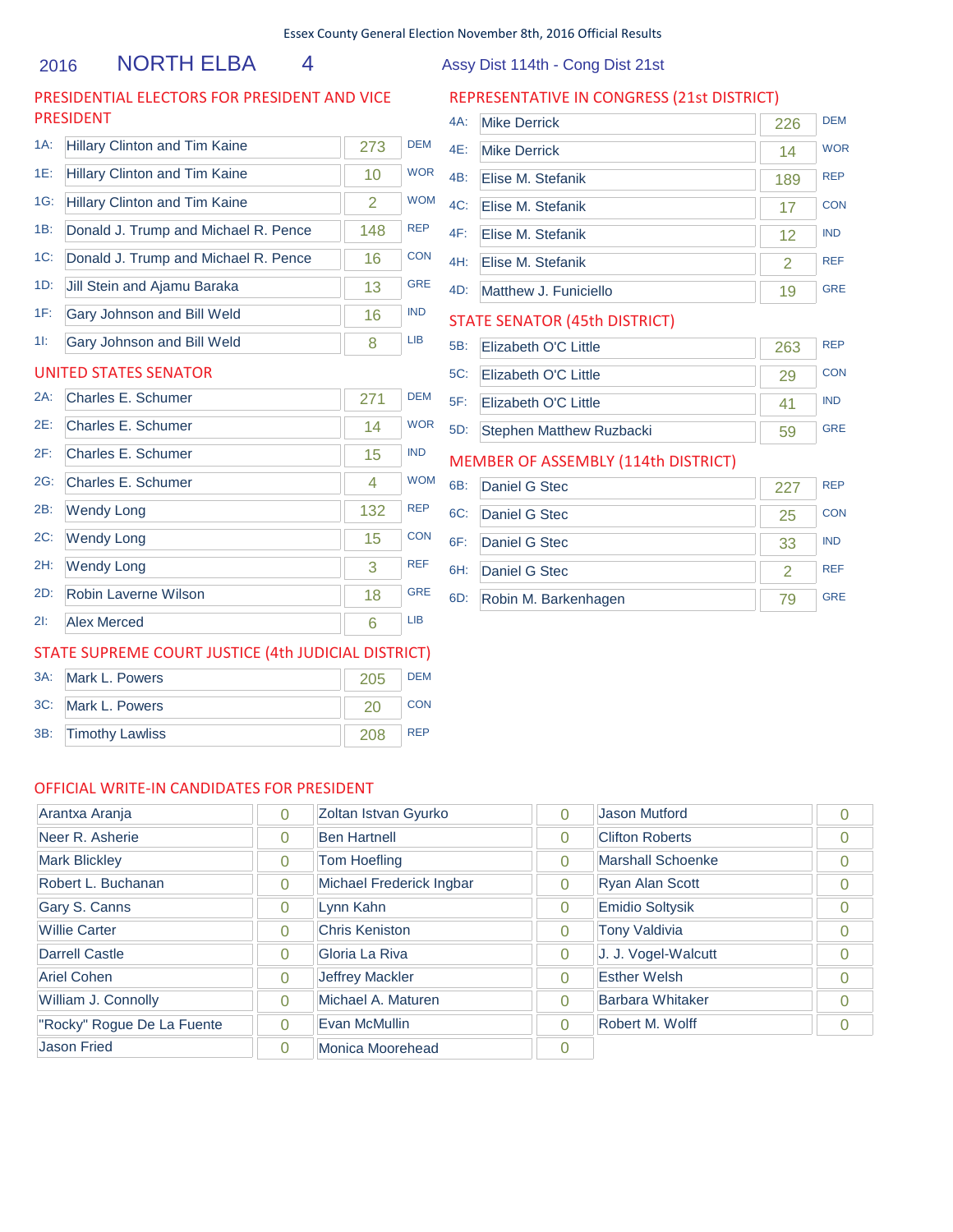# 2016 NORTH ELBA 5 Assy Dist 114th - Cong Dist 21st

# PRESIDENTIAL ELECTORS FOR PRESIDENT AND VICE PRESIDENT

# REPRESENTATIVE IN CONGRESS (21st DISTRICT)

| $1A$ : | <b>Hillary Clinton and Tim Kaine</b> | 264 | <b>DEM</b> |
|--------|--------------------------------------|-----|------------|
| 1E:    | <b>Hillary Clinton and Tim Kaine</b> | 12  | <b>WOR</b> |
| 1G:    | <b>Hillary Clinton and Tim Kaine</b> | 11  | <b>WOM</b> |
| 1B:    | Donald J. Trump and Michael R. Pence | 173 | <b>REP</b> |
| 1C:    | Donald J. Trump and Michael R. Pence | 22  | <b>CON</b> |
| 1D:    | Jill Stein and Ajamu Baraka          | 5   | <b>GRE</b> |
| $1F$ : | Gary Johnson and Bill Weld           | 15  | <b>IND</b> |
| 11:    | Gary Johnson and Bill Weld           | 5   | <b>LIB</b> |
|        | <b>I INIITED CTATEC CENIATOD</b>     |     |            |

#### UNITED STATES SENATOR

| $2A$ : | Charles E. Schumer                                                                                                                                                                                                                                                                                          | 246 | <b>DEM</b> |
|--------|-------------------------------------------------------------------------------------------------------------------------------------------------------------------------------------------------------------------------------------------------------------------------------------------------------------|-----|------------|
| 2E:    | Charles E. Schumer                                                                                                                                                                                                                                                                                          | 17  | <b>WOR</b> |
| 2F:    | Charles E. Schumer                                                                                                                                                                                                                                                                                          | 17  | <b>IND</b> |
| $2G$ : | Charles E. Schumer                                                                                                                                                                                                                                                                                          | 8   | <b>WOM</b> |
| 2B:    | <b>Wendy Long</b>                                                                                                                                                                                                                                                                                           | 175 | <b>REP</b> |
| $2C$ : | <b>Wendy Long</b>                                                                                                                                                                                                                                                                                           | 22  | <b>CON</b> |
| 2H:    | <b>Wendy Long</b>                                                                                                                                                                                                                                                                                           | 2   | <b>REF</b> |
| 2D:    | Robin Laverne Wilson                                                                                                                                                                                                                                                                                        | 9   | <b>GRE</b> |
| 2!     | <b>Alex Merced</b>                                                                                                                                                                                                                                                                                          | 1   | <b>LIB</b> |
|        | $C = \{x \in C :  x  \leq 1,  x  \leq 2,  x  \leq 2,  x  \leq 2,  x  \leq 2,  x  \leq 2,  x  \leq 2,  x  \leq 2,  x  \leq 2,  x  \leq 2,  x  \leq 2,  x  \leq 2,  x  \leq 2,  x  \leq 2,  x  \leq 2,  x  \leq 2,  x  \leq 2,  x  \leq 2,  x  \leq 2,  x  \leq 2,  x  \leq 2,  x  \leq 2,  x  \leq 2,  x  \$ |     |            |

# STATE SUPREME COURT JUSTICE (4th JUDICIAL DISTRICT)

| 3A: Mark L. Powers  | 194 | <b>DEM</b> |
|---------------------|-----|------------|
| 3C: Mark L. Powers  |     | CON        |
| 3B: Timothy Lawliss | 261 | <b>RFP</b> |

#### 4A: Mike Derrick  $\sqrt{208}$  DEM

|     |                       | ∼∽  |            |
|-----|-----------------------|-----|------------|
| 4E: | <b>Mike Derrick</b>   | 21  | <b>WOR</b> |
| 4B: | Elise M. Stefanik     | 221 | <b>REP</b> |
| 4C: | Elise M. Stefanik     | 27  | <b>CON</b> |
| 4F: | Elise M. Stefanik     | 15  | <b>IND</b> |
| 4H: | Elise M. Stefanik     | Ω   | <b>RFF</b> |
| 4D: | Matthew J. Funiciello | 23  | <b>GRE</b> |

# STATE SENATOR (45th DISTRICT)

| 5B: Elizabeth O'C Little     | 318 | <b>REP</b> |
|------------------------------|-----|------------|
| 5C: Elizabeth O'C Little     | 33  | <b>CON</b> |
| 5F: Elizabeth O'C Little     |     | <b>IND</b> |
| 5D: Stephen Matthew Ruzbacki |     | <b>GRF</b> |

# MEMBER OF ASSEMBLY (114th DISTRICT)

| 6B: | Daniel G Stec            | 288 | <b>REP</b> |
|-----|--------------------------|-----|------------|
|     | 6C: Daniel G Stec        | 30  | <b>CON</b> |
| 6F: | Daniel G Stec            | 40  | <b>IND</b> |
| 6H: | Daniel G Stec            |     | <b>REF</b> |
|     | 6D: Robin M. Barkenhagen | 72  | <b>GRE</b> |

| Arantxa Aranja             | 0        | Zoltan Istvan Gyurko     | 0              | Jason Mutford           | 0        |
|----------------------------|----------|--------------------------|----------------|-------------------------|----------|
| Neer R. Asherie            | 0        | <b>Ben Hartnell</b>      | 0              | <b>Clifton Roberts</b>  | 0        |
| <b>Mark Blickley</b>       | 0        | <b>Tom Hoefling</b>      | 0              | Marshall Schoenke       | 0        |
| Robert L. Buchanan         | 0        | Michael Frederick Ingbar | 0              | <b>Ryan Alan Scott</b>  | 0        |
| Gary S. Canns              | 0        | Lynn Kahn                | $\overline{0}$ | <b>Emidio Soltysik</b>  | $\Omega$ |
| <b>Willie Carter</b>       | 0        | <b>Chris Keniston</b>    | $\overline{0}$ | <b>Tony Valdivia</b>    | 0        |
| <b>Darrell Castle</b>      | 0        | Gloria La Riva           | $\Omega$       | J. J. Vogel-Walcutt     | O        |
| Ariel Cohen                | 0        | <b>Jeffrey Mackler</b>   | 0              | <b>Esther Welsh</b>     | 0        |
| William J. Connolly        | 0        | Michael A. Maturen       | $\Omega$       | <b>Barbara Whitaker</b> | 0        |
| "Rocky" Rogue De La Fuente | $\Omega$ | Evan McMullin            | $\Omega$       | Robert M. Wolff         |          |
| <b>Jason Fried</b>         | 0        | Monica Moorehead         | 0              |                         |          |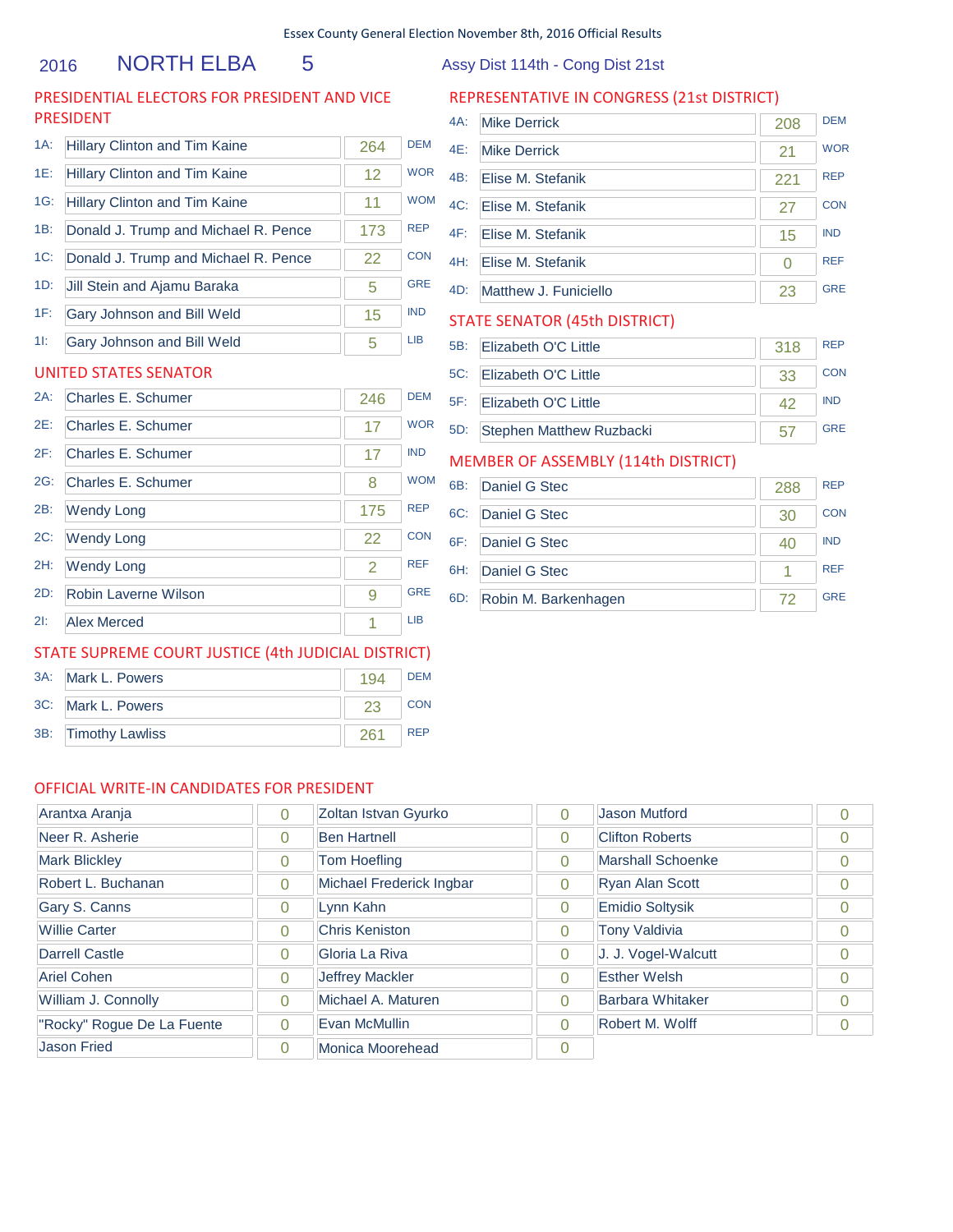# 2016 **NORTH ELBA** 6 **Assy Dist 114th - Cong Dist 21st**

# PRESIDENTIAL ELECTORS FOR PRESIDENT AND VICE PRESIDENT

| $1A$ : | Hillary Clinton and Tim Kaine        | 375 | <b>DEM</b> |
|--------|--------------------------------------|-----|------------|
| 1E:    | <b>Hillary Clinton and Tim Kaine</b> | 10  | <b>WOR</b> |
| $1G$ : | Hillary Clinton and Tim Kaine        | 5   | <b>WOM</b> |
| 1B:    | Donald J. Trump and Michael R. Pence | 205 | <b>REP</b> |
| 1C:    | Donald J. Trump and Michael R. Pence | 35  | <b>CON</b> |
| $1D$ : | Jill Stein and Ajamu Baraka          | 18  | <b>GRE</b> |
| $1F$ : | Gary Johnson and Bill Weld           | 23  | <b>IND</b> |
| 11:    | Gary Johnson and Bill Weld           | 10  | <b>LIB</b> |
|        |                                      |     |            |

# UNITED STATES SENATOR

| $2A^2$ | Charles E. Schumer                                   | 369      | <b>DEM</b> |
|--------|------------------------------------------------------|----------|------------|
| 2E:    | Charles E. Schumer                                   | 17       | <b>WOR</b> |
| 2F:    | Charles E. Schumer                                   | 12       | <b>IND</b> |
| $2G$ : | Charles E. Schumer                                   | 7        | <b>WOM</b> |
| 2B:    | <b>Wendy Long</b>                                    | 203      | <b>REP</b> |
| $2C$ : | <b>Wendy Long</b>                                    | 31       | <b>CON</b> |
| 2H:    | <b>Wendy Long</b>                                    | $\Omega$ | <b>REF</b> |
| 2D:    | Robin Laverne Wilson                                 | 15       | <b>GRE</b> |
| $2!$ : | <b>Alex Merced</b>                                   | 9        | <b>LIB</b> |
|        | STATE SHIDREME COHRT HISTICE (4th HIDICIAL DISTRICT) |          |            |

#### STATE SUPREME COURT JUSTICE (4th JUDICIAL DISTRICT)

| 3A: Mark L. Powers  | <b>DEM</b> |
|---------------------|------------|
| 3C: Mark L. Powers  | <b>CON</b> |
| 3B: Timothy Lawliss | <b>RFP</b> |

# REPRESENTATIVE IN CONGRESS (21st DISTRICT)

| 4A:    | <b>Mike Derrick</b>   | 316 | <b>DEM</b> |
|--------|-----------------------|-----|------------|
| 4E:    | <b>Mike Derrick</b>   | 23  | <b>WOR</b> |
| 4B:    | Elise M. Stefanik     | 253 | <b>REP</b> |
| $4C$ : | Elise M. Stefanik     | 36  | <b>CON</b> |
| 4F:    | Elise M. Stefanik     | 14  | <b>IND</b> |
| 4H:    | Elise M. Stefanik     |     | <b>REF</b> |
| 4D:    | Matthew J. Funiciello | 31  | <b>GRE</b> |

# STATE SENATOR (45th DISTRICT)

| 5B: Elizabeth O'C Little     | 355 | <b>REP</b> |
|------------------------------|-----|------------|
| 5C: Elizabeth O'C Little     | 58  | <b>CON</b> |
| 5F: Elizabeth O'C Little     | 56  | <b>IND</b> |
| 5D: Stephen Matthew Ruzbacki |     | <b>GRF</b> |

# MEMBER OF ASSEMBLY (114th DISTRICT)

| 6B: | Daniel G Stec        | 320 | <b>REP</b> |
|-----|----------------------|-----|------------|
|     | 6C: Daniel G Stec    | 46  | <b>CON</b> |
| 6F: | Daniel G Stec        | 49  | <b>IND</b> |
| 6H: | Daniel G Stec        |     | <b>REF</b> |
| 6D: | Robin M. Barkenhagen | 104 | <b>GRE</b> |

| Arantxa Aranja             | 0 | Zoltan Istvan Gyurko     | 0        | Jason Mutford           | 0        |
|----------------------------|---|--------------------------|----------|-------------------------|----------|
| Neer R. Asherie            | 0 | <b>Ben Hartnell</b>      | 0        | <b>Clifton Roberts</b>  | $\Omega$ |
| <b>Mark Blickley</b>       | 0 | <b>Tom Hoefling</b>      | 0        | Marshall Schoenke       | 0        |
| Robert L. Buchanan         | 0 | Michael Frederick Ingbar | 0        | <b>Ryan Alan Scott</b>  | 0        |
| Gary S. Canns              | 0 | Lynn Kahn                | $\Omega$ | <b>Emidio Soltysik</b>  | 0        |
| <b>Willie Carter</b>       | 0 | <b>Chris Keniston</b>    | $\Omega$ | <b>Tony Valdivia</b>    | 0        |
| <b>Darrell Castle</b>      | 0 | Gloria La Riva           | 0        | J. J. Vogel-Walcutt     | Ω        |
| Ariel Cohen                | 0 | <b>Jeffrey Mackler</b>   | 0        | <b>Esther Welsh</b>     | 0        |
| William J. Connolly        | 0 | Michael A. Maturen       | $\Omega$ | <b>Barbara Whitaker</b> | 0        |
| "Rocky" Rogue De La Fuente | 0 | Evan McMullin            | 0        | Robert M. Wolff         |          |
| Jason Fried                | 0 | Monica Moorehead         | 0        |                         |          |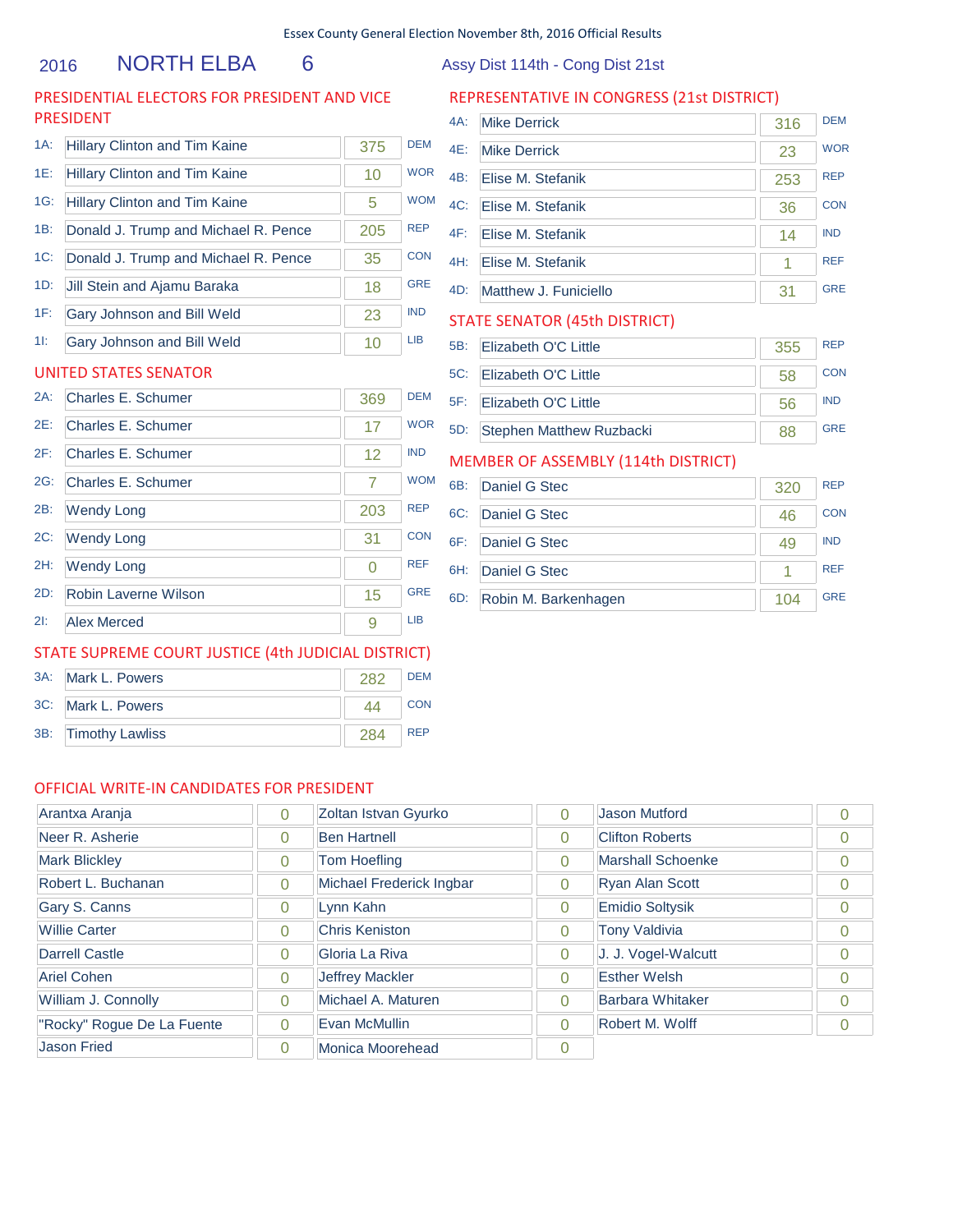# 2016 NORTH ELBA 7 Assy Dist 114th - Cong Dist 21st

# PRESIDENTIAL ELECTORS FOR PRESIDENT AND VICE PRESIDENT

| $1A$ : | Hillary Clinton and Tim Kaine        | 147 | <b>DEM</b> |
|--------|--------------------------------------|-----|------------|
| 1E:    | Hillary Clinton and Tim Kaine        | 9   | <b>WOR</b> |
| 1G:    | <b>Hillary Clinton and Tim Kaine</b> | 5   | <b>WOM</b> |
| 1B:    | Donald J. Trump and Michael R. Pence | 91  | <b>REP</b> |
| 1C:    | Donald J. Trump and Michael R. Pence | 10  | <b>CON</b> |
| $1D$ : | Jill Stein and Ajamu Baraka          | 10  | <b>GRE</b> |
| 1F:    | Gary Johnson and Bill Weld           | 6   | <b>IND</b> |
| 11:    | Gary Johnson and Bill Weld           | 5   | <b>LIB</b> |
|        |                                      |     |            |

# UNITED STATES SENATOR

| $2A$ : | Charles E. Schumer                                   | 146 | <b>DFM</b> |
|--------|------------------------------------------------------|-----|------------|
| 2E:    | Charles E. Schumer                                   | 12  | <b>WOR</b> |
| 2F:    | Charles E. Schumer                                   | 5   | <b>IND</b> |
| 2G:    | Charles E. Schumer                                   | 6   | <b>WOM</b> |
| 2B:    | <b>Wendy Long</b>                                    | 84  | <b>REP</b> |
| $2C$ : | <b>Wendy Long</b>                                    | 9   | <b>CON</b> |
| 2H:    | <b>Wendy Long</b>                                    | 1   | <b>REF</b> |
| 2D:    | Robin Laverne Wilson                                 | 11  | <b>GRE</b> |
| 2!     | <b>Alex Merced</b>                                   | 0   | <b>LIB</b> |
|        | STATE SHIDREME COHRT HISTICE (4th HIDICIAL DISTRICT) |     |            |

#### STATE SUPREME COURT JUSTICE (4th JUDICIAL DISTRICT)

| 3A: Mark L. Powers  | 110 | <b>DEM</b> |
|---------------------|-----|------------|
| 3C: Mark L. Powers  |     | <b>CON</b> |
| 3B: Timothy Lawliss | 131 | <b>REP</b> |

# REPRESENTATIVE IN CONGRESS (21st DISTRICT)

| 4A: | <b>Mike Derrick</b>   | 121 | <b>DEM</b> |
|-----|-----------------------|-----|------------|
| 4E: | <b>Mike Derrick</b>   | 9   | <b>WOR</b> |
| 4B: | Elise M. Stefanik     | 112 | <b>REP</b> |
| 4C: | Elise M. Stefanik     | 14  | <b>CON</b> |
| 4F: | Elise M. Stefanik     | 11  | <b>IND</b> |
| 4H: | Elise M. Stefanik     | Ω   | <b>RFF</b> |
| 4D: | Matthew J. Funiciello | 13  | <b>GRE</b> |

# STATE SENATOR (45th DISTRICT)

| 5B: Elizabeth O'C Little     | 159 | <b>REP</b> |
|------------------------------|-----|------------|
| 5C: Elizabeth O'C Little     | 18  | <b>CON</b> |
| 5F: Elizabeth O'C Little     |     | <b>IND</b> |
| 5D: Stephen Matthew Ruzbacki |     | <b>GRF</b> |

# MEMBER OF ASSEMBLY (114th DISTRICT)

| 6B: | Daniel G Stec        | 134 | <b>REP</b> |
|-----|----------------------|-----|------------|
|     | 6C: Daniel G Stec    | 21  | <b>CON</b> |
| 6F: | Daniel G Stec        | 17  | <b>IND</b> |
| 6H: | Daniel G Stec        |     | <b>REF</b> |
| 6D: | Robin M. Barkenhagen | 53  | <b>GRE</b> |

| Arantxa Aranja             | 0 | Zoltan Istvan Gyurko     | 0        | Jason Mutford           | 0        |
|----------------------------|---|--------------------------|----------|-------------------------|----------|
| Neer R. Asherie            | 0 | <b>Ben Hartnell</b>      |          | <b>Clifton Roberts</b>  | $\Omega$ |
| <b>Mark Blickley</b>       | 0 | <b>Tom Hoefling</b>      | 0        | Marshall Schoenke       | 0        |
| Robert L. Buchanan         | 0 | Michael Frederick Ingbar | 0        | <b>Ryan Alan Scott</b>  | 0        |
| Gary S. Canns              | 0 | Lynn Kahn                | $\Omega$ | <b>Emidio Soltysik</b>  | 0        |
| <b>Willie Carter</b>       | 0 | <b>Chris Keniston</b>    | $\Omega$ | <b>Tony Valdivia</b>    | 0        |
| <b>Darrell Castle</b>      | 0 | Gloria La Riva           | 0        | J. J. Vogel-Walcutt     | Ω        |
| Ariel Cohen                | 0 | <b>Jeffrey Mackler</b>   | 0        | <b>Esther Welsh</b>     | 0        |
| William J. Connolly        | 0 | Michael A. Maturen       | $\Omega$ | <b>Barbara Whitaker</b> | 0        |
| "Rocky" Rogue De La Fuente | 0 | Evan McMullin            | 0        | Robert M. Wolff         |          |
| Jason Fried                | 0 | Monica Moorehead         | 0        |                         |          |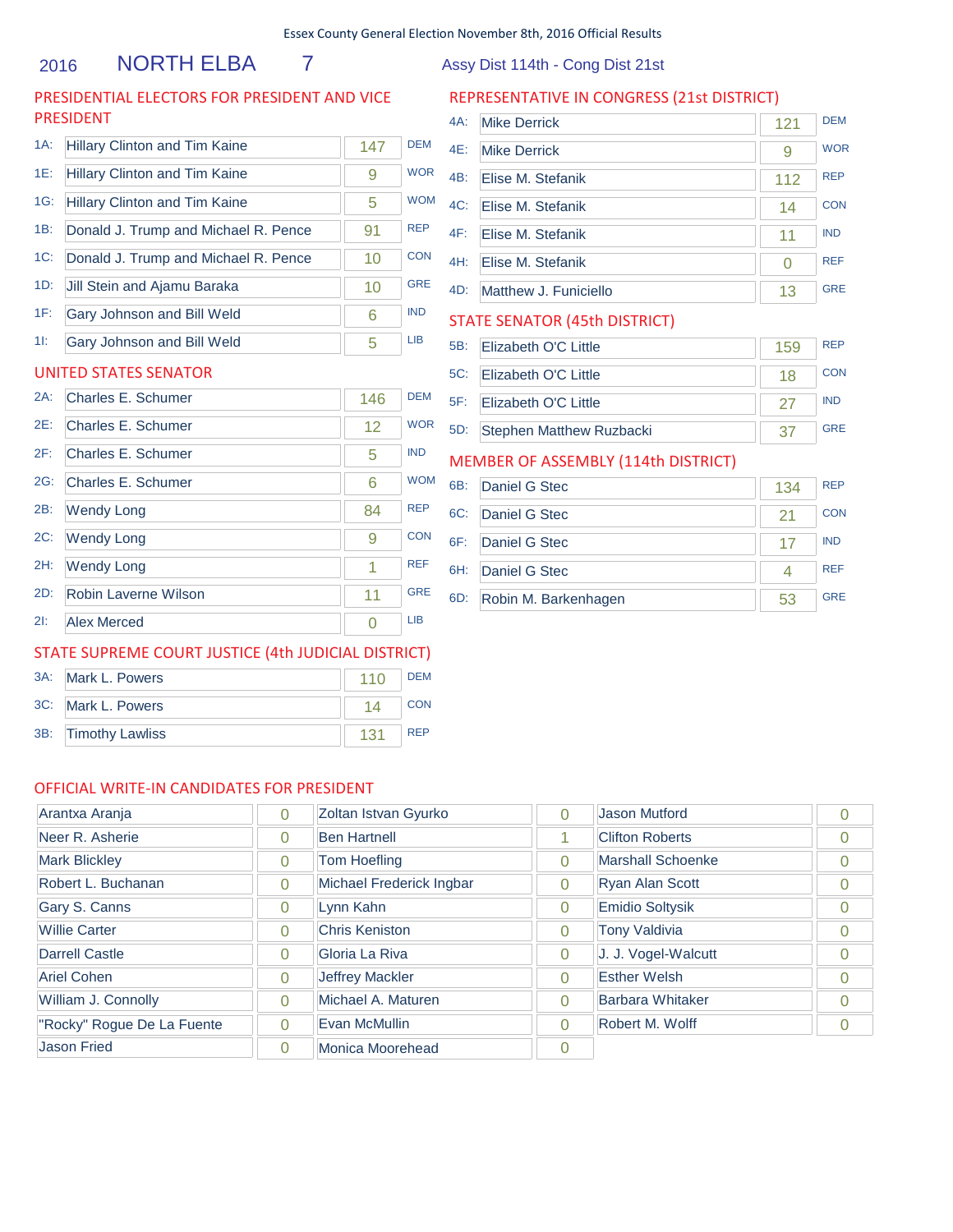# 2016 NORTH HUDSON 0 Assy Dist 114th - Cong Dist 21st

# PRESIDENTIAL ELECTORS FOR PRESIDENT AND VICE PRESIDENT

| $1A$ : | Hillary Clinton and Tim Kaine        | 43  | <b>DEM</b> |
|--------|--------------------------------------|-----|------------|
| 1E:    | Hillary Clinton and Tim Kaine        | 1   | <b>WOR</b> |
| $1G$ : | <b>Hillary Clinton and Tim Kaine</b> | 3   | <b>WOM</b> |
| 1B:    | Donald J. Trump and Michael R. Pence | 119 | <b>REP</b> |
| 1C:    | Donald J. Trump and Michael R. Pence | 3   | <b>CON</b> |
| $1D$ : | Jill Stein and Ajamu Baraka          | 2   | <b>GRE</b> |
| $1F$ : | Gary Johnson and Bill Weld           | 3   | <b>IND</b> |
| 11:    | Gary Johnson and Bill Weld           | 3   | <b>LIB</b> |
|        | UNITED STATES SENATOR                |     |            |

#### ED SE

| $2A$ : | Charles E. Schumer   | 46             | <b>DEM</b> |
|--------|----------------------|----------------|------------|
| 2E:    | Charles E. Schumer   | 5              | <b>WOR</b> |
| 2F:    | Charles E. Schumer   | 2              | <b>IND</b> |
| $2G$ : | Charles E. Schumer   | $\overline{2}$ | <b>WOM</b> |
| 2B:    | <b>Wendy Long</b>    | 91             | <b>REP</b> |
| $2C$ : | <b>Wendy Long</b>    | 5              | <b>CON</b> |
| 2H:    | <b>Wendy Long</b>    | 1              | <b>REF</b> |
| 2D:    | Robin Laverne Wilson | 3              | <b>GRE</b> |
| $2!$ : | <b>Alex Merced</b>   | 4              | <b>LIB</b> |
|        |                      |                |            |

# STATE SUPREME COURT JUSTICE (4th JUDICIAL DISTRICT)

| 3A: Mark L. Powers  |     | <b>DEM</b> |
|---------------------|-----|------------|
| 3C: Mark L. Powers  |     | CON        |
| 3B: Timothy Lawliss | 110 | <b>RFP</b> |

# REPRESENTATIVE IN CONGRESS (21st DISTRICT)

| 4A:    | <b>Mike Derrick</b>   | 30  | <b>DEM</b> |
|--------|-----------------------|-----|------------|
| 4E:    | <b>Mike Derrick</b>   | 5   | <b>WOR</b> |
| 4B:    | Elise M. Stefanik     | 111 | <b>REP</b> |
| $4C$ : | Elise M. Stefanik     | 6   | <b>CON</b> |
| 4F:    | Elise M. Stefanik     | 5   | <b>IND</b> |
| 4H:    | Elise M. Stefanik     | 1   | <b>REF</b> |
| 4D:    | Matthew J. Funiciello | 5   | <b>GRE</b> |

# STATE SENATOR (45th DISTRICT)

| 5B: Elizabeth O'C Little     | 127 | <b>REP</b> |
|------------------------------|-----|------------|
| 5C: Elizabeth O'C Little     |     | <b>CON</b> |
| 5F: Elizabeth O'C Little     |     | <b>IND</b> |
| 5D: Stephen Matthew Ruzbacki |     | <b>GRF</b> |

# MEMBER OF ASSEMBLY (114th DISTRICT)

| 6B: | Daniel G Stec            | 119 | <b>REP</b> |
|-----|--------------------------|-----|------------|
|     | 6C: Daniel G Stec        |     | <b>CON</b> |
| 6F: | Daniel G Stec            |     | <b>IND</b> |
| 6H: | Daniel G Stec            |     | <b>REF</b> |
|     | 6D: Robin M. Barkenhagen | 12  | <b>GRE</b> |

| Arantxa Aranja             | 0 | Zoltan Istvan Gyurko     | 0        | Jason Mutford           | 0              |
|----------------------------|---|--------------------------|----------|-------------------------|----------------|
| Neer R. Asherie            | 0 | <b>Ben Hartnell</b>      | 0        | <b>Clifton Roberts</b>  | $\overline{0}$ |
| <b>Mark Blickley</b>       | 0 | <b>Tom Hoefling</b>      | $\Omega$ | Marshall Schoenke       | 0              |
| Robert L. Buchanan         | 0 | Michael Frederick Ingbar | 0        | <b>Ryan Alan Scott</b>  | 0              |
| Gary S. Canns              | 0 | Lynn Kahn                | $\Omega$ | <b>Emidio Soltysik</b>  | $\overline{0}$ |
| <b>Willie Carter</b>       | 0 | <b>Chris Keniston</b>    | $\Omega$ | <b>Tony Valdivia</b>    | 0              |
| Darrell Castle             | 0 | Gloria La Riva           | $\Omega$ | J. J. Vogel-Walcutt     | Ω              |
| Ariel Cohen                | 0 | <b>Jeffrey Mackler</b>   | 0        | <b>Esther Welsh</b>     | 0              |
| William J. Connolly        | 0 | Michael A. Maturen       | 0        | <b>Barbara Whitaker</b> | 0              |
| "Rocky" Rogue De La Fuente | 0 | Evan McMullin            | $\Omega$ | Robert M. Wolff         | O              |
| <b>Jason Fried</b>         | 0 | Monica Moorehead         | 0        |                         |                |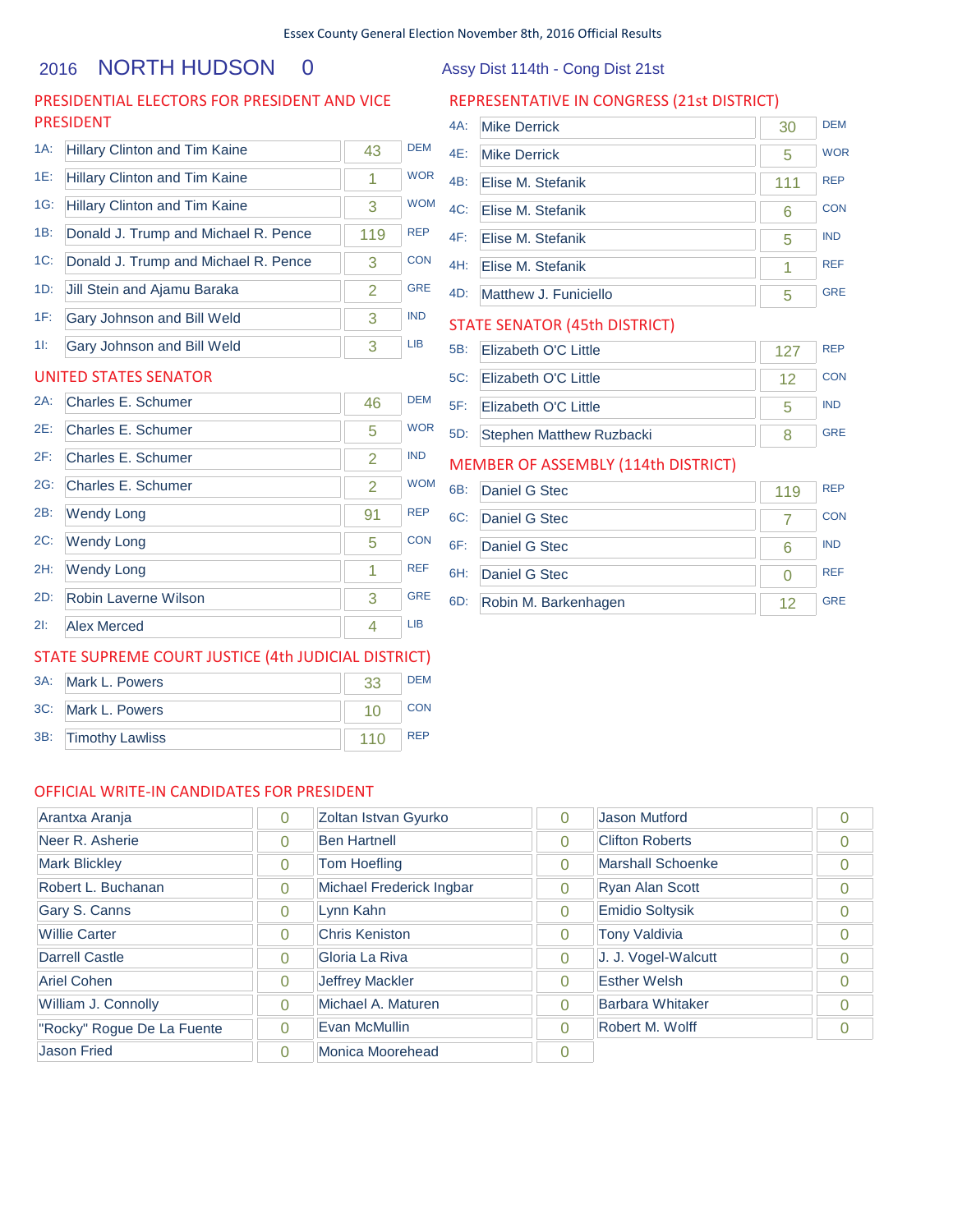#### **SCHROON** 2016

# PRESIDENTIAL ELECTORS FOR PRESIDENT AND VICE PRESIDENT

| $1A$ :                | Hillary Clinton and Tim Kaine        | 290 | <b>DEM</b> |  |
|-----------------------|--------------------------------------|-----|------------|--|
| $1E$ :                | Hillary Clinton and Tim Kaine        | 13  | <b>WOR</b> |  |
| $1G$ :                | Hillary Clinton and Tim Kaine        | 5   | <b>WOM</b> |  |
| 1B:                   | Donald J. Trump and Michael R. Pence | 554 | <b>REP</b> |  |
| 1C:                   | Donald J. Trump and Michael R. Pence | 57  | <b>CON</b> |  |
| 1D:                   | Jill Stein and Ajamu Baraka          | 18  | <b>GRE</b> |  |
| $1F$ :                | Gary Johnson and Bill Weld           | 20  | <b>IND</b> |  |
| 11:                   | Gary Johnson and Bill Weld           | 9   | <b>LIB</b> |  |
| UNITED STATES SENATOR |                                      |     |            |  |

# 2A: Charles E. Schumer 310 DEM 2B: Wendy Long 301 REP 2C: Wendy Long 61 CON 2D: Robin Laverne Wilson 12 GRE 2E: Charles E. Schumer 21 WOR 2F: Charles E. Schumer 24 IND 2G: Charles E. Schumer 5 WOM 2H: Wendy Long 3 REF 21: Alex Merced 9 LIB

# STATE SUPREME COURT JUSTICE (4th JUDICIAL DISTRICT)

| $3A$ : | Mark L. Powers      | 231 | <b>DEM</b> |
|--------|---------------------|-----|------------|
|        | 3C: Mark L. Powers  |     | <b>CON</b> |
|        | 3B: Timothy Lawliss | 564 | <b>RFP</b> |

# REPRESENTATIVE IN CONGRESS (21st DISTRICT)

| 4A: | <b>Mike Derrick</b>   | 209 | <b>DEM</b> |
|-----|-----------------------|-----|------------|
| 4E: | <b>Mike Derrick</b>   | 17  | <b>WOR</b> |
| 4B: | Elise M. Stefanik     | 594 | <b>REP</b> |
| 4C: | Elise M. Stefanik     | 64  | <b>CON</b> |
| 4F: | Elise M. Stefanik     | 18  | <b>IND</b> |
| 4H: | Elise M. Stefanik     | 6   | <b>REF</b> |
| 4D: | Matthew J. Funiciello | 47  | <b>GRE</b> |

# STATE SENATOR (45th DISTRICT)

| 5B: Elizabeth O'C Little     | 663 | <b>REP</b> |
|------------------------------|-----|------------|
| 5C: Elizabeth O'C Little     |     | <b>CON</b> |
| 5F: Elizabeth O'C Little     |     | <b>IND</b> |
| 5D: Stephen Matthew Ruzbacki |     | <b>GRF</b> |

# MEMBER OF ASSEMBLY (114th DISTRICT)

| 6B: | Daniel G Stec            | 642 | <b>REP</b> |
|-----|--------------------------|-----|------------|
|     | 6C: Daniel G Stec        |     | <b>CON</b> |
| 6F: | Daniel G Stec            | 51  | <b>IND</b> |
| 6H: | Daniel G Stec            | 5   | <b>REF</b> |
|     | 6D: Robin M. Barkenhagen | 74  | <b>GRE</b> |

| Arantxa Aranja             | $\overline{0}$ | Zoltan Istvan Gyurko     | 0        | Jason Mutford            |                |
|----------------------------|----------------|--------------------------|----------|--------------------------|----------------|
|                            |                |                          |          |                          |                |
| Neer R. Asherie            | $\overline{0}$ | <b>Ben Hartnell</b>      | 0        | <b>Clifton Roberts</b>   | 0              |
| <b>Mark Blickley</b>       | $\overline{0}$ | <b>Tom Hoefling</b>      | $\Omega$ | <b>Marshall Schoenke</b> | 0              |
| Robert L. Buchanan         | $\overline{0}$ | Michael Frederick Ingbar | 0        | <b>Ryan Alan Scott</b>   | Ω              |
| Gary S. Canns              | $\overline{0}$ | Lynn Kahn                |          | <b>Emidio Soltysik</b>   | $\overline{0}$ |
| <b>Willie Carter</b>       | $\overline{0}$ | <b>Chris Keniston</b>    | $\Omega$ | <b>Tony Valdivia</b>     | O              |
| Darrell Castle             | $\overline{0}$ | Gloria La Riva           | $\Omega$ | J. J. Vogel-Walcutt      | 0              |
| Ariel Cohen                | $\mathbf 0$    | <b>Jeffrey Mackler</b>   | $\Omega$ | <b>Esther Welsh</b>      | O              |
| William J. Connolly        | $\overline{0}$ | Michael A. Maturen       | $\Omega$ | <b>Barbara Whitaker</b>  | 0              |
| "Rocky" Rogue De La Fuente | $\Omega$       | Evan McMullin            | 5        | Robert M. Wolff          | 0              |
| <b>Jason Fried</b>         | $\overline{0}$ | <b>Monica Moorehead</b>  | 0        |                          |                |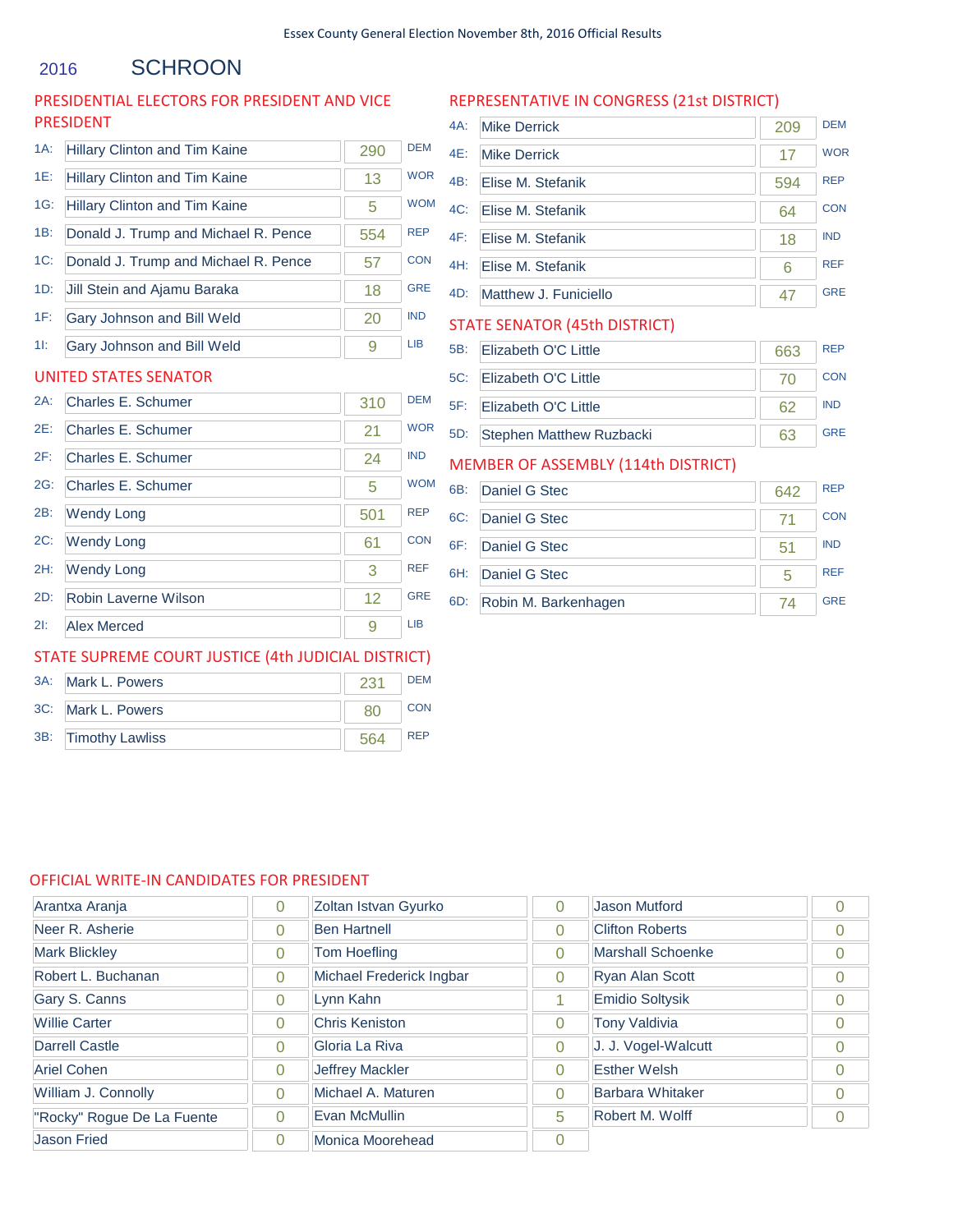# 2016 SCHROON 1 Assy Dist 114th - Cong Dist 21st

# PRESIDENTIAL ELECTORS FOR PRESIDENT AND VICE PRESIDENT

| $1A$ :          | Hillary Clinton and Tim Kaine        | 115 | <b>DFM</b> |
|-----------------|--------------------------------------|-----|------------|
| $1E$ :          | <b>Hillary Clinton and Tim Kaine</b> | 4   | <b>WOR</b> |
| 1G:             | <b>Hillary Clinton and Tim Kaine</b> | 2   | <b>WOM</b> |
| $1B$ :          | Donald J. Trump and Michael R. Pence | 266 | <b>REP</b> |
| 1C:             | Donald J. Trump and Michael R. Pence | 26  | <b>CON</b> |
| $1D$ :          | Jill Stein and Ajamu Baraka          | 4   | GRF        |
| 1F <sub>2</sub> | Gary Johnson and Bill Weld           | 10  | <b>IND</b> |
| 1 <sub>1</sub>  | Gary Johnson and Bill Weld           | 3   | <b>LIB</b> |

# UNITED STATES SENATOR

| $2A$ : | Charles E. Schumer                                  | 130            | <b>DEM</b> |  |  |  |
|--------|-----------------------------------------------------|----------------|------------|--|--|--|
| 2E:    | Charles E. Schumer                                  | 10             | <b>WOR</b> |  |  |  |
| 2F:    | Charles E. Schumer                                  | 13             | <b>IND</b> |  |  |  |
| $2G$ : | Charles E. Schumer                                  | 2              | <b>WOM</b> |  |  |  |
| 2B:    | <b>Wendy Long</b>                                   | 238            | <b>REP</b> |  |  |  |
| $2C$ : | <b>Wendy Long</b>                                   | 29             | <b>CON</b> |  |  |  |
| 2H:    | <b>Wendy Long</b>                                   | O              | <b>REF</b> |  |  |  |
| 2D:    | Robin Laverne Wilson                                | $\overline{2}$ | <b>GRE</b> |  |  |  |
| 2!     | <b>Alex Merced</b>                                  | 3              | <b>LIB</b> |  |  |  |
|        | STATE SUPREME COURT IUSTICE (4th IUDICIAL DISTRICT) |                |            |  |  |  |

# $\pm$  SUPREME COURT JUSTICE (4th JUDICIAL DISTRICT)

| 3A: | Mark L. Powers      | <b>DEM</b> |
|-----|---------------------|------------|
|     | 3C: Mark L. Powers  | CON        |
|     | 3B: Timothy Lawliss | <b>RFP</b> |

# REPRESENTATIVE IN CONGRESS (21st DISTRICT)

| 4A:    | <b>Mike Derrick</b>          | 87  | <b>DEM</b> |
|--------|------------------------------|-----|------------|
| 4E:    | <b>Mike Derrick</b>          | 5   | <b>WOR</b> |
| 4B:    | Elise M. Stefanik            | 277 | <b>REP</b> |
| $4C$ : | Elise M. Stefanik            | 33  | <b>CON</b> |
| 4F:    | Elise M. Stefanik            | 5   | <b>IND</b> |
| 4H:    | Elise M. Stefanik            | 3   | <b>REF</b> |
| 4D:    | Matthew J. Funiciello        | 18  | <b>GRE</b> |
|        | CTATF CFTIATODIAFLL DICTDICT |     |            |

# STATE SENATOR (45th DISTRICT)

| 5B: Elizabeth O'C Little     | 308 | <b>RFP</b> |
|------------------------------|-----|------------|
| 5C: Elizabeth O'C Little     |     | <b>CON</b> |
| 5F: Elizabeth O'C Little     | 25  | <b>IND</b> |
| 5D: Stephen Matthew Ruzbacki |     | <b>GRF</b> |

# MEMBER OF ASSEMBLY (114th DISTRICT)

| 6B: | Daniel G Stec        | 287 | <b>REP</b> |
|-----|----------------------|-----|------------|
| 6C: | Daniel G Stec        | 37  | <b>CON</b> |
| 6F: | Daniel G Stec        | 22  | <b>IND</b> |
| 6H: | Daniel G Stec        |     | <b>REF</b> |
| 6D: | Robin M. Barkenhagen | 26  | <b>GRE</b> |

| Arantxa Aranja             | $\overline{0}$ | Zoltan Istvan Gyurko     | $\overline{0}$ | <b>Jason Mutford</b>     | $\Omega$       |
|----------------------------|----------------|--------------------------|----------------|--------------------------|----------------|
| Neer R. Asherie            | 0              | <b>Ben Hartnell</b>      | $\overline{0}$ | <b>Clifton Roberts</b>   | $\overline{0}$ |
| <b>Mark Blickley</b>       | $\overline{0}$ | <b>Tom Hoefling</b>      | $\overline{0}$ | <b>Marshall Schoenke</b> | $\Omega$       |
| Robert L. Buchanan         | $\overline{0}$ | Michael Frederick Ingbar | $\Omega$       | <b>Ryan Alan Scott</b>   | $\Omega$       |
| Gary S. Canns              | $\overline{0}$ | Lynn Kahn                | $\overline{0}$ | <b>Emidio Soltysik</b>   | $\Omega$       |
| <b>Willie Carter</b>       | $\overline{0}$ | <b>Chris Keniston</b>    | $\overline{0}$ | <b>Tony Valdivia</b>     | $\Omega$       |
| <b>Darrell Castle</b>      | $\overline{0}$ | Gloria La Riva           | $\overline{0}$ | J. J. Vogel-Walcutt      | 0              |
| Ariel Cohen                | $\overline{0}$ | <b>Jeffrey Mackler</b>   | $\Omega$       | <b>Esther Welsh</b>      | $\Omega$       |
| William J. Connolly        | $\Omega$       | Michael A. Maturen       | $\Omega$       | <b>Barbara Whitaker</b>  | $\Omega$       |
| "Rocky" Rogue De La Fuente | $\overline{0}$ | Evan McMullin            | 4              | Robert M. Wolff          |                |
| <b>Jason Fried</b>         | 0              | Monica Moorehead         | $\Omega$       |                          |                |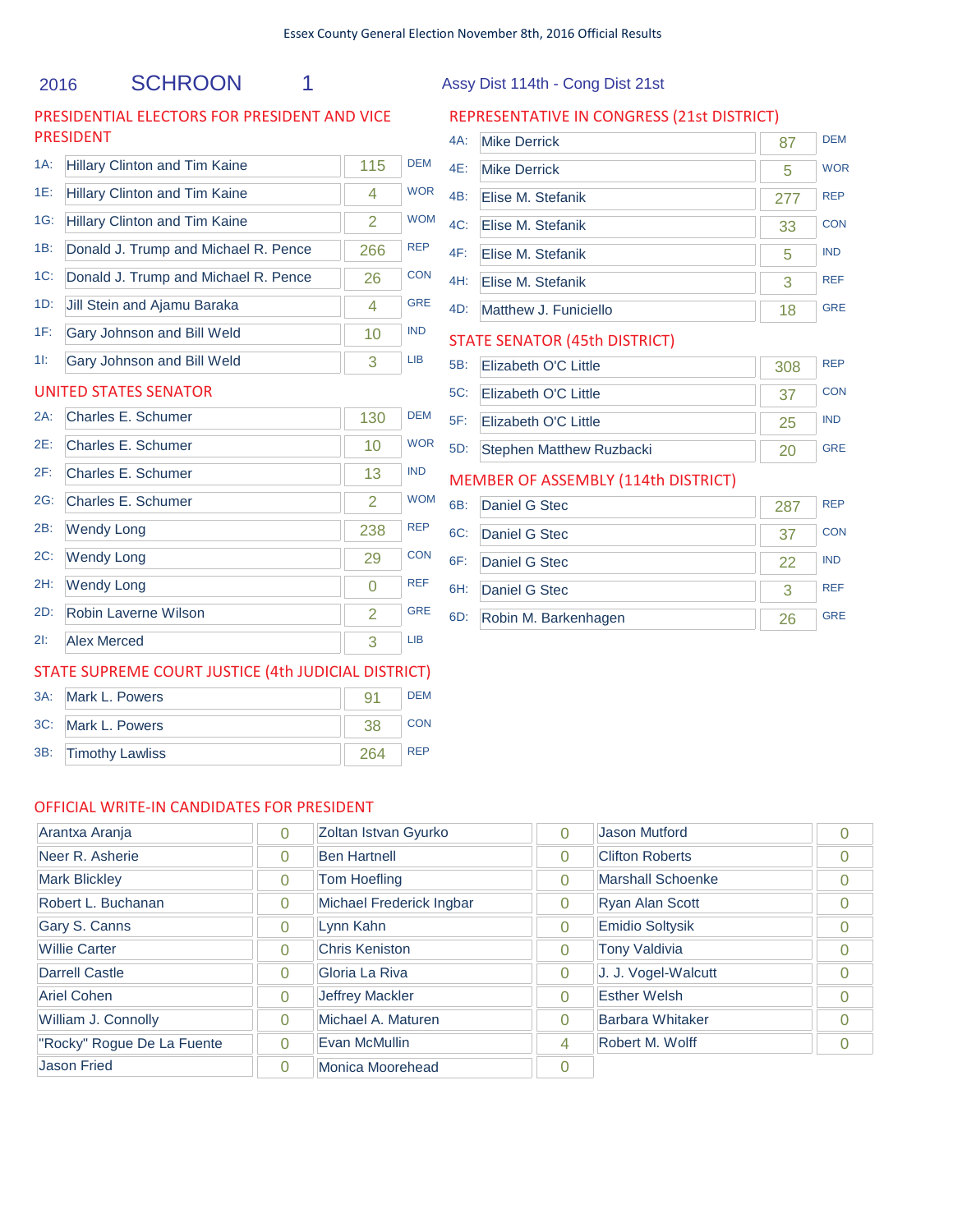# 2016 SCHROON 2 Assy Dist 114th - Cong Dist 21st

# PRESIDENTIAL ELECTORS FOR PRESIDENT AND VICE PRESIDENT

| <b>WOR</b><br>$1E$ :<br><b>Hillary Clinton and Tim Kaine</b><br>9<br><b>WOM</b><br>$1G$ :<br><b>Hillary Clinton and Tim Kaine</b><br>3<br><b>REP</b><br>1B:<br>Donald J. Trump and Michael R. Pence<br>288 |
|------------------------------------------------------------------------------------------------------------------------------------------------------------------------------------------------------------|
|                                                                                                                                                                                                            |
|                                                                                                                                                                                                            |
|                                                                                                                                                                                                            |
| <b>CON</b><br>1C:<br>Donald J. Trump and Michael R. Pence<br>31                                                                                                                                            |
| GRF<br>Jill Stein and Ajamu Baraka<br>$1D$ :<br>14                                                                                                                                                         |
| <b>IND</b><br>$1F$ :<br>Gary Johnson and Bill Weld<br>10                                                                                                                                                   |
| <b>LIB</b><br>1 <sub>1</sub><br>Gary Johnson and Bill Weld<br>6                                                                                                                                            |

# UNITED STATES SENATOR

| $2A$ :                                               | Charles E. Schumer   | 180 | <b>DFM</b> |  |  |
|------------------------------------------------------|----------------------|-----|------------|--|--|
| 2E:                                                  | Charles E. Schumer   | 11  | <b>WOR</b> |  |  |
| $2F^+$                                               | Charles E. Schumer   | 11  | <b>IND</b> |  |  |
| 2G:                                                  | Charles E. Schumer   | 3   | <b>WOM</b> |  |  |
| 2B:                                                  | <b>Wendy Long</b>    | 263 | <b>REP</b> |  |  |
| $2C$ :                                               | <b>Wendy Long</b>    | 32  | <b>CON</b> |  |  |
| 2H:                                                  | <b>Wendy Long</b>    | 3   | <b>REF</b> |  |  |
| 2D:                                                  | Robin Laverne Wilson | 10  | <b>GRE</b> |  |  |
| $2!$ :                                               | Alex Merced          | 6   | <b>LIB</b> |  |  |
| STATE SUPREME COURT ILISTICE (4th IUDICIAL DISTRICT) |                      |     |            |  |  |

# STATE SUPREME COURT JUSTICE (4th JUDICIAL DISTRICT)

| 3A: Mark L. Powers  | 140 | <b>DEM</b> |
|---------------------|-----|------------|
| 3C: Mark L. Powers  |     | <b>CON</b> |
| 3B: Timothy Lawliss | 300 | <b>REP</b> |

# REPRESENTATIVE IN CONGRESS (21st DISTRICT)

| 4A: | <b>Mike Derrick</b>   | 122 | <b>DEM</b> |
|-----|-----------------------|-----|------------|
| 4E: | <b>Mike Derrick</b>   | 12  | <b>WOR</b> |
| 4B: | Elise M. Stefanik     | 317 | <b>REP</b> |
| 4C: | Elise M. Stefanik     | 31  | <b>CON</b> |
| 4F: | Elise M. Stefanik     | 13  | <b>IND</b> |
| 4H: | Elise M. Stefanik     | 3   | <b>REF</b> |
| 4D: | Matthew J. Funiciello | 29  | <b>GRE</b> |

# STATE SENATOR (45th DISTRICT)

| 5B: Elizabeth O'C Little     | 355 | <b>REP</b> |
|------------------------------|-----|------------|
| 5C: Elizabeth O'C Little     | 33  | <b>CON</b> |
| 5F: Elizabeth O'C Little     |     | <b>IND</b> |
| 5D: Stephen Matthew Ruzbacki |     | <b>GRF</b> |

# MEMBER OF ASSEMBLY (114th DISTRICT)

| 6B: | Daniel G Stec        | 355 | <b>REP</b> |
|-----|----------------------|-----|------------|
|     | 6C: Daniel G Stec    | 34  | <b>CON</b> |
| 6F: | Daniel G Stec        | 29  | <b>IND</b> |
| 6H: | Daniel G Stec        |     | <b>REF</b> |
| 6D: | Robin M. Barkenhagen | 48  | <b>GRE</b> |

| Arantxa Aranja             | $\overline{0}$ | Zoltan Istvan Gyurko     | 0        | Jason Mutford           | 0              |
|----------------------------|----------------|--------------------------|----------|-------------------------|----------------|
| Neer R. Asherie            | $\overline{0}$ | <b>Ben Hartnell</b>      | 0        | <b>Clifton Roberts</b>  | 0              |
| <b>Mark Blickley</b>       | $\overline{0}$ | <b>Tom Hoefling</b>      | $\Omega$ | Marshall Schoenke       | Ω              |
| Robert L. Buchanan         | 0              | Michael Frederick Ingbar | 0        | <b>Ryan Alan Scott</b>  | 0              |
| Gary S. Canns              | 0              | Lynn Kahn                |          | <b>Emidio Soltysik</b>  | $\overline{0}$ |
| <b>Willie Carter</b>       | 0              | <b>Chris Keniston</b>    | $\Omega$ | <b>Tony Valdivia</b>    | 0              |
| Darrell Castle             | $\overline{0}$ | Gloria La Riva           | $\Omega$ | J. J. Vogel-Walcutt     | O              |
| Ariel Cohen                | $\overline{0}$ | <b>Jeffrey Mackler</b>   | $\Omega$ | <b>Esther Welsh</b>     | 0              |
| William J. Connolly        | $\Omega$       | Michael A. Maturen       | $\Omega$ | <b>Barbara Whitaker</b> | 0              |
| "Rocky" Rogue De La Fuente | $\Omega$       | Evan McMullin            |          | Robert M. Wolff         |                |
| Jason Fried                | 0              | Monica Moorehead         | 0        |                         |                |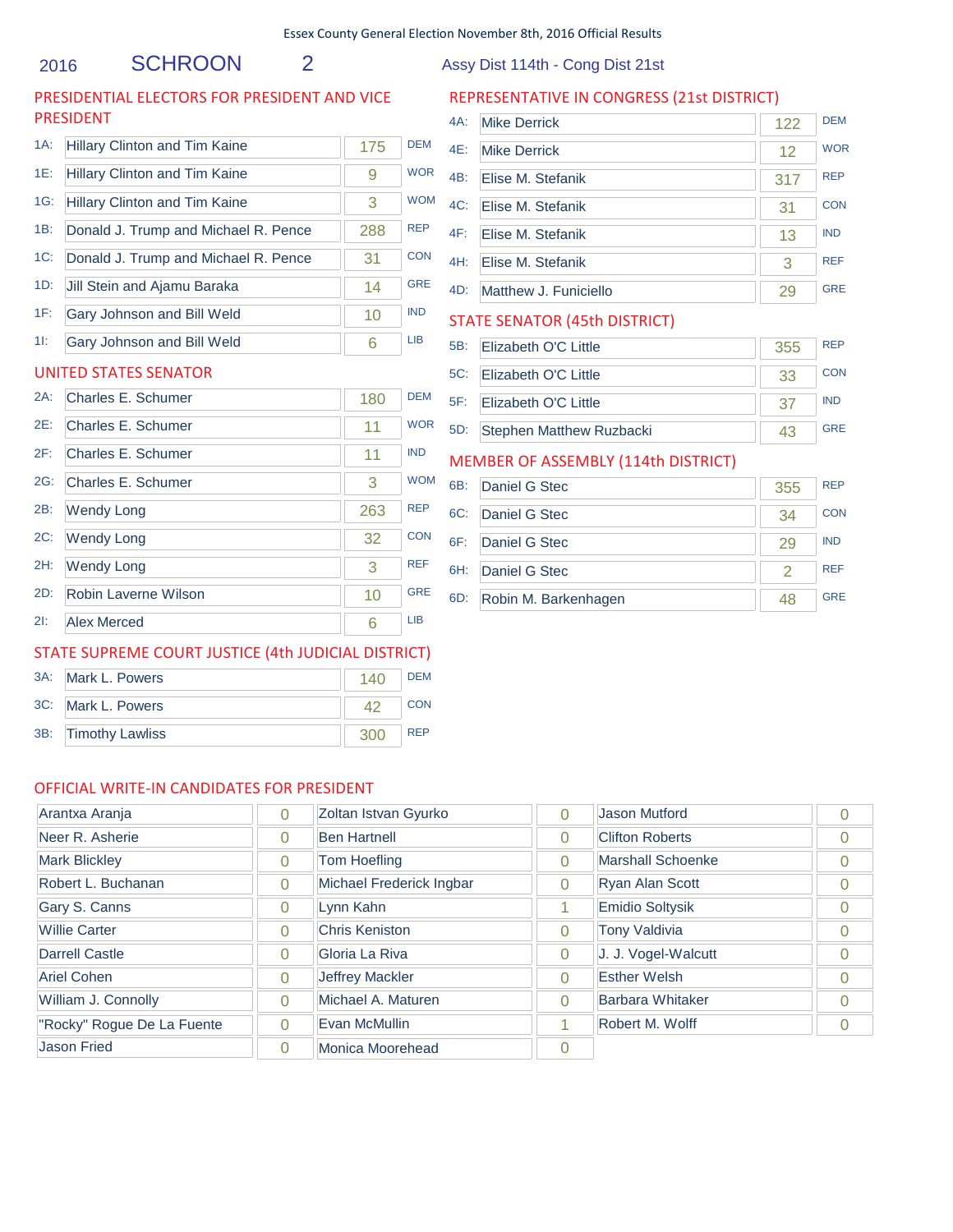# 2016 ST ARMAND 0 Assy Dist 114th - Cong Dist 21st

# PRESIDENTIAL ELECTORS FOR PRESIDENT AND VICE PRESIDENT

| $1A$ : | Hillary Clinton and Tim Kaine        | 302               | <b>DEM</b> |
|--------|--------------------------------------|-------------------|------------|
| $1E$ : | <b>Hillary Clinton and Tim Kaine</b> | 15                | <b>WOR</b> |
| 1G:    | <b>Hillary Clinton and Tim Kaine</b> | $12 \overline{ }$ | <b>WOM</b> |
| 1B:    | Donald J. Trump and Michael R. Pence | 247               | <b>REP</b> |
| 1C:    | Donald J. Trump and Michael R. Pence | 25                | <b>CON</b> |
| 1D:    | Jill Stein and Ajamu Baraka          | 21                | <b>GRE</b> |
| $1F$ : | Gary Johnson and Bill Weld           | 29                | <b>IND</b> |
| 11:    | Gary Johnson and Bill Weld           | 11                | <b>LIB</b> |
|        | $\cdots$                             |                   |            |

### UNITED STATES SENATOR

| $2A$ : | <b>Charles E. Schumer</b>                           | 311 | <b>DEM</b> |
|--------|-----------------------------------------------------|-----|------------|
| 2E:    | Charles E. Schumer                                  | 28  | <b>WOR</b> |
| 2F:    | Charles E. Schumer                                  | 19  | <b>IND</b> |
| $2G$ : | Charles E. Schumer                                  | 6   | <b>WOM</b> |
| 2B:    | <b>Wendy Long</b>                                   | 214 | <b>REP</b> |
| $2C$ : | <b>Wendy Long</b>                                   | 28  | <b>CON</b> |
| 2H:    | <b>Wendy Long</b>                                   | 2   | <b>REF</b> |
| $2D$ : | Robin Laverne Wilson                                | 21  | <b>GRE</b> |
| $2!$ : | Alex Merced                                         | 5   | <b>LIB</b> |
|        | STATE SUPREME COURT JUSTICE (4th JUDICIAL DISTRICT) |     |            |
| $3A$ : | Mark L. Powers                                      | 252 | <b>DEM</b> |
| $3C$ : | Mark L. Powers                                      | 39  | <b>CON</b> |

3B: Timothy Lawliss 309 REP

# REPRESENTATIVE IN CONGRESS (21st DISTRICT)

| 4A: | <b>Mike Derrick</b>   | 259 | <b>DEM</b> |
|-----|-----------------------|-----|------------|
| 4E: | <b>Mike Derrick</b>   | 28  | <b>WOR</b> |
| 4B: | Elise M. Stefanik     | 280 | <b>REP</b> |
| 4C: | Elise M. Stefanik     | 28  | <b>CON</b> |
| 4F: | Elise M. Stefanik     | 21  | <b>IND</b> |
| 4H: | Elise M. Stefanik     | 2   | <b>REF</b> |
| 4D: | Matthew J. Funiciello | 24  | <b>GRE</b> |

# STATE SENATOR (45th DISTRICT)

| 5B: Elizabeth O'C Little     | 374 | <b>RFP</b> |
|------------------------------|-----|------------|
| 5C: Elizabeth O'C Little     | 49  | <b>CON</b> |
| 5F: Elizabeth O'C Little     | 62  | <b>IND</b> |
| 5D: Stephen Matthew Ruzbacki |     | <b>GRF</b> |

# MEMBER OF ASSEMBLY (114th DISTRICT)

| 6B:    | Daniel G Stec                    | 333 | <b>REP</b> |
|--------|----------------------------------|-----|------------|
| $6C$ : | Daniel G Stec                    | 42  | <b>CON</b> |
| $6F$ : | Daniel G Stec                    | 40  | <b>IND</b> |
| 6H:    | Daniel G Stec                    | 3   | <b>REF</b> |
| 6D:    | Robin M. Barkenhagen             | 99  | <b>GRE</b> |
|        | TOWN COUNCILMAN (UNEXPIRED TERM) |     |            |

7B: Barbara J. Darrah 513 REP

| Arantxa Aranja             | 0 | Zoltan Istvan Gyurko     | 0              | Jason Mutford            | 0 |
|----------------------------|---|--------------------------|----------------|--------------------------|---|
| Neer R. Asherie            | 0 | <b>Ben Hartnell</b>      | 0              | <b>Clifton Roberts</b>   | 0 |
| <b>Mark Blickley</b>       | 0 | <b>Tom Hoefling</b>      | 0              | <b>Marshall Schoenke</b> | 0 |
| Robert L. Buchanan         | 0 | Michael Frederick Ingbar | 0              | Ryan Alan Scott          | 0 |
| Gary S. Canns              | 0 | Lynn Kahn                | 0              | <b>Emidio Soltysik</b>   | 0 |
| <b>Willie Carter</b>       | 0 | <b>Chris Keniston</b>    | 0              | <b>Tony Valdivia</b>     | 0 |
| Darrell Castle             | 0 | Gloria La Riva           | $\overline{0}$ | J. J. Vogel-Walcutt      | 0 |
| Ariel Cohen                | 0 | <b>Jeffrey Mackler</b>   | $\Omega$       | <b>Esther Welsh</b>      | 0 |
| William J. Connolly        | 0 | Michael A. Maturen       | $\Omega$       | <b>Barbara Whitaker</b>  | 0 |
| "Rocky" Rogue De La Fuente | 0 | Evan McMullin            | 3              | Robert M. Wolff          | 0 |
| Jason Fried                | 0 | Monica Moorehead         | 0              |                          |   |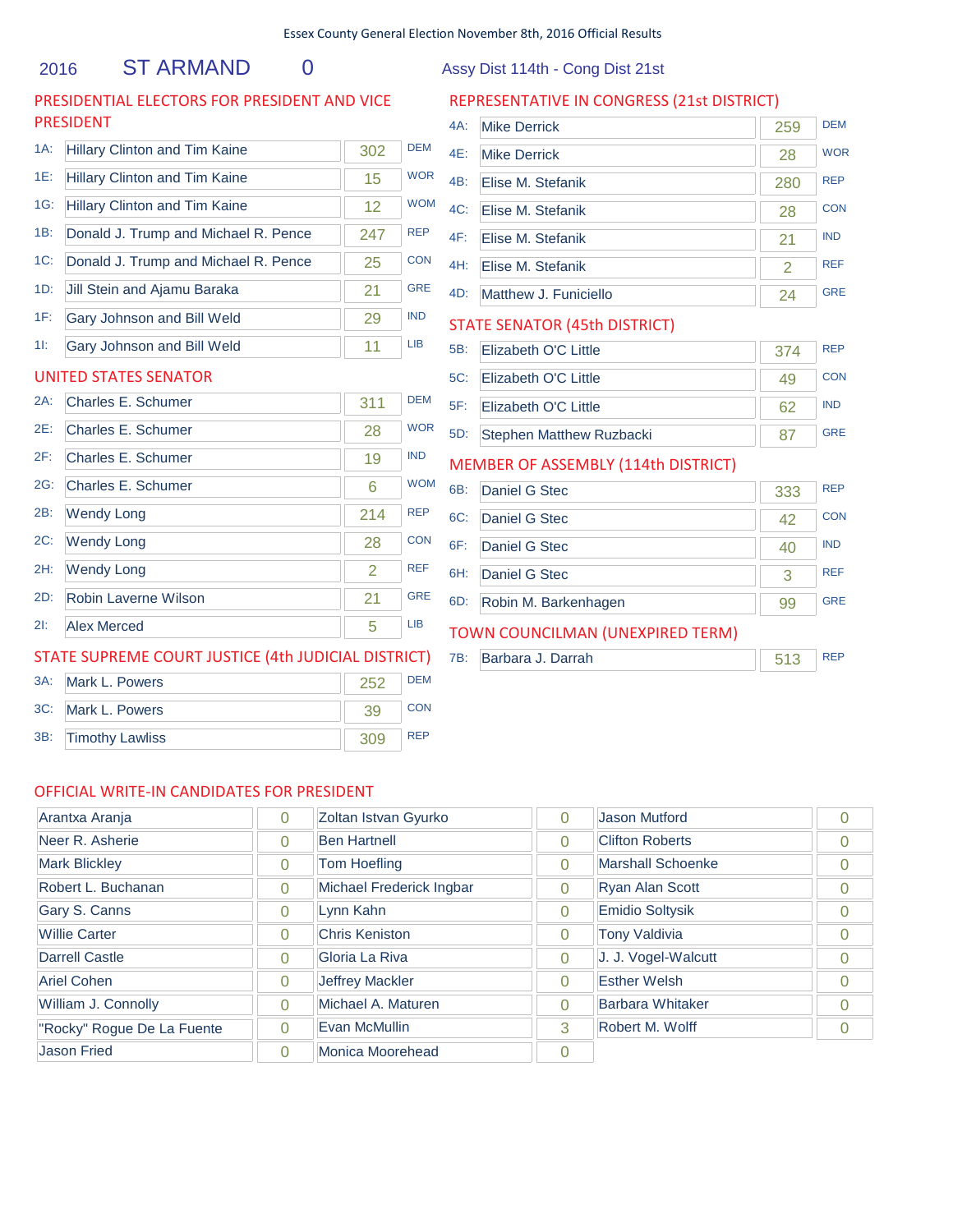#### **TICONDEROGA** 2016

# PRESIDENTIAL ELECTORS FOR PRESIDENT AND VICE PRESIDENT

| $1A$ : | <b>Hillary Clinton and Tim Kaine</b> | 614  | <b>DEM</b> |
|--------|--------------------------------------|------|------------|
| $1E$ : | <b>Hillary Clinton and Tim Kaine</b> | 19   | <b>WOR</b> |
| $1G$ : | <b>Hillary Clinton and Tim Kaine</b> | 13   | <b>WOM</b> |
| 1B:    | Donald J. Trump and Michael R. Pence | 1020 | <b>REP</b> |
| 1C:    | Donald J. Trump and Michael R. Pence | 70   | <b>CON</b> |
| $1D$ : | Jill Stein and Ajamu Baraka          | 30   | <b>GRE</b> |
| $1F$ : | Gary Johnson and Bill Weld           | 62   | <b>IND</b> |
| $1$ l: | Gary Johnson and Bill Weld           | 17   | <b>LIB</b> |
|        | UNITED STATES SENATOR                |      |            |
| $2A$ : | Charles E. Schumer                   | 715  | <b>DEM</b> |

| $2F^+$ | Charles E. Schumer   | 44  | <b>WOR</b> |
|--------|----------------------|-----|------------|
| $2F^+$ | Charles E. Schumer   | 52  | <b>IND</b> |
| 2G:    | Charles E. Schumer   | 13  | <b>WOM</b> |
| 2B:    | <b>Wendy Long</b>    | 791 | <b>REP</b> |
| $2C$ : | <b>Wendy Long</b>    | 60  | <b>CON</b> |
| 2H:    | <b>Wendy Long</b>    | 4   | <b>RFF</b> |
| 2D:    | Robin Laverne Wilson | 25  | <b>GRE</b> |
| $21$ : | Alex Merced          | 19  | <b>LIB</b> |
|        |                      |     |            |

# STATE SUPREME COURT JUSTICE (4th JUDICIAL DISTRICT)

| $3A$ : | Mark L. Powers      | 432  | <b>DFM</b> |
|--------|---------------------|------|------------|
|        | 3C: Mark L. Powers  |      | <b>CON</b> |
|        | 3B: Timothy Lawliss | 1134 | <b>RFP</b> |

# REPRESENTATIVE IN CONGRESS (21st DISTRICT)

| 4A:    | <b>Mike Derrick</b>   | 440  | <b>DEM</b> |
|--------|-----------------------|------|------------|
| 4E:    | <b>Mike Derrick</b>   | 41   | <b>WOR</b> |
| 4B:    | Elise M. Stefanik     | 1121 | <b>REP</b> |
| $4C$ : | Elise M. Stefanik     | 80   | <b>CON</b> |
| 4F:    | Elise M. Stefanik     | 37   | <b>IND</b> |
| 4H:    | Elise M. Stefanik     | 12   | <b>REF</b> |
| 4D:    | Matthew J. Funiciello | 59   | <b>GRE</b> |

# STATE SENATOR (45th DISTRICT)

| 5B: Elizabeth O'C Little     | 1324 | <b>RFP</b> |
|------------------------------|------|------------|
| 5C: Elizabeth O'C Little     | 121  | <b>CON</b> |
| 5F: Elizabeth O'C Little     | 98   | <b>IND</b> |
| 5D: Stephen Matthew Ruzbacki | 127  | <b>GRE</b> |

# MEMBER OF ASSEMBLY (114th DISTRICT)

| 6B: | Daniel G Stec        | 1207 | <b>REP</b> |
|-----|----------------------|------|------------|
| 6C: | Daniel G Stec        | 108  | <b>CON</b> |
| 6F: | Daniel G Stec        | 82   | <b>IND</b> |
| 6H: | Daniel G Stec        | 15   | <b>REF</b> |
| 6D: | Robin M. Barkenhagen | 138  | <b>GRE</b> |

| Arantxa Aranja             | $\overline{0}$ | Zoltan Istvan Gyurko     | 0        | Jason Mutford            | O |
|----------------------------|----------------|--------------------------|----------|--------------------------|---|
| Neer R. Asherie            | $\overline{0}$ | <b>Ben Hartnell</b>      | 0        | <b>Clifton Roberts</b>   | 0 |
| <b>Mark Blickley</b>       | $\overline{0}$ | <b>Tom Hoefling</b>      | $\Omega$ | <b>Marshall Schoenke</b> | 0 |
| Robert L. Buchanan         | $\overline{0}$ | Michael Frederick Ingbar | 0        | Ryan Alan Scott          | 0 |
| Gary S. Canns              | $\overline{0}$ | Lynn Kahn                | $\Omega$ | <b>Emidio Soltysik</b>   | 0 |
| <b>Willie Carter</b>       | $\Omega$       | <b>Chris Keniston</b>    | $\Omega$ | <b>Tony Valdivia</b>     | O |
| Darrell Castle             | $\overline{0}$ | Gloria La Riva           | $\Omega$ | J. J. Vogel-Walcutt      | 0 |
| Ariel Cohen                | $\overline{0}$ | <b>Jeffrey Mackler</b>   | $\Omega$ | <b>Esther Welsh</b>      | O |
| William J. Connolly        | $\overline{0}$ | Michael A. Maturen       | $\Omega$ | <b>Barbara Whitaker</b>  | 0 |
| "Rocky" Rogue De La Fuente | $\Omega$       | Evan McMullin            | 4        | Robert M. Wolff          | 0 |
| <b>Jason Fried</b>         | $\Omega$       | Monica Moorehead         | 0        |                          |   |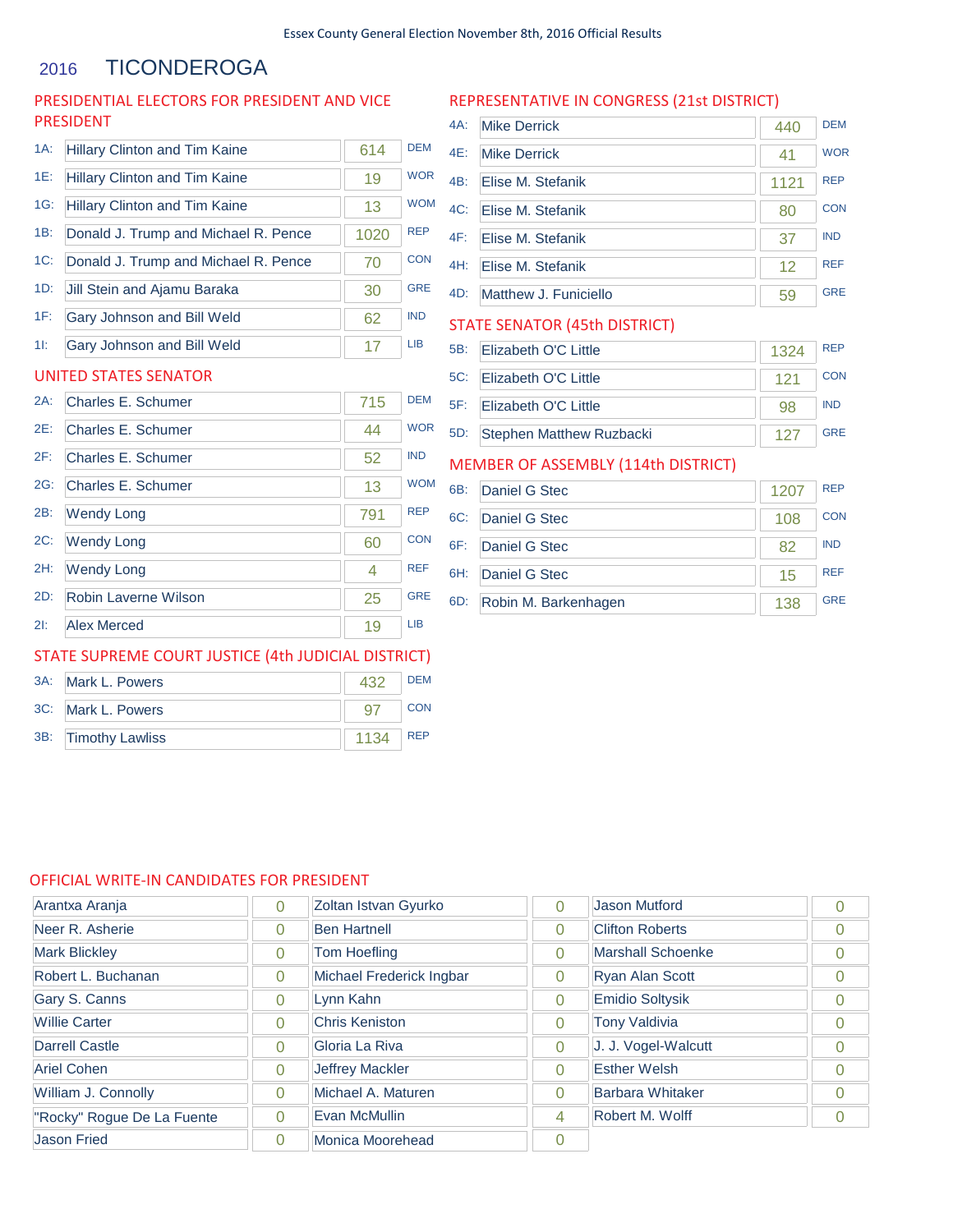# 2016 TICONDEROGA 1 Assy Dist 114th - Cong Dist 21st

# PRESIDENTIAL ELECTORS FOR PRESIDENT AND VICE PRESIDENT

| $1A$ : | Hillary Clinton and Tim Kaine        | 99  | <b>DFM</b> |
|--------|--------------------------------------|-----|------------|
| 1E:    | <b>Hillary Clinton and Tim Kaine</b> | 2   | <b>WOR</b> |
| $1G$ : | Hillary Clinton and Tim Kaine        | 0   | <b>WOM</b> |
| 1B:    | Donald J. Trump and Michael R. Pence | 173 | <b>REP</b> |
| 1C:    | Donald J. Trump and Michael R. Pence | 17  | CON        |
| $1D$ : | Jill Stein and Ajamu Baraka          | 7   | <b>GRE</b> |
| 1F:    | Gary Johnson and Bill Weld           | 12  | <b>IND</b> |
| 11:    | Gary Johnson and Bill Weld           | 1   | <b>LIB</b> |

# UNITED STATES SENATOR

| $2A$ : | Charles E. Schumer                                  | 111 | <b>DEM</b> |
|--------|-----------------------------------------------------|-----|------------|
| 2E:    | Charles E. Schumer                                  | 8   | <b>WOR</b> |
| $2F$ : | Charles E. Schumer                                  | 11  | <b>IND</b> |
| $2G$ : | Charles E. Schumer                                  | 1   | <b>WOM</b> |
| 2B:    | <b>Wendy Long</b>                                   | 134 | <b>REP</b> |
| $2C$ : | <b>Wendy Long</b>                                   | 9   | <b>CON</b> |
| 2H:    | <b>Wendy Long</b>                                   | 0   | <b>REF</b> |
| 2D:    | Robin Laverne Wilson                                | 7   | <b>GRE</b> |
| $2!$ : | Alex Merced                                         | 6   | <b>LIB</b> |
|        | STATE SUPREME COURT JUSTICE (4th JUDICIAL DISTRICT) |     |            |

# REPRESENTATIVE IN CONGRESS (21st DISTRICT)

| 4A:    | <b>Mike Derrick</b>          | 74  | <b>DEM</b> |
|--------|------------------------------|-----|------------|
| 4E:    | <b>Mike Derrick</b>          | 8   | <b>WOR</b> |
| 4B:    | Elise M. Stefanik            | 185 | <b>RFP</b> |
| $4C$ : | Elise M. Stefanik            | 16  | <b>CON</b> |
| 4F:    | Elise M. Stefanik            | 4   | <b>IND</b> |
| 4H:    | Elise M. Stefanik            | 2   | <b>REF</b> |
| 4D:    | Matthew J. Funiciello        | 14  | <b>GRE</b> |
|        | -- -------- ----- ---------- |     |            |

# STATE SENATOR (45th DISTRICT)

| 5B: Elizabeth O'C Little     | 222 | <b>REP</b> |
|------------------------------|-----|------------|
| 5C: Elizabeth O'C Little     | 22  | <b>CON</b> |
| 5F: Elizabeth O'C Little     |     | <b>IND</b> |
| 5D: Stephen Matthew Ruzbacki | חצ  | <b>GRF</b> |

# MEMBER OF ASSEMBLY (114th DISTRICT)

| 6B: | Daniel G Stec        | 209 | <b>REP</b> |
|-----|----------------------|-----|------------|
| 6C: | Daniel G Stec        | 21  | <b>CON</b> |
| 6F: | Daniel G Stec        |     | <b>IND</b> |
| 6H: | Daniel G Stec        |     | <b>REF</b> |
| 6D: | Robin M. Barkenhagen | 26  | <b>GRE</b> |

# 3A: Mark L. Powers 67 DEM

| 3C: Mark L. Powers  |  |
|---------------------|--|
| 3B: Timothy Lawliss |  |

| Arantxa Aranja             | $\Omega$       | Zoltan Istvan Gyurko     | $\overline{0}$ | <b>Jason Mutford</b>    | $\Omega$       |
|----------------------------|----------------|--------------------------|----------------|-------------------------|----------------|
| Neer R. Asherie            | $\Omega$       | <b>Ben Hartnell</b>      | $\Omega$       | <b>Clifton Roberts</b>  | $\overline{0}$ |
| <b>Mark Blickley</b>       | $\overline{0}$ | <b>Tom Hoefling</b>      | $\Omega$       | Marshall Schoenke       | 0              |
| Robert L. Buchanan         | $\overline{0}$ | Michael Frederick Ingbar | $\overline{0}$ | <b>Ryan Alan Scott</b>  | $\overline{0}$ |
| Gary S. Canns              | $\overline{0}$ | Lynn Kahn                | $\Omega$       | <b>Emidio Soltysik</b>  | $\Omega$       |
| <b>Willie Carter</b>       | $\Omega$       | <b>Chris Keniston</b>    | $\Omega$       | <b>Tony Valdivia</b>    | $\Omega$       |
| Darrell Castle             | $\overline{0}$ | Gloria La Riva           | $\overline{0}$ | J. J. Vogel-Walcutt     | $\Omega$       |
| Ariel Cohen                | $\overline{0}$ | <b>Jeffrey Mackler</b>   | $\Omega$       | <b>Esther Welsh</b>     | $\Omega$       |
| William J. Connolly        | $\Omega$       | Michael A. Maturen       | $\Omega$       | <b>Barbara Whitaker</b> | $\Omega$       |
| "Rocky" Rogue De La Fuente | $\Omega$       | Evan McMullin            | $\overline{2}$ | Robert M. Wolff         | $\overline{0}$ |
| Jason Fried                | $\Omega$       | Monica Moorehead         | $\Omega$       |                         |                |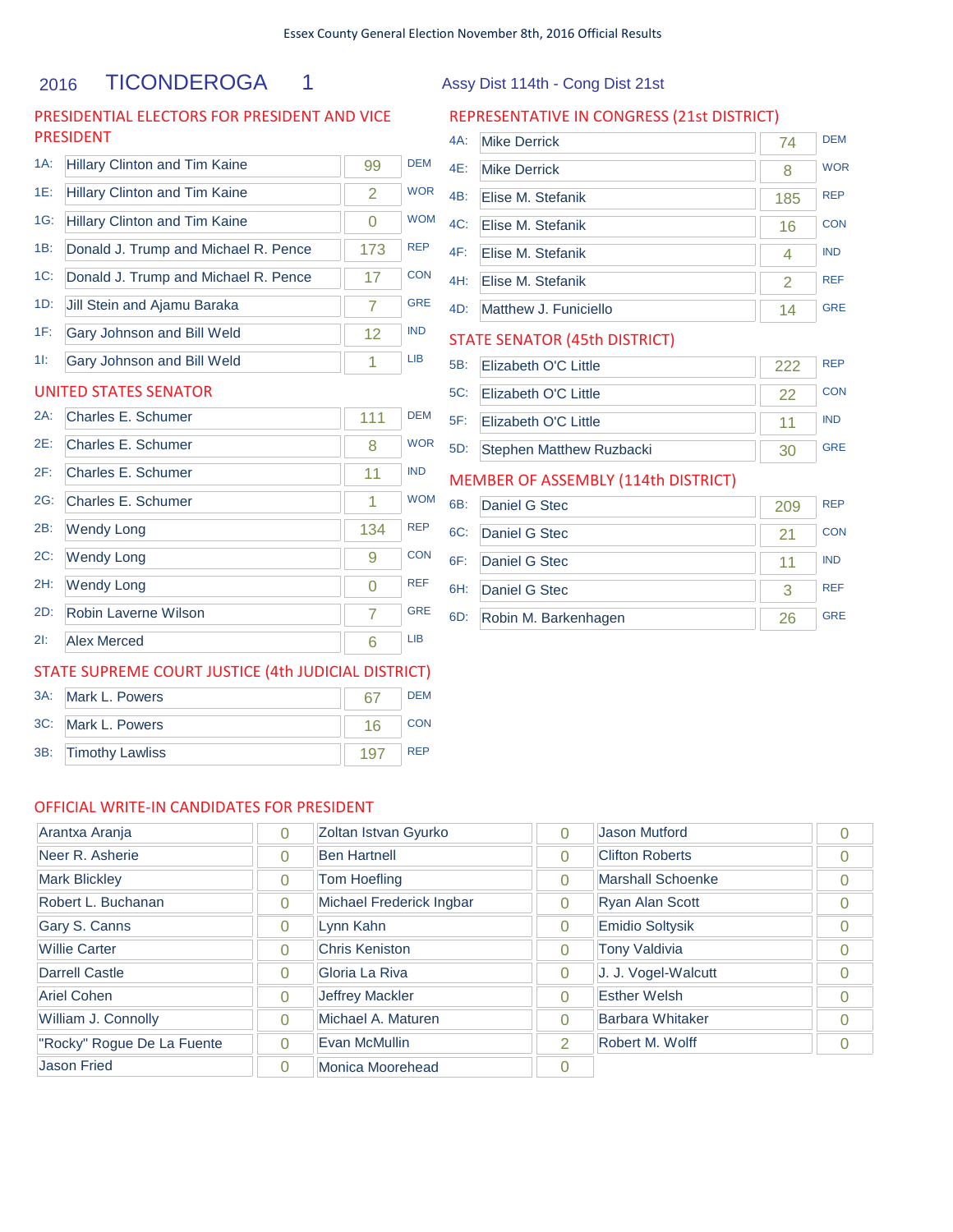# 2016 TICONDEROGA 2 Assy Dist 114th - Cong Dist 21st

# PRESIDENTIAL ELECTORS FOR PRESIDENT AND VICE PRESIDENT

| $1A$ : | <b>Hillary Clinton and Tim Kaine</b> | 133 | <b>DEM</b> |
|--------|--------------------------------------|-----|------------|
| 1E:    | Hillary Clinton and Tim Kaine        | 2   | <b>WOR</b> |
| $1G$ : | Hillary Clinton and Tim Kaine        | 6   | <b>WOM</b> |
| 1B:    | Donald J. Trump and Michael R. Pence | 213 | <b>REP</b> |
| 1C:    | Donald J. Trump and Michael R. Pence | 14  | <b>CON</b> |
| $1D$ : | Jill Stein and Ajamu Baraka          | 9   | <b>GRE</b> |
| $1F$ : | Gary Johnson and Bill Weld           | 16  | <b>IND</b> |
| 11:    | Gary Johnson and Bill Weld           | 7   | <b>LIB</b> |
|        |                                      |     |            |

### UNITED STATES SENATOR

| $2A$ : | Charles E. Schumer                                   | 144            | <b>DEM</b> |
|--------|------------------------------------------------------|----------------|------------|
| 2E:    | Charles E. Schumer                                   | $\overline{7}$ | <b>WOR</b> |
| 2F:    | Charles E. Schumer                                   | 13             | <b>IND</b> |
| 2G:    | Charles E. Schumer                                   | 4              | <b>WOM</b> |
| 2B:    | <b>Wendy Long</b>                                    | 176            | <b>REP</b> |
| $2C$ : | <b>Wendy Long</b>                                    | 16             | <b>CON</b> |
| 2H:    | <b>Wendy Long</b>                                    | 1              | <b>REF</b> |
| $2D$ : | Robin Laverne Wilson                                 | 5              | <b>GRE</b> |
| 2!     | <b>Alex Merced</b>                                   | 3              | <b>LIB</b> |
|        | CTATE CURRENT COURT HICTICE (A.L. HIRICIAL BICTRICT) |                |            |

# STATE SUPREME COURT JUSTICE (4th JUDICIAL DISTRICT)

| 3A: Mark L. Powers  |     | <b>DEM</b> |
|---------------------|-----|------------|
| 3C: Mark L. Powers  |     | CON        |
| 3B: Timothy Lawliss | 247 | <b>RFP</b> |

# REPRESENTATIVE IN CONGRESS (21st DISTRICT)

| 4A: | <b>Mike Derrick</b>   | 85  | <b>DEM</b> |
|-----|-----------------------|-----|------------|
| 4E: | <b>Mike Derrick</b>   | 9   | <b>WOR</b> |
| 4B: | Elise M. Stefanik     | 244 | <b>REP</b> |
| 4C: | Elise M. Stefanik     | 22  | <b>CON</b> |
| 4F: | Elise M. Stefanik     | 12  | <b>IND</b> |
| 4H: | Elise M. Stefanik     | 3   | <b>REF</b> |
| 4D: | Matthew J. Funiciello | 12  | <b>GRE</b> |

# STATE SENATOR (45th DISTRICT)

| 5B: Elizabeth O'C Little     | 279 | <b>REP</b> |
|------------------------------|-----|------------|
| 5C: Elizabeth O'C Little     | 32  | <b>CON</b> |
| 5F: Elizabeth O'C Little     | 20  | <b>IND</b> |
| 5D: Stephen Matthew Ruzbacki |     | <b>GRE</b> |

# MEMBER OF ASSEMBLY (114th DISTRICT)

| 6B: | Daniel G Stec        | 250 | <b>REP</b> |
|-----|----------------------|-----|------------|
|     | 6C: Daniel G Stec    | 30  | <b>CON</b> |
| 6F: | Daniel G Stec        | 20  | <b>IND</b> |
| 6H: | Daniel G Stec        |     | <b>REF</b> |
| 6D: | Robin M. Barkenhagen | 25  | <b>GRE</b> |

| Arantxa Aranja             | 0 | Zoltan Istvan Gyurko     | 0        | Jason Mutford          | 0 |
|----------------------------|---|--------------------------|----------|------------------------|---|
| Neer R. Asherie            | 0 | <b>Ben Hartnell</b>      | 0        | <b>Clifton Roberts</b> | 0 |
| <b>Mark Blickley</b>       | 0 | <b>Tom Hoefling</b>      | 0        | Marshall Schoenke      | 0 |
| Robert L. Buchanan         | 0 | Michael Frederick Ingbar | 0        | <b>Ryan Alan Scott</b> | 0 |
| Gary S. Canns              | 0 | Lynn Kahn                | $\Omega$ | <b>Emidio Soltysik</b> | 0 |
| <b>Willie Carter</b>       | 0 | <b>Chris Keniston</b>    | $\Omega$ | <b>Tony Valdivia</b>   | 0 |
| Darrell Castle             | 0 | Gloria La Riva           | 0        | J. J. Vogel-Walcutt    | 0 |
| Ariel Cohen                | 0 | <b>Jeffrey Mackler</b>   | 0        | <b>Esther Welsh</b>    | 0 |
| William J. Connolly        | 0 | Michael A. Maturen       | 0        | Barbara Whitaker       | 0 |
| "Rocky" Rogue De La Fuente | 0 | Evan McMullin            | 0        | Robert M. Wolff        | O |
| <b>Jason Fried</b>         | 0 | Monica Moorehead         | 0        |                        |   |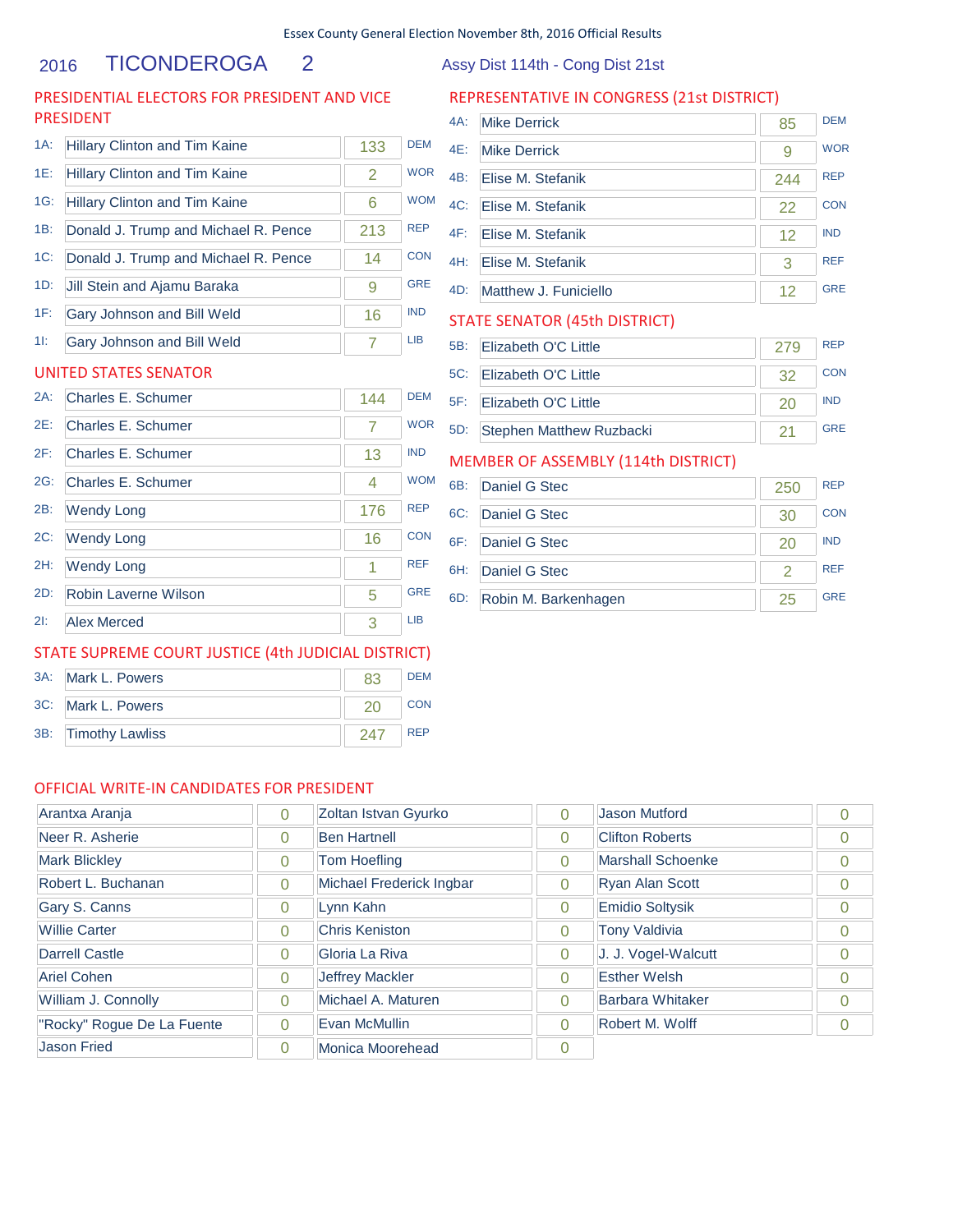# 2016 TICONDEROGA 3 Assy Dist 114th - Cong Dist 21st

# PRESIDENTIAL ELECTORS FOR PRESIDENT AND VICE PRESIDENT

| $1A$ : | <b>Hillary Clinton and Tim Kaine</b> | 96  | <b>DFM</b> |
|--------|--------------------------------------|-----|------------|
| $1E$ : | Hillary Clinton and Tim Kaine        | 6   | <b>WOR</b> |
| $1G$ : | Hillary Clinton and Tim Kaine        | 3   | <b>WOM</b> |
| 1B:    | Donald J. Trump and Michael R. Pence | 126 | <b>REP</b> |
| $1C$ : | Donald J. Trump and Michael R. Pence | 7   | <b>CON</b> |
| $1D$ : | Jill Stein and Ajamu Baraka          | 2   | <b>GRE</b> |
| 1F:    | Gary Johnson and Bill Weld           | 4   | <b>IND</b> |
| 11:    | Gary Johnson and Bill Weld           | 1   | <b>LIB</b> |
|        |                                      |     |            |

# UNITED STATES SENATOR

| $2A$ : | Charles E. Schumer                                                                                                                                                                                                                                                                                          | 124            | <b>DEM</b> |
|--------|-------------------------------------------------------------------------------------------------------------------------------------------------------------------------------------------------------------------------------------------------------------------------------------------------------------|----------------|------------|
| 2E:    | Charles E. Schumer                                                                                                                                                                                                                                                                                          | 6              | <b>WOR</b> |
| 2F:    | Charles E. Schumer                                                                                                                                                                                                                                                                                          | 5              | <b>IND</b> |
| $2G$ : | Charles E. Schumer                                                                                                                                                                                                                                                                                          | $\overline{2}$ | <b>WOM</b> |
| 2B:    | <b>Wendy Long</b>                                                                                                                                                                                                                                                                                           | 92             | <b>REP</b> |
| $2C$ : | <b>Wendy Long</b>                                                                                                                                                                                                                                                                                           | 8              | <b>CON</b> |
| 2H:    | <b>Wendy Long</b>                                                                                                                                                                                                                                                                                           | ∩              | <b>REF</b> |
| 2D:    | Robin Laverne Wilson                                                                                                                                                                                                                                                                                        | 1              | <b>GRE</b> |
| 2!     | <b>Alex Merced</b>                                                                                                                                                                                                                                                                                          | 1              | <b>LIB</b> |
|        | $C = \{x \in C :  x  \leq 1,  x  \leq 2,  x  \leq 1,  x  \leq 2,  x  \leq 1,  x  \leq 2,  x  \leq 2,  x  \leq 2,  x  \leq 2,  x  \leq 2,  x  \leq 2,  x  \leq 2,  x  \leq 2,  x  \leq 2,  x  \leq 2,  x  \leq 2,  x  \leq 2,  x  \leq 2,  x  \leq 2,  x  \leq 2,  x  \leq 2,  x  \leq 2,  x  \leq 2,  x  \$ |                |            |

# STATE SUPREME COURT JUSTICE (4th JUDICIAL DISTRICT)

| $3A$ : | Mark L. Powers      |     | <b>DEM</b> |
|--------|---------------------|-----|------------|
|        | 3C: Mark L. Powers  |     | <b>CON</b> |
|        | 3B: Timothy Lawliss | 148 | <b>RFP</b> |

# REPRESENTATIVE IN CONGRESS (21st DISTRICT)

| 4A:    | <b>Mike Derrick</b>   | 72  | <b>DEM</b> |
|--------|-----------------------|-----|------------|
| 4E:    | <b>Mike Derrick</b>   | 5   | <b>WOR</b> |
| 4B:    | Elise M. Stefanik     | 150 | <b>RFP</b> |
| $4C$ : | Elise M. Stefanik     | 11  | <b>CON</b> |
| 4F:    | Elise M. Stefanik     | 2   | <b>IND</b> |
| 4H:    | Elise M. Stefanik     | 1   | <b>REF</b> |
| 4D:    | Matthew J. Funiciello | 3   | <b>GRE</b> |

# STATE SENATOR (45th DISTRICT)

| 5B: Elizabeth O'C Little     | 185 | <b>REP</b> |
|------------------------------|-----|------------|
| 5C: Elizabeth O'C Little     | 15  | <b>CON</b> |
| 5F: Elizabeth O'C Little     | 12  | <b>IND</b> |
| 5D: Stephen Matthew Ruzbacki | 20. | <b>GRF</b> |

# MEMBER OF ASSEMBLY (114th DISTRICT)

| 6B: | Daniel G Stec        | 167 | <b>REP</b> |
|-----|----------------------|-----|------------|
|     | 6C: Daniel G Stec    | 14  | <b>CON</b> |
| 6F: | Daniel G Stec        | 11  | <b>IND</b> |
| 6H: | Daniel G Stec        |     | <b>REF</b> |
| 6D: | Robin M. Barkenhagen | 24  | <b>GRE</b> |

| Arantxa Aranja             | 0              | Zoltan Istvan Gyurko     | 0              | Jason Mutford           | 0              |
|----------------------------|----------------|--------------------------|----------------|-------------------------|----------------|
| Neer R. Asherie            | 0              | <b>Ben Hartnell</b>      | 0              | <b>Clifton Roberts</b>  | 0              |
| <b>Mark Blickley</b>       | 0              | <b>Tom Hoefling</b>      | 0              | Marshall Schoenke       | 0              |
| Robert L. Buchanan         | 0              | Michael Frederick Ingbar | 0              | <b>Ryan Alan Scott</b>  | 0              |
| Gary S. Canns              | 0              | Lynn Kahn                | 0              | <b>Emidio Soltysik</b>  | $\overline{0}$ |
| <b>Willie Carter</b>       | 0              | <b>Chris Keniston</b>    | $\overline{0}$ | <b>Tony Valdivia</b>    | 0              |
| <b>Darrell Castle</b>      | 0              | Gloria La Riva           | $\Omega$       | J. J. Vogel-Walcutt     | O              |
| Ariel Cohen                | $\overline{0}$ | <b>Jeffrey Mackler</b>   | 0              | <b>Esther Welsh</b>     | 0              |
| William J. Connolly        | 0              | Michael A. Maturen       | 0              | <b>Barbara Whitaker</b> | 0              |
| "Rocky" Rogue De La Fuente | $\Omega$       | Evan McMullin            | $\Omega$       | Robert M. Wolff         |                |
| Jason Fried                | 0              | Monica Moorehead         | 0              |                         |                |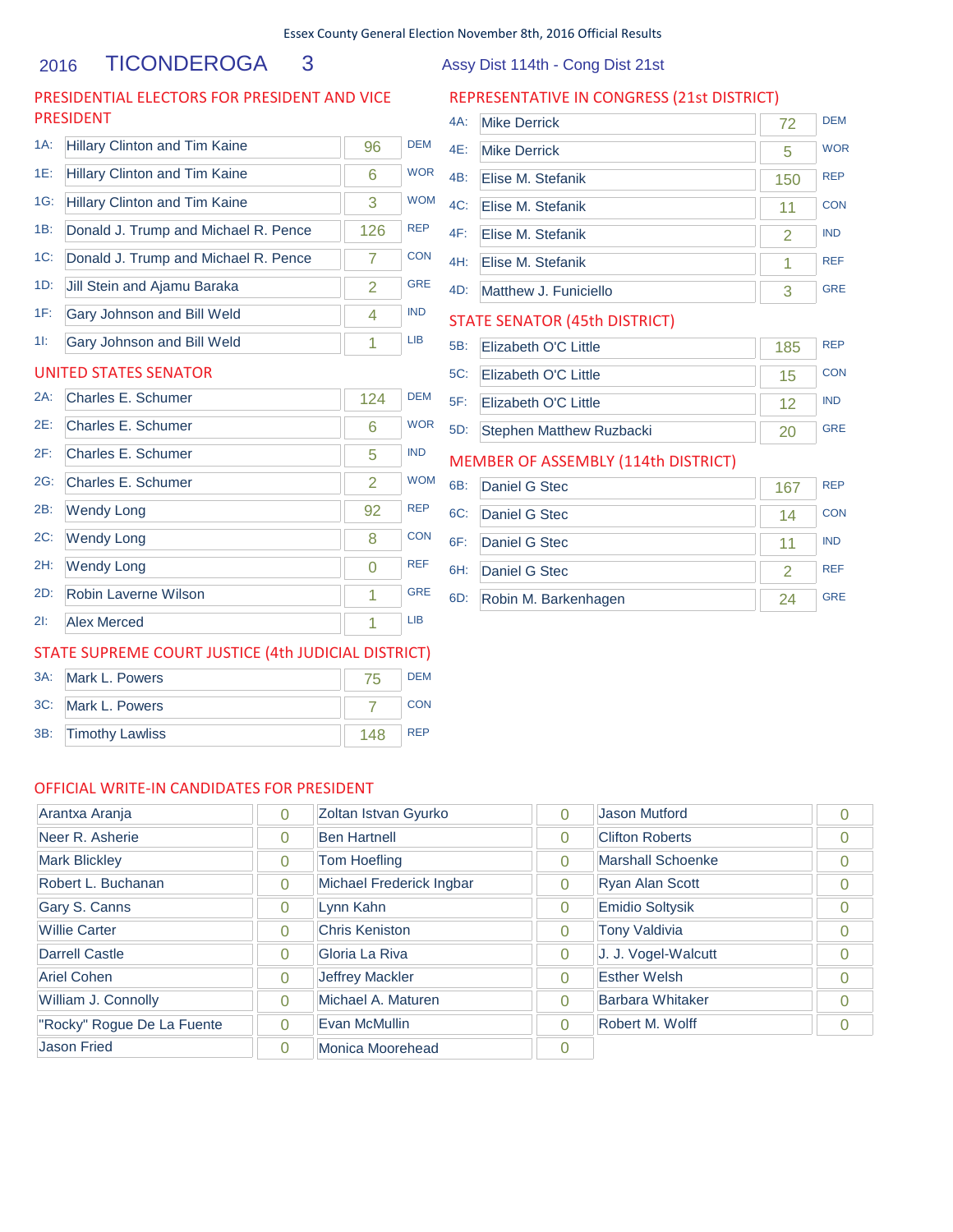# 2016 TICONDEROGA 4 Assy Dist 114th - Cong Dist 21st

# PRESIDENTIAL ELECTORS FOR PRESIDENT AND VICE PRESIDENT

| $1A$ : | Hillary Clinton and Tim Kaine        | 94  | <b>DEM</b> |
|--------|--------------------------------------|-----|------------|
| $1E$ : | Hillary Clinton and Tim Kaine        | 3   | <b>WOR</b> |
| $1G$ : | <b>Hillary Clinton and Tim Kaine</b> | 2   | <b>WOM</b> |
| 1B:    | Donald J. Trump and Michael R. Pence | 231 | <b>REP</b> |
| 1C:    | Donald J. Trump and Michael R. Pence | 14  | <b>CON</b> |
| $1D$ : | Jill Stein and Ajamu Baraka          | 3   | GRF        |
| $1F$ : | Gary Johnson and Bill Weld           | 6   | <b>IND</b> |
| 11:    | Gary Johnson and Bill Weld           | 1   | <b>LIB</b> |
|        |                                      |     |            |

# UNITED STATES SENATOR

| $2A$ : | Charles E. Schumer                                    | 116 | <b>DEM</b> |
|--------|-------------------------------------------------------|-----|------------|
| 2E:    | Charles E. Schumer                                    | 11  | <b>WOR</b> |
| 2F:    | Charles E. Schumer                                    | 8   | <b>IND</b> |
| $2G$ : | Charles E. Schumer                                    | 2   | <b>WOM</b> |
| 2B:    | <b>Wendy Long</b>                                     | 171 | <b>REP</b> |
| $2C$ : | <b>Wendy Long</b>                                     | 13  | <b>CON</b> |
| 2H:    | <b>Wendy Long</b>                                     | 1   | <b>REF</b> |
| $2D$ : | Robin Laverne Wilson                                  | 1   | <b>GRE</b> |
| 2!     | Alex Merced                                           | 2   | <b>LIB</b> |
|        | CTATE CHODEMIE COUDT HICTICE (A.L. HIDICIAL DICTDICT) |     |            |

### STATE SUPREME COURT JUSTICE (4th JUDICIAL DISTRICT)

| 3A: Mark L. Powers  | <b>DEM</b> |
|---------------------|------------|
| 3C: Mark L. Powers  | <b>CON</b> |
| 3B: Timothy Lawliss | <b>RFP</b> |

# REPRESENTATIVE IN CONGRESS (21st DISTRICT)

| 4A:    | <b>Mike Derrick</b>   | 62  | <b>DEM</b> |
|--------|-----------------------|-----|------------|
| 4E:    | <b>Mike Derrick</b>   |     | <b>WOR</b> |
| 4B:    | Elise M. Stefanik     | 234 | <b>REP</b> |
| $4C$ : | Elise M. Stefanik     | 14  | <b>CON</b> |
| 4F:    | Elise M. Stefanik     | 11  | <b>IND</b> |
| 4H:    | Elise M. Stefanik     | 2   | <b>REF</b> |
| 4D:    | Matthew J. Funiciello | 6   | <b>GRE</b> |

# STATE SENATOR (45th DISTRICT)

| 5B: Elizabeth O'C Little     | 257 | <b>REP</b> |
|------------------------------|-----|------------|
| 5C: Elizabeth O'C Little     | 26  | <b>CON</b> |
| 5F: Elizabeth O'C Little     |     | <b>IND</b> |
| 5D: Stephen Matthew Ruzbacki | 16  | <b>GRF</b> |

# MEMBER OF ASSEMBLY (114th DISTRICT)

| 6B: | Daniel G Stec        | 228 | <b>REP</b> |
|-----|----------------------|-----|------------|
|     | 6C: Daniel G Stec    | 23  | <b>CON</b> |
| 6F: | Daniel G Stec        | 18  | <b>IND</b> |
| 6H: | Daniel G Stec        |     | <b>REF</b> |
| 6D: | Robin M. Barkenhagen | 20  | <b>GRE</b> |

| Arantxa Aranja             | 0 | Zoltan Istvan Gyurko     | 0        | Jason Mutford          | 0 |
|----------------------------|---|--------------------------|----------|------------------------|---|
| Neer R. Asherie            | 0 | <b>Ben Hartnell</b>      | 0        | <b>Clifton Roberts</b> | 0 |
| <b>Mark Blickley</b>       | 0 | <b>Tom Hoefling</b>      | 0        | Marshall Schoenke      | 0 |
| Robert L. Buchanan         | 0 | Michael Frederick Ingbar | 0        | <b>Ryan Alan Scott</b> | 0 |
| Gary S. Canns              | 0 | Lynn Kahn                | $\Omega$ | <b>Emidio Soltysik</b> | 0 |
| <b>Willie Carter</b>       | 0 | <b>Chris Keniston</b>    | $\Omega$ | <b>Tony Valdivia</b>   | 0 |
| Darrell Castle             | 0 | Gloria La Riva           | 0        | J. J. Vogel-Walcutt    | 0 |
| Ariel Cohen                | 0 | <b>Jeffrey Mackler</b>   | 0        | <b>Esther Welsh</b>    | 0 |
| William J. Connolly        | 0 | Michael A. Maturen       | 0        | Barbara Whitaker       | 0 |
| "Rocky" Rogue De La Fuente | 0 | Evan McMullin            | 0        | Robert M. Wolff        | O |
| <b>Jason Fried</b>         | 0 | Monica Moorehead         | 0        |                        |   |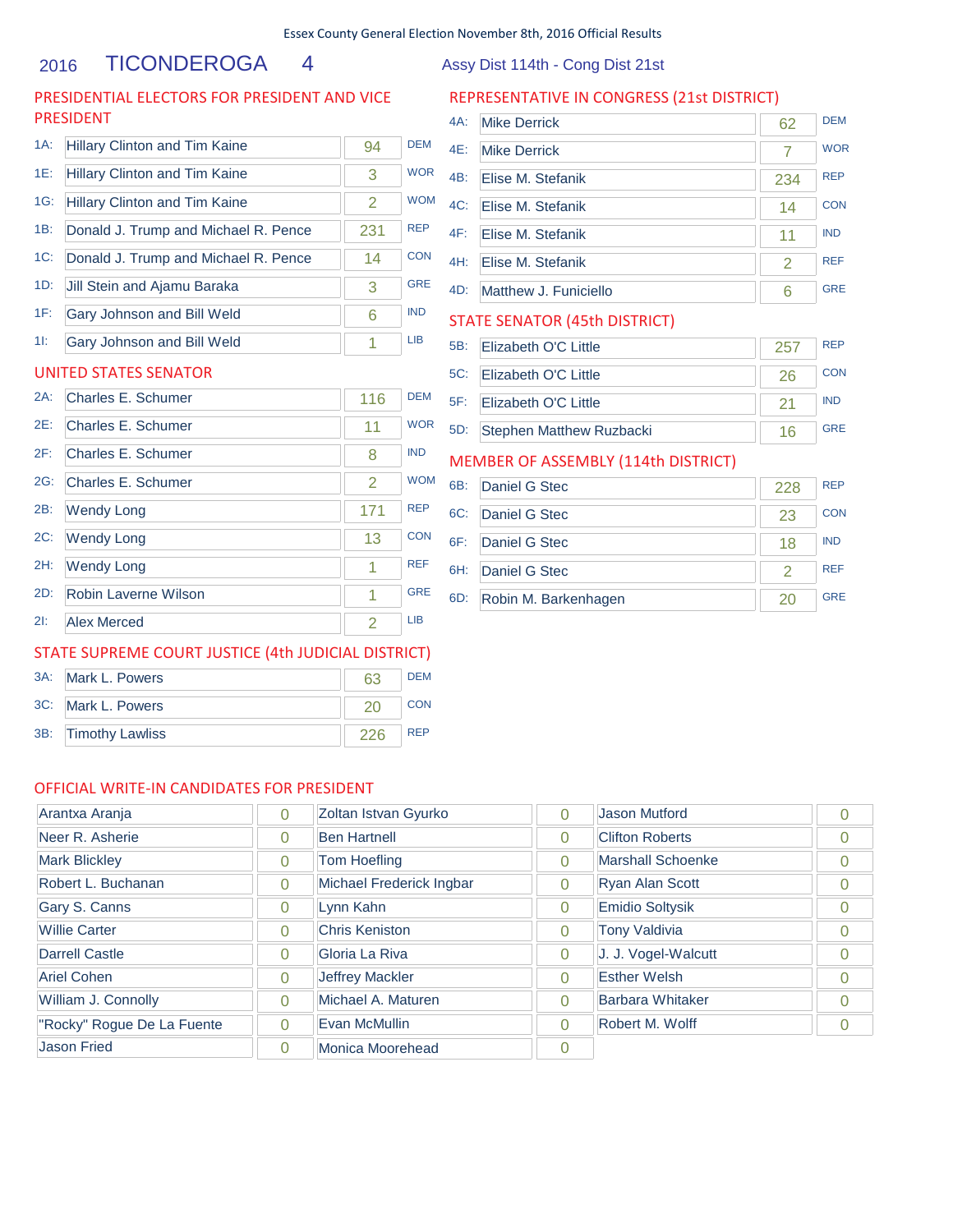# 2016 TICONDEROGA 5 Assy Dist 114th - Cong Dist 21st

# PRESIDENTIAL ELECTORS FOR PRESIDENT AND VICE PRESIDENT

| $1A$ :         | <b>Hillary Clinton and Tim Kaine</b> | 101 | <b>DEM</b> |
|----------------|--------------------------------------|-----|------------|
| 1E:            | <b>Hillary Clinton and Tim Kaine</b> | 3   | <b>WOR</b> |
| 1G:            | <b>Hillary Clinton and Tim Kaine</b> | 1   | <b>WOM</b> |
| 1B:            | Donald J. Trump and Michael R. Pence | 143 | <b>REP</b> |
| 1C:            | Donald J. Trump and Michael R. Pence | 9   | <b>CON</b> |
| 1D:            | Jill Stein and Ajamu Baraka          | 4   | GRF        |
| 1F:            | Gary Johnson and Bill Weld           | 14  | <b>IND</b> |
| 1 <sub>1</sub> | Gary Johnson and Bill Weld           | 1   | <b>LIB</b> |
|                |                                      |     |            |

### UNITED STATES SENATOR

| $2A^2$ | Charles E. Schumer                                   | 116 | <b>DEM</b> |
|--------|------------------------------------------------------|-----|------------|
| 2E:    | Charles E. Schumer                                   | 7   | <b>WOR</b> |
| 2F:    | Charles E. Schumer                                   | 10  | <b>IND</b> |
| 2G:    | Charles E. Schumer                                   | 1   | <b>WOM</b> |
| 2B:    | <b>Wendy Long</b>                                    | 114 | <b>REP</b> |
| $2C$ : | <b>Wendy Long</b>                                    | 8   | <b>CON</b> |
| 2H:    | <b>Wendy Long</b>                                    | 0   | <b>REF</b> |
| 2D:    | Robin Laverne Wilson                                 | 5   | <b>GRE</b> |
| $2$ :  | <b>Alex Merced</b>                                   | 2   | <b>LIB</b> |
|        | CTATE CHODEMIE COUDT HICTICE (4th HIDICIAL DICTDICT) |     |            |

### STATE SUPREME COURT JUSTICE (4th JUDICIAL DISTRICT)

| 3A: Mark L. Powers  |     | <b>DEM</b> |
|---------------------|-----|------------|
| 3C: Mark L. Powers  |     | <b>CON</b> |
| 3B: Timothy Lawliss | 169 | <b>REP</b> |

# REPRESENTATIVE IN CONGRESS (21st DISTRICT)

| 4A:    | <b>Mike Derrick</b>   | 76  | <b>DEM</b> |
|--------|-----------------------|-----|------------|
| 4E:    | <b>Mike Derrick</b>   |     | <b>WOR</b> |
| 4B:    | Elise M. Stefanik     | 162 | <b>REP</b> |
| $4C$ : | Elise M. Stefanik     | 10  | <b>CON</b> |
| 4F:    | Elise M. Stefanik     | 4   | <b>IND</b> |
| 4H:    | Elise M. Stefanik     | Ω   | <b>RFF</b> |
| 4D:    | Matthew J. Funiciello | 12  | <b>GRE</b> |

# STATE SENATOR (45th DISTRICT)

| 5B: Elizabeth O'C Little     | 203 | <b>REP</b> |
|------------------------------|-----|------------|
| 5C: Elizabeth O'C Little     |     | <b>CON</b> |
| 5F: Elizabeth O'C Little     | 15  | <b>IND</b> |
| 5D: Stephen Matthew Ruzbacki |     | <b>GRE</b> |

# MEMBER OF ASSEMBLY (114th DISTRICT)

| 6B: | Daniel G Stec        | 191 | <b>REP</b> |
|-----|----------------------|-----|------------|
|     | 6C: Daniel G Stec    | 13  | <b>CON</b> |
| 6F: | Daniel G Stec        | 12  | <b>IND</b> |
| 6H: | Daniel G Stec        |     | <b>REF</b> |
| 6D: | Robin M. Barkenhagen | 18  | <b>GRE</b> |

| Arantxa Aranja             | 0              | Zoltan Istvan Gyurko     | 0              | Jason Mutford           | 0              |
|----------------------------|----------------|--------------------------|----------------|-------------------------|----------------|
| Neer R. Asherie            | 0              | <b>Ben Hartnell</b>      | 0              | <b>Clifton Roberts</b>  | 0              |
| <b>Mark Blickley</b>       | 0              | <b>Tom Hoefling</b>      | 0              | Marshall Schoenke       | 0              |
| Robert L. Buchanan         | 0              | Michael Frederick Ingbar | 0              | <b>Ryan Alan Scott</b>  | 0              |
| Gary S. Canns              | 0              | Lynn Kahn                | 0              | <b>Emidio Soltysik</b>  | $\overline{0}$ |
| <b>Willie Carter</b>       | 0              | <b>Chris Keniston</b>    | $\overline{0}$ | <b>Tony Valdivia</b>    | 0              |
| <b>Darrell Castle</b>      | 0              | Gloria La Riva           | $\Omega$       | J. J. Vogel-Walcutt     | O              |
| Ariel Cohen                | $\overline{0}$ | <b>Jeffrey Mackler</b>   | 0              | <b>Esther Welsh</b>     | 0              |
| William J. Connolly        | 0              | Michael A. Maturen       | 0              | <b>Barbara Whitaker</b> | 0              |
| "Rocky" Rogue De La Fuente | $\Omega$       | Evan McMullin            | $\Omega$       | Robert M. Wolff         |                |
| Jason Fried                | 0              | Monica Moorehead         | 0              |                         |                |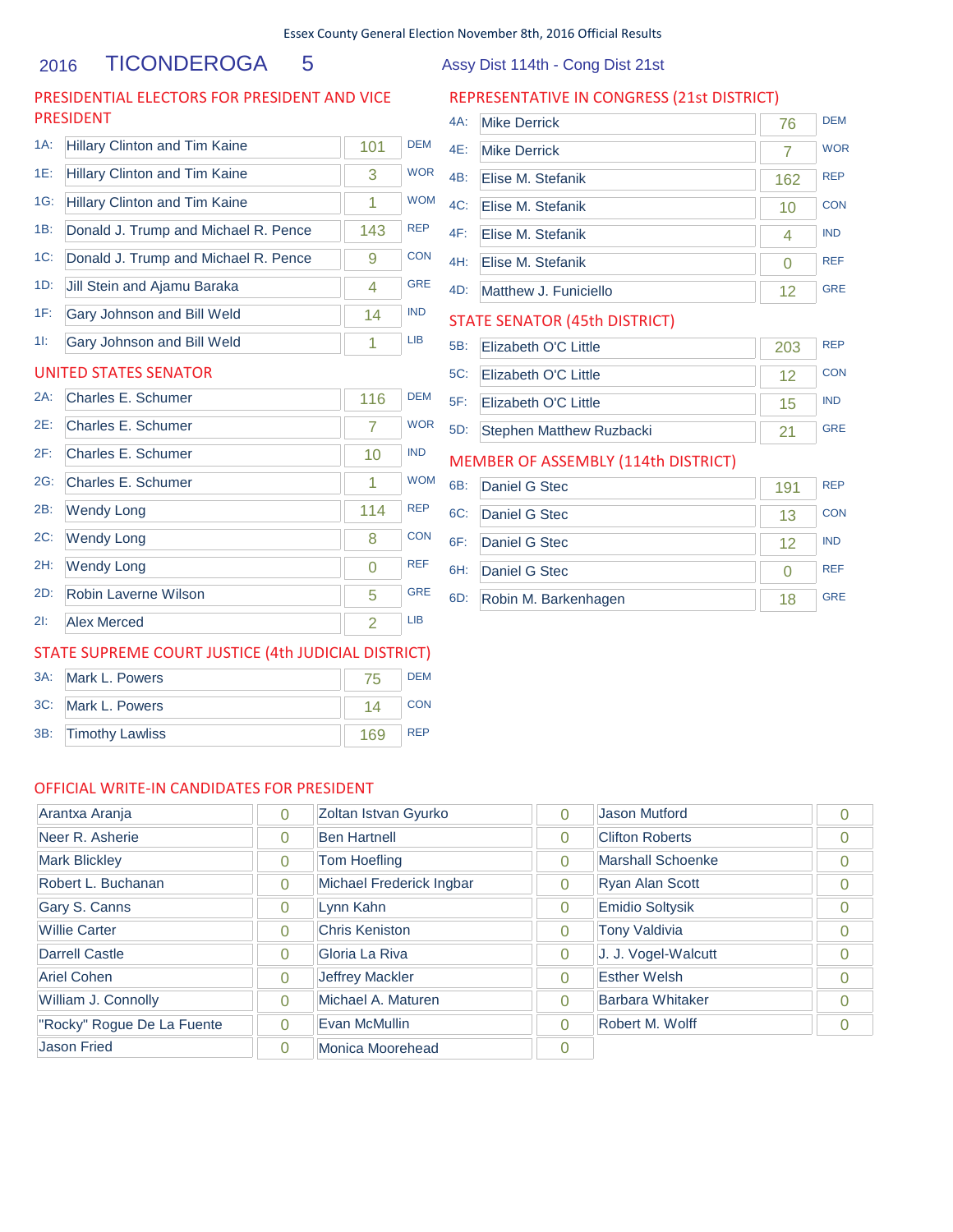# 2016 TICONDEROGA 6 Assy Dist 114th - Cong Dist 21st

# PRESIDENTIAL ELECTORS FOR PRESIDENT AND VICE PRESIDENT

| $1A$ :                | <b>Hillary Clinton and Tim Kaine</b> | 91  | <b>DEM</b> |  |  |  |
|-----------------------|--------------------------------------|-----|------------|--|--|--|
| 1E:                   | <b>Hillary Clinton and Tim Kaine</b> | 3   | <b>WOR</b> |  |  |  |
| $1G$ :                | Hillary Clinton and Tim Kaine        | 1   | <b>WOM</b> |  |  |  |
| 1B:                   | Donald J. Trump and Michael R. Pence | 134 | <b>REP</b> |  |  |  |
| 1C:                   | Donald J. Trump and Michael R. Pence | 9   | <b>CON</b> |  |  |  |
| $1D$ :                | Jill Stein and Ajamu Baraka          | 5   | <b>GRE</b> |  |  |  |
| 1F:                   | Gary Johnson and Bill Weld           | 10  | <b>IND</b> |  |  |  |
| 1 <sub>1</sub>        | Gary Johnson and Bill Weld           | 6   | <b>LIB</b> |  |  |  |
| UNITED STATES SENATOR |                                      |     |            |  |  |  |

# 2A: Charles E. Schumer 104 DEM 2B: Wendy Long 104 REP 2C: Wendy Long 6 **CON** 2D: Robin Laverne Wilson 6 GRE 2E: Charles E. Schumer 5 WOR 2F: Charles E. Schumer 5 IND 2G: Charles E. Schumer 3 WOM 2H: Wendy Long 2N: 2 REF 2I: Alex Merced 5 LIB

# STATE SUPREME COURT JUSTICE (4th JUDICIAL DISTRICT)

| $3A$ : | Mark L. Powers      |     | <b>DFM</b> |
|--------|---------------------|-----|------------|
|        | 3C: Mark L. Powers  |     | <b>CON</b> |
|        | 3B: Timothy Lawliss | 147 | <b>RFP</b> |

# REPRESENTATIVE IN CONGRESS (21st DISTRICT)

| 4A:    | <b>Mike Derrick</b>   | 71  | <b>DEM</b> |
|--------|-----------------------|-----|------------|
| 4E:    | <b>Mike Derrick</b>   | 5   | <b>WOR</b> |
| 4B:    | Elise M. Stefanik     | 146 | <b>REP</b> |
| $4C$ : | Elise M. Stefanik     |     | <b>CON</b> |
| 4F:    | Elise M. Stefanik     | 4   | <b>IND</b> |
| 4H:    | Elise M. Stefanik     | 4   | <b>RFF</b> |
| 4D:    | Matthew J. Funiciello | 12  | <b>GRE</b> |

### STATE SENATOR (45th DISTRICT)

| 5B: Elizabeth O'C Little     | 178 | <b>REP</b> |
|------------------------------|-----|------------|
| 5C: Elizabeth O'C Little     |     | <b>CON</b> |
| 5F: Elizabeth O'C Little     | 1 Q | <b>IND</b> |
| 5D: Stephen Matthew Ruzbacki |     | <b>GRF</b> |

# MEMBER OF ASSEMBLY (114th DISTRICT)

| 6B: | Daniel G Stec        | 162 | <b>REP</b> |
|-----|----------------------|-----|------------|
|     | 6C: Daniel G Stec    |     | <b>CON</b> |
| 6F: | Daniel G Stec        | 10  | <b>IND</b> |
| 6H: | Daniel G Stec        |     | <b>REF</b> |
| 6D: | Robin M. Barkenhagen | 25  | <b>GRE</b> |

| Arantxa Aranja             | $\overline{0}$ | Zoltan Istvan Gyurko     | 0        | Jason Mutford           | 0              |
|----------------------------|----------------|--------------------------|----------|-------------------------|----------------|
| Neer R. Asherie            | $\overline{0}$ | <b>Ben Hartnell</b>      | 0        | <b>Clifton Roberts</b>  | 0              |
| <b>Mark Blickley</b>       | $\overline{0}$ | <b>Tom Hoefling</b>      | $\Omega$ | Marshall Schoenke       | 0              |
| Robert L. Buchanan         | 0              | Michael Frederick Ingbar | 0        | <b>Ryan Alan Scott</b>  | 0              |
| Gary S. Canns              | 0              | Lynn Kahn                | $\Omega$ | <b>Emidio Soltysik</b>  | $\overline{0}$ |
| <b>Willie Carter</b>       | 0              | <b>Chris Keniston</b>    | 0        | <b>Tony Valdivia</b>    | 0              |
| Darrell Castle             | $\overline{0}$ | Gloria La Riva           | $\Omega$ | J. J. Vogel-Walcutt     | O              |
| Ariel Cohen                | $\overline{0}$ | <b>Jeffrey Mackler</b>   | $\Omega$ | <b>Esther Welsh</b>     | 0              |
| William J. Connolly        | $\Omega$       | Michael A. Maturen       | $\Omega$ | <b>Barbara Whitaker</b> | 0              |
| "Rocky" Rogue De La Fuente | $\Omega$       | Evan McMullin            | 2        | Robert M. Wolff         |                |
| Jason Fried                | 0              | Monica Moorehead         | 0        |                         |                |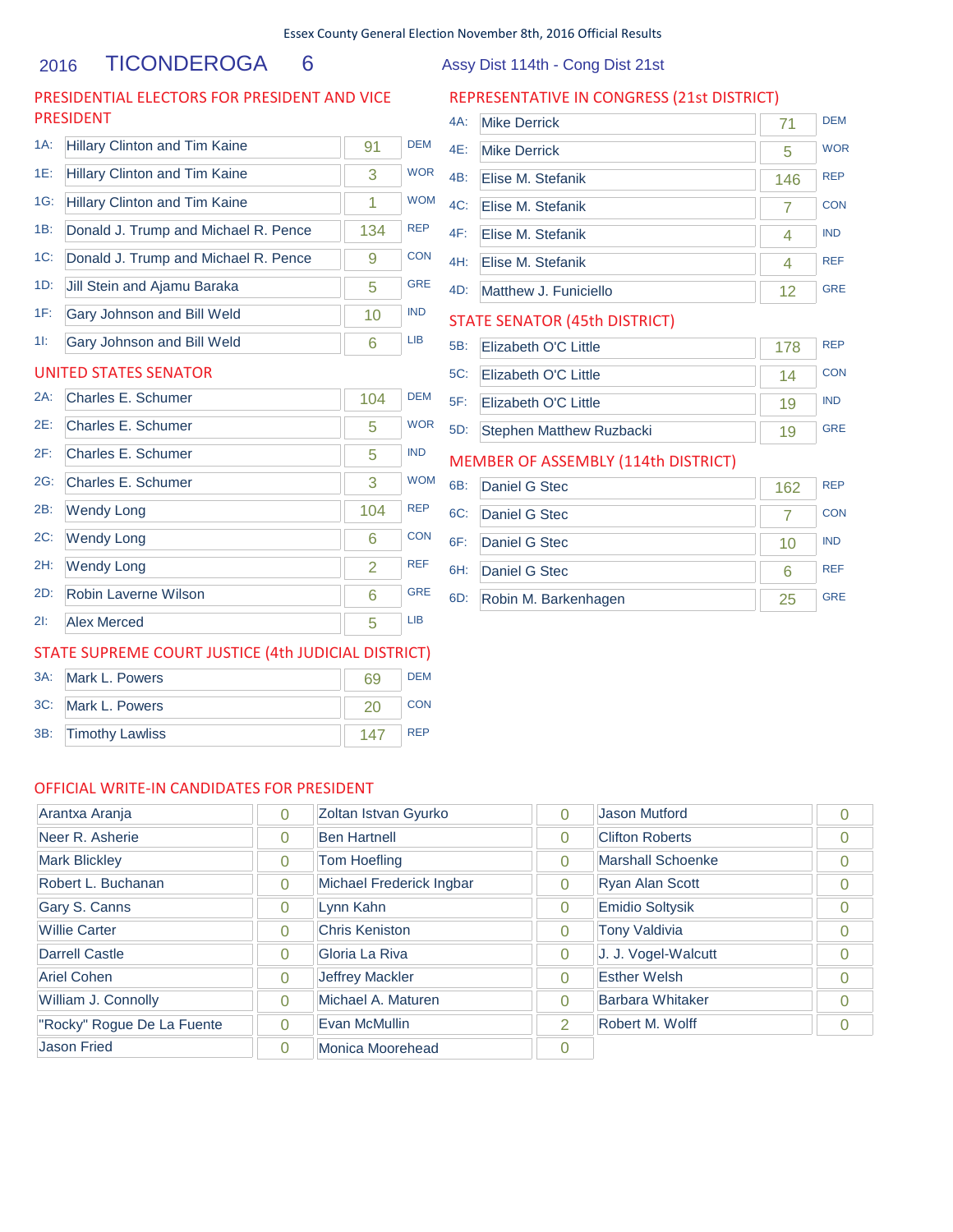#### WESTPORT 2016

# PRESIDENTIAL ELECTORS FOR PRESIDENT AND VICE PRESIDENT

| $1A$ :                | Hillary Clinton and Tim Kaine        | 374 | <b>DEM</b> |  |  |
|-----------------------|--------------------------------------|-----|------------|--|--|
| $1E$ :                | Hillary Clinton and Tim Kaine        | 11  | <b>WOR</b> |  |  |
| $1G$ :                | Hillary Clinton and Tim Kaine        | 10  | <b>WOM</b> |  |  |
| 1B:                   | Donald J. Trump and Michael R. Pence | 265 | <b>REP</b> |  |  |
| 1C:                   | Donald J. Trump and Michael R. Pence | 13  | <b>CON</b> |  |  |
| 1D:                   | Jill Stein and Ajamu Baraka          | 21  | <b>GRE</b> |  |  |
| 1F:                   | Gary Johnson and Bill Weld           | 21  | <b>IND</b> |  |  |
| $11$ :                | Gary Johnson and Bill Weld           | 11  | <b>LIB</b> |  |  |
| UNITED STATES SENATOR |                                      |     |            |  |  |

# 2A: Charles E. Schumer 359 DEM 2B: Wendy Long 238 REP 2C: Wendy Long 2012 14 CON 2D: Robin Laverne Wilson 24 GRE 2E: Charles E. Schumer 24 WOR 2F: Charles E. Schumer 8 IND 2G: Charles E. Schumer 11 WOM 2H: Wendy Long 2 REF 2I: Alex Merced 5 LIB

# STATE SUPREME COURT JUSTICE (4th JUDICIAL DISTRICT)

| 3A: | Mark L. Powers      | 269 | <b>DFM</b> |
|-----|---------------------|-----|------------|
|     | 3C: Mark L. Powers  |     | CON        |
|     | 3B: Timothy Lawliss | 366 | <b>RFP</b> |

# REPRESENTATIVE IN CONGRESS (21st DISTRICT)

| 4A: | <b>Mike Derrick</b>   | 303 | <b>DEM</b> |
|-----|-----------------------|-----|------------|
| 4E: | <b>Mike Derrick</b>   | 26  | <b>WOR</b> |
| 4B: | Elise M. Stefanik     | 318 | <b>REP</b> |
| 4C: | Elise M. Stefanik     | 21  | <b>CON</b> |
| 4F: | Elise M. Stefanik     | 11  | <b>IND</b> |
| 4H: | Elise M. Stefanik     | 6   | <b>REF</b> |
| 4D: | Matthew J. Funiciello | 28  | <b>GRE</b> |

### STATE SENATOR (45th DISTRICT)

| 5B: Elizabeth O'C Little     | 442 | <b>REP</b> |
|------------------------------|-----|------------|
| 5C: Elizabeth O'C Little     | 35  | <b>CON</b> |
| 5F: Elizabeth O'C Little     | 64  | <b>IND</b> |
| 5D: Stephen Matthew Ruzbacki |     | <b>GRE</b> |

# MEMBER OF ASSEMBLY (114th DISTRICT)

| 6B: | Daniel G Stec        | 398 | <b>REP</b> |
|-----|----------------------|-----|------------|
| 6C: | Daniel G Stec        | 28  | <b>CON</b> |
| 6F: | Daniel G Stec        | 48  | <b>IND</b> |
| 6H: | Daniel G Stec        | З   | <b>REF</b> |
| 6D: | Robin M. Barkenhagen | 108 | <b>GRE</b> |

| Arantxa Aranja             | $\overline{0}$ | Zoltan Istvan Gyurko     | 0              | Jason Mutford            | O |
|----------------------------|----------------|--------------------------|----------------|--------------------------|---|
| Neer R. Asherie            | $\overline{0}$ | <b>Ben Hartnell</b>      | 0              | <b>Clifton Roberts</b>   | 0 |
| <b>Mark Blickley</b>       | $\overline{0}$ | <b>Tom Hoefling</b>      | 0              | <b>Marshall Schoenke</b> | 0 |
| Robert L. Buchanan         | $\overline{0}$ | Michael Frederick Ingbar | 0              | Ryan Alan Scott          | 0 |
| Gary S. Canns              | $\overline{0}$ | Lynn Kahn                | 0              | <b>Emidio Soltysik</b>   | 0 |
| <b>Willie Carter</b>       | $\Omega$       | <b>Chris Keniston</b>    | $\Omega$       | <b>Tony Valdivia</b>     | Ω |
| Darrell Castle             | $\overline{0}$ | Gloria La Riva           | $\Omega$       | J. J. Vogel-Walcutt      | 0 |
| Ariel Cohen                | $\overline{0}$ | Jeffrey Mackler          | $\Omega$       | <b>Esther Welsh</b>      | 0 |
| William J. Connolly        | $\overline{0}$ | Michael A. Maturen       | $\overline{2}$ | <b>Barbara Whitaker</b>  | 0 |
| "Rocky" Rogue De La Fuente | $\Omega$       | Evan McMullin            | 3              | Robert M. Wolff          | 0 |
| <b>Jason Fried</b>         | $\Omega$       | <b>Monica Moorehead</b>  | 0              |                          |   |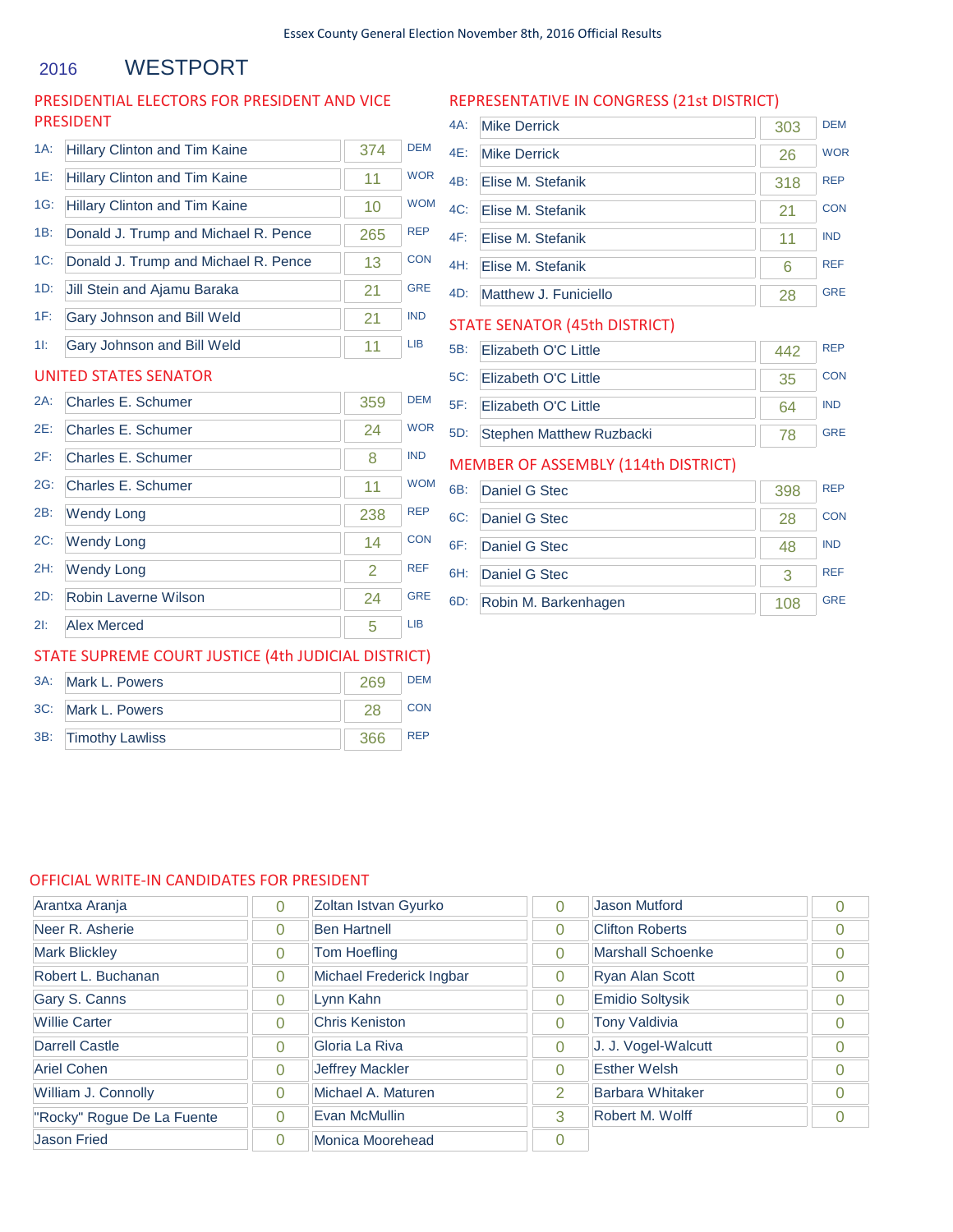# 2016 WESTPORT 1 Assy Dist 114th - Cong Dist 21st

# PRESIDENTIAL ELECTORS FOR PRESIDENT AND VICE PRESIDENT

| $1A$ :         | <b>Hillary Clinton and Tim Kaine</b> | 114 | <b>DEM</b> |
|----------------|--------------------------------------|-----|------------|
| 1E:            | <b>Hillary Clinton and Tim Kaine</b> | 2   | <b>WOR</b> |
| 1G:            | <b>Hillary Clinton and Tim Kaine</b> | 1   | <b>WOM</b> |
| $1B$ :         | Donald J. Trump and Michael R. Pence | 69  | <b>REP</b> |
| 1C:            | Donald J. Trump and Michael R. Pence | 3   | <b>CON</b> |
| 1D:            | Jill Stein and Ajamu Baraka          | 1   | <b>GRE</b> |
| $1F$ :         | Gary Johnson and Bill Weld           | 3   | <b>IND</b> |
| 1 <sub>1</sub> | Gary Johnson and Bill Weld           | 1   | <b>LIB</b> |

# UNITED STATES SENATOR

| $2A^2$                                              | Charles E. Schumer   | 110            | <b>DEM</b> |  |  |
|-----------------------------------------------------|----------------------|----------------|------------|--|--|
| 2E:                                                 | Charles E. Schumer   | $\overline{2}$ | <b>WOR</b> |  |  |
| 2F:                                                 | Charles E. Schumer   | 4              | <b>IND</b> |  |  |
| $2G$ :                                              | Charles E. Schumer   | 1              | <b>WOM</b> |  |  |
| 2B:                                                 | <b>Wendy Long</b>    | 55             | <b>REP</b> |  |  |
| $2C$ :                                              | <b>Wendy Long</b>    | 3              | <b>CON</b> |  |  |
| 2H:                                                 | <b>Wendy Long</b>    | 0              | <b>REF</b> |  |  |
| 2D:                                                 | Robin Laverne Wilson | 8              | <b>GRE</b> |  |  |
| 2!                                                  | Alex Merced          | $\overline{2}$ | <b>LIB</b> |  |  |
| STATE SUPREME COURT JUSTICE (4th JUDICIAL DISTRICT) |                      |                |            |  |  |

# REPRESENTATIVE IN CONGRESS (21st DISTRICT)

| 4A:             | <b>Mike Derrick</b>           | 87             | <b>DEM</b> |
|-----------------|-------------------------------|----------------|------------|
| 4E:             | <b>Mike Derrick</b>           | 2              | <b>WOR</b> |
| 4B:             | Elise M. Stefanik             | 90             | <b>REP</b> |
| $4C$ :          | Elise M. Stefanik             | 5              | <b>CON</b> |
| 4F:             | Elise M. Stefanik             | $\overline{2}$ | <b>IND</b> |
| 4H <sub>1</sub> | Elise M. Stefanik             | 2              | <b>REF</b> |
| $4D$ :          | Matthew J. Funiciello         | 8              | <b>GRE</b> |
|                 | STATE SENATOR (45th DISTRICT) |                |            |

| 5B: Elizabeth O'C Little     | 118 | <b>RFP</b> |
|------------------------------|-----|------------|
| 5C: Elizabeth O'C Little     |     | <b>CON</b> |
| 5F: Elizabeth O'C Little     |     | <b>IND</b> |
| 5D: Stephen Matthew Ruzbacki |     | <b>GRF</b> |

# MEMBER OF ASSEMBLY (114th DISTRICT)

| 6B: | Daniel G Stec        | 103 | <b>REP</b> |
|-----|----------------------|-----|------------|
|     | 6C: Daniel G Stec    |     | <b>CON</b> |
| 6F: | Daniel G Stec        | 11  | <b>IND</b> |
| 6H: | Daniel G Stec        |     | <b>REF</b> |
| 6D: | Robin M. Barkenhagen | 29  | <b>GRE</b> |

# STATE SUPREME COURT JUSTICE (4th JUDICIAL DISTRICT)

| $3A$ : | Mark L. Powers      | <b>DEM</b> |
|--------|---------------------|------------|
|        | 3C: Mark L. Powers  | CON        |
|        | 3B: Timothy Lawliss | <b>RFP</b> |

| Arantxa Aranja             | $\overline{0}$ | Zoltan Istvan Gyurko     | $\Omega$       | <b>Jason Mutford</b>     | $\Omega$       |
|----------------------------|----------------|--------------------------|----------------|--------------------------|----------------|
| Neer R. Asherie            | $\overline{0}$ | <b>Ben Hartnell</b>      | $\Omega$       | <b>Clifton Roberts</b>   | $\overline{0}$ |
| <b>Mark Blickley</b>       | $\overline{0}$ | <b>Tom Hoefling</b>      | $\Omega$       | <b>Marshall Schoenke</b> | $\Omega$       |
| Robert L. Buchanan         | $\overline{0}$ | Michael Frederick Ingbar | $\Omega$       | <b>Ryan Alan Scott</b>   | $\Omega$       |
| Gary S. Canns              | $\overline{0}$ | Lynn Kahn                | $\overline{0}$ | <b>Emidio Soltysik</b>   | $\overline{0}$ |
| <b>Willie Carter</b>       | $\Omega$       | <b>Chris Keniston</b>    | $\Omega$       | <b>Tony Valdivia</b>     | $\Omega$       |
| <b>Darrell Castle</b>      | $\overline{0}$ | Gloria La Riva           | $\Omega$       | J. J. Vogel-Walcutt      | $\Omega$       |
| Ariel Cohen                | $\overline{0}$ | <b>Jeffrey Mackler</b>   | $\Omega$       | <b>Esther Welsh</b>      | $\Omega$       |
| William J. Connolly        | $\Omega$       | Michael A. Maturen       | 2              | <b>Barbara Whitaker</b>  | $\Omega$       |
| "Rocky" Rogue De La Fuente | $\Omega$       | Evan McMullin            | $\Omega$       | Robert M. Wolff          | $\overline{0}$ |
| <b>Jason Fried</b>         | $\Omega$       | <b>Monica Moorehead</b>  | $\Omega$       |                          |                |
|                            |                |                          |                |                          |                |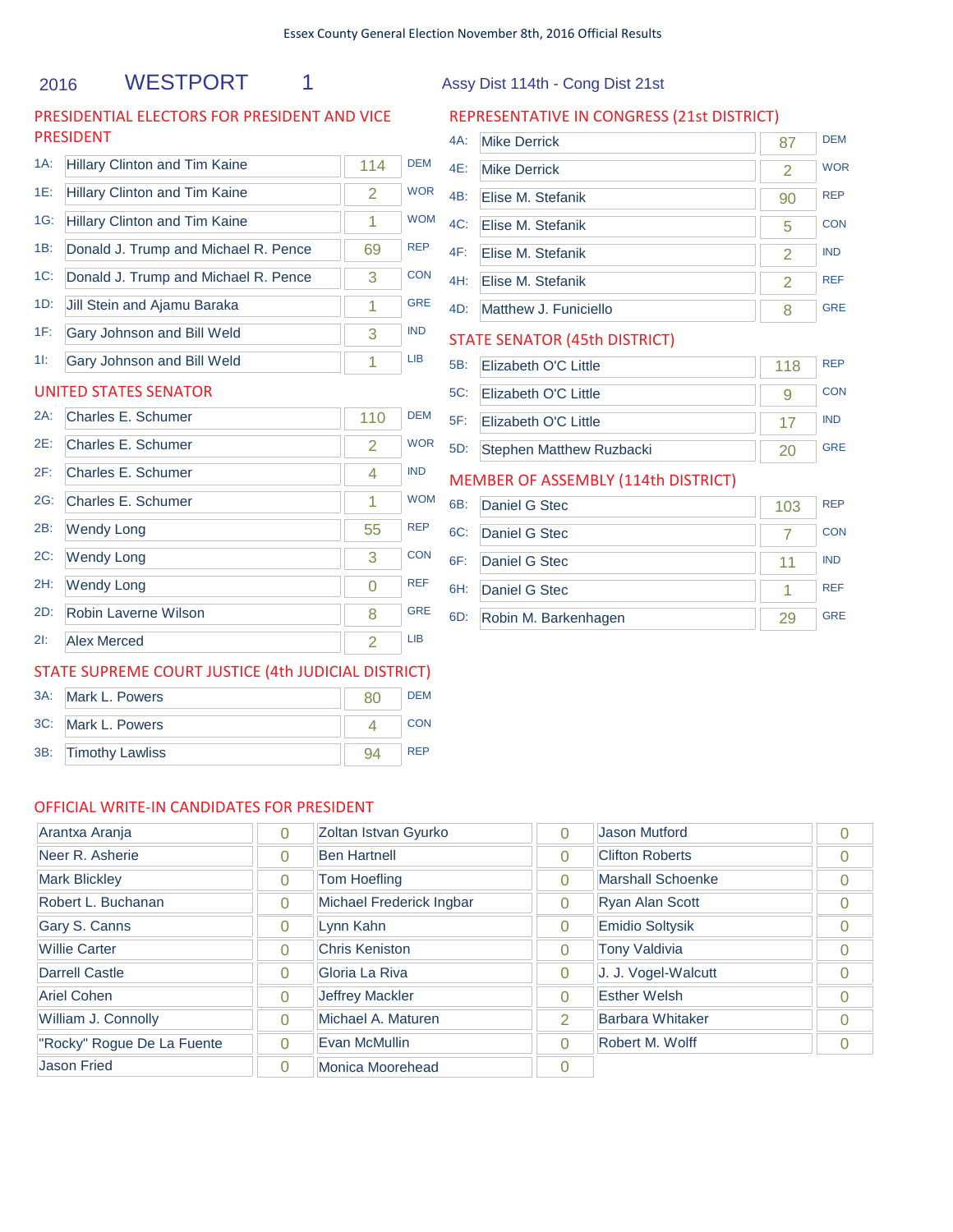# 2016 WESTPORT 2 Assy Dist 114th - Cong Dist 21st

# PRESIDENTIAL ELECTORS FOR PRESIDENT AND VICE PRESIDENT

| Hillary Clinton and Tim Kaine        | 260 | <b>DEM</b> |
|--------------------------------------|-----|------------|
| Hillary Clinton and Tim Kaine        | 9   | <b>WOR</b> |
| <b>Hillary Clinton and Tim Kaine</b> | 9   | <b>WOM</b> |
| Donald J. Trump and Michael R. Pence | 196 | <b>RFP</b> |
| Donald J. Trump and Michael R. Pence | 10  | <b>CON</b> |
| Jill Stein and Ajamu Baraka          | 20  | <b>GRE</b> |
| Gary Johnson and Bill Weld           | 18  | <b>IND</b> |
| Gary Johnson and Bill Weld           | 10  | <b>LIB</b> |
|                                      |     |            |

# UNITED STATES SENATOR

| $2A$ : | Charles E. Schumer                                   | 249            | <b>DFM</b> |
|--------|------------------------------------------------------|----------------|------------|
| 2E:    | Charles E. Schumer                                   | 22             | <b>WOR</b> |
| 2F:    | Charles E. Schumer                                   | 4              | <b>IND</b> |
| $2G$ : | Charles E. Schumer                                   | 10             | <b>WOM</b> |
| 2B:    | <b>Wendy Long</b>                                    | 183            | <b>REP</b> |
| $2C$ : | <b>Wendy Long</b>                                    | 11             | <b>CON</b> |
| 2H:    | <b>Wendy Long</b>                                    | $\overline{2}$ | <b>REF</b> |
| 2D:    | Robin Laverne Wilson                                 | 16             | <b>GRE</b> |
| $2!$ : | <b>Alex Merced</b>                                   | 3              | <b>LIB</b> |
|        | STATE SUPREME COURT ILISTICE (4th IUDICIAL DISTRICT) |                |            |

#### STATE SUPREME COURT JUSTICE (4th JUDICIAL DISTRICT)

| $3A$ : | Mark L. Powers      | 189 | <b>DEM</b> |
|--------|---------------------|-----|------------|
|        | 3C: Mark L. Powers  |     | CON        |
|        | 3B: Timothy Lawliss |     | <b>RFP</b> |

# REPRESENTATIVE IN CONGRESS (21st DISTRICT)

| 4A:    | <b>Mike Derrick</b>   | 216 | <b>DEM</b> |
|--------|-----------------------|-----|------------|
| 4E:    | <b>Mike Derrick</b>   | 24  | <b>WOR</b> |
| 4B:    | Elise M. Stefanik     | 228 | <b>REP</b> |
| $4C$ : | Elise M. Stefanik     | 16  | <b>CON</b> |
| 4F:    | Elise M. Stefanik     | 9   | <b>IND</b> |
| 4H:    | Elise M. Stefanik     | 4   | <b>RFF</b> |
| 4D:    | Matthew J. Funiciello | 20  | <b>GRE</b> |

# STATE SENATOR (45th DISTRICT)

| 5B: Elizabeth O'C Little     | 324 | <b>REP</b> |
|------------------------------|-----|------------|
| 5C: Elizabeth O'C Little     | 26  | <b>CON</b> |
| 5F: Elizabeth O'C Little     |     | <b>IND</b> |
| 5D: Stephen Matthew Ruzbacki | 58  | <b>GRF</b> |

# MEMBER OF ASSEMBLY (114th DISTRICT)

| 6B: | Daniel G Stec        | 295 | <b>REP</b> |
|-----|----------------------|-----|------------|
| 6C: | Daniel G Stec        | 21  | <b>CON</b> |
| 6F: | Daniel G Stec        | 37  | <b>IND</b> |
| 6H: | Daniel G Stec        |     | <b>REF</b> |
| 6D: | Robin M. Barkenhagen | 79  | <b>GRE</b> |

| Arantxa Aranja             | 0              | Zoltan Istvan Gyurko     | 0        | Jason Mutford           | O        |
|----------------------------|----------------|--------------------------|----------|-------------------------|----------|
| Neer R. Asherie            | 0              | <b>Ben Hartnell</b>      | 0        | <b>Clifton Roberts</b>  | $\Omega$ |
| <b>Mark Blickley</b>       | 0              | <b>Tom Hoefling</b>      | 0        | Marshall Schoenke       | 0        |
| Robert L. Buchanan         | 0              | Michael Frederick Ingbar | $\Omega$ | <b>Ryan Alan Scott</b>  | O        |
| Gary S. Canns              | 0              | Lynn Kahn                | 0        | <b>Emidio Soltysik</b>  | 0        |
| <b>Willie Carter</b>       | 0              | <b>Chris Keniston</b>    | $\Omega$ | <b>Tony Valdivia</b>    | 0        |
| <b>Darrell Castle</b>      | $\Omega$       | Gloria La Riva           | $\Omega$ | J. J. Vogel-Walcutt     | O        |
| Ariel Cohen                | $\overline{0}$ | <b>Jeffrey Mackler</b>   | 0        | <b>Esther Welsh</b>     | 0        |
| William J. Connolly        | 0              | Michael A. Maturen       | $\Omega$ | <b>Barbara Whitaker</b> | 0        |
| "Rocky" Rogue De La Fuente | 0              | Evan McMullin            | 3        | Robert M. Wolff         |          |
| Jason Fried                | 0              | Monica Moorehead         | 0        |                         |          |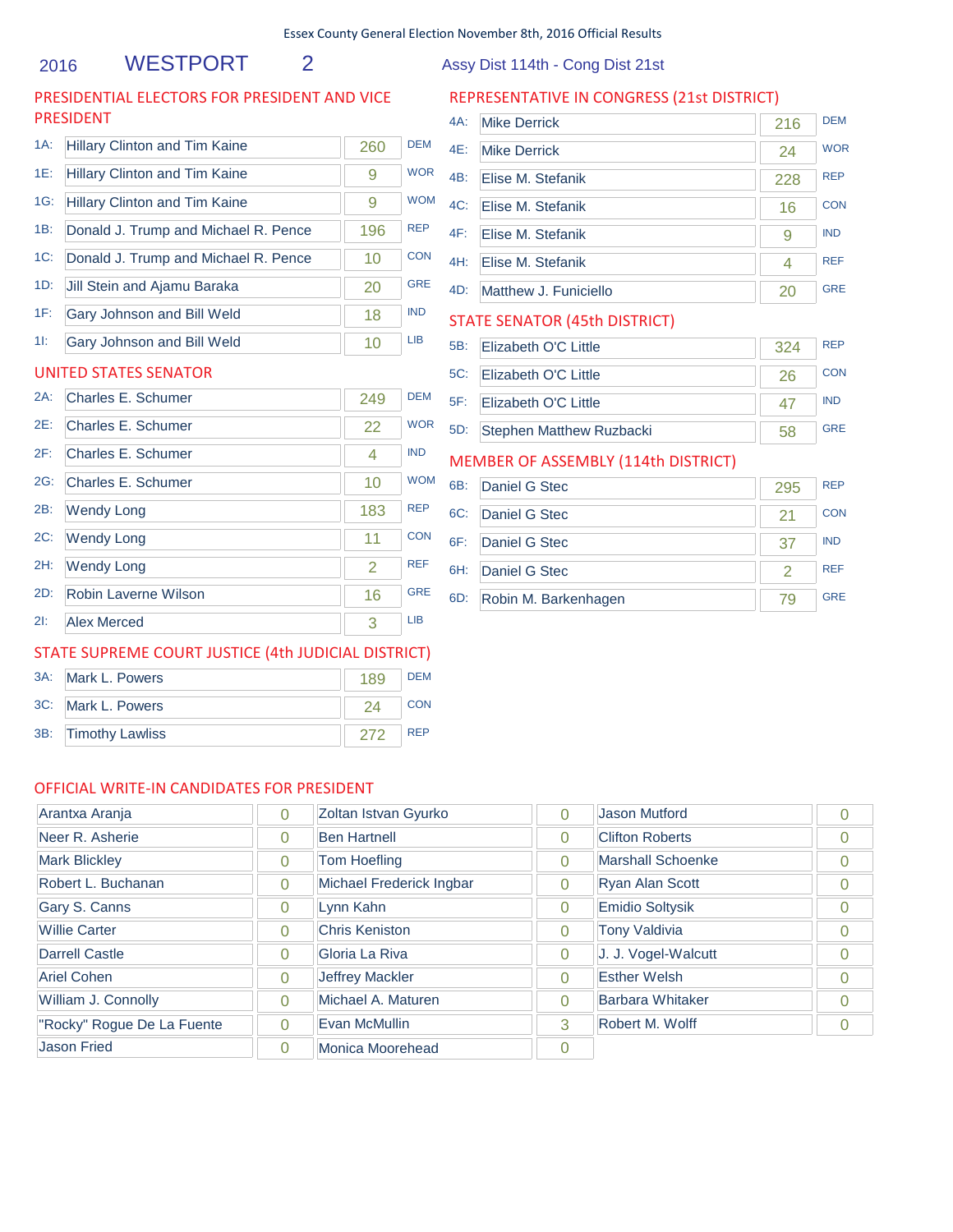#### **WILLSBORO** 2016

# PRESIDENTIAL ELECTORS FOR PRESIDENT AND VICE PRESIDENT

| 1A:    | <b>Hillary Clinton and Tim Kaine</b> | 397 | <b>DEM</b> |
|--------|--------------------------------------|-----|------------|
| 1E:    | Hillary Clinton and Tim Kaine        | 19  | <b>WOR</b> |
| 1G:    | <b>Hillary Clinton and Tim Kaine</b> | 4   | <b>WOM</b> |
| 1B:    | Donald J. Trump and Michael R. Pence | 383 | <b>REP</b> |
| 1C:    | Donald J. Trump and Michael R. Pence | 41  | <b>CON</b> |
| 1D:    | Jill Stein and Ajamu Baraka          | 14  | <b>GRE</b> |
| $1F$ : | Gary Johnson and Bill Weld           | 29  | <b>IND</b> |
| 1I:    | Gary Johnson and Bill Weld           | 11  | <b>LIB</b> |
|        | UNITED STATES SENATOR                |     |            |
| 2A:    | Charles E. Schumer                   | 424 | <b>DEM</b> |
| 2E:    | Charles E. Schumer                   | 30  | <b>WOR</b> |

# REPRESENTATIVE IN CONGRESS (21st DISTRICT)

| 4A:    | <b>Mike Derrick</b>   | 330 | <b>DEM</b> |
|--------|-----------------------|-----|------------|
| 4E:    | <b>Mike Derrick</b>   | 32  | <b>WOR</b> |
| 4B:    | Elise M. Stefanik     | 442 | <b>REP</b> |
| $4C$ : | Elise M. Stefanik     | 36  | <b>CON</b> |
| 4F:    | Elise M. Stefanik     | 29  | <b>IND</b> |
| 4H:    | Elise M. Stefanik     |     | <b>REF</b> |
| 4D:    | Matthew J. Funiciello | 25  | <b>GRE</b> |

### STATE SENATOR (45th DISTRICT)

| 5B: | Elizabeth O'C Little         | 594 | <b>RFP</b> |
|-----|------------------------------|-----|------------|
|     | 5C: Elizabeth O'C Little     | 50  | <b>CON</b> |
|     | 5F: Elizabeth O'C Little     |     | <b>IND</b> |
|     | 5D: Stephen Matthew Ruzbacki |     | <b>GRF</b> |

# MEMBER OF ASSEMBLY (114th DISTRICT)

| 6B: Daniel G Stec        | 549 | <b>REP</b> |
|--------------------------|-----|------------|
| 6C: Daniel G Stec        | 45  | <b>CON</b> |
| 6F: Daniel G Stec        | 61  | <b>IND</b> |
| 6H: Daniel G Stec        |     | <b>REF</b> |
| 6D: Robin M. Barkenhagen | 73  | <b>GRE</b> |

# 2I: Alex Merced 9

2D: Robin Laverne Wilson 6

2H: Wendy Long 2

# STATE SUPREME COURT JUSTICE (4th JUDICIAL DISTRICT)

2B: Wendy Long 286 REP 2C: Wendy Long 27 CON

2F: Charles E. Schumer 31 IND 2G: Charles E. Schumer 3 WOM

| 3A: Mark L. Powers  | 238 | <b>DEM</b> |
|---------------------|-----|------------|
| 3C: Mark L. Powers  |     | <b>CON</b> |
| 3B: Timothy Lawliss | 548 | <b>RFP</b> |

# OFFICIAL WRITE-IN CANDIDATES FOR PRESIDENT

| Arantxa Aranja             | $\overline{0}$ | Zoltan Istvan Gyurko     | 0        | <b>Jason Mutford</b>    |          |
|----------------------------|----------------|--------------------------|----------|-------------------------|----------|
| Neer R. Asherie            | $\overline{0}$ | <b>Ben Hartnell</b>      | $\Omega$ | <b>Clifton Roberts</b>  | 0        |
| <b>Mark Blickley</b>       | $\overline{0}$ | Tom Hoefling             | $\Omega$ | Marshall Schoenke       | $\Omega$ |
| Robert L. Buchanan         | $\overline{0}$ | Michael Frederick Ingbar | $\Omega$ | Ryan Alan Scott         | $\Omega$ |
| Gary S. Canns              | $\overline{0}$ | Lynn Kahn                |          | <b>Emidio Soltysik</b>  | $\Omega$ |
| <b>Willie Carter</b>       | $\overline{0}$ | <b>Chris Keniston</b>    | $\Omega$ | <b>Tony Valdivia</b>    | $\Omega$ |
| Darrell Castle             | $\overline{0}$ | Gloria La Riva           | $\Omega$ | J. J. Vogel-Walcutt     | $\Omega$ |
| Ariel Cohen                | $\overline{0}$ | <b>Jeffrey Mackler</b>   | $\Omega$ | <b>Esther Welsh</b>     | $\Omega$ |
| William J. Connolly        | $\overline{0}$ | Michael A. Maturen       | $\Omega$ | <b>Barbara Whitaker</b> | $\Omega$ |
| "Rocky" Rogue De La Fuente | $\Omega$       | Evan McMullin            | 6        | Robert M. Wolff         | $\Omega$ |
| <b>Jason Fried</b>         | $\overline{0}$ | <b>Monica Moorehead</b>  | $\Omega$ |                         |          |

GRE

LIB

REF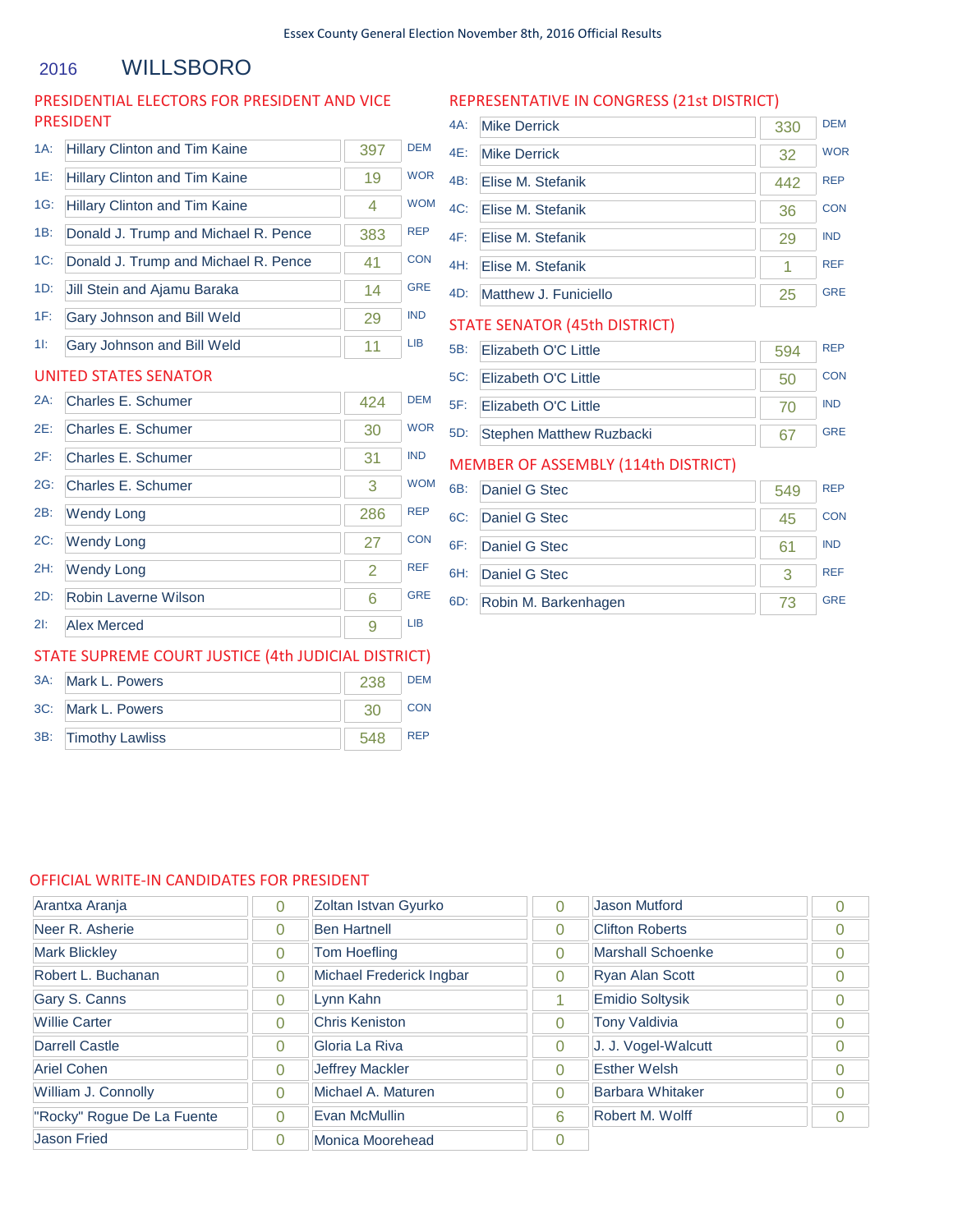# 2016 WILLSBORO 1 Assy Dist 114th - Cong Dist 21st

# PRESIDENTIAL ELECTORS FOR PRESIDENT AND VICE PRESIDENT

| $1A$ : | Hillary Clinton and Tim Kaine        | 238 | <b>DEM</b> |
|--------|--------------------------------------|-----|------------|
| $1E$ : | <b>Hillary Clinton and Tim Kaine</b> | 11  | <b>WOR</b> |
| 1G:    | Hillary Clinton and Tim Kaine        | 4   | <b>WOM</b> |
| 1B:    | Donald J. Trump and Michael R. Pence | 202 | <b>REP</b> |
| 1C:    | Donald J. Trump and Michael R. Pence | 24  | <b>CON</b> |
| $1D$ : | Jill Stein and Ajamu Baraka          | 7   | <b>GRE</b> |
| $1F$ : | Gary Johnson and Bill Weld           | 15  | <b>IND</b> |
| 11:    | Gary Johnson and Bill Weld           | 8   | <b>LIB</b> |

# UNITED STATES SENATOR

| $2A$ :                                              | Charles E. Schumer   | 254 | <b>DEM</b> |  |
|-----------------------------------------------------|----------------------|-----|------------|--|
| 2E:                                                 | Charles E. Schumer   | 12  | <b>WOR</b> |  |
| 2F:                                                 | Charles E. Schumer   | 18  | <b>IND</b> |  |
| 2G:                                                 | Charles E. Schumer   | 3   | <b>WOM</b> |  |
| 2B:                                                 | <b>Wendy Long</b>    | 157 | <b>REP</b> |  |
| $2C$ :                                              | <b>Wendy Long</b>    | 17  | <b>CON</b> |  |
| 2H:                                                 | <b>Wendy Long</b>    | 1   | <b>REF</b> |  |
| 2D:                                                 | Robin Laverne Wilson | 3   | <b>GRE</b> |  |
| $21$ :                                              | <b>Alex Merced</b>   | 3   | <b>LIB</b> |  |
| STATE SUPREME COURT JUSTICE (4th JUDICIAL DISTRICT) |                      |     |            |  |

# COURT JUSTICE (4th JUDICIAL DIST

| 3A: | Mark L. Powers      | 145 | <b>DEM</b> |
|-----|---------------------|-----|------------|
|     | 3C: Mark L. Powers  |     | CON        |
|     | 3B: Timothy Lawliss | 305 | <b>RFP</b> |

# REPRESENTATIVE IN CONGRESS (21st DISTRICT)

| <b>WOR</b><br>4E:<br><b>Mike Derrick</b><br>15<br><b>REP</b><br>4B:<br>Elise M. Stefanik<br>258<br><b>CON</b><br>$4C$ :<br>Elise M. Stefanik<br>21<br><b>IND</b><br>4F:<br>Elise M. Stefanik<br>18<br><b>REF</b><br>4H:<br>Elise M. Stefanik<br>0<br><b>GRE</b><br>4D:<br>Matthew J. Funiciello<br>17<br>STATE SENATOR (45th DISTRICT)<br><b>REP</b><br>5B:<br>Elizabeth O'C Little<br>339<br><b>CON</b><br>$5C$ :<br>Elizabeth O'C Little<br>30 | 4A: | <b>Mike Derrick</b> | 190 | <b>DEM</b> |
|--------------------------------------------------------------------------------------------------------------------------------------------------------------------------------------------------------------------------------------------------------------------------------------------------------------------------------------------------------------------------------------------------------------------------------------------------|-----|---------------------|-----|------------|
|                                                                                                                                                                                                                                                                                                                                                                                                                                                  |     |                     |     |            |
|                                                                                                                                                                                                                                                                                                                                                                                                                                                  |     |                     |     |            |
|                                                                                                                                                                                                                                                                                                                                                                                                                                                  |     |                     |     |            |
|                                                                                                                                                                                                                                                                                                                                                                                                                                                  |     |                     |     |            |
|                                                                                                                                                                                                                                                                                                                                                                                                                                                  |     |                     |     |            |
|                                                                                                                                                                                                                                                                                                                                                                                                                                                  |     |                     |     |            |
|                                                                                                                                                                                                                                                                                                                                                                                                                                                  |     |                     |     |            |
|                                                                                                                                                                                                                                                                                                                                                                                                                                                  |     |                     |     |            |
|                                                                                                                                                                                                                                                                                                                                                                                                                                                  |     |                     |     |            |

# 5D: Stephen Matthew Ruzbacki 37 GRE

IND

5F: Elizabeth O'C Little 43

# MEMBER OF ASSEMBLY (114th DISTRICT)

| 6B: | Daniel G Stec        | 324 | <b>REP</b> |
|-----|----------------------|-----|------------|
|     | 6C: Daniel G Stec    | 26  | <b>CON</b> |
| 6F: | Daniel G Stec        | 35  | <b>IND</b> |
| 6H: | Daniel G Stec        |     | <b>REF</b> |
| 6D: | Robin M. Barkenhagen | 39  | <b>GRE</b> |

| Arantxa Aranja             | $\overline{0}$ | Zoltan Istvan Gyurko     | $\Omega$       | Jason Mutford            | $\Omega$ |
|----------------------------|----------------|--------------------------|----------------|--------------------------|----------|
| Neer R. Asherie            | $\overline{0}$ | <b>Ben Hartnell</b>      | $\Omega$       | <b>Clifton Roberts</b>   | $\Omega$ |
| <b>Mark Blickley</b>       | $\overline{0}$ | <b>Tom Hoefling</b>      | $\overline{0}$ | <b>Marshall Schoenke</b> | $\Omega$ |
| Robert L. Buchanan         | $\overline{0}$ | Michael Frederick Ingbar | $\Omega$       | <b>Ryan Alan Scott</b>   | 0        |
| Gary S. Canns              | $\overline{0}$ | Lynn Kahn                |                | <b>Emidio Soltysik</b>   | $\Omega$ |
| <b>Willie Carter</b>       | $\Omega$       | <b>Chris Keniston</b>    | $\Omega$       | <b>Tony Valdivia</b>     | $\Omega$ |
| <b>Darrell Castle</b>      | $\overline{0}$ | Gloria La Riva           | $\Omega$       | J. J. Vogel-Walcutt      | $\Omega$ |
| Ariel Cohen                | $\overline{0}$ | <b>Jeffrey Mackler</b>   | $\Omega$       | <b>Esther Welsh</b>      | $\Omega$ |
| William J. Connolly        | $\Omega$       | Michael A. Maturen       | $\Omega$       | Barbara Whitaker         | $\Omega$ |
| "Rocky" Rogue De La Fuente | $\Omega$       | Evan McMullin            | 4              | Robert M. Wolff          |          |
| <b>Jason Fried</b>         | $\Omega$       | Monica Moorehead         | $\Omega$       |                          |          |
|                            |                |                          |                |                          |          |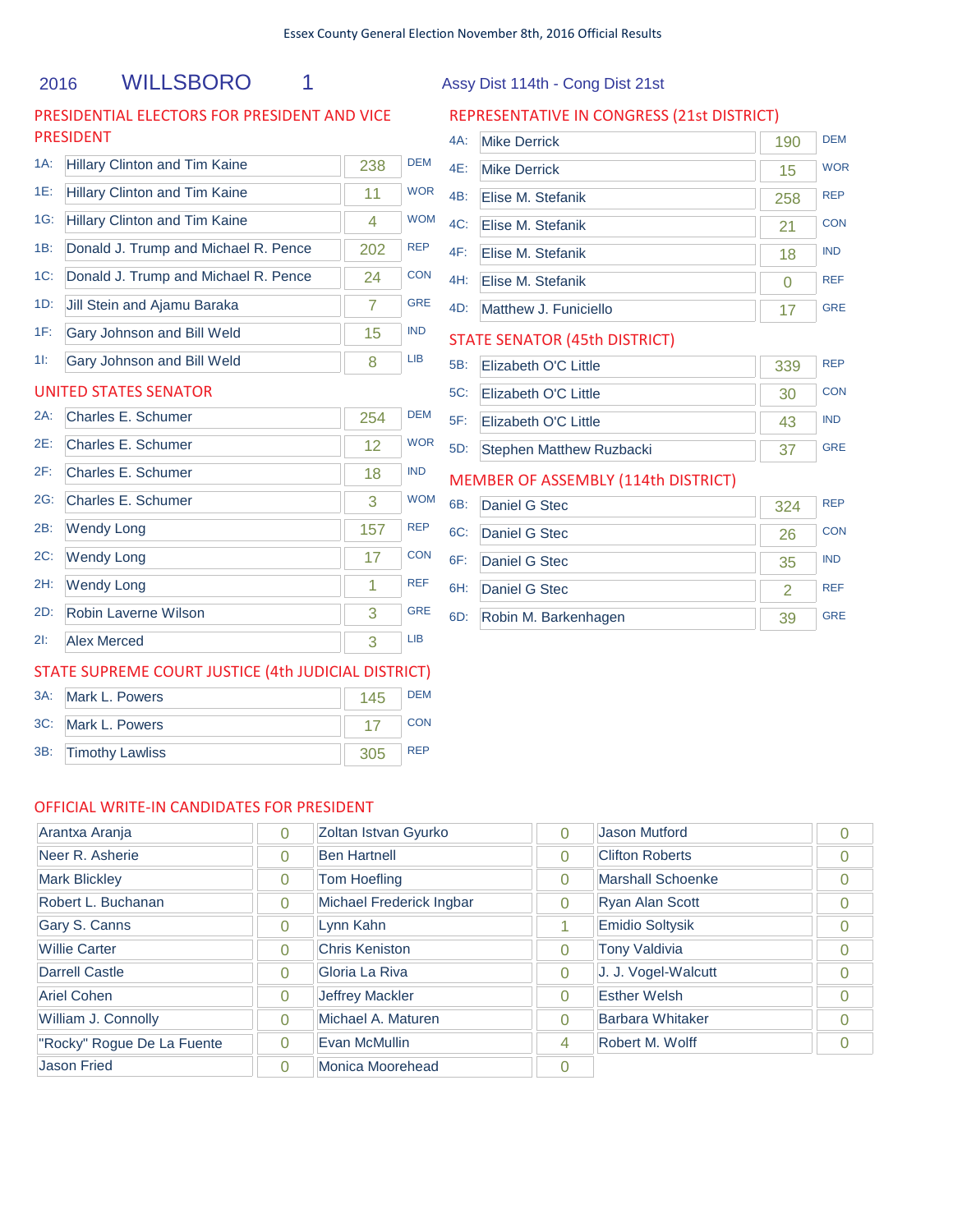# 2016 WILLSBORO 2 Assy Dist 114th - Cong Dist 21st

# PRESIDENTIAL ELECTORS FOR PRESIDENT AND VICE PRESIDENT

| $1A$ :         | <b>Hillary Clinton and Tim Kaine</b> | 159 | <b>DEM</b> |
|----------------|--------------------------------------|-----|------------|
| $1E$ :         | <b>Hillary Clinton and Tim Kaine</b> | 8   | <b>WOR</b> |
| 1G:            | <b>Hillary Clinton and Tim Kaine</b> | 0   | <b>WOM</b> |
| 1B:            | Donald J. Trump and Michael R. Pence | 181 | <b>REP</b> |
| 1C:            | Donald J. Trump and Michael R. Pence | 17  | <b>CON</b> |
| $1D$ :         | Jill Stein and Ajamu Baraka          | 7   | <b>GRE</b> |
| 1F:            | Gary Johnson and Bill Weld           | 14  | <b>IND</b> |
| 1 <sub>1</sub> | Gary Johnson and Bill Weld           | 3   | <b>LIB</b> |
|                | $\cdots$                             |     |            |

#### UNITED STATES SENATOR

| $2A$ :                                               | Charles E. Schumer   | 170 | <b>DEM</b> |  |
|------------------------------------------------------|----------------------|-----|------------|--|
| 2E:                                                  | Charles E. Schumer   | 18  | <b>WOR</b> |  |
| 2F:                                                  | Charles E. Schumer   | 13  | <b>IND</b> |  |
| $2G$ :                                               | Charles E. Schumer   | 0   | <b>WOM</b> |  |
| 2B:                                                  | <b>Wendy Long</b>    | 129 | <b>REP</b> |  |
| $2C$ :                                               | <b>Wendy Long</b>    | 10  | <b>CON</b> |  |
| 2H:                                                  | <b>Wendy Long</b>    | 1   | <b>REF</b> |  |
| 2D:                                                  | Robin Laverne Wilson | 3   | <b>GRE</b> |  |
| $2!$ :                                               | <b>Alex Merced</b>   | 6   | <b>LIB</b> |  |
| STATE SHIDREME COHRT HISTICE (4th HIDICIAL DISTRICT) |                      |     |            |  |

### STATE SUPREME COURT JUSTICE (4th JUDICIAL DISTRICT)

| 3A: Mark L. Powers  |     | <b>DFM</b> |
|---------------------|-----|------------|
| 3C: Mark L. Powers  |     | <b>CON</b> |
| 3B: Timothy Lawliss | 243 | <b>RFP</b> |

# REPRESENTATIVE IN CONGRESS (21st DISTRICT)

| 4A: | <b>Mike Derrick</b>   | 140 | <b>DEM</b> |
|-----|-----------------------|-----|------------|
| 4E: | <b>Mike Derrick</b>   | 17  | <b>WOR</b> |
| 4B: | Elise M. Stefanik     | 184 | <b>REP</b> |
| 4C: | Elise M. Stefanik     | 15  | <b>CON</b> |
| 4F: | Elise M. Stefanik     | 11  | <b>IND</b> |
| 4H: | Elise M. Stefanik     | 1   | <b>REF</b> |
| 4D: | Matthew J. Funiciello | 8   | <b>GRE</b> |

# STATE SENATOR (45th DISTRICT)

| 5B: Elizabeth O'C Little     | 255 | <b>REP</b> |
|------------------------------|-----|------------|
| 5C: Elizabeth O'C Little     | 20  | <b>CON</b> |
| 5F: Elizabeth O'C Little     |     | <b>IND</b> |
| 5D: Stephen Matthew Ruzbacki |     | <b>GRF</b> |

# MEMBER OF ASSEMBLY (114th DISTRICT)

| 6B: | Daniel G Stec        | 225 | <b>REP</b> |
|-----|----------------------|-----|------------|
| 6C: | Daniel G Stec        | 19  | <b>CON</b> |
| 6F: | Daniel G Stec        | 26  | <b>IND</b> |
| 6H: | <b>Daniel G Stec</b> |     | <b>REF</b> |
| 6D: | Robin M. Barkenhagen | 34  | <b>GRE</b> |

| Arantxa Aranja             | 0 | Zoltan Istvan Gyurko     | 0              | Jason Mutford          | 0 |
|----------------------------|---|--------------------------|----------------|------------------------|---|
| Neer R. Asherie            | 0 | <b>Ben Hartnell</b>      | 0              | <b>Clifton Roberts</b> | 0 |
| <b>Mark Blickley</b>       | 0 | <b>Tom Hoefling</b>      | 0              | Marshall Schoenke      | 0 |
| Robert L. Buchanan         | 0 | Michael Frederick Ingbar | 0              | <b>Ryan Alan Scott</b> | 0 |
| Gary S. Canns              | 0 | Lynn Kahn                | $\Omega$       | <b>Emidio Soltysik</b> | 0 |
| <b>Willie Carter</b>       | 0 | <b>Chris Keniston</b>    | $\Omega$       | <b>Tony Valdivia</b>   | 0 |
| Darrell Castle             | 0 | Gloria La Riva           | 0              | J. J. Vogel-Walcutt    | 0 |
| Ariel Cohen                | 0 | <b>Jeffrey Mackler</b>   | 0              | <b>Esther Welsh</b>    | 0 |
| William J. Connolly        | 0 | Michael A. Maturen       | 0              | Barbara Whitaker       | 0 |
| "Rocky" Rogue De La Fuente | 0 | Evan McMullin            | $\overline{2}$ | Robert M. Wolff        | 0 |
| <b>Jason Fried</b>         | 0 | Monica Moorehead         | 0              |                        |   |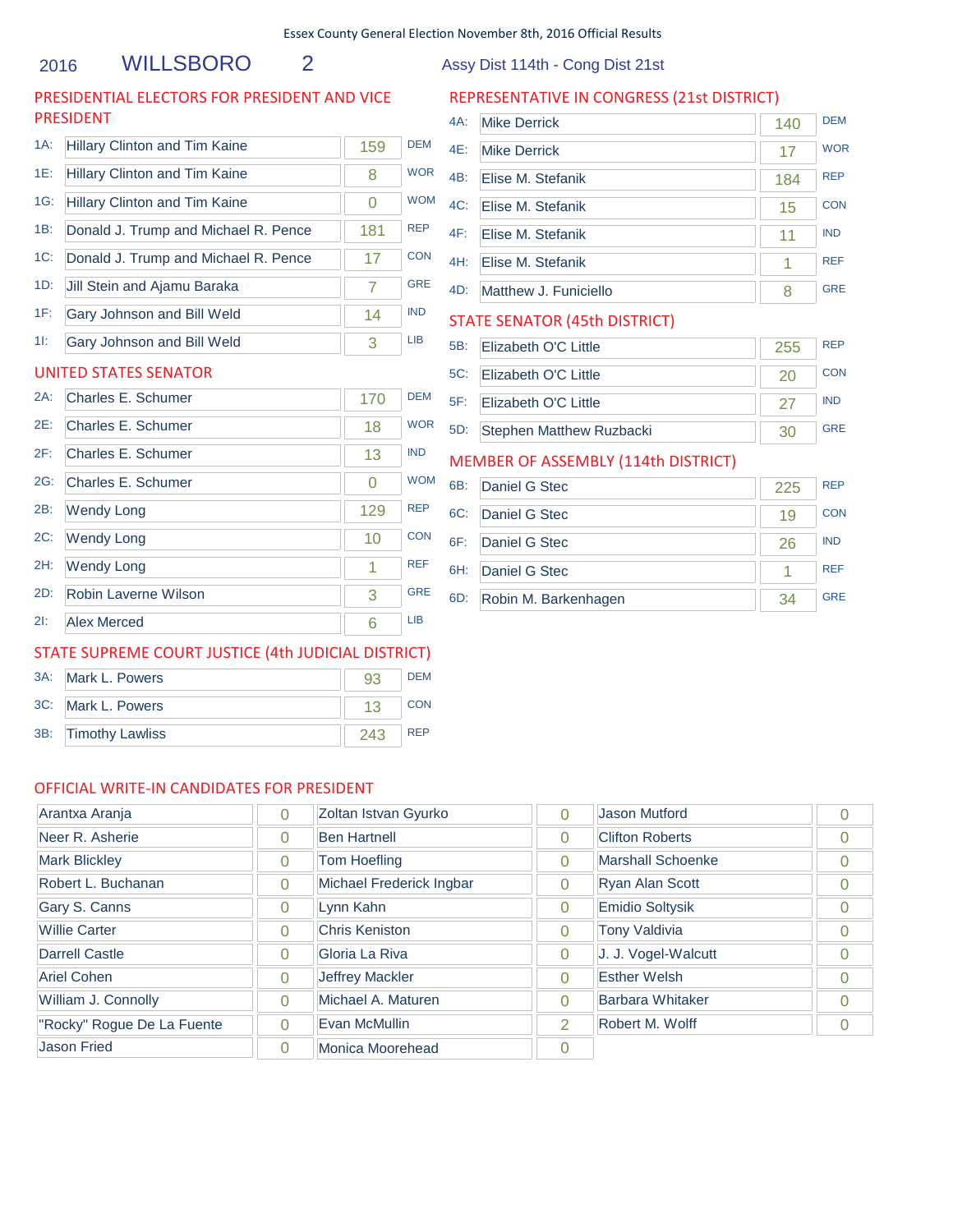# 2016 WILMINGTON 0 Assy Dist 114th - Cong Dist 21st

# PRESIDENTIAL ELECTORS FOR PRESIDENT AND VICE PRESIDENT

| $1A$ : | <b>Hillary Clinton and Tim Kaine</b> | 281 | <b>DEM</b> |
|--------|--------------------------------------|-----|------------|
| $1E$ : | <b>Hillary Clinton and Tim Kaine</b> | 10  | <b>WOR</b> |
| $1G$ : | Hillary Clinton and Tim Kaine        | 3   | <b>WOM</b> |
| 1B:    | Donald J. Trump and Michael R. Pence | 251 | <b>REP</b> |
| 1C:    | Donald J. Trump and Michael R. Pence | 26  | <b>CON</b> |
| $1D$ : | Jill Stein and Ajamu Baraka          | 17  | <b>GRE</b> |
| 1F:    | Gary Johnson and Bill Weld           | 20  | <b>IND</b> |
| 11:    | Gary Johnson and Bill Weld           | 4   | <b>LIB</b> |
|        | <b>HAITED CTATEC CENATOD</b>         |     |            |

#### UNITED STATES SENATOR

| $2A^2$ | Charles E. Schumer   | 302 | <b>DEM</b> |
|--------|----------------------|-----|------------|
| 2E:    | Charles E. Schumer   | 15  | <b>WOR</b> |
| 2F:    | Charles E. Schumer   | 13  | <b>IND</b> |
| $2G$ : | Charles E. Schumer   | 4   | <b>WOM</b> |
| 2B:    | <b>Wendy Long</b>    | 198 | <b>REP</b> |
| $2C$ : | <b>Wendy Long</b>    | 20  | <b>CON</b> |
| 2H:    | <b>Wendy Long</b>    | 2   | <b>REF</b> |
| 2D:    | Robin Laverne Wilson | 14  | <b>GRE</b> |
| 2!     | <b>Alex Merced</b>   | 10  | <b>LIB</b> |
|        |                      |     |            |

# STATE SUPREME COURT JUSTICE (4th JUDICIAL DISTRICT)

| 3A: Mark L. Powers  | 233 | <b>DEM</b> |
|---------------------|-----|------------|
| 3C: Mark L. Powers  |     | CON        |
| 3B: Timothy Lawliss |     | <b>REP</b> |

# OFFICIAL WRITE-IN CANDIDATES FOR PRESIDENT

| Arantxa Aranja             | 0 | Zoltan Istvan Gyurko     | $\Omega$       | Jason Mutford           | 0              |
|----------------------------|---|--------------------------|----------------|-------------------------|----------------|
| Neer R. Asherie            | 0 | <b>Ben Hartnell</b>      | $\overline{0}$ | <b>Clifton Roberts</b>  | 0              |
| <b>Mark Blickley</b>       | 0 | <b>Tom Hoefling</b>      | $\Omega$       | Marshall Schoenke       | $\Omega$       |
| Robert L. Buchanan         | 0 | Michael Frederick Ingbar | 0              | <b>Ryan Alan Scott</b>  | $\Omega$       |
| Gary S. Canns              | 0 | Lynn Kahn                | $\overline{0}$ | <b>Emidio Soltysik</b>  | $\overline{0}$ |
| <b>Willie Carter</b>       | 0 | <b>Chris Keniston</b>    | $\Omega$       | <b>Tony Valdivia</b>    | O              |
| Darrell Castle             | 0 | Gloria La Riva           | $\overline{0}$ | J. J. Vogel-Walcutt     | $\Omega$       |
| Ariel Cohen                | 0 | <b>Jeffrey Mackler</b>   | $\Omega$       | <b>Esther Welsh</b>     | $\Omega$       |
| William J. Connolly        | 0 | Michael A. Maturen       | $\Omega$       | <b>Barbara Whitaker</b> | 0              |
| "Rocky" Rogue De La Fuente | 0 | Evan McMullin            | 0              | Robert M. Wolff         |                |
| Jason Fried                | 0 | Monica Moorehead         | $\overline{0}$ |                         |                |

# REPRESENTATIVE IN CONGRESS (21st DISTRICT)

| <b>Mike Derrick</b>          | 250 | <b>DFM</b> |
|------------------------------|-----|------------|
| 4E:<br><b>Mike Derrick</b>   | 20  | <b>WOR</b> |
| 4B:<br>Elise M. Stefanik     | 251 | <b>REP</b> |
| 4C:<br>Elise M. Stefanik     | 31  | <b>CON</b> |
| 4F:<br>Elise M. Stefanik     | 13  | <b>IND</b> |
| 4H:<br>Elise M. Stefanik     | 0   | <b>REF</b> |
| 4D:<br>Matthew J. Funiciello | 30  | <b>GRE</b> |

### STATE SENATOR (45th DISTRICT)

| 5B: Elizabeth O'C Little     | 354 | <b>RFP</b> |
|------------------------------|-----|------------|
| 5C: Elizabeth O'C Little     | 30  | <b>CON</b> |
| 5F: Elizabeth O'C Little     | 54  | <b>IND</b> |
| 5D: Stephen Matthew Ruzbacki |     | <b>GRF</b> |

# MEMBER OF ASSEMBLY (114th DISTRICT)

| 6B: | Daniel G Stec        | 320 | <b>REP</b> |
|-----|----------------------|-----|------------|
| 6C: | Daniel G Stec        | 25  | <b>CON</b> |
| 6F: | Daniel G Stec        | 42  | <b>IND</b> |
| 6H: | Daniel G Stec        |     | <b>REF</b> |
| 6D: | Robin M. Barkenhagen | 86  | <b>GRE</b> |

### TOWN JUSTICE (WRITE-IN)

| <b>Hope Smith-Holzer</b> |  |
|--------------------------|--|
| <b>Steve Corvelli</b>    |  |
| <b>Tim Kertz</b>         |  |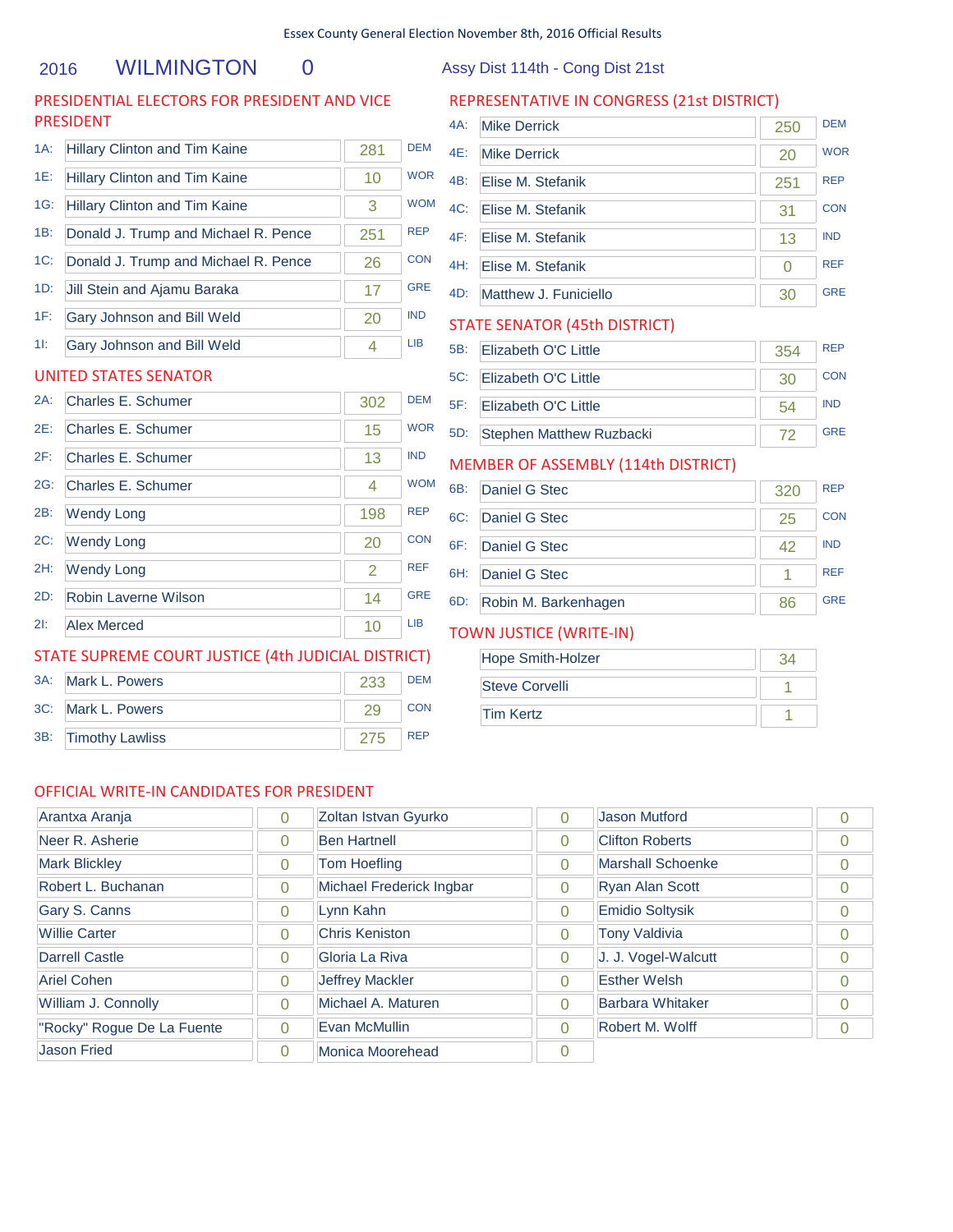# Write-ins

# **Town Write-Ins**

| <b>CHESTERFIELD</b>             | <b>BERNIE SANDERS</b>               | PRESIDENTIAL ELECTORS FOR PRESIDENT AND VICE P        | 13             |
|---------------------------------|-------------------------------------|-------------------------------------------------------|----------------|
| <b>CHESTERFIELD</b>             | <b>JOSEPH BIDEN</b>                 | PRESIDENTIAL ELECTORS FOR PRESIDENT AND VICE P        | 1              |
| <b>CHESTERFIELD</b>             | <b>MICHAEL PENCE</b>                | PRESIDENTIAL ELECTORS FOR PRESIDENT AND VICE P        | 1              |
| <b>CHESTERFIELD</b>             | <b>RICK LAMARCHE</b>                | <b>REPRESENTATIVE IN CONGRESS</b>                     | 1              |
| <b>CHESTERFIELD</b>             | <b>MIT ROMNEY</b>                   | PRESIDENTIAL ELECTORS FOR PRESIDENT AND VICE P        | 1              |
| <b>CHESTERFIELD</b>             | <b>JOHN MCCAIN</b>                  | PRESIDENTIAL ELECTORS FOR PRESIDENT AND VICE P        | 1              |
| <b>CHESTERFIELD</b>             | <b>PHILIS K. DICK</b>               | PRESIDENTIAL ELECTORS FOR PRESIDENT AND VICE P        | 1              |
| CHESTERFIELD   NOBODY           |                                     | UNITED STATES SENATOR                                 | 1              |
| <b>CHESTERFIELD</b>             | <b>NONE</b>                         | <b>REPRESENTATIVE IN CONGRESS</b>                     | 1              |
| <b>CHESTERFIELD</b>             | <b>CRAIG CARTER</b>                 | <b>TOWN JUSTICE</b>                                   | $\mathbf{1}$   |
| <b>CROWN POINT</b>              | <b>BERNIE SANDERS</b>               | PRESIDENTIAL ELECTORS FOR PRESIDENT AND VICE P        | 17             |
| <b>CROWN POINT</b>              | <b>CLAYTON MENSER</b>               | <b>PRESIDENTIAL ELECTORS FOR PRESIDENT AND VICE P</b> | $\mathbf{1}$   |
| <b>CROWN POINT</b>              | <b>CLAYTON MENSER</b>               | TOWN COUNCILMAN (UNEXPIRED TERM)                      | 164            |
| <b>CROWN POINT</b>              | <b>DAVID CARR</b>                   | TOWN COUNCILMAN (UNEXPIRED TERM)                      | $\mathbf{1}$   |
| <b>CROWN POINT</b>              | <b>TARA PETERS</b>                  | TOWN COUNCILMAN (UNEXPIRED TERM)                      | $\mathbf{1}$   |
| <b>CROWN POINT</b>              | <b>INGELORE MCLAUGHLIN</b>          | TOWN COUNCILMAN (UNEXPIRED TERM)                      | 1              |
| <b>CROWN POINT</b>              | <b>ROBIN BARNETT</b>                | TOWN COUNCILMAN (UNEXPIRED TERM)                      | 1              |
| <b>CROWN POINT</b>              | <b>PAUL RYAN</b>                    | PRESIDENTIAL ELECTORS FOR PRESIDENT AND VICE P        | $\overline{2}$ |
| <b>ELIZABETHTOW   RAND PAUL</b> |                                     | PRESIDENTIAL ELECTORS FOR PRESIDENT AND VICE P        | $\mathbf{1}$   |
|                                 | <b>ELIZABETHTOW  BERNIE SANDERS</b> | <b>PRESIDENTIAL ELECTORS FOR PRESIDENT AND VICE P</b> | 2              |
| <b>ESSEX</b>                    | <b>DAN STEC</b>                     | PRESIDENTIAL ELECTORS FOR PRESIDENT AND VICE P        | $\mathbf{1}$   |
| <b>ESSEX</b>                    | <b>JOHN KAISICH</b>                 | <b>PRESIDENTIAL ELECTORS FOR PRESIDENT AND VICE P</b> | 1              |
| <b>ESSEX</b>                    | <b>COLIN POWELL</b>                 | PRESIDENTIAL ELECTORS FOR PRESIDENT AND VICE P        | 1              |
| <b>ESSEX</b>                    | <b>COLIN READ</b>                   | <b>STATE SENATOR</b>                                  | 1              |
| <b>ESSEX</b>                    | <b>RACHEL ARMSTRONG</b>             | MEMBER OF ASSEMBLY                                    | 1              |
| <b>ESSEX</b>                    | <b>DEB BRIDGE</b>                   | PRESIDENTIAL ELECTORS FOR PRESIDENT AND VICE P        | 1              |
| <b>ESSEX</b>                    | <b>ALLISON KENNEDY/OSBO</b>         | <b>PRESIDENTIAL ELECTORS FOR PRESIDENT AND VICE P</b> | $\mathbf{1}$   |
| <b>ESSEX</b>                    | <b>BERNIESANDERS</b>                | PRESIDENTIAL ELECTORS FOR PRESIDENT AND VICE P        | $\mathbf{1}$   |
| <b>JAY</b>                      | <b>BERNIE SANDERS</b>               | <b>PRESIDENTIAL ELECTORS FOR PRESIDENT AND VICE P</b> | 16             |
| <b>JAY</b>                      | <b>HOWIE HAWKINS</b>                | <b>STATE SUPREME COURT JUSTICE</b>                    | 1              |
| <b>JAY</b>                      | NONE OF THE ABOVE                   | <b>PRESIDENTIAL ELECTORS FOR PRESIDENT AND VICE P</b> | $\mathbf{1}$   |
| <b>JAY</b>                      | <b>JOHN KASICH</b>                  | PRESIDENTIAL ELECTORS FOR PRESIDENT AND VICE P        | $\mathbf{1}$   |
| <b>JAY</b>                      | <b>SATAN</b>                        | PRESIDENTIAL ELECTORS FOR PRESIDENT AND VICE P        | $\mathbf{1}$   |
| <b>KEENE</b>                    | <b>BERNIE SANDERS</b>               | PRESIDENTIAL ELECTORS FOR PRESIDENT AND VICE P        | $\overline{7}$ |
| <b>KEENE</b>                    | <b>MICHAEL R PENCE</b>              | PRESIDENTIAL ELECTORS FOR PRESIDENT AND VICE P        | $\mathbf{1}$   |
| <b>LEWIS</b>                    | <b>BERNIE SANDERS</b>               | PRESIDENTIAL ELECTORS FOR PRESIDENT AND VICE P        | 10             |
| <b>LEWIS</b>                    | <b>MICHAEL PENCE</b>                | <b>PRESIDENTIAL ELECTORS FOR PRESIDENT AND VICE P</b> | 1.             |
| <b>LEWIS</b>                    | <b>ZEPHER TEACHOUT</b>              | UNITED STATES SENATOR                                 | 1              |
| <b>MINERVA</b>                  | <b>BERNIE SANDERS</b>               | PRESIDENTIAL ELECTORS FOR PRESIDENT AND VICE P        | 1              |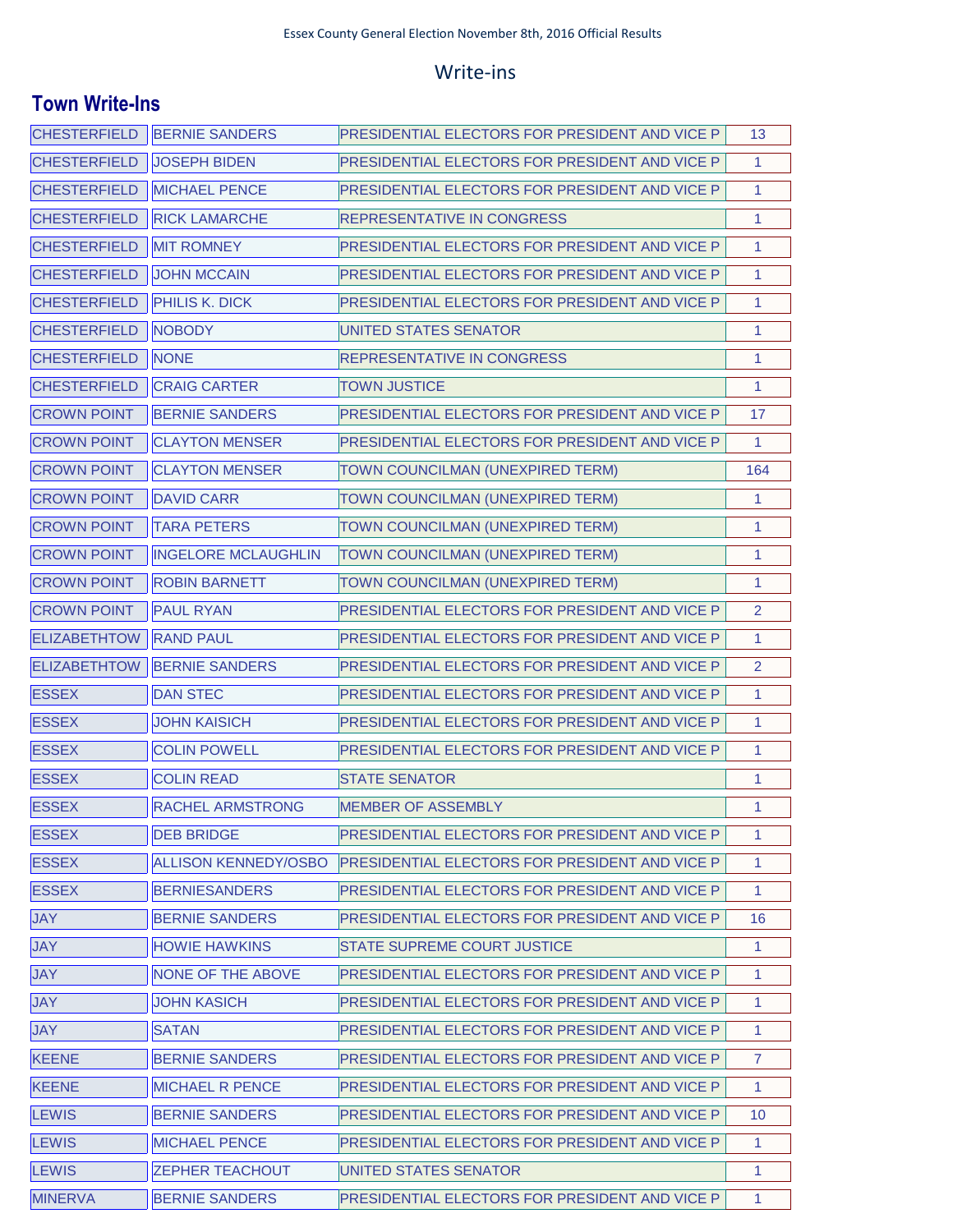### Essex County General Election November 8th, 2016 Official Results

| <b>MINERVA</b>    | <b>TED CRUZ</b>           | <b>PRESIDENTIAL ELECTORS FOR PRESIDENT AND VICE P</b> | $\mathbf{1}$   |
|-------------------|---------------------------|-------------------------------------------------------|----------------|
| <b>MINERVA</b>    | <b>GREG FISCHER</b>       | <b>STATE SUPREME COURT JUSTICE</b>                    | 1              |
| <b>MINERVA</b>    | <b>MARCO RUBIO</b>        | PRESIDENTIAL ELECTORS FOR PRESIDENT AND VICE P        | 1              |
| <b>MORIAH</b>     | <b>BERNIE SANDERS</b>     | <b>PRESIDENTIAL ELECTORS FOR PRESIDENT AND VICE P</b> | 31             |
| <b>MORIAH</b>     | <b>JOHN KASICH</b>        | PRESIDENTIAL ELECTORS FOR PRESIDENT AND VICE P        | 2              |
| <b>MORIAH</b>     | <b>GEORGE PATAKI</b>      | <b>PRESIDENTIAL ELECTORS FOR PRESIDENT AND VICE P</b> | 2              |
| <b>MORIAH</b>     | <b>MITT ROMNEY</b>        | <b>PRESIDENTIAL ELECTORS FOR PRESIDENT AND VICE P</b> | $\mathbf{1}$   |
| <b>MORIAH</b>     | <b>PENCE</b>              | <b>PRESIDENTIAL ELECTORS FOR PRESIDENT AND VICE P</b> | $\mathbf{1}$   |
| <b>MORIAH</b>     | <b>MONICA BUSKEY</b>      | <b>PRESIDENTIAL ELECTORS FOR PRESIDENT AND VICE P</b> | $\mathbf{1}$   |
| <b>MORIAH</b>     | <b>BILLY JONES</b>        | MEMBER OF ASSEMBLY                                    | $\mathbf{1}$   |
| <b>MORIAH</b>     | <b>JAMES BOISVERT SR</b>  | <b>PRESIDENTIAL ELECTORS FOR PRESIDENT AND VICE P</b> | $\mathbf{1}$   |
| <b>MORIAH</b>     | <b>CONDOLEEZA RICE</b>    | <b>PRESIDENTIAL ELECTORS FOR PRESIDENT AND VICE P</b> | $\mathbf{1}$   |
| <b>MORIAH</b>     | <b>BERNIE SANDERS</b>     | <b>STATE SUPREME COURT JUSTICE</b>                    | $\mathbf{1}$   |
| <b>MORIAH</b>     | <b>STEVEN SPROUSE</b>     | <b>TOWN JUSTICE</b>                                   | $\mathbf{1}$   |
| <b>NEWCOMB</b>    | <b>BOB LILLY</b>          | PRESIDENTIAL ELECTORS FOR PRESIDENT AND VICE P        | 2              |
| <b>NEWCOMB</b>    | <b>BERNIE SANDERS</b>     | PRESIDENTIAL ELECTORS FOR PRESIDENT AND VICE P        | 5              |
| <b>NEWCOMB</b>    | <b>JOHN KASICH</b>        | PRESIDENTIAL ELECTORS FOR PRESIDENT AND VICE P        | 1              |
| <b>NEWCOMB</b>    | <b>MITT ROMNEY</b>        | <b>PRESIDENTIAL ELECTORS FOR PRESIDENT AND VICE P</b> | $\mathbf{1}$   |
| <b>NEWCOMB</b>    | <b>SUSAN GOODSPEED</b>    | <b>TOWN JUSTICE</b>                                   | 8              |
| <b>NEWCOMB</b>    | <b>JOHN SULLIVAN</b>      | <b>TOWN JUSTICE</b>                                   | $\overline{2}$ |
| <b>NEWCOMB</b>    | <b>SHIRLEY GARRAND</b>    | <b>TOWN JUSTICE</b>                                   | 1              |
| <b>NEWCOMB</b>    | <b>MEL TAYLOR</b>         | <b>TOWN JUSTICE</b>                                   | $\overline{2}$ |
| <b>NEWCOMB</b>    | <b>STERLING GOODSPEED</b> | <b>TOWN JUSTICE</b>                                   | 1              |
| <b>NEWCOMB</b>    | <b>DON BOTT</b>           | <b>TOWN JUSTICE</b>                                   | $\mathbf{1}$   |
| <b>NORTH ELBA</b> | <b>BERNIE SANDERS</b>     | PRESIDENTIAL ELECTORS FOR PRESIDENT AND VICE P        | 33             |
| <b>NORTH ELBA</b> | <b>JOHN MCCAIN</b>        | PRESIDENTIAL ELECTORS FOR PRESIDENT AND VICE P        | $\overline{2}$ |
| <b>NORTH ELBA</b> | <b>ROBY POLITI</b>        | <b>MEMBER OF ASSEMBLY</b>                             | $\mathbf{1}$   |
| <b>NORTH ELBA</b> | <b>JEFF THOMPSON</b>      | PRESIDENTIAL ELECTORS FOR PRESIDENT AND VICE P        | $\mathbf{1}$   |
| <b>NORTH ELBA</b> | <b>EARL R STACEY JR</b>   | UNITED STATES SENATOR                                 | $\mathbf{1}$   |
| <b>NORTH ELBA</b> | <b>EARL R STACEY JR</b>   | <b>STATE SUPREME COURT JUSTICE</b>                    | $\mathbf{1}$   |
| <b>NORTH ELBA</b> | <b>EARL R STACEY JR</b>   | <b>REPRESENTATIVE IN CONGRESS</b>                     | $\mathbf{1}$   |
| <b>NORTH ELBA</b> | <b>EARL R STACEY JR</b>   | <b>STATE SENATOR</b>                                  | $\mathbf{1}$   |
| <b>NORTH ELBA</b> | <b>EARL R STACEY JR</b>   | <b>MEMBER OF ASSEMBLY</b>                             | $\mathbf{1}$   |
| <b>NORTH ELBA</b> | <b>DEAD POOL</b>          | <b>PRESIDENTIAL ELECTORS FOR PRESIDENT AND VICE P</b> | $\mathbf{1}$   |
| <b>NORTH ELBA</b> | <b>PAUL RYAN</b>          | PRESIDENTIAL ELECTORS FOR PRESIDENT AND VICE P        | $\mathbf{1}$   |
| <b>NORTH ELBA</b> | <b>SHARON KILBURN</b>     | PRESIDENTIAL ELECTORS FOR PRESIDENT AND VICE P        | $\mathbf{1}$   |
| <b>NORTH ELBA</b> | <b>E HOUGH</b>            | PRESIDENTIAL ELECTORS FOR PRESIDENT AND VICE P        | 1              |
| <b>NORTH ELBA</b> | <b>MICHAEL PENCE</b>      | PRESIDENTIAL ELECTORS FOR PRESIDENT AND VICE P        | $\overline{2}$ |
| <b>NORTH ELBA</b> | <b>RON PAUL</b>           | <b>PRESIDENTIAL ELECTORS FOR PRESIDENT AND VICE P</b> | $\mathbf{1}$   |
| <b>NORTH ELBA</b> | <b>JIMMY FALLON</b>       | PRESIDENTIAL ELECTORS FOR PRESIDENT AND VICE P        | 1              |
| <b>NORTH ELBA</b> | <b>JOHN KASICH</b>        | PRESIDENTIAL ELECTORS FOR PRESIDENT AND VICE P        | 13             |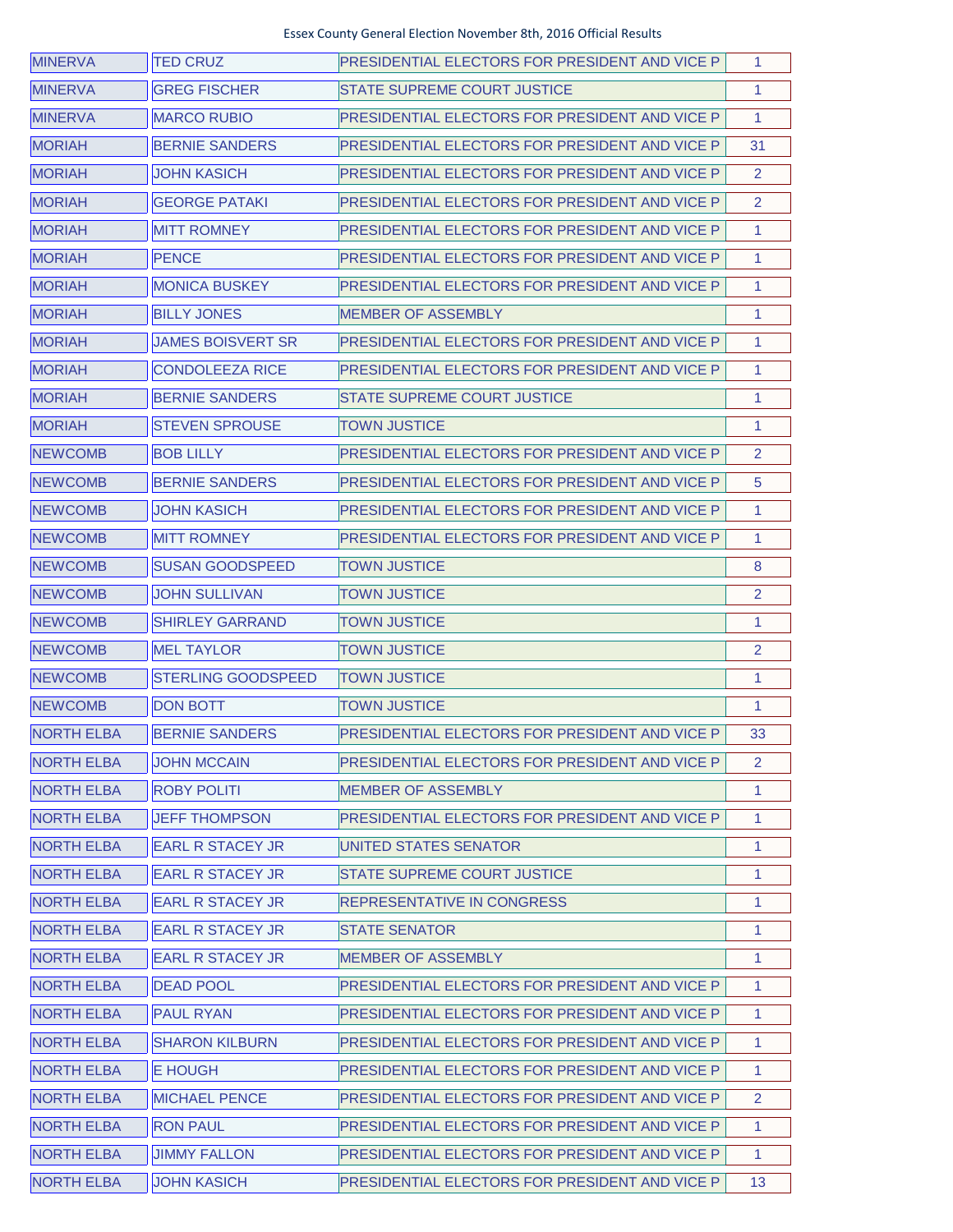| <b>NORTH ELBA</b>  | <b>TED CRUZ</b>             | <b>PRESIDENTIAL ELECTORS FOR PRESIDENT AND VICE P</b> | 2                 |
|--------------------|-----------------------------|-------------------------------------------------------|-------------------|
| <b>NORTH ELBA</b>  | <b>DOUG HOFFMAN</b>         | <b>PRESIDENTIAL ELECTORS FOR PRESIDENT AND VICE P</b> | 1                 |
| <b>NORTH ELBA</b>  | <b>RONALD REAGAN</b>        | PRESIDENTIAL ELECTORS FOR PRESIDENT AND VICE P        | 1                 |
| <b>NORTH ELBA</b>  | <b>CUTIE</b>                | PRESIDENTIAL ELECTORS FOR PRESIDENT AND VICE P        | 1                 |
| <b>NORTH ELBA</b>  | <b>JOE BLOW</b>             | UNITED STATES SENATOR                                 | 1                 |
| <b>NORTH ELBA</b>  | <b>MICKEY MOUSE</b>         | <b>STATE SUPREME COURT JUSTICE</b>                    | 1                 |
| <b>NORTH ELBA</b>  | <b>POPPEYE</b>              | REPRESENTATIVE IN CONGRESS                            | 1                 |
| <b>NORTH ELBA</b>  | <b>CURLY HOWARD</b>         | <b>STATE SENATOR</b>                                  | 1                 |
| <b>NORTH ELBA</b>  | <b>NOBODY</b>               | <b>MEMBER OF ASSEMBLY</b>                             | 1                 |
| <b>NORTH ELBA</b>  | <b>PAUL RYAN</b>            | PRESIDENTIAL ELECTORS FOR PRESIDENT AND VICE P        | 4                 |
| <b>NORTH ELBA</b>  | <b>MITT ROMNEY</b>          | PRESIDENTIAL ELECTORS FOR PRESIDENT AND VICE P        | 1                 |
| <b>NORTH ELBA</b>  | <b>JEB BUSH/MARCO RUBIO</b> | <b>PRESIDENTIAL ELECTORS FOR PRESIDENT AND VICE P</b> | 1                 |
| <b>NORTH ELBA</b>  | <b>ANDREW SCHIEK</b>        | PRESIDENTIAL ELECTORS FOR PRESIDENT AND VICE P        | 1                 |
| <b>NORTH HUDSO</b> | <b>BERNIE SANDERS</b>       | <b>PRESIDENTIAL ELECTORS FOR PRESIDENT AND VICE P</b> | 4                 |
| NORTH HUDSO        | <b>JOHN KASICH</b>          | PRESIDENTIAL ELECTORS FOR PRESIDENT AND VICE P        | 1                 |
| <b>SCHROON</b>     | <b>BERNIE SANDERS</b>       | <b>PRESIDENTIAL ELECTORS FOR PRESIDENT AND VICE P</b> | $12 \overline{ }$ |
| <b>SCHROON</b>     | THOMAS GREENIER             | PRESIDENTIAL ELECTORS FOR PRESIDENT AND VICE P        | 1                 |
| SCHROON            | <b>DARRELL CASTLE</b>       | <b>PRESIDENTIAL ELECTORS FOR PRESIDENT AND VICE P</b> | 1                 |
| <b>SCHROON</b>     | <b>MIKE MARNELL</b>         | PRESIDENTIAL ELECTORS FOR PRESIDENT AND VICE P        | 1                 |
| <b>SCHROON</b>     | <b>GOV KASICH</b>           | PRESIDENTIAL ELECTORS FOR PRESIDENT AND VICE P        | 1                 |
| <b>SCHROON</b>     | <b>NOBODY</b>               | PRESIDENTIAL ELECTORS FOR PRESIDENT AND VICE P        | 1                 |
| <b>SCHROON</b>     | <b>JESUS CHRIST</b>         | PRESIDENTIAL ELECTORS FOR PRESIDENT AND VICE P        | 1                 |
| <b>ST ARMAND</b>   | <b>BERNIE SANDERS</b>       | PRESIDENTIAL ELECTORS FOR PRESIDENT AND VICE P        | 6                 |
| <b>ST ARMAND</b>   | <b>JOHN WALDRUP</b>         | PRESIDENTIAL ELECTORS FOR PRESIDENT AND VICE P        | 1                 |
| <b>ST ARMAND</b>   | <b>BEN CARSON</b>           | PRESIDENTIAL ELECTORS FOR PRESIDENT AND VICE P        | 1                 |
| <b>ST ARMAND</b>   | <b>PAUL RYAN</b>            | PRESIDENTIAL ELECTORS FOR PRESIDENT AND VICE P        | 1                 |
| <b>ST ARMAND</b>   | <b>JOHN KASICH</b>          | PRESIDENTIAL ELECTORS FOR PRESIDENT AND VICE P        | 1                 |
| <b>ST ARMAND</b>   | <b>TED CRUZ</b>             | PRESIDENTIAL ELECTORS FOR PRESIDENT AND VICE P        | 1                 |
| <b>ST ARMAND</b>   | <b>SANDY HAYES</b>          | <b>STATE SENATOR</b>                                  | 1                 |
| <b>ST ARMAND</b>   | TINA MOODY                  | TOWN CLERK (UNEXPIRED TERM)                           | 1                 |
| <b>TICONDEROGA</b> | <b>BERNIE SANDERS</b>       | <b>PRESIDENTIAL ELECTORS FOR PRESIDENT AND VICE P</b> | 16                |
| <b>TICONDEROGA</b> | <b>BEN SASSE</b>            | PRESIDENTIAL ELECTORS FOR PRESIDENT AND VICE P        | 1                 |
| <b>TICONDEROGA</b> | TED CRUZ                    | PRESIDENTIAL ELECTORS FOR PRESIDENT AND VICE P        | 1                 |
| <b>TICONDEROGA</b> | <b>MARCO RUBIO</b>          | PRESIDENTIAL ELECTORS FOR PRESIDENT AND VICE P        | 1                 |
| <b>TICONDEROGA</b> | <b>JOHN KASICH</b>          | PRESIDENTIAL ELECTORS FOR PRESIDENT AND VICE P        | 4                 |
| <b>TICONDEROGA</b> | <b>MICKEY MOUSE</b>         | PRESIDENTIAL ELECTORS FOR PRESIDENT AND VICE P        | 1                 |
| <b>TICONDEROGA</b> | <b>GOD</b>                  | PRESIDENTIAL ELECTORS FOR PRESIDENT AND VICE P        | 1                 |
| <b>TICONDEROGA</b> | <b>RAND PAUL</b>            | PRESIDENTIAL ELECTORS FOR PRESIDENT AND VICE P        | 1                 |
| <b>TICONDEROGA</b> | <b>JOHN DONOHUE</b>         | PRESIDENTIAL ELECTORS FOR PRESIDENT AND VICE P        | 1                 |
| <b>WESTPORT</b>    | <b>BERNIE SANDERS</b>       | PRESIDENTIAL ELECTORS FOR PRESIDENT AND VICE P        | 4                 |
| <b>WESTPORT</b>    | <b>HEDGES BAYES</b>         | PRESIDENTIAL ELECTORS FOR PRESIDENT AND VICE P        | 1                 |